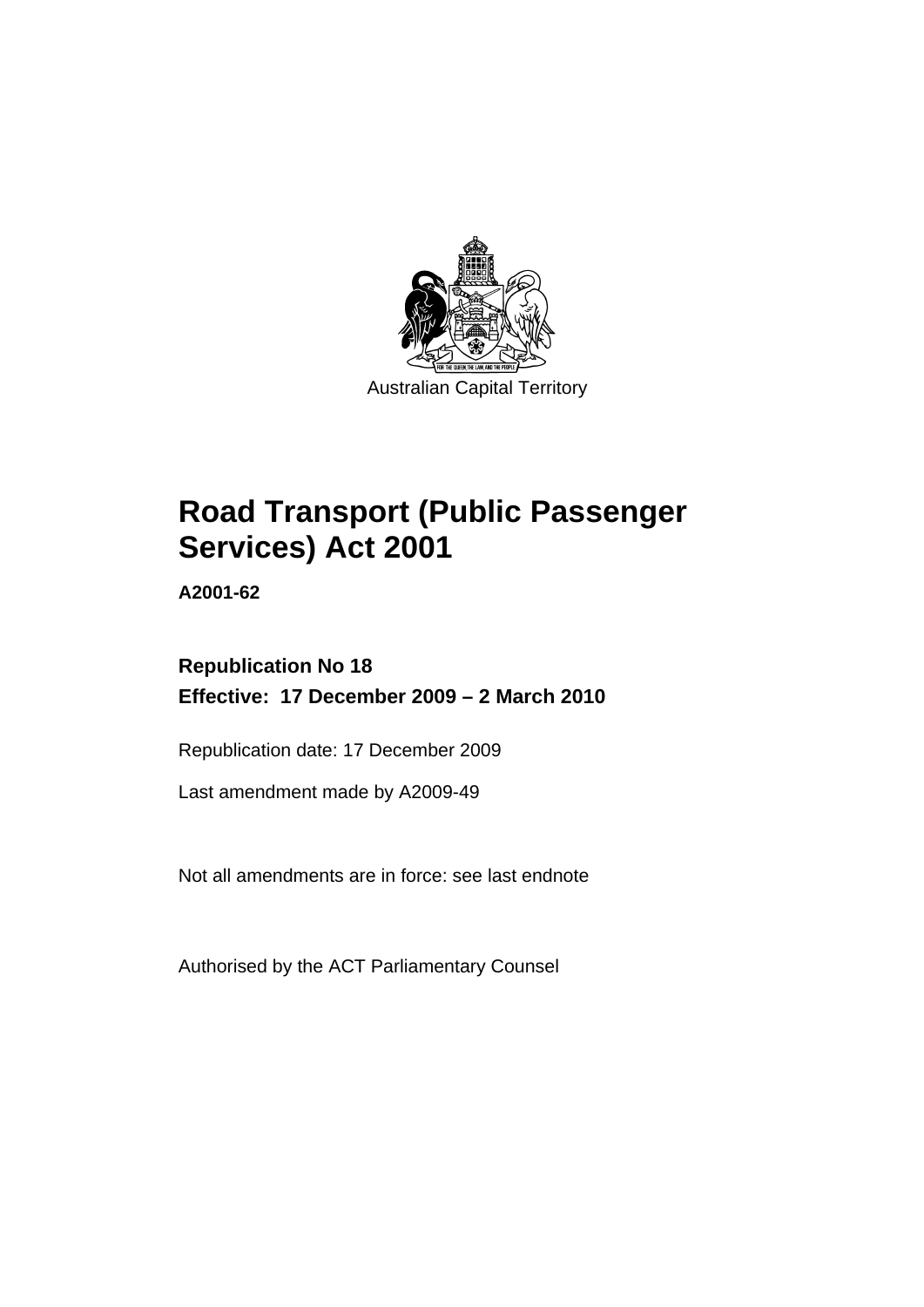#### **About this republication**

#### **The republished law**

This is a republication of the *Road Transport (Public Passenger Services) Act 2001* (including any amendment made under the *Legislation Act 2001*, part 11.3 (Editorial changes)) as in force on 17 December 2009*.* It also includes any amendment, repeal or expiry affecting the republished law to 17 December 2009.

The legislation history and amendment history of the republished law are set out in endnotes 3 and 4.

#### **Kinds of republications**

The Parliamentary Counsel's Office prepares 2 kinds of republications of ACT laws (see the ACT legislation register at www.legislation.act.gov.au):

- authorised republications to which the *Legislation Act 2001* applies
- unauthorised republications.

The status of this republication appears on the bottom of each page.

#### **Editorial changes**

The *Legislation Act 2001*, part 11.3 authorises the Parliamentary Counsel to make editorial amendments and other changes of a formal nature when preparing a law for republication. Editorial changes do not change the effect of the law, but have effect as if they had been made by an Act commencing on the republication date (see *Legislation Act 2001*, s 115 and s 117). The changes are made if the Parliamentary Counsel considers they are desirable to bring the law into line, or more closely into line, with current legislative drafting practice.

This republication does not include amendments made under part 11.3 (see endnote 1).

#### **Uncommenced provisions and amendments**

If a provision of the republished law has not commenced or is affected by an uncommenced amendment, the symbol  $\mathbf{U}$  appears immediately before the provision heading. The text of the uncommenced provision  $\overline{or}$  amendment appears only in the last endnote.

#### **Modifications**

If a provision of the republished law is affected by a current modification, the symbol  $\mathbf{M}$ appears immediately before the provision heading. The text of the modifying provision appears in the endnotes. For the legal status of modifications, see *Legislation Act 2001*, section 95.

#### **Penalties**

At the republication date, the value of a penalty unit for an offence against this law is \$110 for an individual and \$550 for a corporation (see *Legislation Act 2001*, s 133).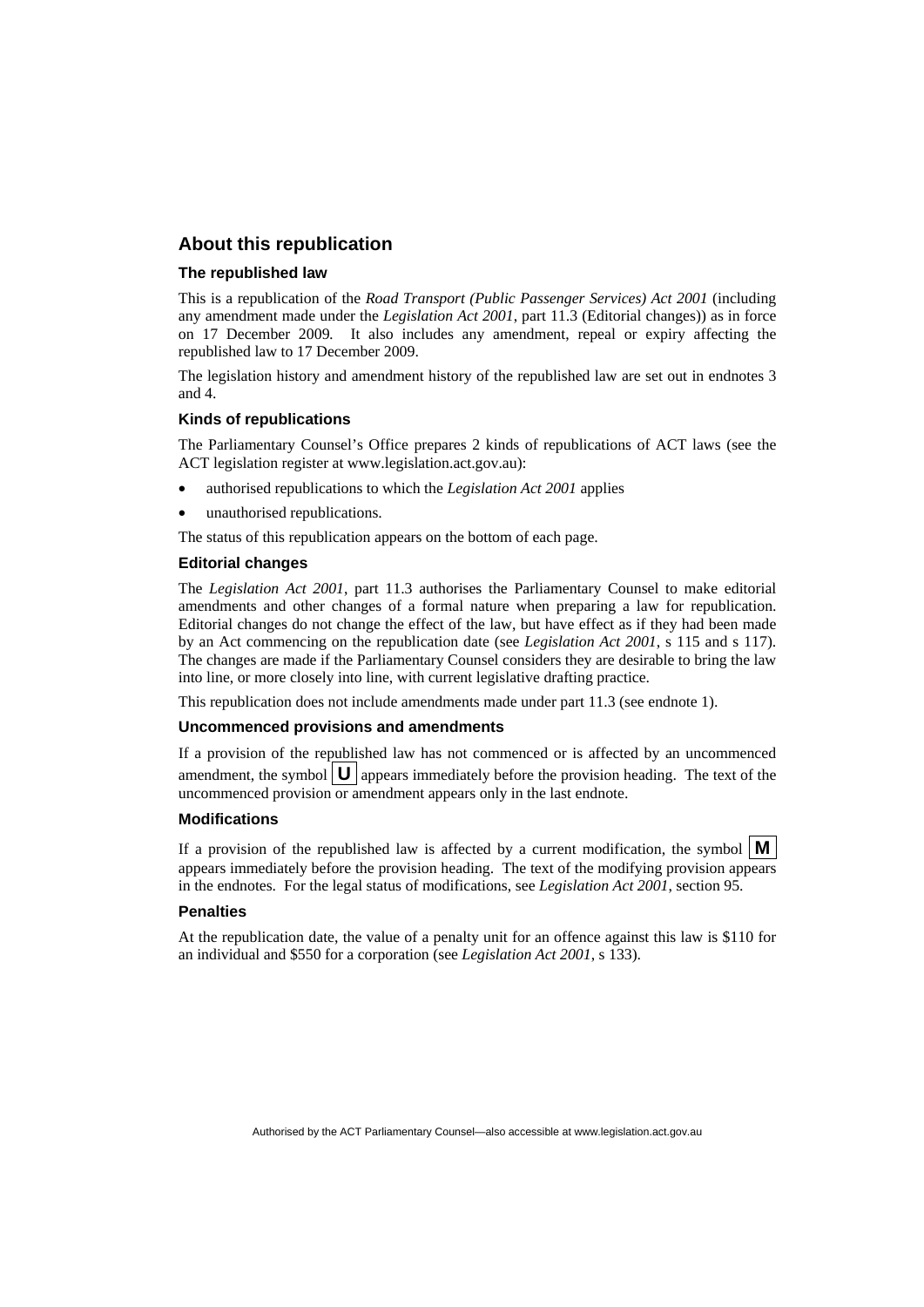

# **[Road Transport \(Public Passenger](#page-10-0)  [Services\) Act 2001](#page-10-0)**

# **Contents**

| Part 1                      | <b>Preliminary</b>                                                                       |            |
|-----------------------------|------------------------------------------------------------------------------------------|------------|
|                             | Name of Act                                                                              | 2          |
| 2                           | Objects                                                                                  | 2          |
| 3                           | Dictionary                                                                               | 3          |
| 4                           | <b>Notes</b>                                                                             | 3          |
| 4A                          | Offences against Act-application of Criminal Code etc                                    | 3          |
| 5                           | Functions of road transport authority                                                    | 4          |
| 6                           | Registers of accredited people, demand responsive service<br>authorisations and licences | 5          |
| 7                           | Security and disclosure of information in registers                                      | 5          |
| 8                           | Trade Practices Act authorisation                                                        | 6          |
| 9                           | Combinations of accreditations, authorisations and licences                              | 6          |
| 10                          | What is a public passenger service?                                                      | 6          |
| R <sub>18</sub><br>17/12/09 | Road Transport (Public Passenger Services) Act 2001<br>Effective: 17/12/09-02/03/10      | contents 1 |

Page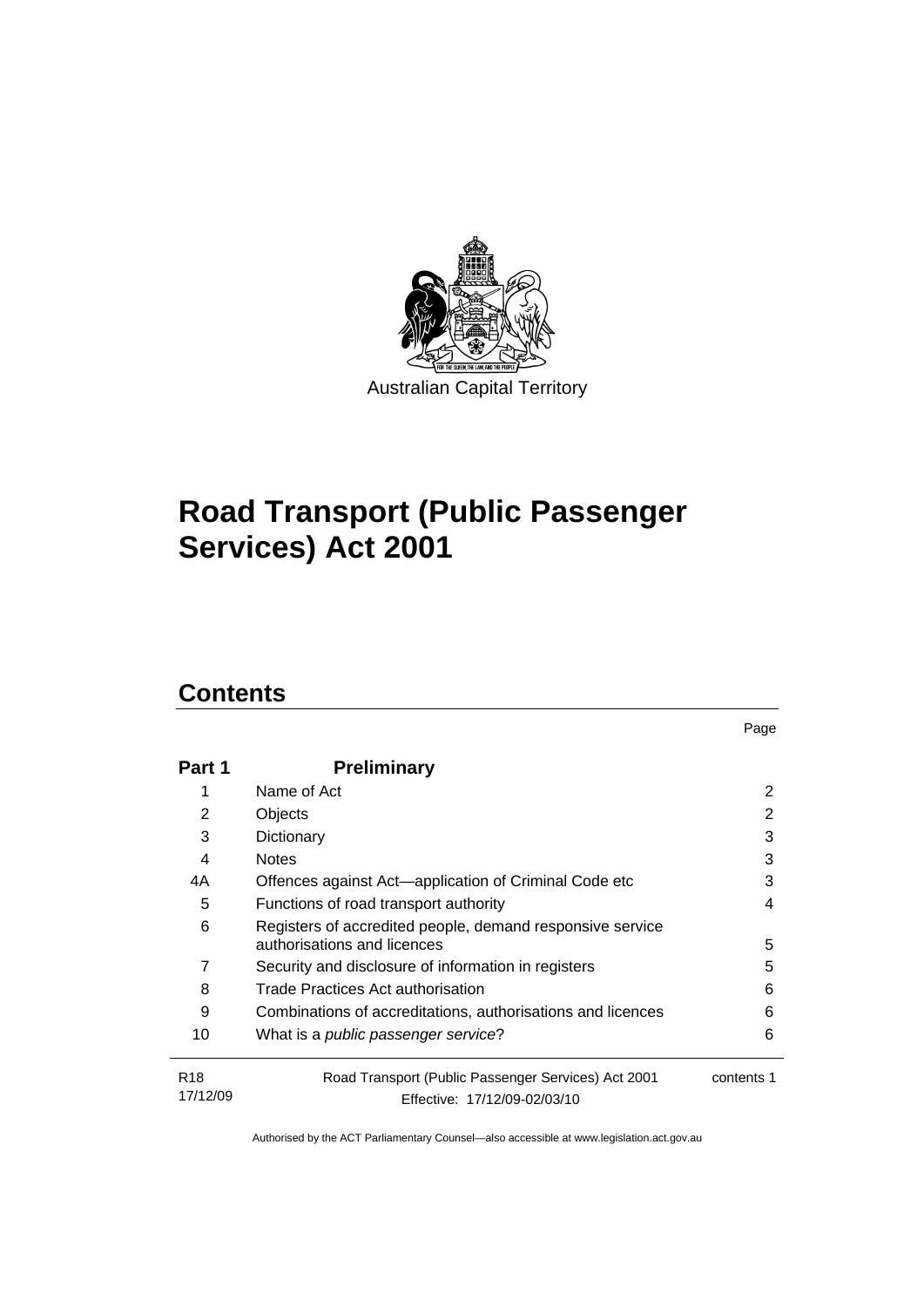#### **Contents**

|                     |                                                                                                                                                                     | Page            |
|---------------------|---------------------------------------------------------------------------------------------------------------------------------------------------------------------|-----------------|
| Part 2              | <b>Bus services</b>                                                                                                                                                 |                 |
| <b>Division 2.1</b> | <b>Basic concepts</b>                                                                                                                                               |                 |
| 10A                 | Meaning of bus and public bus                                                                                                                                       |                 |
| 11                  | Meaning of bus service                                                                                                                                              | 7               |
| 12                  | What is a regular route service?                                                                                                                                    | $\overline{7}$  |
| 13                  | What is a tour and charter service?                                                                                                                                 | $\overline{7}$  |
| 14                  | What is a long-distance service?                                                                                                                                    | $\overline{7}$  |
| <b>Division 2.2</b> | <b>Accreditation of bus service operators</b>                                                                                                                       |                 |
| 15                  | Bus operators--- purposes of accreditation                                                                                                                          | 8               |
| 16                  | Regulations about accreditation system                                                                                                                              | 8               |
| <b>Division 2.3</b> | Service contracts for regular route services                                                                                                                        |                 |
| 17                  | Service contracts-regular route services                                                                                                                            | 10              |
| <b>Division 2.4</b> | Entitlement to operate certain bus services                                                                                                                         |                 |
| 18                  | Entitlement to operate regular route services                                                                                                                       | 11              |
| 19                  | Entitlement to operate tour and charter services                                                                                                                    | 12              |
| 19A                 | Territory's entitlement to operate bus service<br>Unaccredited operators not to operate certain bus services<br>Pretending to be an accredited bus service operator |                 |
| 20                  |                                                                                                                                                                     |                 |
| 21                  |                                                                                                                                                                     |                 |
| 22                  | Operators of regular route services to hold service contracts                                                                                                       | 13              |
| <b>Division 2.5</b> | <b>Regulation of bus services</b>                                                                                                                                   |                 |
| 23                  | Regular route services-power to determine maximum fares                                                                                                             | 14              |
| 24                  | Regulations about operation of bus services by accredited people                                                                                                    | 14              |
| 25                  | Regulations about operation of public buses                                                                                                                         | 15              |
| 26                  | Regulations about bus drivers                                                                                                                                       | 16              |
| 27                  | Regulations about conduct of passengers                                                                                                                             | 16              |
| Part 3              | <b>Taxi networks</b>                                                                                                                                                |                 |
| <b>Division 3.1</b> | <b>Basic concepts</b>                                                                                                                                               |                 |
| 28                  | Meaning of taxi network                                                                                                                                             | 18              |
| 29                  | Meaning of taxi booking service                                                                                                                                     | 18              |
| <b>Division 3.2</b> | Accreditation of taxi network providers                                                                                                                             |                 |
| 30                  | Taxi network providers-purposes of accreditation                                                                                                                    | 18              |
| contents 2          | Road Transport (Public Passenger Services) Act 2001                                                                                                                 | R <sub>18</sub> |
|                     | Effective: 17/12/09-02/03/10                                                                                                                                        | 17/12/09        |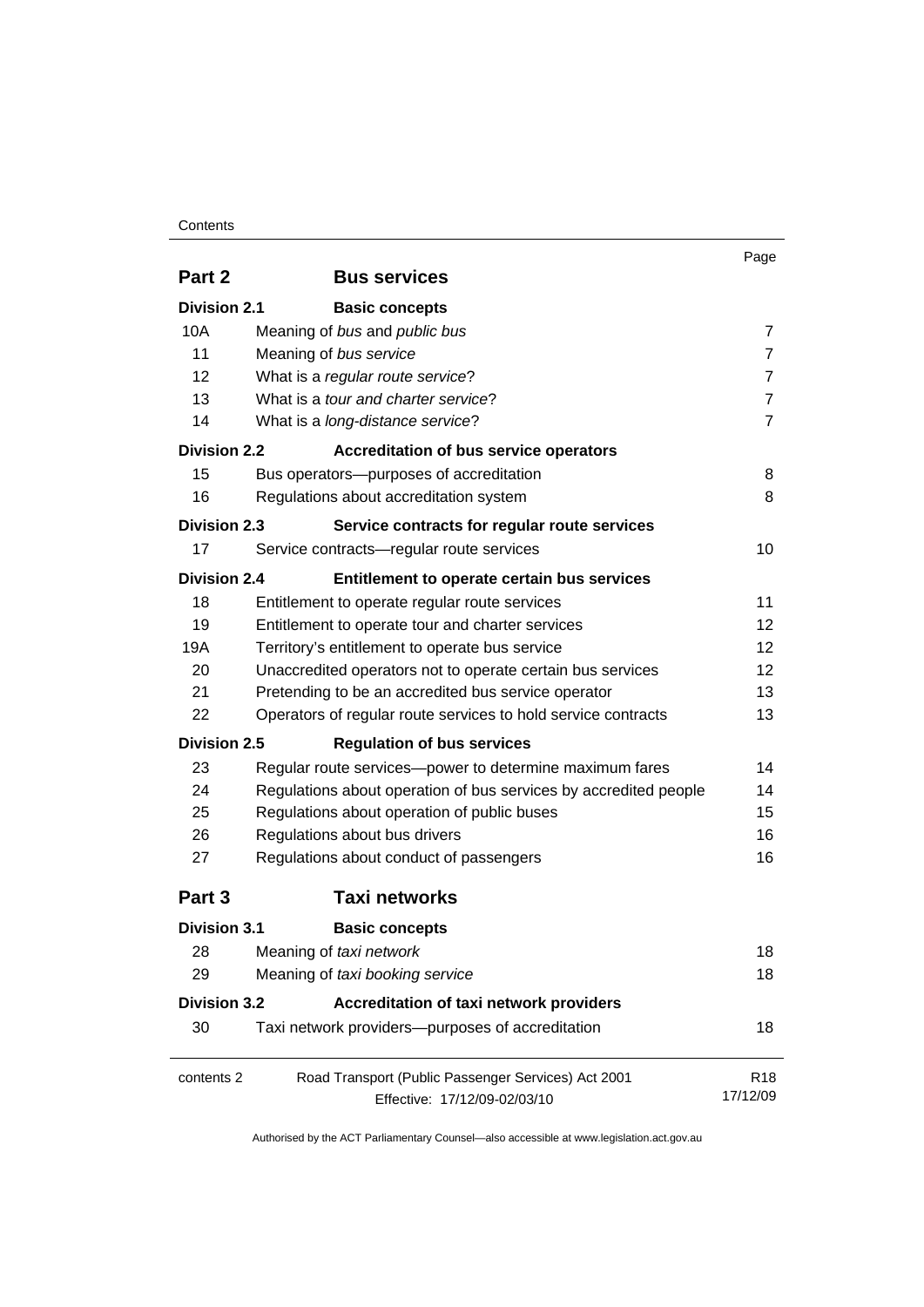|                     |                                                                   | Contents   |
|---------------------|-------------------------------------------------------------------|------------|
| 31                  | Taxi network providers-regulations about accreditation system     | Page<br>19 |
|                     |                                                                   |            |
| <b>Division 3.3</b> | Entitlement to operate taxi networks                              | 20         |
| 32                  | Entitlement to operate taxi networks                              |            |
| 33                  | Operating taxi network without entitlement                        | 20         |
| 34                  | Pretending to be an accredited taxi network provider              | 20         |
| <b>Division 3.4</b> | <b>Regulation of taxi networks</b>                                |            |
| 35                  | Regulations about operation of taxi networks by accredited people | 21         |
| 36                  | Regulations about operation of taxi networks                      |            |
| Part 4              | <b>Licensing of taxi vehicles</b>                                 |            |
| <b>Division 4.1</b> | <b>Basic concepts</b>                                             |            |
| 37                  | Meaning of taxi licence                                           | 24         |
| 38                  | Meaning of restricted taxi licence                                | 24         |
| Division 4.2        | <b>Taxi licences</b>                                              |            |
| 39                  | Maximum numbers of taxi licences                                  | 24         |
| 40                  | Issue of taxi licences                                            | 24         |
| 41                  | Transferability of taxi licences                                  | 25         |
| 42                  | Use of vehicles as taxis                                          |            |
| 43                  | Pretending vehicles are licensed taxis                            | 26         |
| 44                  | Regulations about taxi licences                                   | 26         |
| Part 5              | <b>Taxi services</b>                                              |            |
| <b>Division 5.1</b> | <b>Basic concepts</b>                                             |            |
| 45                  | Meaning of taxi                                                   | 28         |
| 46                  | Meaning of restricted taxi                                        | 28         |
| 47                  | Meaning of taxi service                                           |            |
| 48                  | Meaning of restricted taxi service                                | 28         |
| <b>Division 5.2</b> | <b>Accreditation of taxi service operators</b>                    |            |
| 49                  | Taxi service operators-purposes of accreditation                  | 29         |
| 50                  | Taxi service operators-regulations about accreditation system     | 29         |
| Division 5.3        | Entitlement to operate taxi services                              |            |
| 51                  | Entitlement to operate taxi services                              | 31         |
| R <sub>18</sub>     | Road Transport (Public Passenger Services) Act 2001               | contents 3 |
| 17/12/09            | Effective: 17/12/09-02/03/10                                      |            |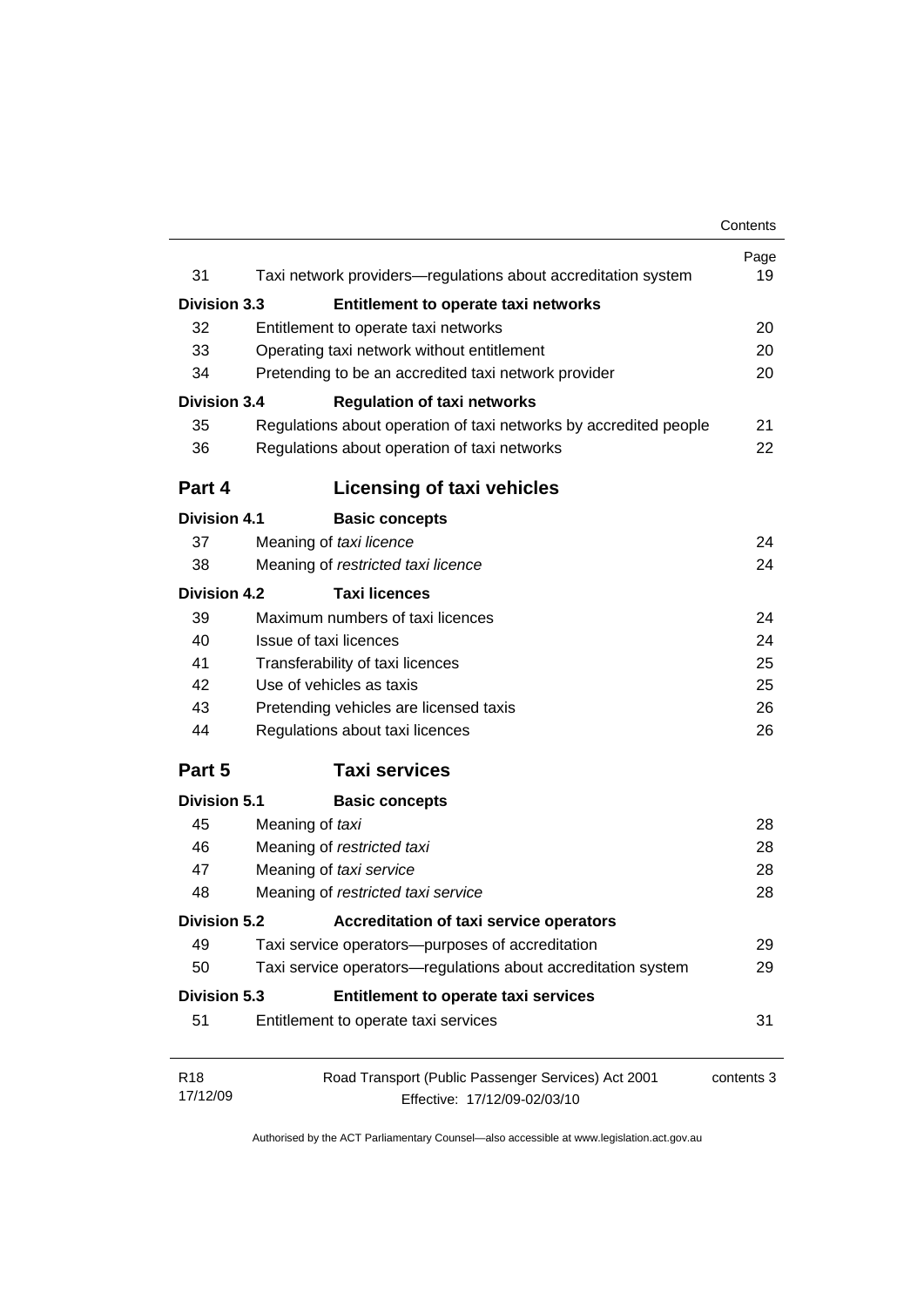|                     |                                                                   | Page                        |  |
|---------------------|-------------------------------------------------------------------|-----------------------------|--|
| 52                  | Unaccredited operators not to operate taxi services               |                             |  |
| 53                  | Pretending to be an accredited taxi service operator              |                             |  |
| 54                  | Taxi service operators to be affiliated with taxi network         |                             |  |
| 55                  | Pretending to be affiliated with taxi network                     |                             |  |
| <b>Division 5.4</b> | <b>Regulation of taxi services</b>                                |                             |  |
| 56                  | Regulations about operation of taxi services by accredited people | 32                          |  |
| 57                  | Regulations about operation of taxis                              | 34                          |  |
| 58                  | Regulations about taxi drivers                                    | 35                          |  |
| 59                  | Regulations about conduct of taxi passengers                      |                             |  |
| 60                  | Power to determine maximum taxi fares                             |                             |  |
| Part 6              | Licensing of hire cars                                            |                             |  |
| Division 6.1        | <b>Basic concepts</b>                                             |                             |  |
| 61                  | Meaning of hire car licence                                       | 37                          |  |
| 62                  | Meaning of restricted hire car licence                            | 37                          |  |
| Division 6.2        | <b>Hire car licences</b>                                          |                             |  |
| 63                  | Transferability of hire car licences                              | 37                          |  |
| 64                  | Use of vehicles as hire cars                                      | 38                          |  |
| 65                  | Pretending vehicles are licensed hire cars                        |                             |  |
| 66                  | Regulations about hire car licences                               | 39                          |  |
| Part 7              | <b>Hire car services</b>                                          |                             |  |
| <b>Division 7.1</b> | <b>Basic concepts</b>                                             |                             |  |
| 67                  | Meaning of hire car                                               | 41                          |  |
| 68                  | Meaning of restricted hire car                                    | 41                          |  |
| 69                  | Meaning of hire car service                                       | 41                          |  |
| 70                  | Meaning of restricted hire car service                            | 42                          |  |
| <b>Division 7.2</b> | Accreditation of hire car service operators                       |                             |  |
| 71                  | Hire car service operators-purposes of accreditation              | 42                          |  |
| 72                  | Hire car service operators-regulations about accreditation system | 42                          |  |
| <b>Division 7.3</b> | Entitlement to operate hire car services                          |                             |  |
| 73                  | Entitlement to operate hire car services                          | 44                          |  |
| contents 4          | Road Transport (Public Passenger Services) Act 2001               | R <sub>18</sub><br>17/12/09 |  |
|                     | Effective: 17/12/09-02/03/10                                      |                             |  |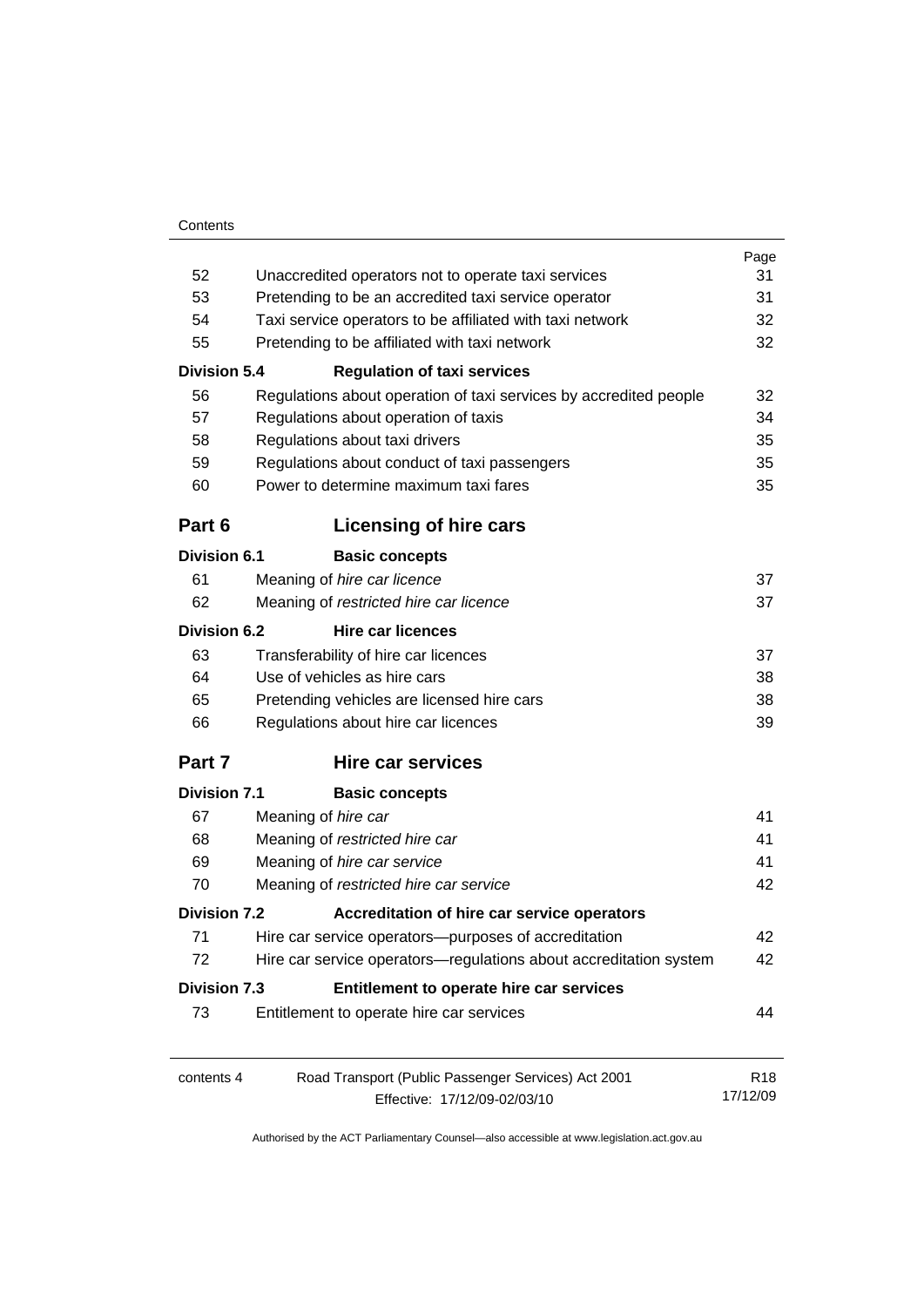|                     |                                                                                     | Page<br>44 |
|---------------------|-------------------------------------------------------------------------------------|------------|
| 74                  | Unaccredited operators not to operate hire car services                             |            |
| 75                  | Pretending to be an accredited hire car service operator                            | 45         |
| <b>Division 7.4</b> | <b>Regulation of hire car services</b>                                              |            |
| 76                  | Regulations about operation of hire car services by accredited people               | 45         |
| 77                  | Regulations about operation of hire cars                                            | 46         |
| 78                  | Regulations about hire car drivers                                                  |            |
| 79                  | Regulations about conduct of hire car passengers                                    | 48         |
| Part 8              | <b>Demand responsive services</b>                                                   |            |
| <b>Division 8.1</b> | <b>Basic concepts</b>                                                               |            |
| 80                  | Meaning of demand responsive service                                                | 49         |
| 81                  | Meaning of demand responsive service vehicle                                        | 49         |
| <b>Division 8.2</b> | Authorisations to operate demand responsive services                                |            |
| 82                  | Demand responsive service authorisations                                            | 49         |
| 82A                 | Territory's entitlement to operate demand responsive service                        | 50         |
| 83                  | Demand responsive services-guidelines for giving authorisations                     |            |
| 84                  | Demand responsive services-regulations about authorisations                         |            |
| 85                  | Use of vehicles for demand responsive services                                      |            |
| 86                  | Representing vehicle as demand responsive service vehicle                           |            |
| <b>Division 8.3</b> | Accreditation of demand responsive service operators                                |            |
| 87                  | Demand responsive service operators-purposes of accreditation                       | 53         |
| 88                  | Demand responsive service operators-regulations about<br>53<br>accreditation system |            |
| <b>Division 8.4</b> | Service contracts for demand responsive services                                    |            |
| 89                  | Service contracts-demand responsive services                                        | 54         |
| <b>Division 8.5</b> | Entitlement to operate demand responsive services                                   |            |
| 90                  | Entitlement to operate demand responsive services                                   | 56         |
| 91                  | Operating demand responsive service without entitlement                             | 57         |
| 92                  | Representing entitlement to operate demand responsive service                       | 57         |
| <b>Division 8.6</b> | <b>Regulation of demand responsive services</b>                                     |            |
| 93                  | Demand responsive services-minimum fares                                            | 58         |
| 94                  | Regulations about operation of demand responsive services                           | 58         |
| R <sub>18</sub>     | Road Transport (Public Passenger Services) Act 2001                                 | contents 5 |
| 17/12/09            | Effective: 17/12/09-02/03/10                                                        |            |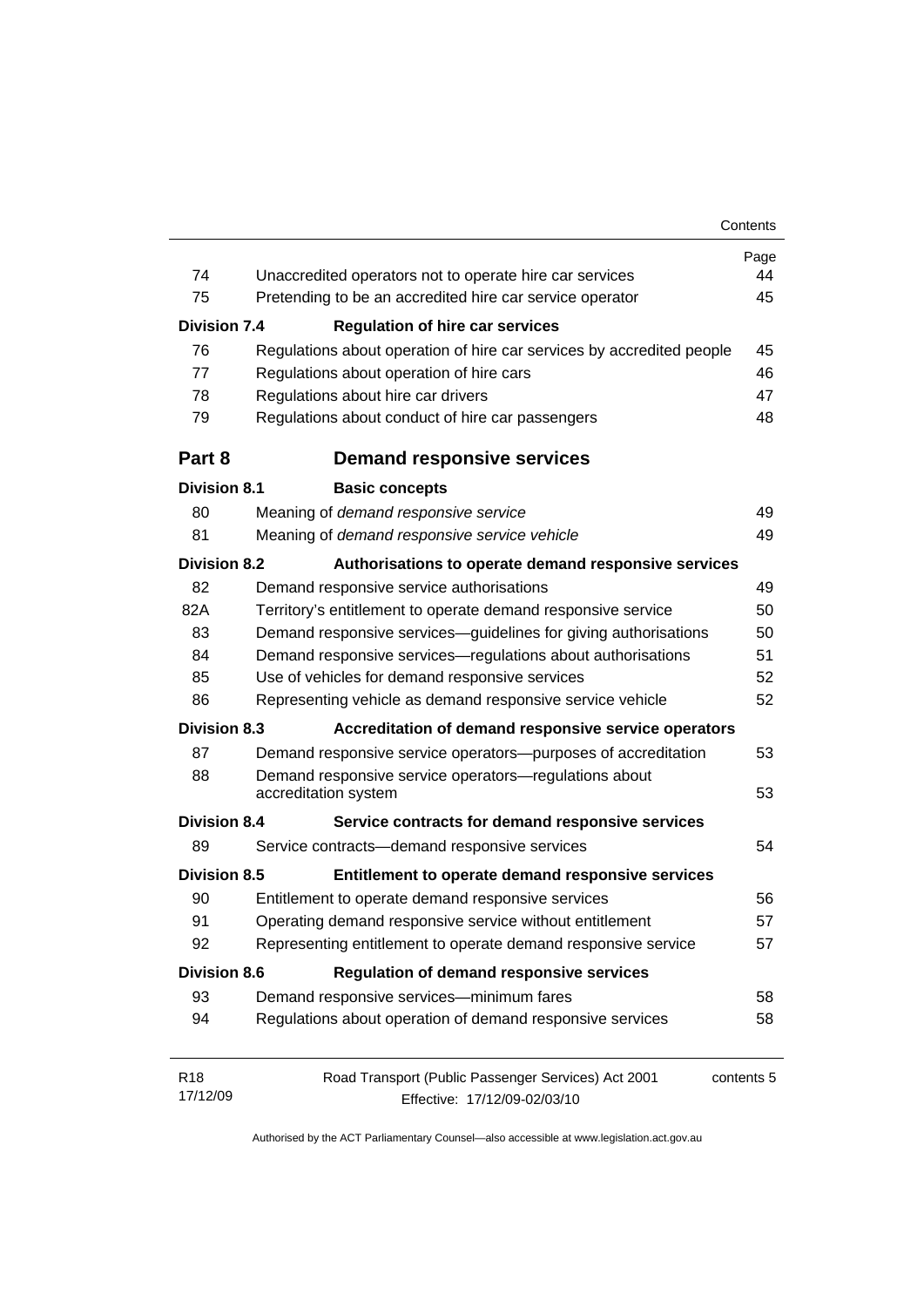| 95                | Regulations about operation of demand responsive service vehicles                                                                                  | Page<br>60                  |
|-------------------|----------------------------------------------------------------------------------------------------------------------------------------------------|-----------------------------|
| 96                | Regulations about demand responsive service vehicle drivers                                                                                        | 61                          |
| 97                | Regulations about conduct of demand responsive vehicle passengers                                                                                  | 61                          |
| Part 8A           | Additional public passenger vehicle                                                                                                                |                             |
| 110               | insurance<br>Definitions-pt 8A                                                                                                                     | 63                          |
| 111               |                                                                                                                                                    | 63                          |
| 112               | Public passenger vehicle insurance compulsory<br>Police officer or authorised person may require evidence of public<br>passenger vehicle insurance |                             |
| Part 9            | <b>Enforcement</b>                                                                                                                                 |                             |
| 115               | Purpose of powers under pt 9                                                                                                                       | 65                          |
| 116               | Power to require records or information                                                                                                            | 65                          |
| 117               | Power to inspect maintenance facilities                                                                                                            | 66                          |
| 118               | Power to inspect and test vehicles                                                                                                                 | 67                          |
| 119               | Power to require vehicles or equipment to be inspected and tested                                                                                  | 69                          |
| 120               | Attachment and removal of noncompliance notices                                                                                                    |                             |
| 121               | Police officer or authorised person-power to require name and<br>address etc                                                                       | 71                          |
| Part 10           | <b>Miscellaneous</b>                                                                                                                               |                             |
| 125               | Unauthorised public passenger services                                                                                                             | 72                          |
| 126               | Regulation-making power                                                                                                                            | 73                          |
| 127               | Minister may exempt vehicles and people from Act                                                                                                   | 74                          |
| 128               | Regulations may exempt vehicles and people from Act                                                                                                | 74                          |
| 129               | References to Motor Traffic Act, Traffic Act etc                                                                                                   |                             |
| <b>Dictionary</b> |                                                                                                                                                    | 76                          |
| <b>Endnotes</b>   |                                                                                                                                                    |                             |
| 1                 | About the endnotes                                                                                                                                 | 80                          |
| $\overline{2}$    | Abbreviation key                                                                                                                                   | 80                          |
| 3                 | Legislation history                                                                                                                                | 81                          |
| contents 6        | Road Transport (Public Passenger Services) Act 2001<br>Effective: 17/12/09-02/03/10                                                                | R <sub>18</sub><br>17/12/09 |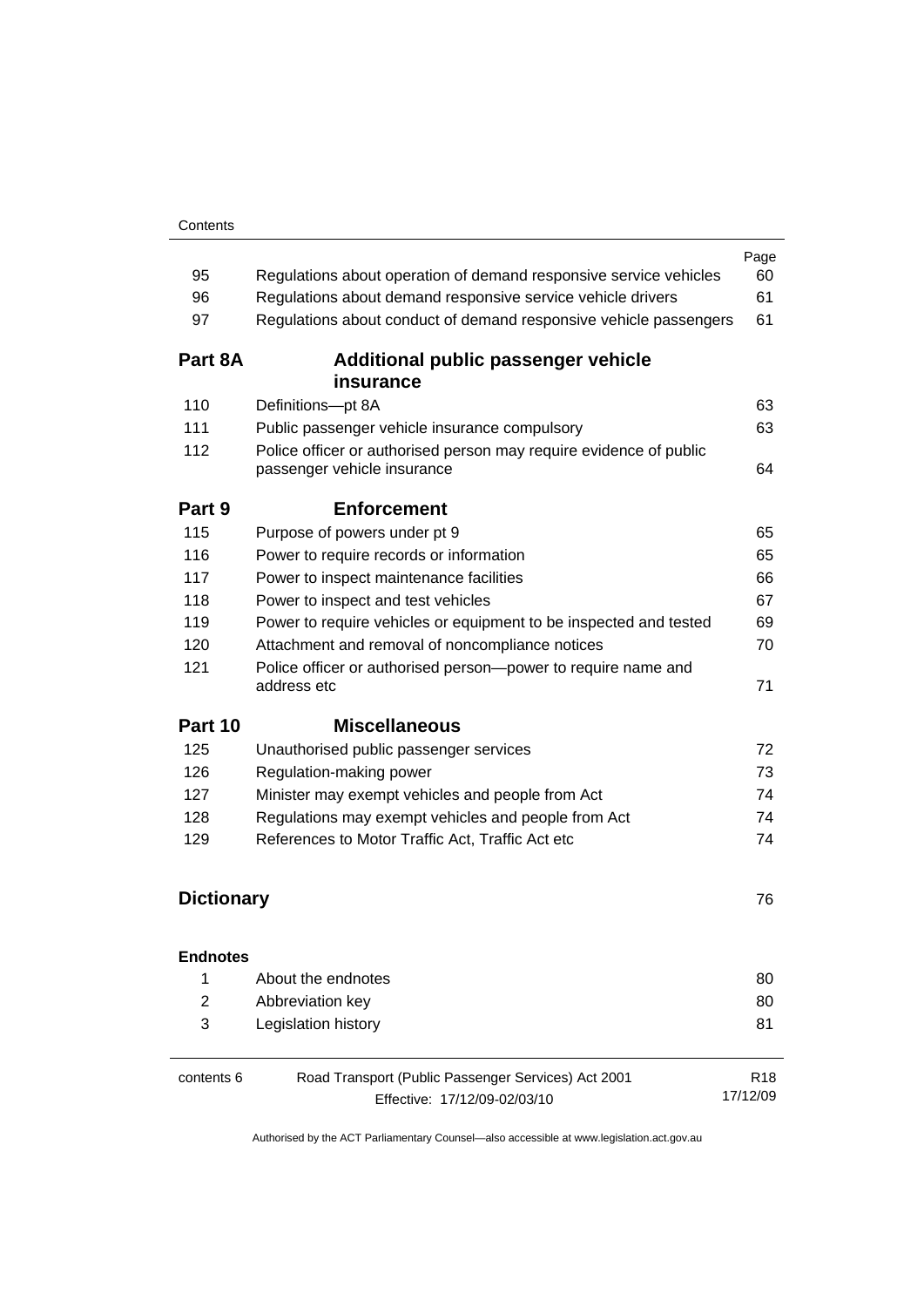|   |                        | Contents |
|---|------------------------|----------|
|   |                        | Page     |
| 4 | Amendment history      | 83       |
| 5 | Earlier republications | 105      |
| 6 | Renumbered provisions  | 105      |
|   | Uncommenced amendments | 106      |

R18 17/12/09 contents 7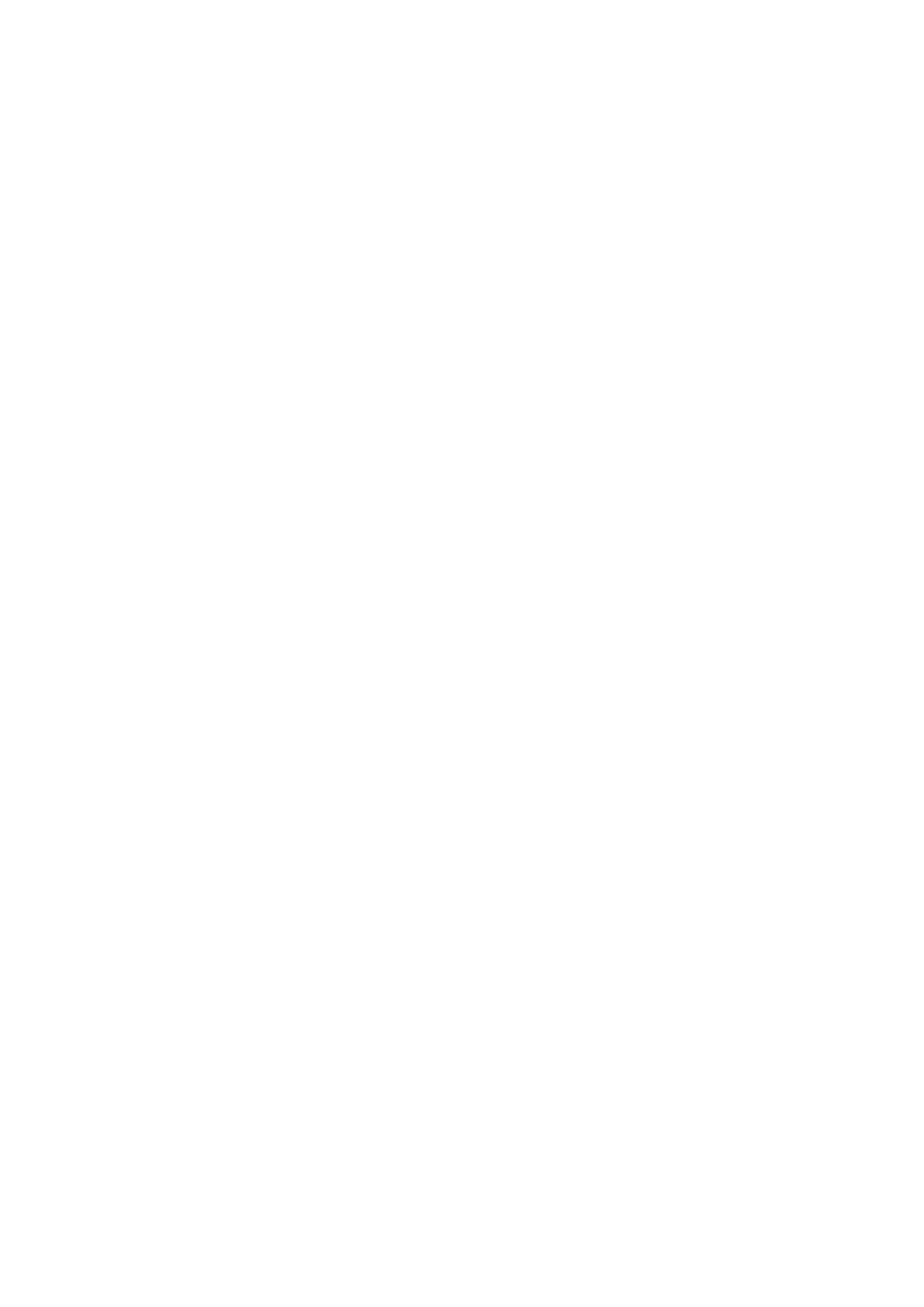<span id="page-10-0"></span>

# **Road Transport (Public Passenger Services) Act 2001**

An Act to regulate public transport services, and for other purposes

R18 17/12/09

l

Road Transport (Public Passenger Services) Act 2001 Effective: 17/12/09-02/03/10

page 1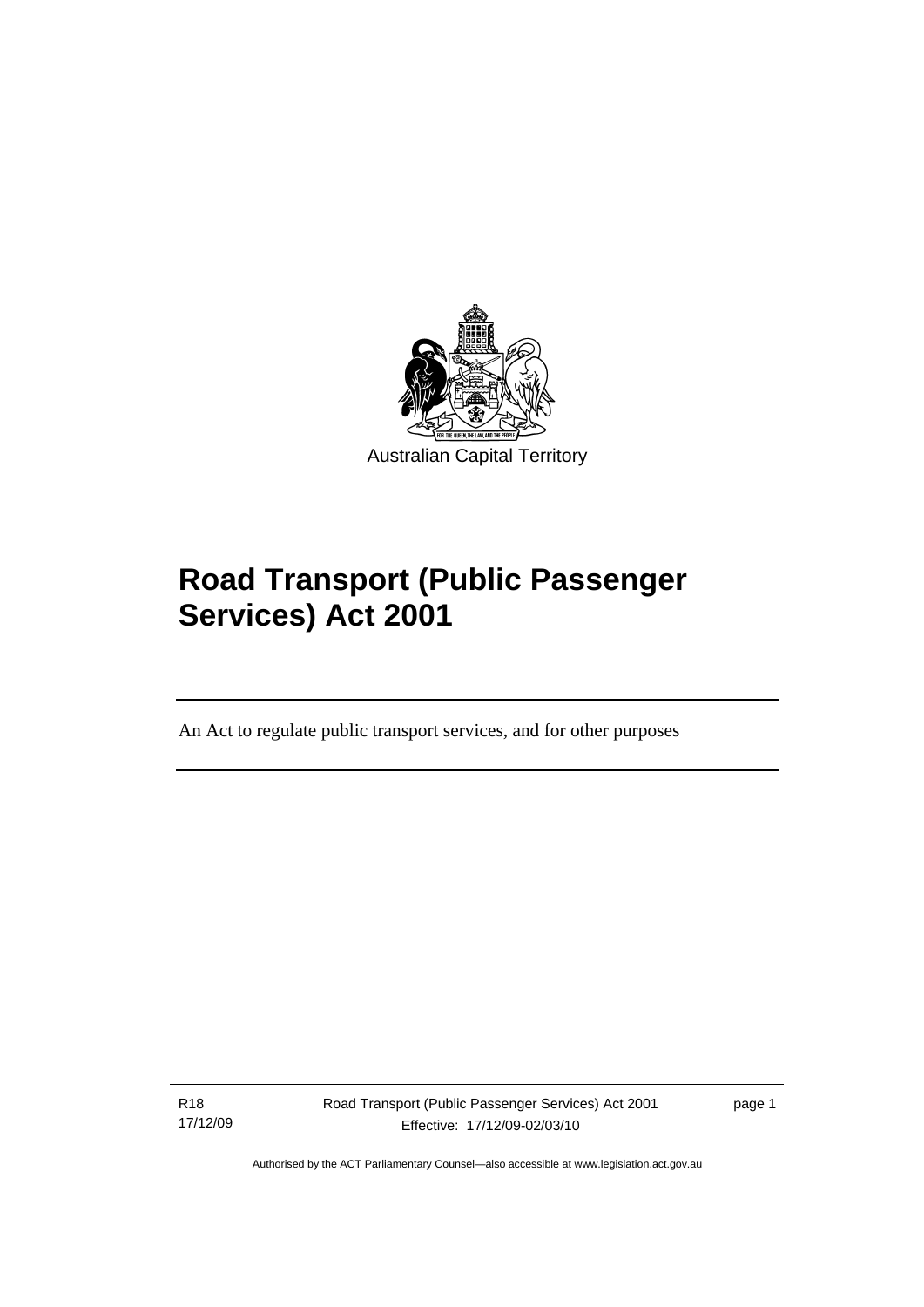#### <span id="page-11-0"></span>Part 1 **Preliminary**

Section 1

# **Part 1** Preliminary

#### U 1 Name of Act

This Act is the *Road Transport (Public Passenger Services) Act 2001.* 

- *Note 1* This Act is part of the road transport legislation. See the *Road Transport (General) Act 1999* for various provisions about the administration and enforcement of the road transport legislation generally.
- *Note 2* Other road transport legislation includes the following:
	- *Road Transport (Alcohol and Drugs) Act 1977*
	- *Road Transport (Dimensions and Mass) Act 1990*
	- *Road Transport (Driver Licensing) Act 1999*
	- *Road Transport (Safety and Traffic Management) Act 1999*
	- *Road Transport (Vehicle Registration) Act 1999*.
- *Note 3* A reference to an Act includes a reference to the statutory instruments made or in force under the Act, including any regulation (see Legislation Act, s 104).

### **2 Objects**

The objects of this Act include—

- (a) to provide for the accreditation of the operators of public passenger services and taxi networks that operate in or partly in the ACT; and
- (b) to provide for the licensing of vehicles used as taxis and hire cars in or partly in the ACT; and
- (c) to encourage public passenger services that meet the reasonable expectations of the community for safe, reliable and efficient public passenger services.

R18 17/12/09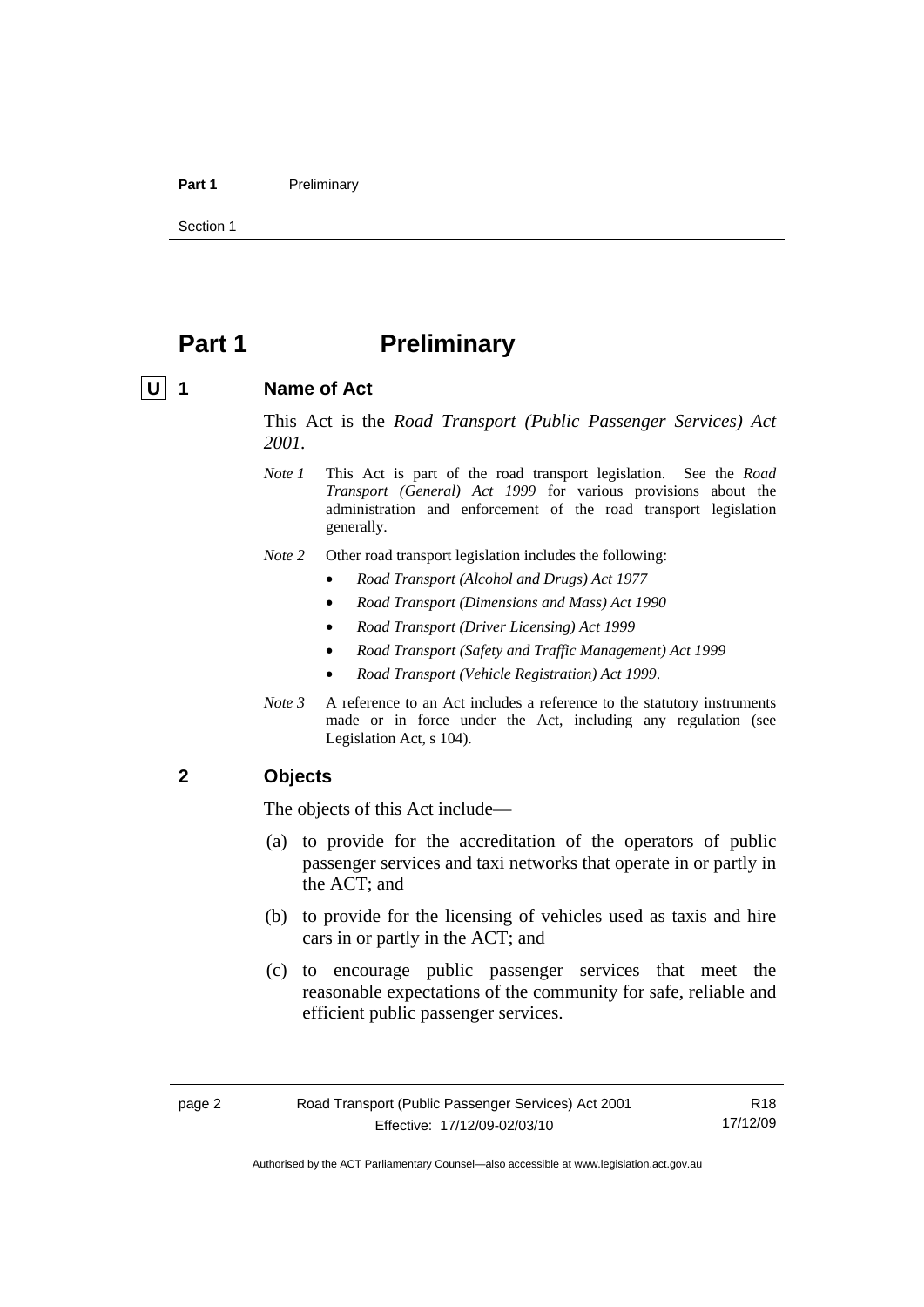#### <span id="page-12-0"></span>**3 Dictionary**

The dictionary at the end of this Act is part of this Act.

*Note 1* The dictionary at the end of this Act defines certain terms used in this Act, and includes references (*signpost definitions*) to other terms defined elsewhere in this Act or in the road transport legislation.

> For example, the signpost definition '*bus service*—see section 11' means that the term 'bus service' is defined in section 11 of this Act.

*Note* 2 A definition in the dictionary (including a signpost definition) applies to the entire Act unless the definition, or another provision of the Act, provides otherwise or the contrary intention otherwise appears (see Legislation Act, s  $155$  and s  $156(1)$ .

#### **4 Notes**

A note included in this Act is explanatory and is not part of this Act.

*Note* See the Legislation Act, s 127 (1), (4) and (5) for the legal status of notes.

#### **4A Offences against Act—application of Criminal Code etc**

Other legislation applies in relation to offences against this Act.

#### *Note 1 Criminal Code*

The Criminal Code, ch 2 applies to the following offences against this Act (see Code, pt 2.1):

- s 33 (Operating taxi network without entitlement)
- s 54 (Taxi service operators to be affiliated with taxi network)
- s 64 (Use of vehicles as hire cars)
- s 65 (Pretending vehicles are licensed hire cars)
- s 74 (Unaccredited operators not to operate hire car services)
- s 75 (Pretending to be an accredited hire car service operator)
- s 85 (Use of vehicles for demand responsive services)
- s 86 (Pretending vehicle is demand responsive service vehicle)
- s 91 (Operating demand responsive service without entitlement)
- s 92 (Pretending to be entitled to operate demand responsive service)

R18 17/12/09 Road Transport (Public Passenger Services) Act 2001 Effective: 17/12/09-02/03/10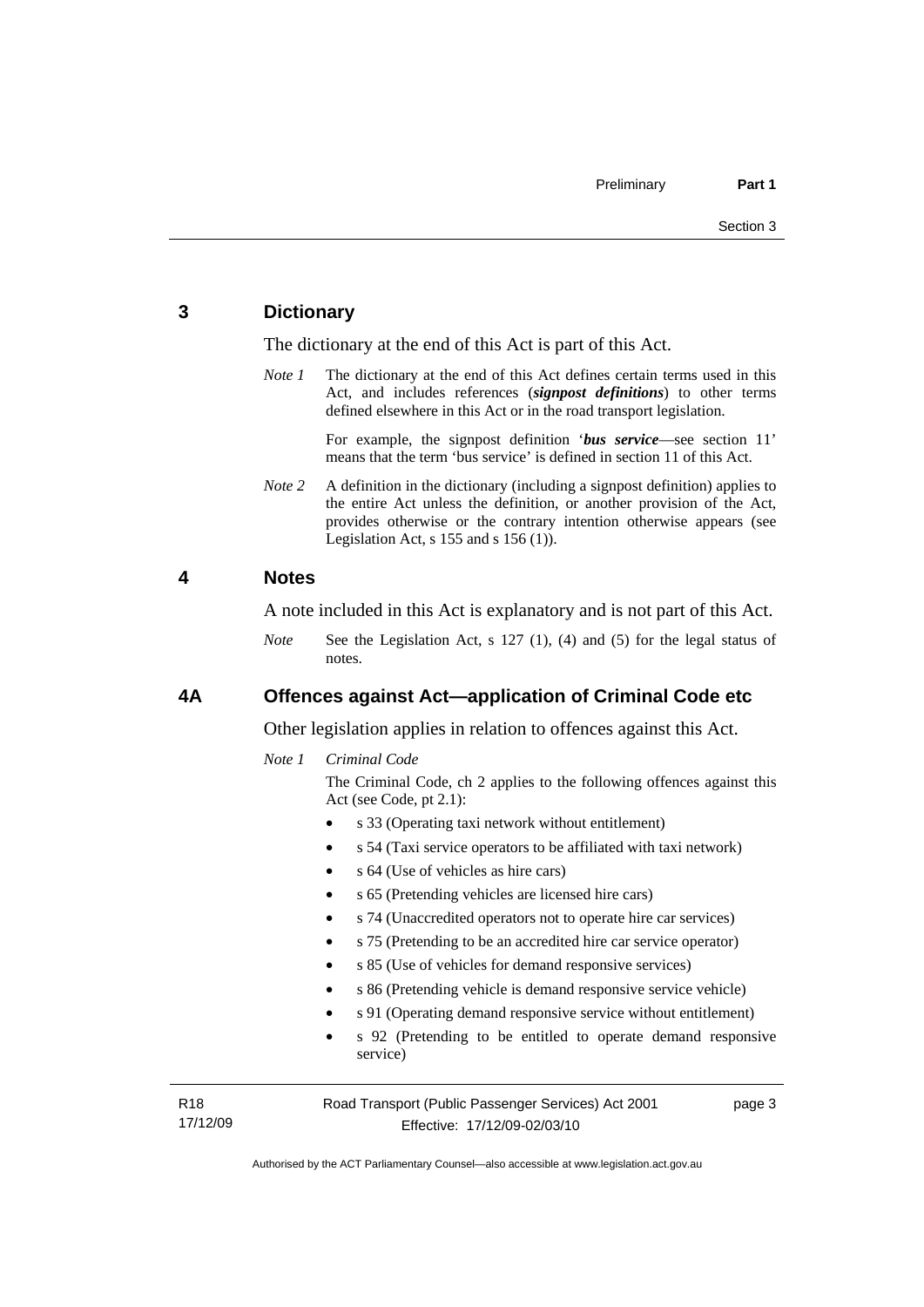- <span id="page-13-0"></span>a provision of pt 9 (Enforcement)
- s 125 (Unauthorised public passenger services).

The chapter sets out the general principles of criminal responsibility (including burdens of proof and general defences), and defines terms used for offences to which the Code applies (eg *conduct*, *intention*, *recklessness* and *strict liability*).

#### *Note 2 Penalty units*

The Legislation Act, s 133 deals with the meaning of offence penalties that are expressed in penalty units.

#### **5 Functions of road transport authority**

The functions of the road transport authority under this Act are—

- (a) to administer the accreditation schemes established under this Act for the accreditation of the operators of public passenger services and taxi networks; and
- (b) to administer the licensing schemes established under this Act for the licensing of taxis and hire cars; and
- (c) to administer demand responsive service authorisations given under this Act; and
- (d) to keep registers of accreditations given, and licences issued, under this Act; and
- (e) to keep a register of demand responsive service authorisations given under this Act; and
- (f) to provide information about accredited and licensed people, and authorised demand responsive service operators, in accordance with this Act and other laws in force in the ACT; and
- (g) to exercise any other functions given to the authority under this Act.

R18 17/12/09

Authorised by the ACT Parliamentary Counsel—also accessible at www.legislation.act.gov.au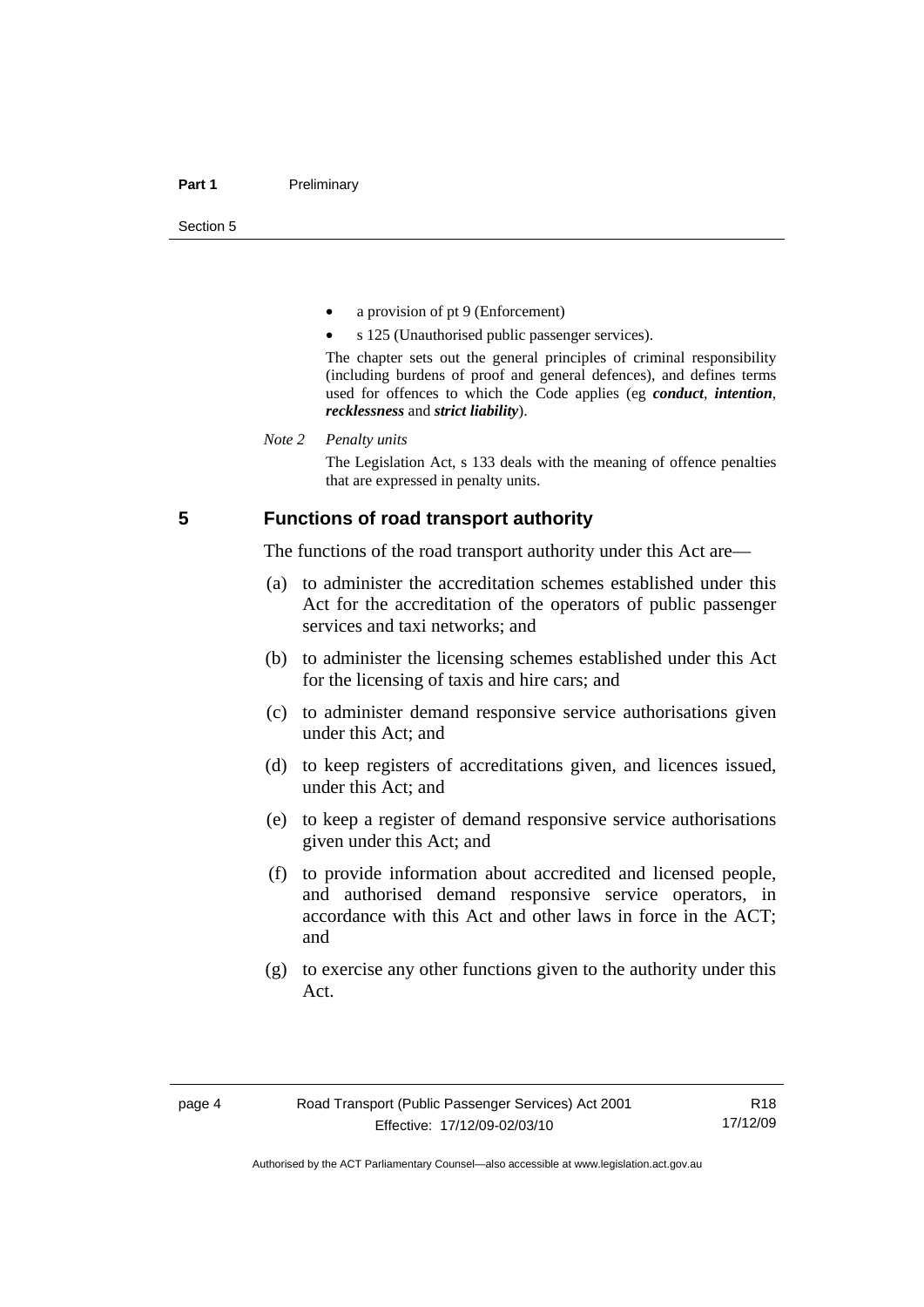<span id="page-14-0"></span>**6 Registers of accredited people, demand responsive service authorisations and licences** 

 (1) A register under this Act may include information given to the road transport authority or the Minister under this Act and any other information the authority considers appropriate.

*Note* Section 5 (c) and (ca) requires registers for the following to be kept:

- accredited bus service operators
- accredited demand responsive service operators
- accredited hire car operators
- accredited taxi network providers
- accredited taxi service operators
- demand responsive service authorisations
- hire car licences
- restricted hire car licences
- restricted taxi licences
- taxi licences.
- (2) A register may be kept in the form of, or as part of, 1 or more computer databases or in any other form the road transport authority considers appropriate.
- (3) The road transport authority may correct any mistake, error or omission in a register subject to the requirements (if any) prescribed by regulation.
- (4) This section does not limit the functions of the road transport authority in relation to a register.

#### **7 Security and disclosure of information in registers**

The road transport authority must ensure that information in a register under this Act is kept securely and disclosed only in accordance with this Act or another law in force in the ACT.

*Note 1* The Information Privacy Principles apply to the road transport authority. Principle 4 states requirements about the storage and security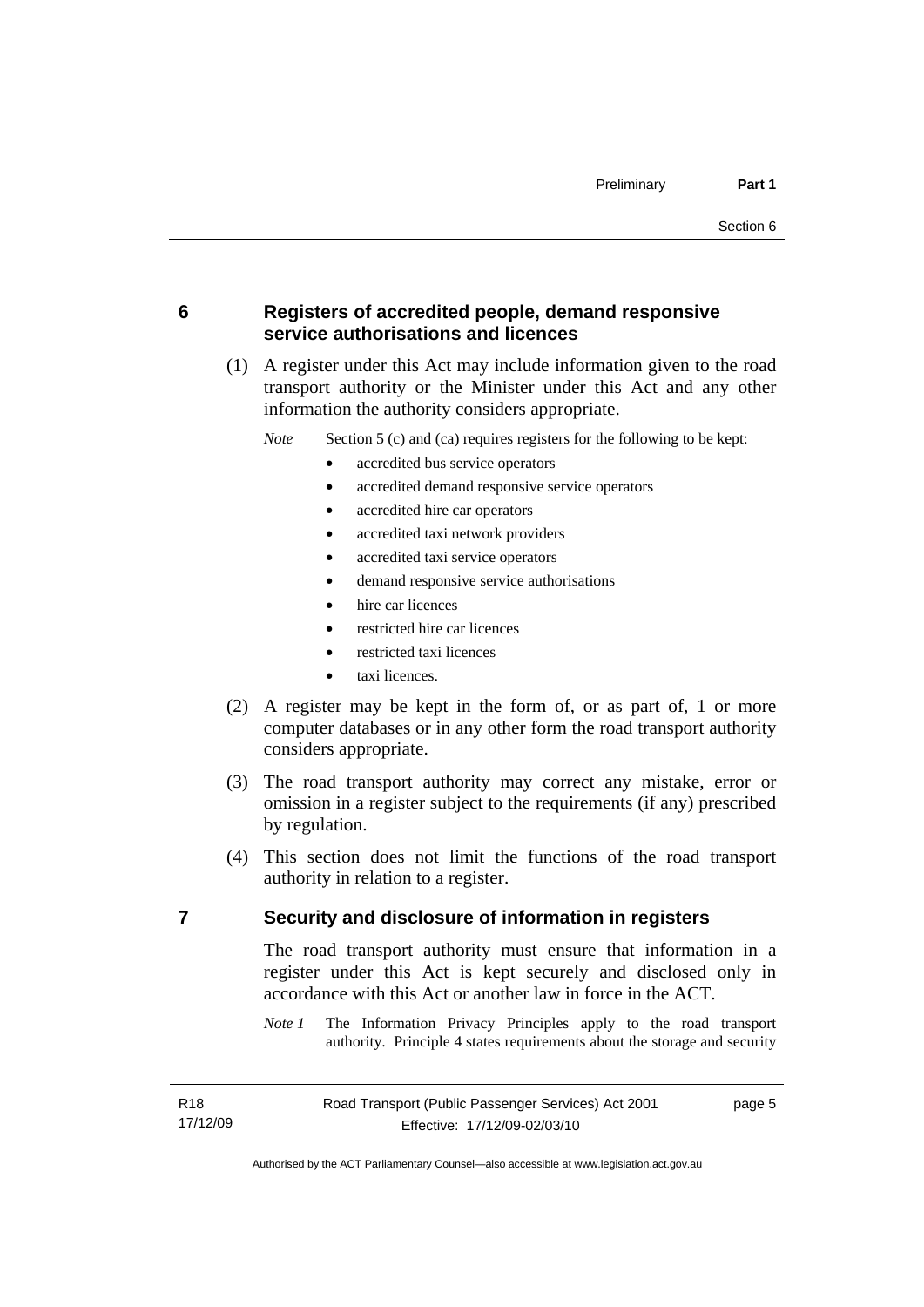<span id="page-15-0"></span>of personal information and principle 11 states when personal information may be disclosed by an agency (see *Privacy Act 1988* (Cwlth), s 14).

*Note 2* Access to the register may be sought under the *Freedom of Information Act 1989* (which also provides that certain information is exempt from disclosure).

#### **8 Trade Practices Act authorisation**

For the *Trade Practices Act 1974* (Cwlth) and the Competition Code of the Australian Capital Territory, the following are authorised by this Act:

- (a) everything done under this Act;
- (b) all service contracts made under this Act;
- (c) everything done under a service contract, or a provision of a service contract, authorised by this Act.
- *Note 1* For the Competition Code of the Australian Capital Territory, see the *Competition Policy Reform Act 1996*, s 5 and s 10.
- *Note 2* A reference to an Act includes a reference to statutory instruments made or in force under the Act, including regulations (see Legislation Act, s 104).

### **9 Combinations of accreditations, authorisations and licences**

This Act does not prevent a person from holding any combination of accreditations, authorisations and licences under this Act.

### **10 What is a** *public passenger service***?**

A *public passenger service* is a service for the transport of passengers for a fare or other consideration by public passenger vehicles along a road or road related area.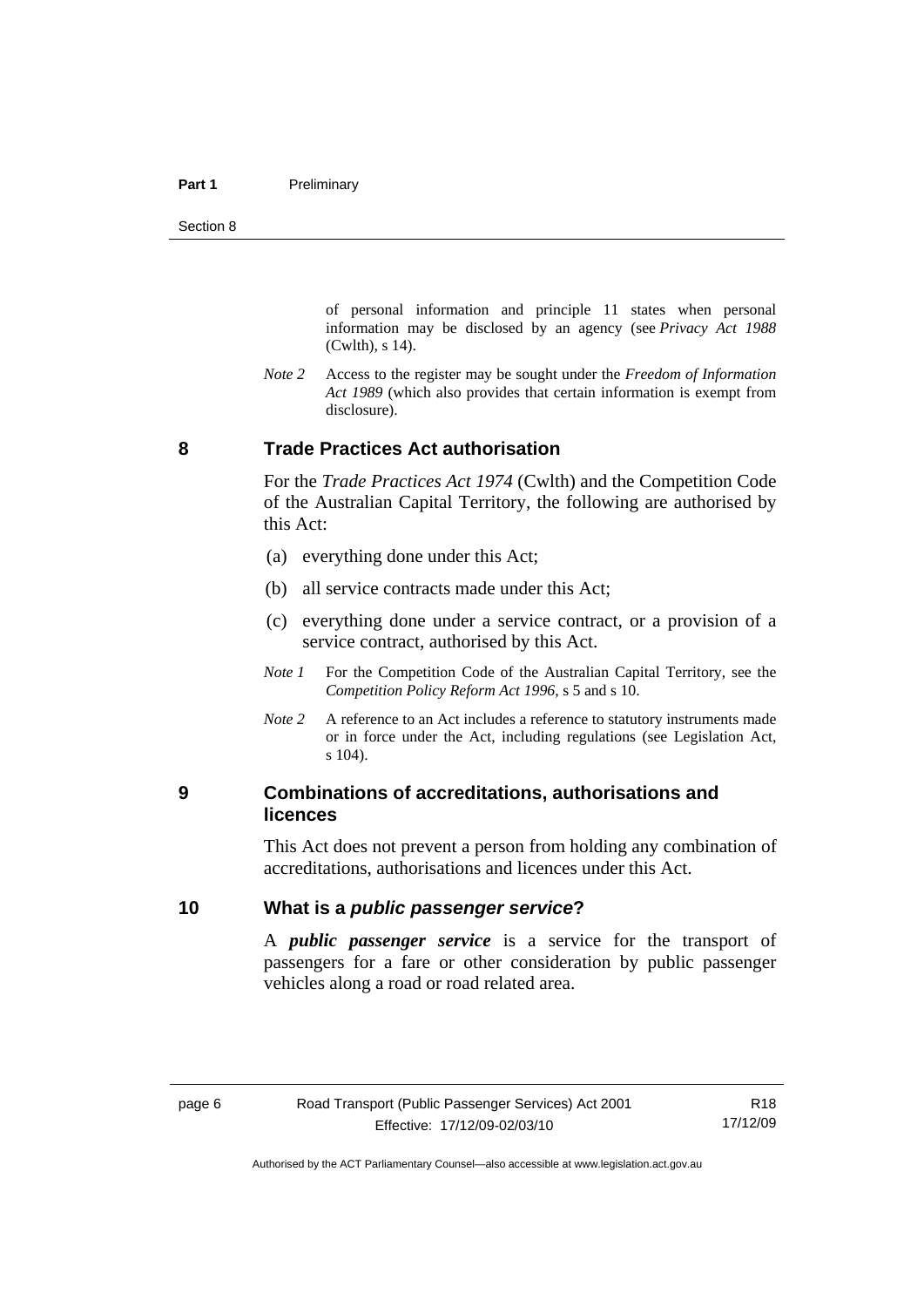# <span id="page-16-0"></span>**Part 2 Bus services**

## **Division 2.1 Basic concepts**

## **10A Meaning of** *bus* **and** *public bus*

In this Act:

*bus* means a motor vehicle built mainly to carry people that seats over 9 adults (including the driver).

*public bus* means a bus used to provide a bus service.

#### **11 Meaning of** *bus service*

A *bus service* is a public passenger service (other than a demand responsive service) operated using buses.

#### **12 What is a** *regular route service***?**

A bus service is a *regular route service* if it is conducted according to regular routes and timetables, but does not include—

- (a) a bus service designed mainly to transport tourists; or
- (b) a long-distance service.

#### **13 What is a** *tour and charter service***?**

A bus service is a *tour and charter service* if the bus service is not a regular route service or a long-distance service.

### **14 What is a** *long-distance service***?**

A bus service is a *long-distance service* if—

- (a) it is conducted according to regular routes and timetables; and
- (b) each passenger travels at least 40km.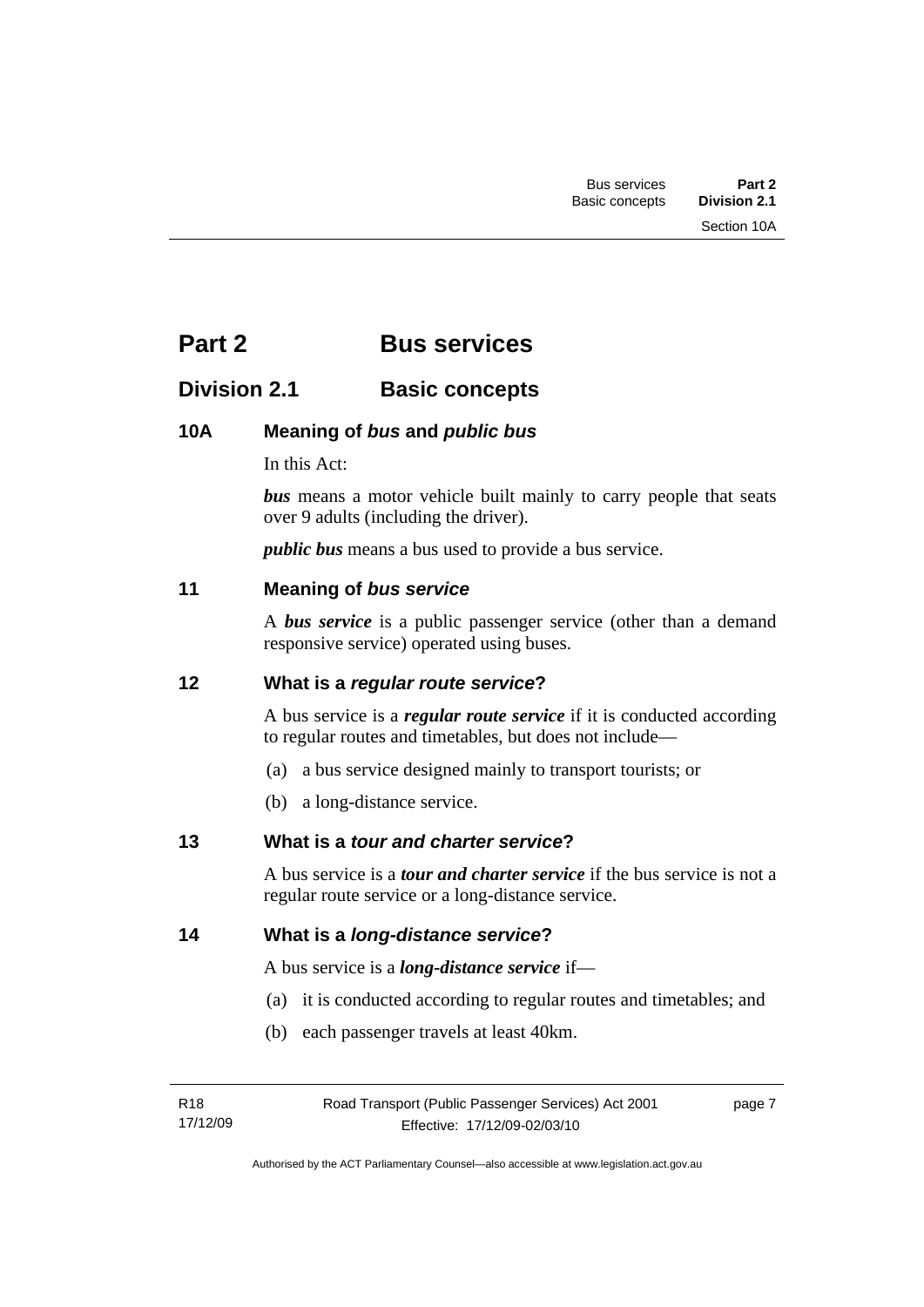# <span id="page-17-0"></span>**Division 2.2 Accreditation of bus service operators**

#### **15 Bus operators—purposes of accreditation**

The purpose of accreditation under the regulations to operate a bus service is to ensure that—

- (a) the accredited person has the financial capacity to meet the service standards for the service; and
- (b) the accredited person, and each person who is concerned with, or takes part in, the management of the service, are suitable people to operate the service; and
- (c) the accredited person, and each person who is concerned with, or takes part in, the management of the service, have demonstrated the capacity to comply with the relevant regulations and, in particular, the regulations about—
	- (i) the safety of passengers and the public; and
	- (ii) the maintenance of public buses.

### **16 Regulations about accreditation system**

- (1) A regulation may provide a system for the accreditation of operators of bus services, including, for example—
	- (a) the kinds of accreditations; and
	- (b) the bus services that a person who holds a kind of accreditation is entitled to operate; and
	- (c) the conditions of accreditations; and
	- (d) matters relating to the giving, refusal or surrender of accreditations; and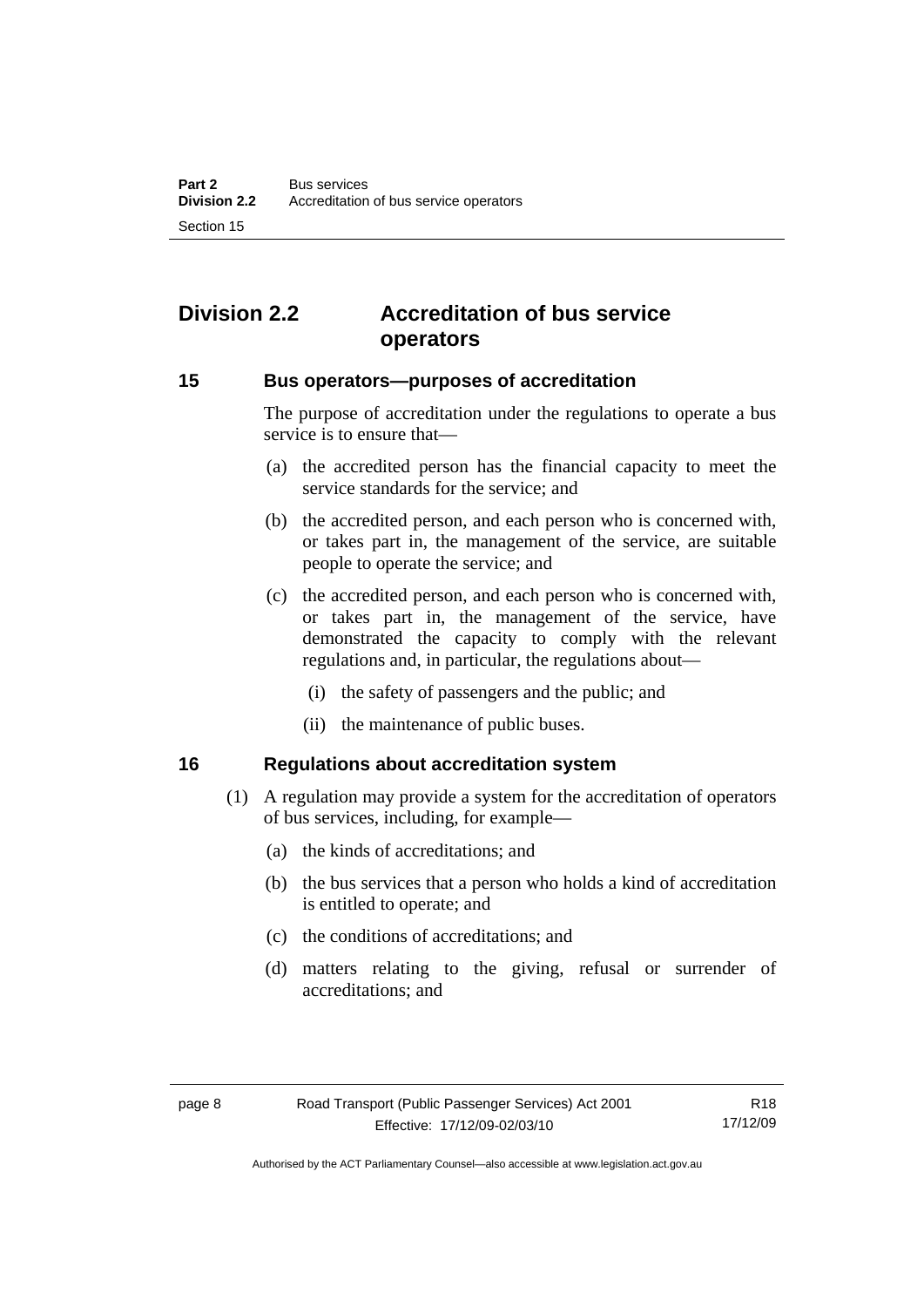- (e) the action that may be taken in relation to accreditations in circumstances prescribed by regulation, including—
	- (i) the suspension or cancellation of an accreditation; and
	- (ii) the imposition of a condition on, or the amendment of a condition of, an accreditation; and
	- (iii) an order that an accredited person pay to the Territory an amount of not more than—
		- (A) for an individual—\$5 000; or
		- (B) for a corporation—\$25 000; and
	- (iv) the reprimanding of an accredited person.
- *Note* An example is part of the Act, is not exhaustive and may extend, but does not limit, the meaning of the provision in which it appears (see Legislation Act, s 126 and s 132).
- (2) A regulation may make provision in relation to the accreditation of people to operate bus services, including, for example—
	- (a) requirements about the suitability of the applicant and each person who will be concerned with, or take part in, the management of the services; and
	- (b) capacity to meet service standards; and
	- (c) financial viability.
- (3) For subsection (1) (a), the regulations must provide for the accreditation of people to operate the following kinds of bus services:
	- (a) regular route services;
	- (b) tour and charter services.
- (4) However, this section does not require the regulations to provide an accreditation system for all kinds of bus services.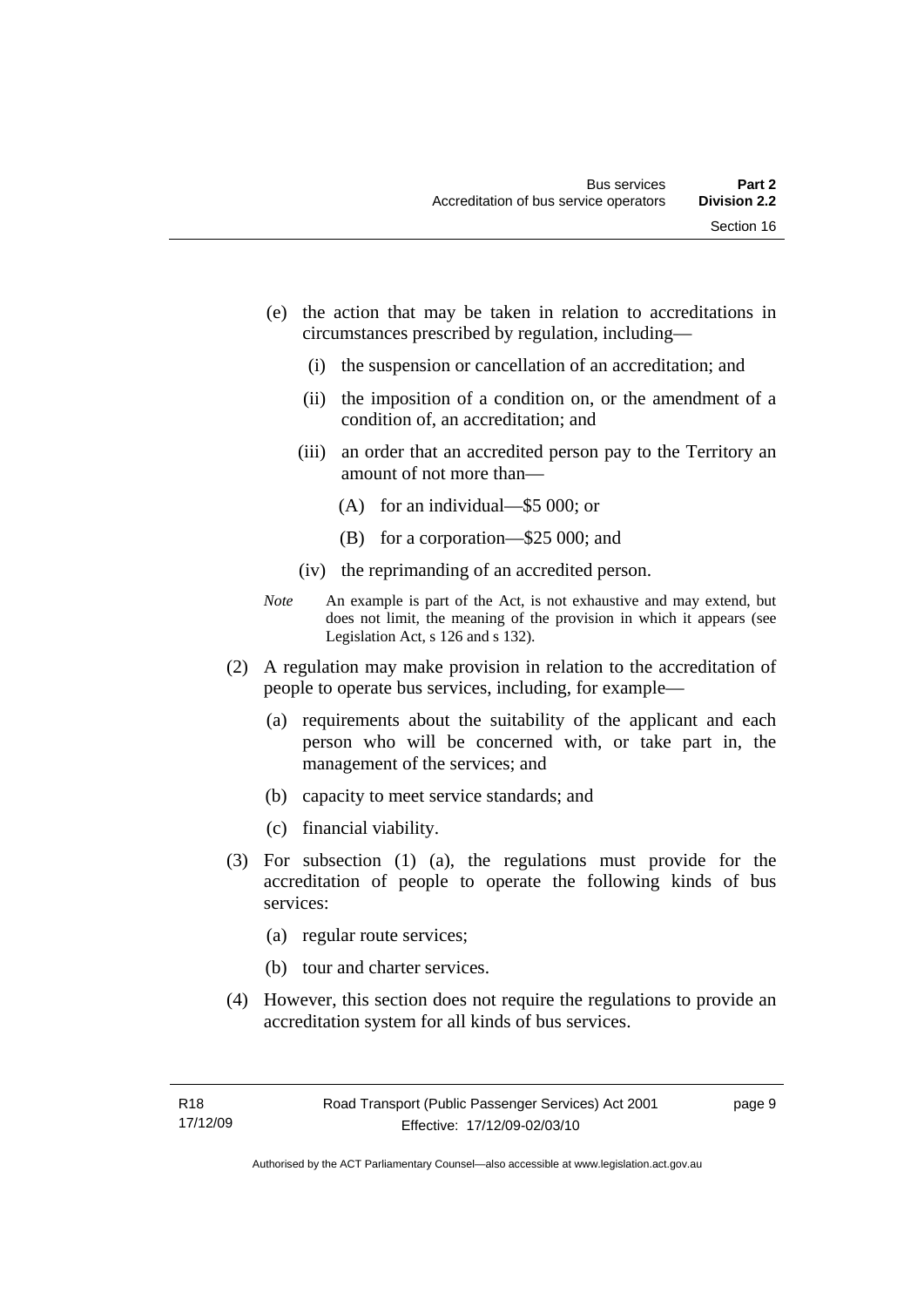# <span id="page-19-0"></span>**Division 2.3 Service contracts for regular route services**

#### **17 Service contracts—regular route services**

- (1) The road transport authority may, on behalf of the Territory, enter into a contract (a *service contract*) for the operation of a regular route service with a person accredited to operate regular route services.
- (2) A service contract must state whether the right given under the contract to operate a route is an exclusive right to operate the route or a stated part of the route.
- (3) A service contract may make provision in relation to the operation of a regular route service and the administration of the contract, including, for example—
	- (a) service requirements under the contract; and
	- (b) the transfer, suspension, cancellation and surrender of the contract; and
	- (c) the fees (if any) payable under the contract; and
	- (d) the adjustment of payments and refunds in relation to any contract fees; and
	- (e) financial or other penalties for breaches of the contract; and
	- (f) the records (including accounts) to be made and kept, how they are to be made and kept, and their inspection; and
	- (g) the provision of information and reports to the road transport authority about the regular route service and the verification of the information and reports; and
	- (h) the publication and the collection of fares payable by passengers; and

Authorised by the ACT Parliamentary Counsel—also accessible at www.legislation.act.gov.au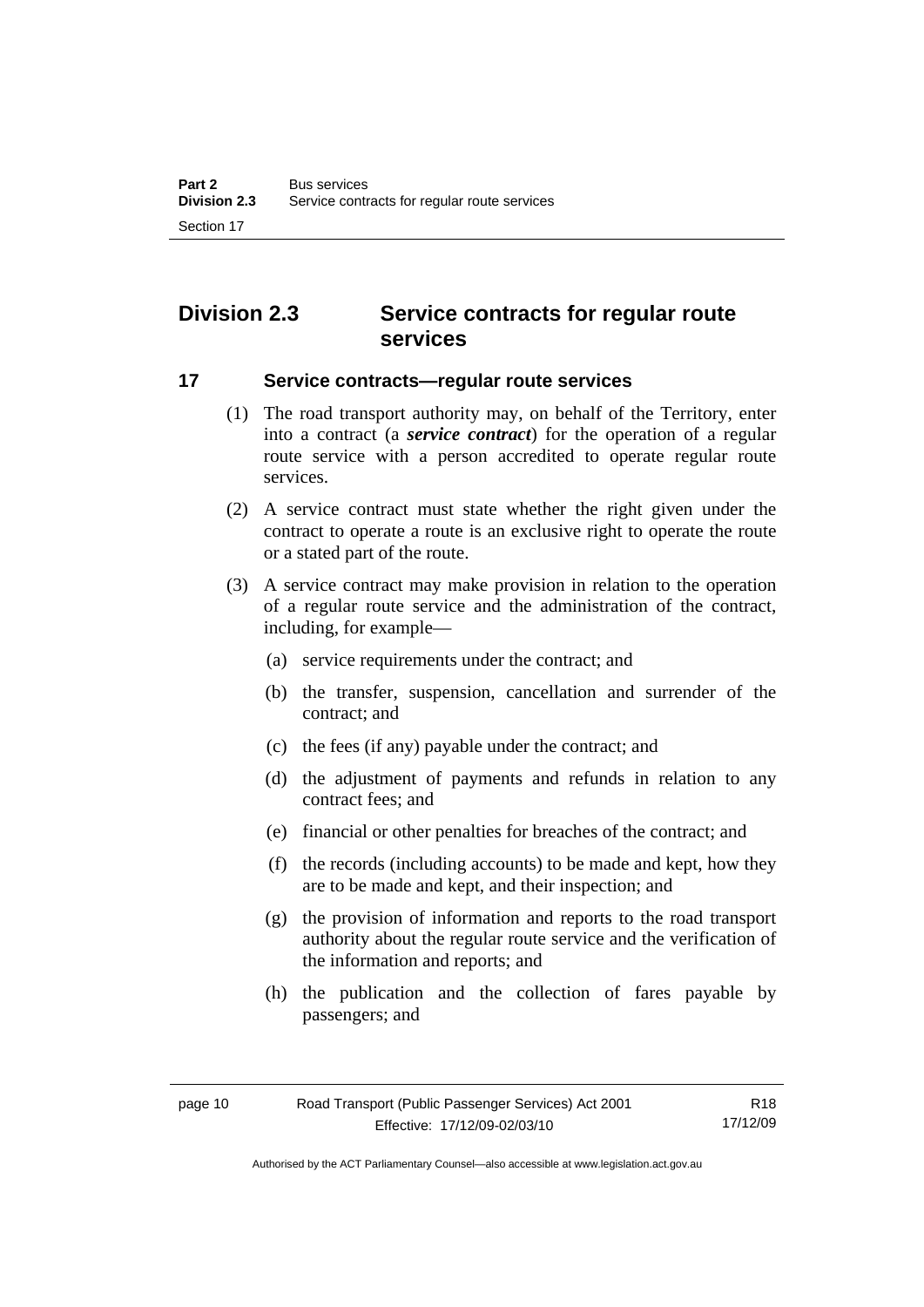<span id="page-20-0"></span> (i) the sale of tickets and the conditions under which tickets must be sold; and

- (j) free or reduced fares for travel; and
- (k) the issue and acceptance of free or concession passes.
- *Note* An example is part of the Act, is not exhaustive and may extend, but does not limit, the meaning of the provision in which it appears (see Legislation Act, s 126 and s 132).
- (4) Subsection (3) does not limit the matters about which a service contract may make provision.

## **Division 2.4 Entitlement to operate certain bus services**

#### **18 Entitlement to operate regular route services**

- (1) A person is entitled to operate a regular route service, in or partly in the ACT, if—
	- (a) the person is accredited under the regulations to operate regular route services; and
	- (b) the person holds a service contract for the service.
- (2) However, the Territory is entitled to operate a regular route service whether or not the Territory—
	- (a) is accredited under the regulations to operate regular route services; or
	- (b) holds a service contract for the service.
- (3) If the Territory operates a regular route service, part 2 (Bus services) applies in relation to the Territory's operation of the service as if—
	- (a) the Territory were accredited to operate the service; and
	- (b) the Territory held a service contract for the service; and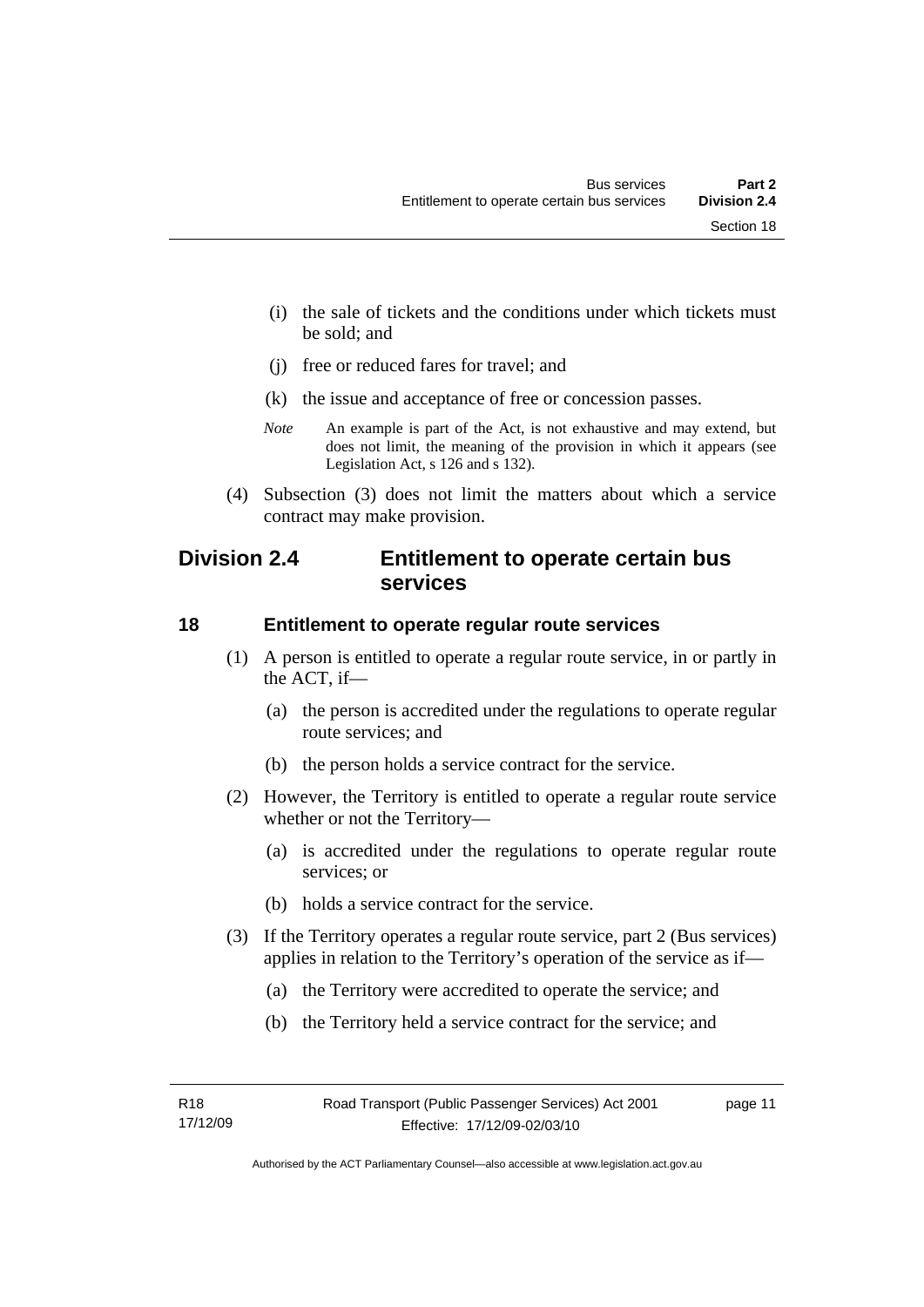<span id="page-21-0"></span> (c) all necessary changes, and any changes prescribed by regulation, were made.

#### **19 Entitlement to operate tour and charter services**

- (1) A person is entitled to operate a tour and charter service, in or partly in the ACT, if the person is accredited under the regulations to operate tour and charter services.
- (2) However, the Territory is entitled to operate a tour and charter service, whether or not the Territory is accredited under the regulations to operate tour and charter services.
- (3) If the Territory operates a tour and charter service, part 2 (Bus services) applies in relation to the Territory's operation of the service as if—
	- (a) the Territory were accredited to operate the service; and
	- (b) the Territory held a service contract for the service; and
	- (c) all necessary changes, and any changes prescribed by regulation, were made.

#### **19A Territory's entitlement to operate bus service**

If the Territory operates a bus service, the territory may operate the service under a name prescribed by regulation.

### **20 Unaccredited operators not to operate certain bus services**

 (1) A person must not operate, in or partly in the ACT, a regular route service unless the person is accredited under the regulations to operate regular route services.

Maximum penalty: 50 penalty units.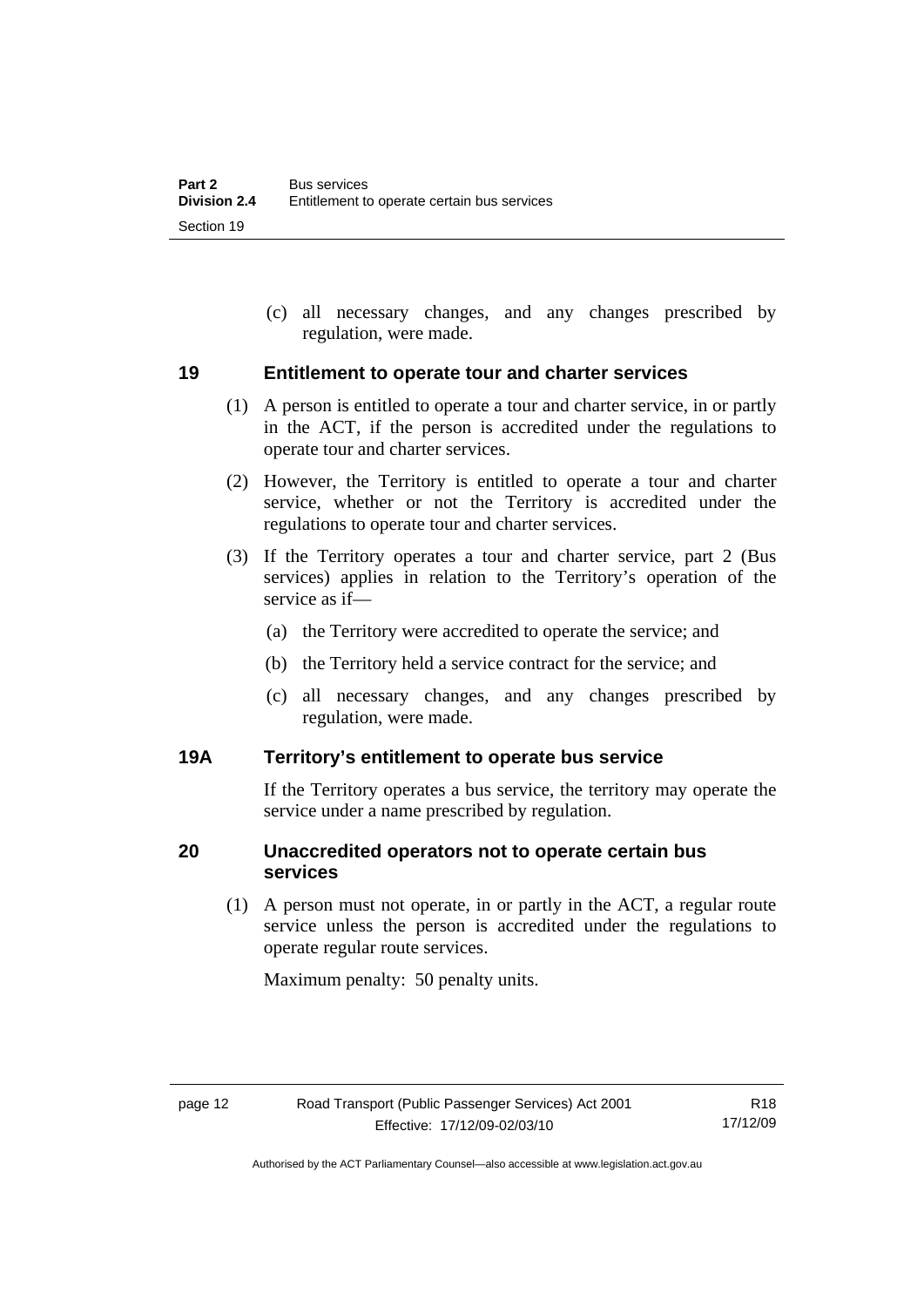<span id="page-22-0"></span> (2) A person must not operate, in or partly in the ACT, a tour and charter service unless the person is accredited under the regulations to operate tour and charter services.

Maximum penalty: 50 penalty units.

 (3) This section does not apply to the operation of a bus service by the Territory.

## **21 Pretending to be an accredited bus service operator**

A person must not pretend to be accredited under the regulations to operate a bus service.

Maximum penalty: 30 penalty units.

## **22 Operators of regular route services to hold service contracts**

 (1) A person must not operate, in or partly in the ACT, a regular route service unless the person holds a service contract for the service.

Maximum penalty: 50 penalty units.

- (2) However, if a regular route service is discontinued because of a variation or termination of a service contract, the road transport authority may make arrangements with an appropriately accredited person to operate a temporary regular route service to replace the discontinued service even though the person does not hold a service contract for the replacement service.
- (3) This section does not apply to the operation of a regular route service by the Territory.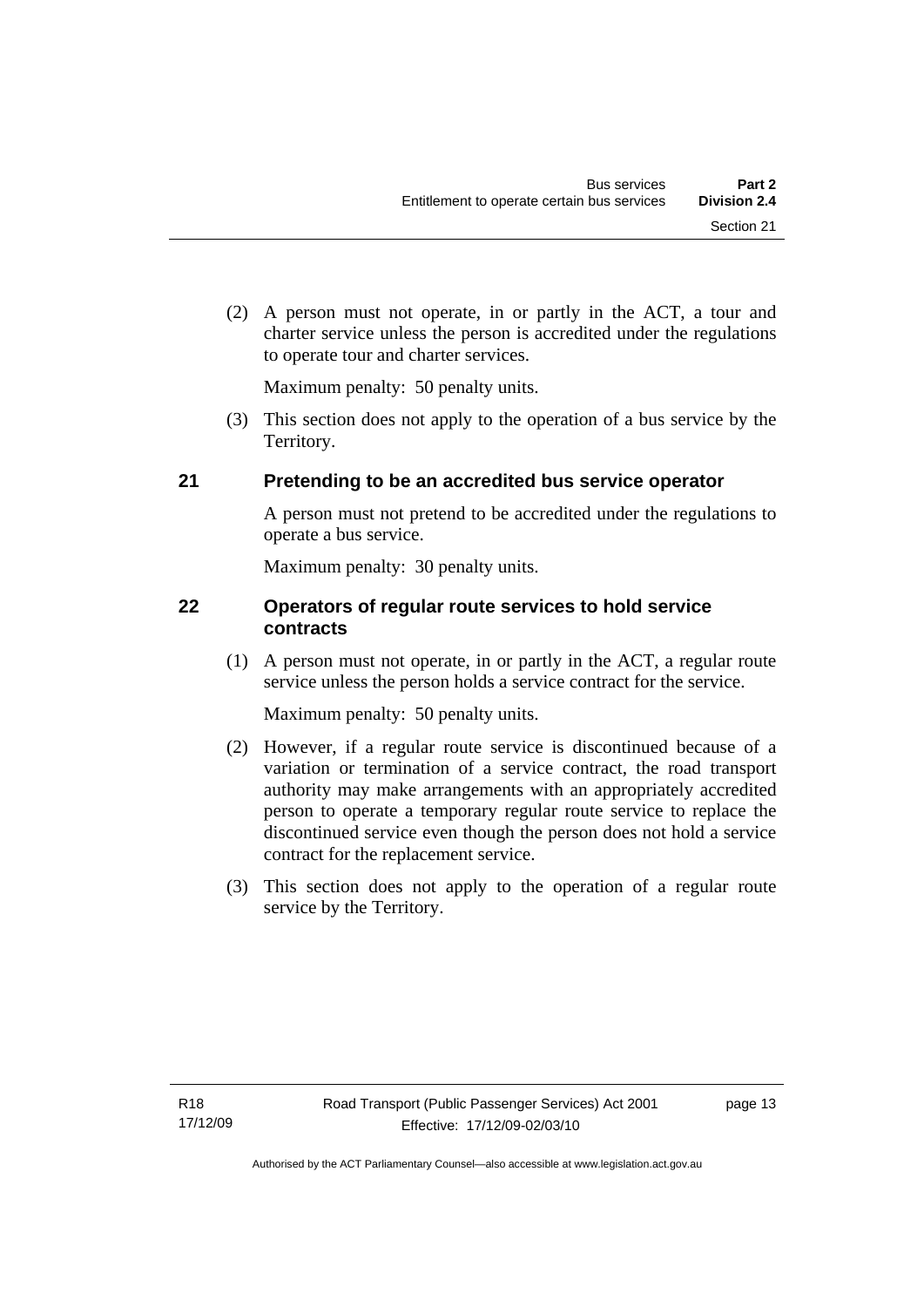# <span id="page-23-0"></span>**Division 2.5 Regulation of bus services**

### **23 Regular route services—power to determine maximum fares**

- (1) The Minister may determine maximum fares, and ways of calculating maximum fares, payable by passengers on regular route services.
- (2) A determination is a disallowable instrument.
	- *Note* A disallowable instrument must be notified and presented to the Legislative Assembly, under the Legislation Act.

### **24 Regulations about operation of bus services by accredited people**

A regulation may make provision in relation to the operation of bus services by accredited bus service operators, including, for example—

- (a) the conduct of bus services, including, for example—
	- (i) the safety of passengers (including, for example, by the use of particular kinds of security devices) and the public; and
	- (ii) the qualifications, training and experience of bus drivers and other people providing services on behalf of accredited bus service operators; and
	- (iii) maximum driving times and minimum rest times of bus drivers; and
	- (iv) insurance; and
	- (v) the issue of tickets; and
	- (vi) customer complaints and inquiries; and
- (b) the preparation and publication of, and compliance with, timetables for regular route services; and

| page 14 | Road Transport (Public Passenger Services) Act 2001 | R18      |
|---------|-----------------------------------------------------|----------|
|         | Effective: 17/12/09-02/03/10                        | 17/12/09 |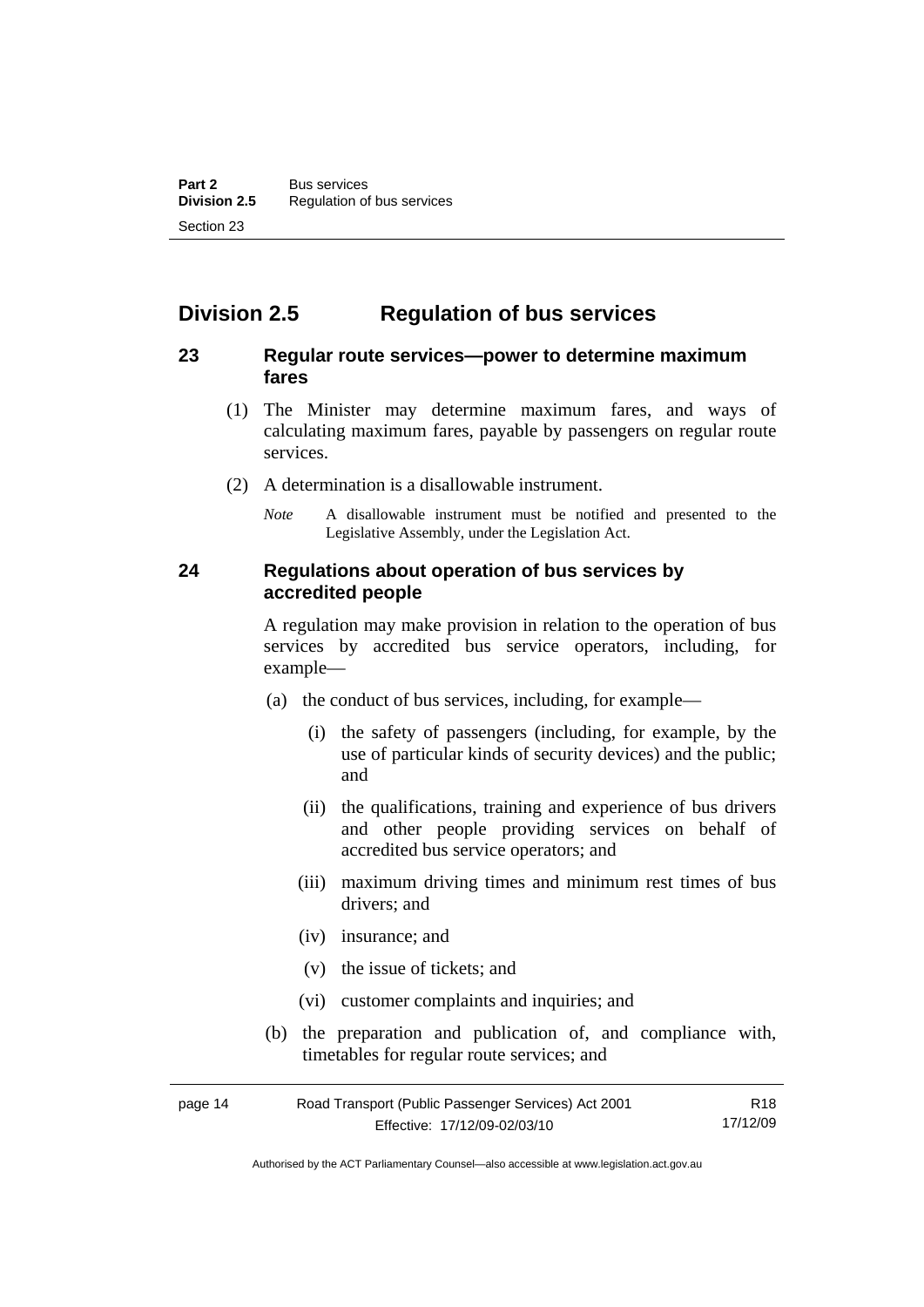- <span id="page-24-0"></span> (c) the obligations of drivers of public buses and other people providing services on behalf of accredited bus service operators; and
- (d) the requirements that public buses, and their equipment and fittings (internal and external), must comply with; and
- (e) the maintenance and cleaning of public buses; and
- (f) maintenance, parking and other facilities for public buses; and
- (g) the making and keeping of records and their inspection; and
- (h) the auditing of records and systems; and
- (i) requirements for display of accreditation numbers on advertisements for the service; and
- (j) the provision of information and reports to the road transport authority.
- *Note* An example is part of the Act, is not exhaustive and may extend, but does not limit, the meaning of the provision in which it appears (see Legislation Act, s 126 and s 132).

#### **25 Regulations about operation of public buses**

A regulation may make provision in relation to the operation of public buses, including, for example—

- (a) the regulation or prohibition of the use of public buses on certain roads or road related areas; and
- (b) the picking-up and dropping-off of passengers and other matters relating to the transport of passengers; and
- (c) the records to be made and kept by, how they are to be made and kept, and their inspection; and
- (d) the transport of passengers' luggage or other goods, and animals; and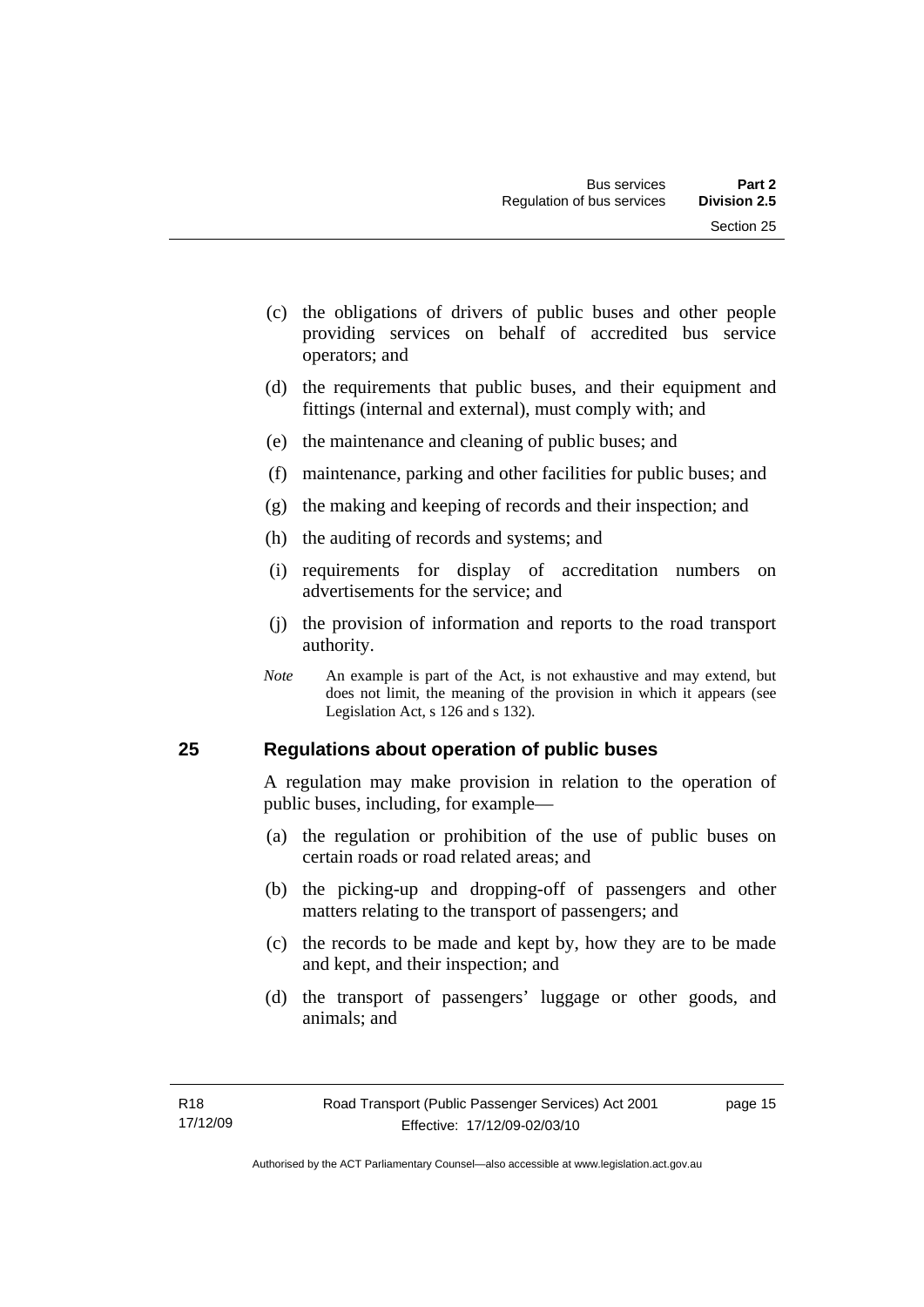- <span id="page-25-0"></span> (e) the regulation or prohibition of the transport of passengers standing in or on any part of a public bus; and
- (f) the maximum speed of public buses; and
- (g) the prohibition of anyone from soliciting for passengers or for a hiring; and
- (h) the design, equipment and fittings (internal or external) of public buses; and
- (i) the sections, terminal points and bus stops on bus routes; and
- (j) the regulation or prohibition of notices, signs and advertisements inside or on the outside of public buses.
- *Note* An example is part of the Act, is not exhaustive and may extend, but does not limit, the meaning of the provision in which it appears (see Legislation Act, s 126 and s 132).

#### **26 Regulations about bus drivers**

A regulation may make provision in relation to drivers of public buses, including, for example—

- (a) the powers, duties and conduct of drivers; and
- (b) how drivers must dress.
- *Note* An example is part of the Act, is not exhaustive and may extend, but does not limit, the meaning of the provision in which it appears (see Legislation Act, s 126 and s 132).

#### **27 Regulations about conduct of passengers**

A regulation may make provision in relation to the conduct of passengers on public buses, including, for example—

(a) the regulation or prohibition of eating and drinking; and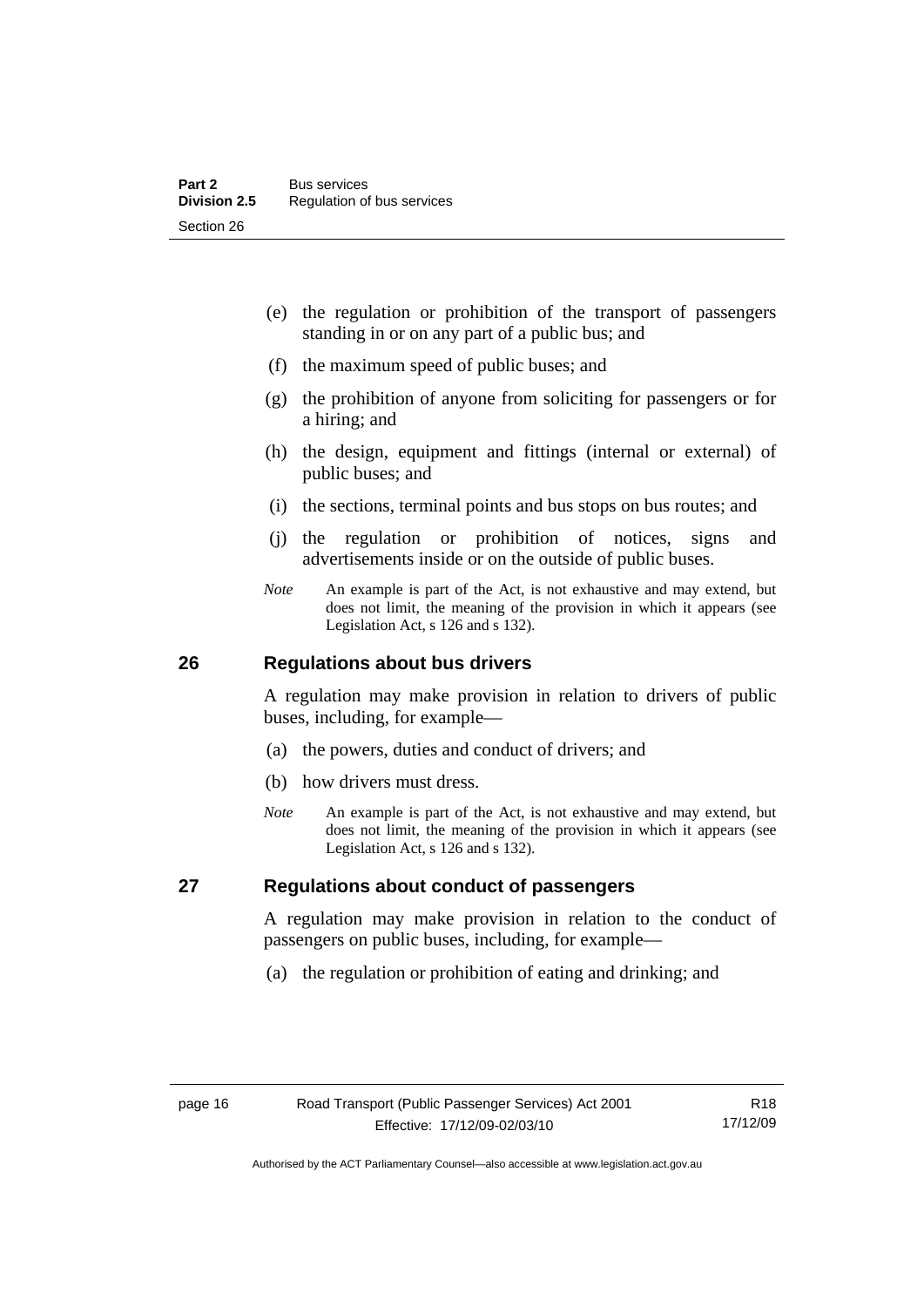- (b) the authority of public bus drivers, police officers and authorised people to direct people contravening a regulation to leave a bus and to remove them if they fail to leave.
- *Note* An example is part of the Act, is not exhaustive and may extend, but does not limit, the meaning of the provision in which it appears (see Legislation Act, s 126 and s 132).

R18 17/12/09 Road Transport (Public Passenger Services) Act 2001 Effective: 17/12/09-02/03/10

page 17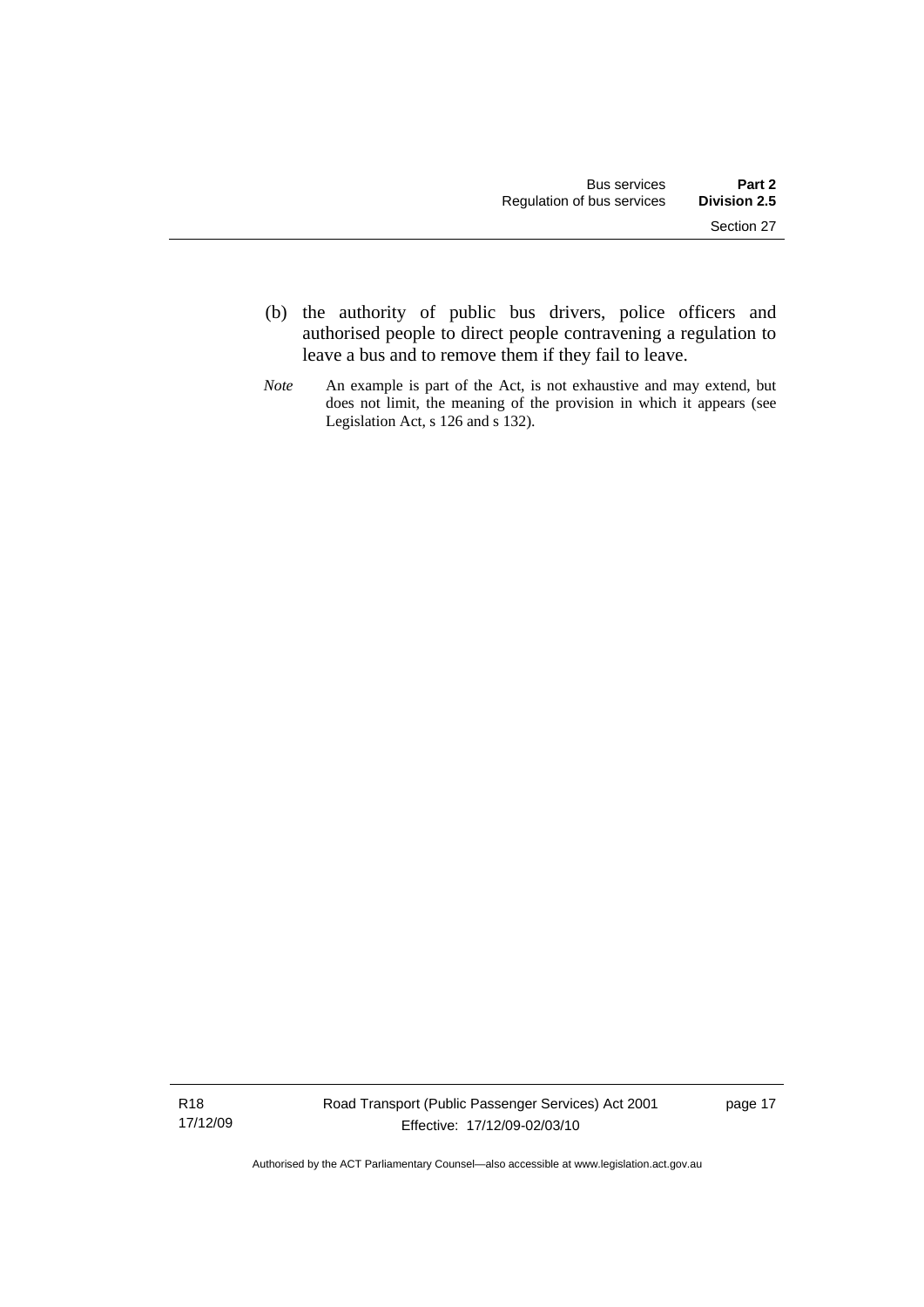<span id="page-27-0"></span>**Part 3 Taxi networks**<br>**Division 3.1 Basic concept Division 3.1** Basic concepts Section 28

# **Part 3 Taxi networks**

## **Division 3.1 Basic concepts**

#### **28 Meaning of** *taxi network*

A *taxi network* is an entity that provides taxi related services to affiliated accredited taxi service operators, including providing (directly or through another entity) a taxi booking service for the network.

#### **29 Meaning of** *taxi booking service*

A *taxi booking service* is a service provided by or for an accredited taxi network provider that—

- (a) accepts bookings for taxis from people; and
- (b) sends messages about bookings to taxi drivers by electromagnetic energy to equipment in taxis that can receive such messages.

## **Division 3.2 Accreditation of taxi network providers**

#### **30 Taxi network providers—purposes of accreditation**

The purpose of accreditation under the regulations to operate a taxi network is to ensure that—

- (a) the accredited person has the financial capacity to meet the service standards for the network; and
- (b) the accredited person, and each person who is concerned with, or takes part in, the management of the network, are suitable people to operate the network; and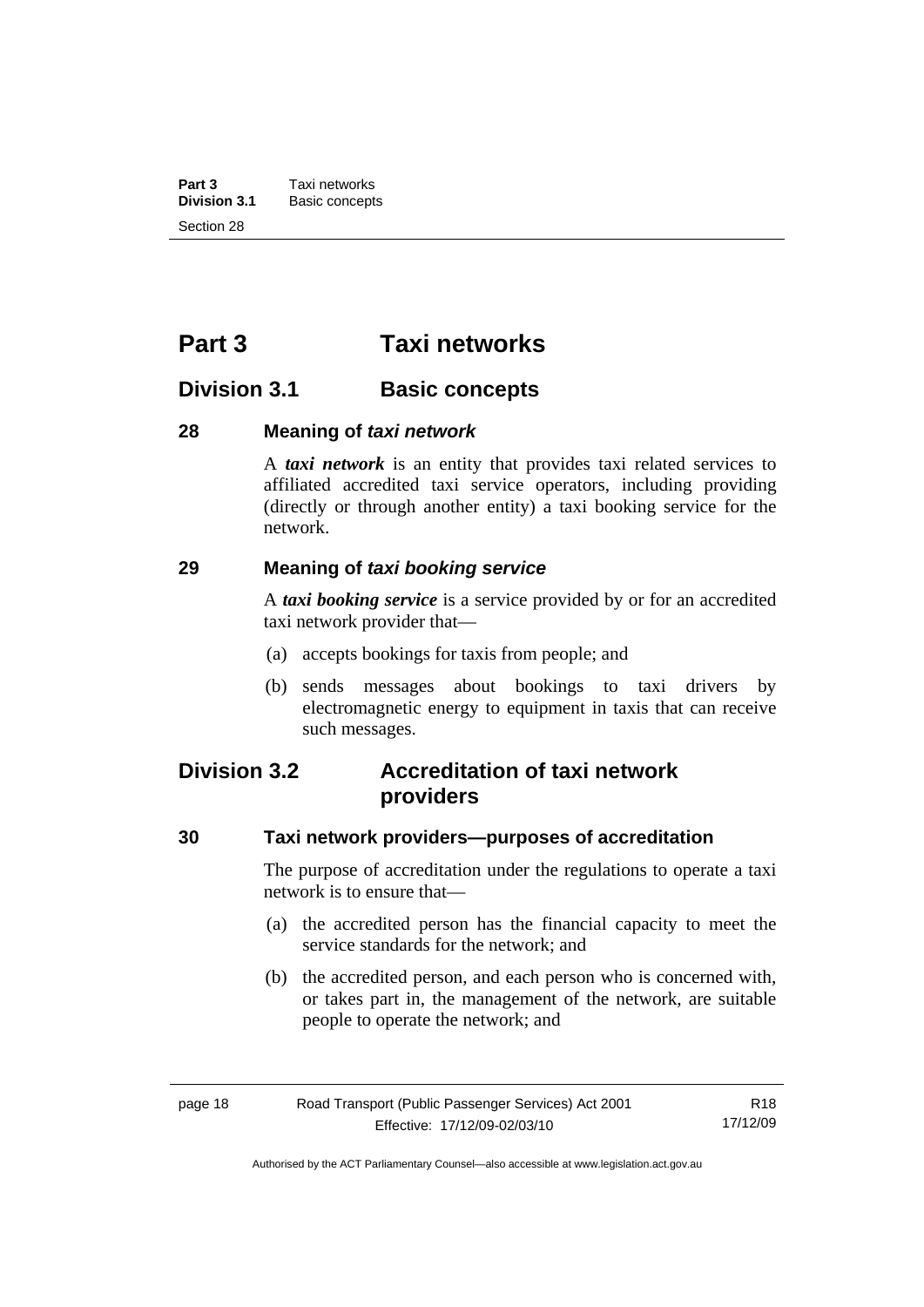- <span id="page-28-0"></span> (c) the accredited person, and each person who is concerned with, or takes part in, the management of the network, have demonstrated the capacity to comply with the relevant regulations and, in particular, the regulations about—
	- (i) the operation of the network; and
	- (ii) the supervision and monitoring of affiliated accredited taxi service operators and drivers of taxis operated by affiliated accredited taxi service operators.

## **31 Taxi network providers—regulations about accreditation system**

- (1) A regulation may provide a system for the accreditation of people to operate taxi networks, including, for example—
	- (a) the conditions of an accreditation; and
	- (b) matters relating to the giving, refusal or surrender of an accreditation; and
	- (c) the action that may be taken in relation to an accredited person in circumstances prescribed by regulation, including—
		- (i) the suspension or cancellation of an accreditation; and
		- (ii) the imposition of a condition on, or the amendment of a condition of, an accreditation; and
		- (iii) an order that an accredited person pay to the Territory an amount of not more than—
			- (A) for an individual—\$5 000; or
			- (B) for a corporation—\$25 000; and
		- (iv) the reprimanding of an accredited person.
- (2) A regulation may make provision in relation to the accreditation of people to operate taxi networks, including, for example—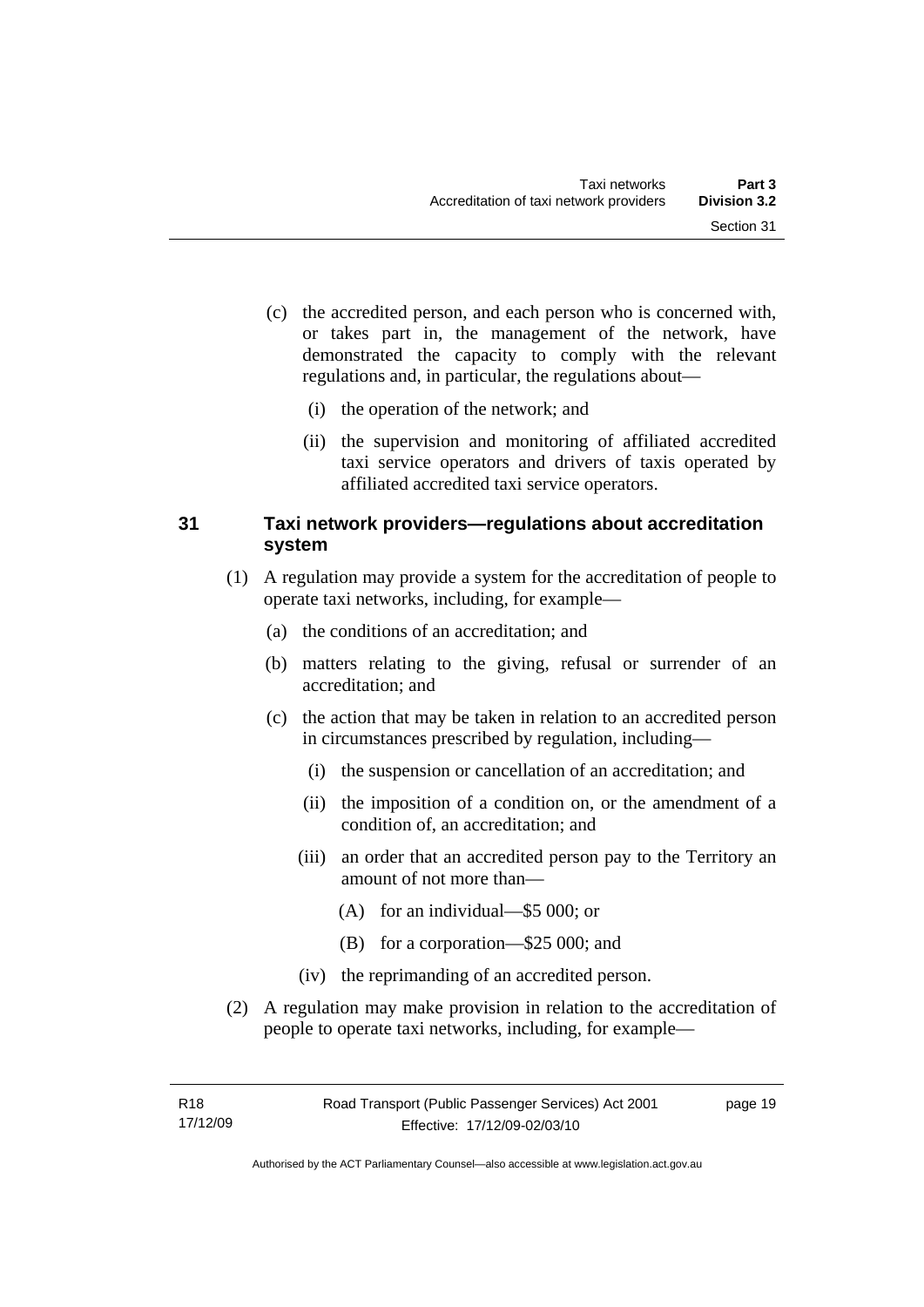- <span id="page-29-0"></span> (a) requirements about the suitability of the applicant and each person who will be concerned with, or take part in, the management of the network; and
- (b) capacity to meet service standards; and
- (c) financial viability.
- *Note* An example is part of the Act, is not exhaustive and may extend, but does not limit, the meaning of the provision in which it appears (see Legislation Act, s 126 and s 132).

## **Division 3.3 Entitlement to operate taxi networks**

#### **32 Entitlement to operate taxi networks**

A person is entitled to operate a taxi network, in or partly in the ACT, if the person is accredited under the regulations to operate a taxi network.

#### **33 Operating taxi network without entitlement**

(1) A person commits an offence if—

- (a) the person operates, in or partly in the ACT, a taxi network; and
- (b) the person is not accredited under the regulation to operate a taxi network.

Maximum penalty: 50 penalty units.

(2) An offence against this section is a strict liability offence.

## **34 Pretending to be an accredited taxi network provider**

A person must not pretend to be accredited under the regulations to operate a taxi network.

Maximum penalty: 30 penalty units.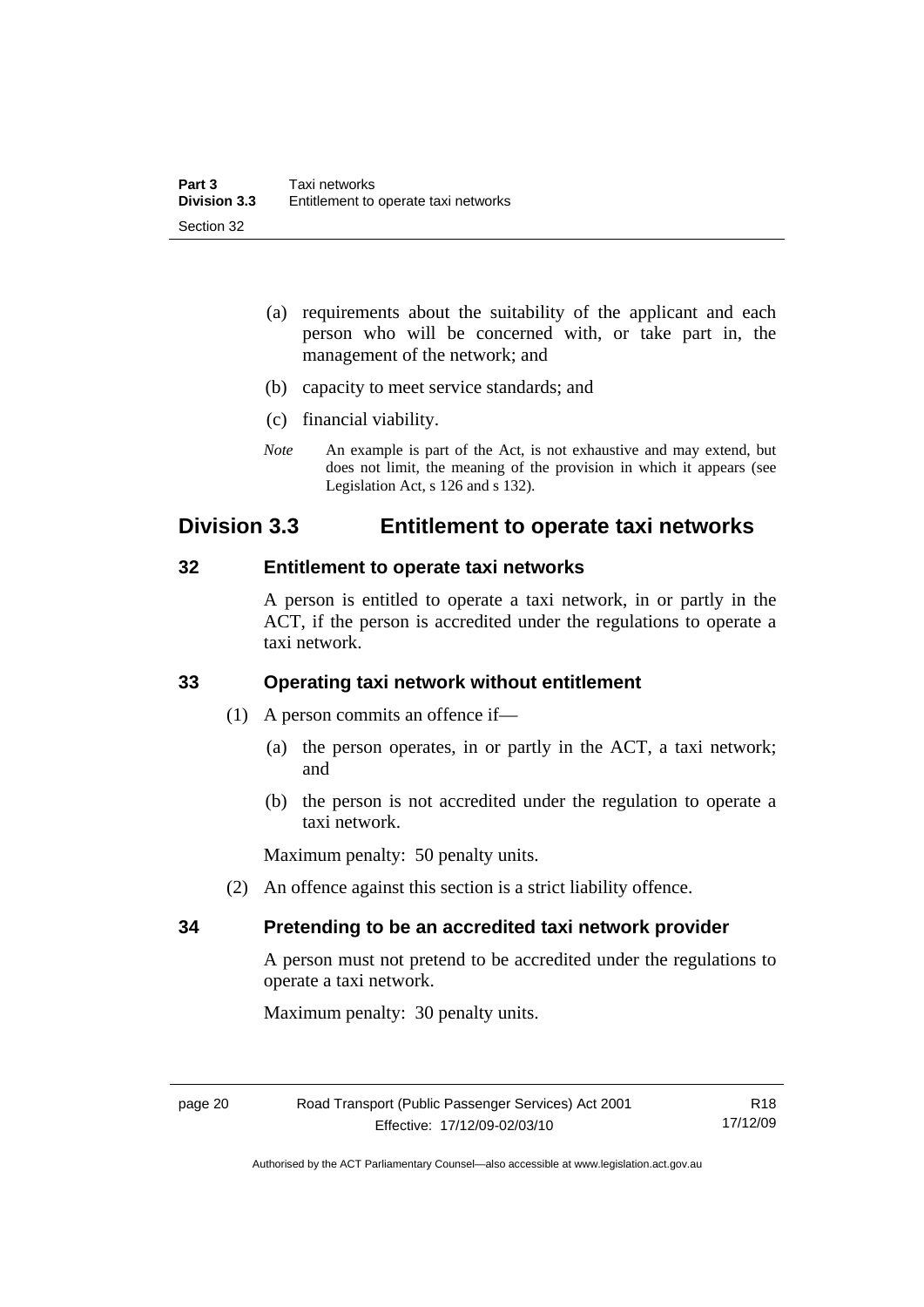# <span id="page-30-0"></span>**Division 3.4 Regulation of taxi networks**

## **35 Regulations about operation of taxi networks by accredited people**

A regulation may make provision in relation to the operation of taxi networks by accredited people, including, for example—

- (a) the affiliation of accredited taxi service operators with networks; and
- (b) network rules for affiliated accredited taxi service operators and drivers of taxis operated by affiliated accredited taxi service operators; and
- (c) the specifications for equipment operated by or for networks for sending messages (including messages sent through a taxi booking service) to taxi drivers; and
- (d) the specifications for taximeters; and
- (e) the circumstances in which networks must accept applications for affiliation from, and maintain affiliation with, accredited taxi service operators; and
- (f) the operation of, and service standards for, taxi booking services operated by or for networks (including, for example, service standards about when a booking must be transferred to another taxi or a taxi booking service for another taxi network); and
- (g) the numbers and kinds of taxis, and the numbers of taxis with particular equipment (including, for example, baby capsules), operated by affiliated accredited taxi service operators that are to be available at particular times and places; and
- (h) directions that networks may give to affiliated accredited taxi service operators and drivers of taxis operated by affiliated accredited taxi service operators; and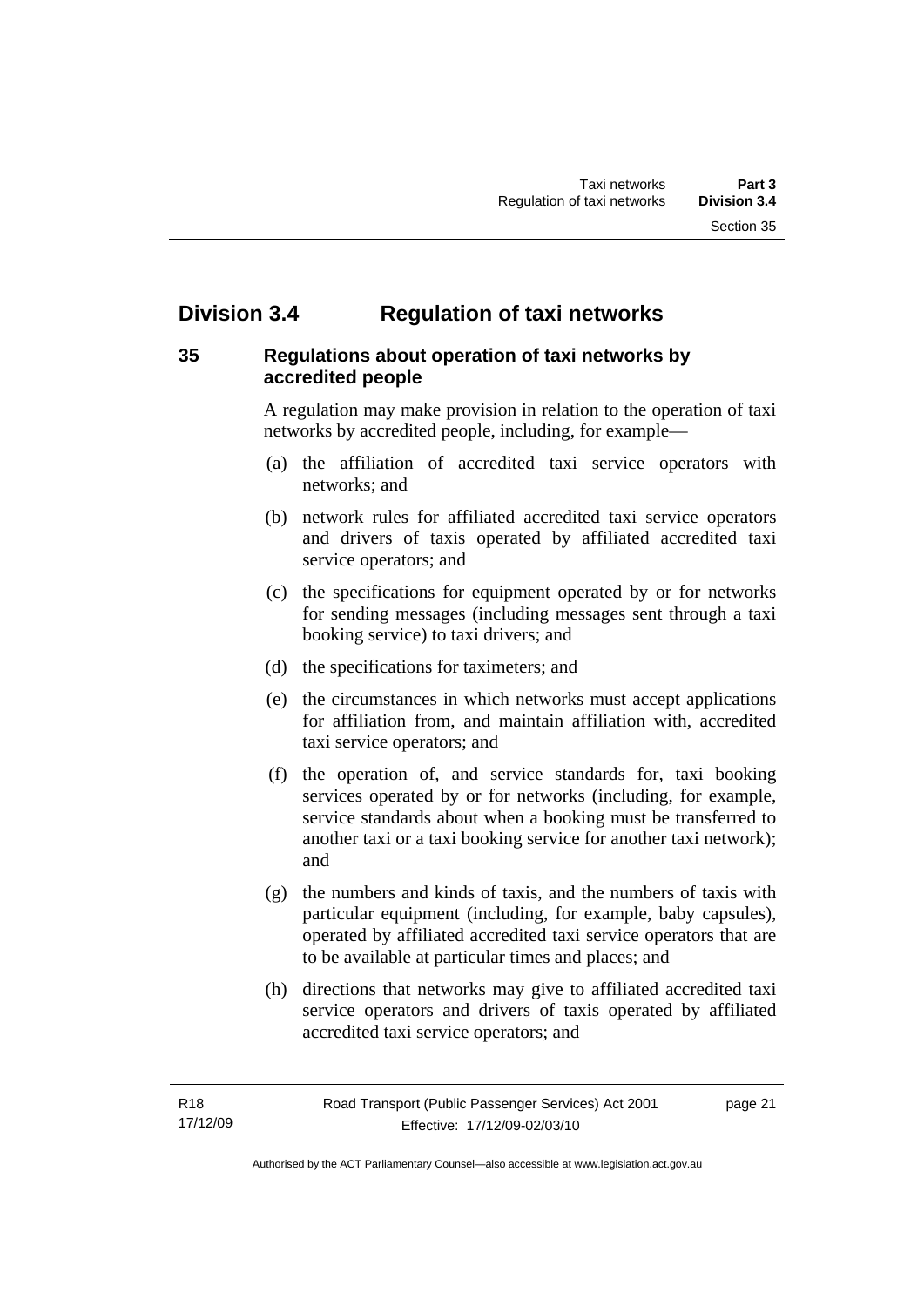- <span id="page-31-0"></span> (i) the supervision and monitoring of affiliated accredited taxi service operators, and drivers of taxis operated by affiliated accredited taxi service operators, for compliance with network service standards and other requirements and the responsibilities of networks in relation to a failure to comply with the standards: and
- (j) the management of particular kinds of taxis (including, for example, taxis with wheelchair access) and taxi services; and
- (k) customer complaints and inquiries; and
- (l) the making and keeping of records and their inspection; and
- (m) the auditing of records and systems; and
- (n) the provision of information and reports to the road transport authority.
- *Note* An example is part of the Act, is not exhaustive and may extend, but does not limit, the meaning of the provision in which it appears (see Legislation Act, s 126 and s 132).

#### **36 Regulations about operation of taxi networks**

A regulation may make provision in relation to the obligations that an accredited taxi network provider must ensure that affiliated accredited taxi service operators, and drivers of taxis operated by affiliated accredited taxi service operators, must comply with, including, for example—

- (a) service standards for booked taxis; and
- (b) the safety of drivers and passengers (including, for example, particular kinds of security devices); and
- (c) the qualifications, training and experience of affiliated accredited taxi service operators, taxi drivers and other people providing services on behalf of networks; and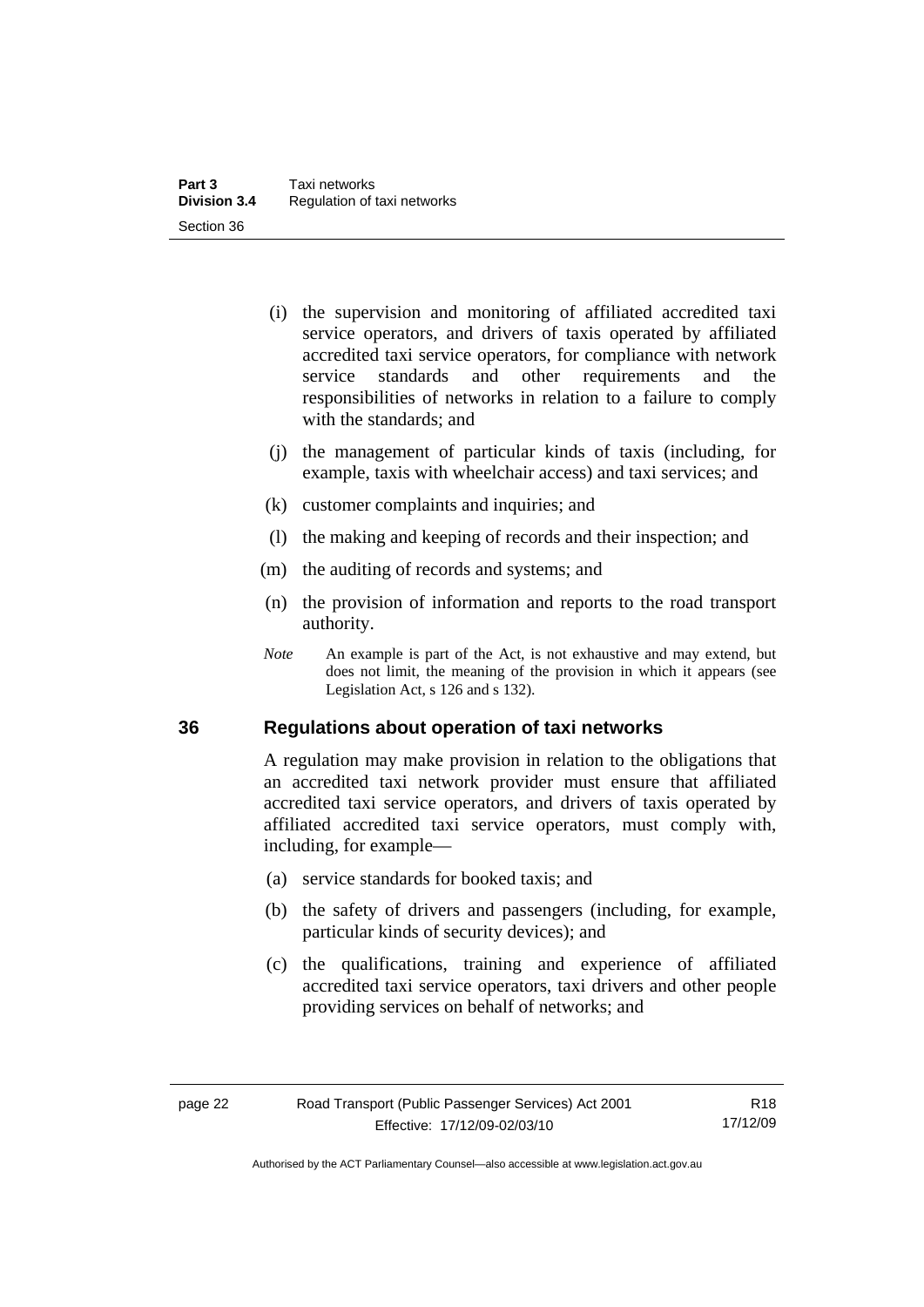- (d) the operation of equipment for sending messages between a network (including messages sent through a taxi booking service) and taxi drivers; and
- (e) the maintenance and cleaning of taxis.
- *Note* An example is part of the Act, is not exhaustive and may extend, but does not limit, the meaning of the provision in which it appears (see Legislation Act, s 126 and s 132).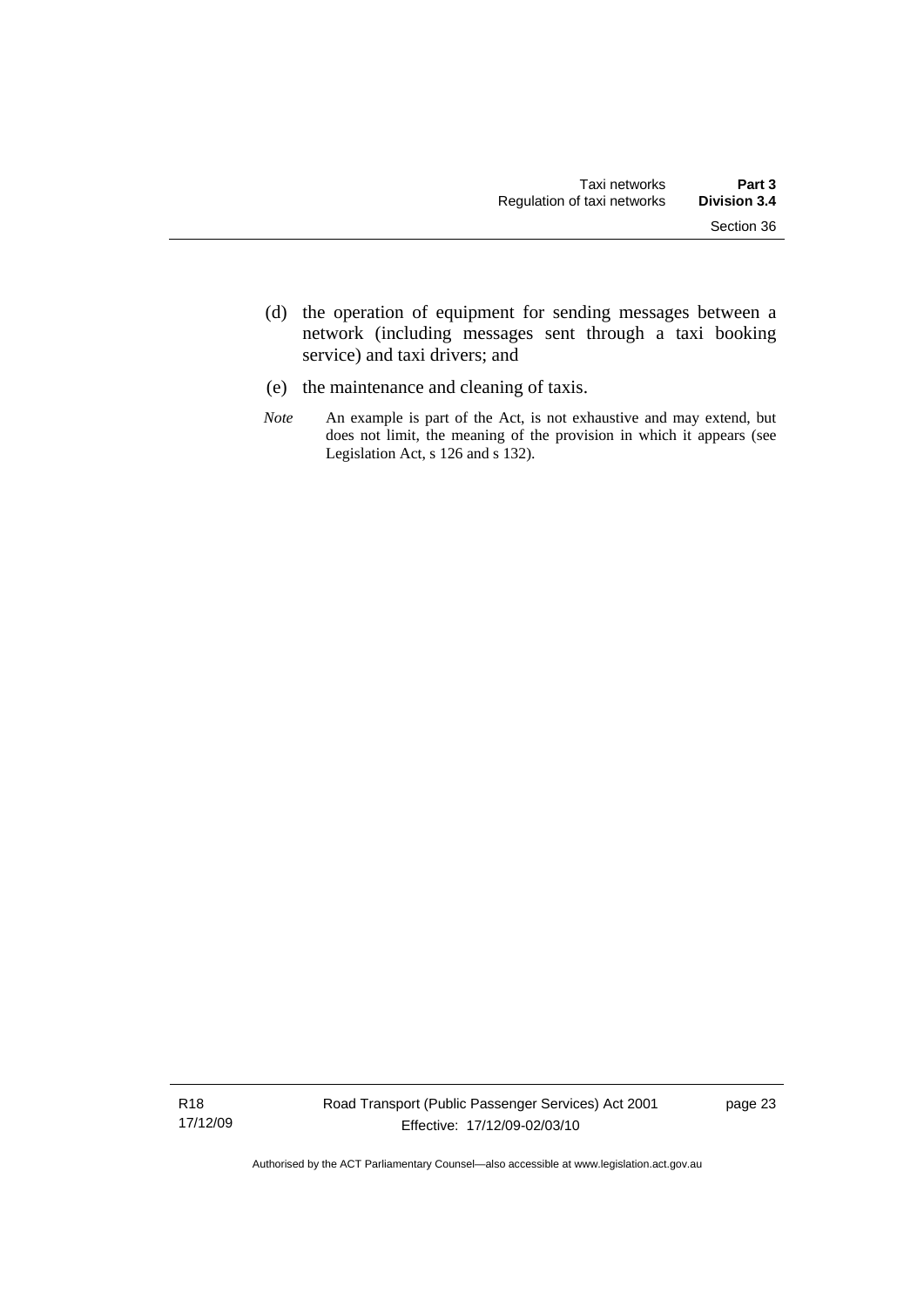<span id="page-33-0"></span>**Part 4 Licensing of taxi vehicles**<br>**Division 4.1 Basic concepts Division 4.1** Basic concepts Section 37

# **Part 4 Licensing of taxi vehicles**

## **Division 4.1 Basic concepts**

#### **37 Meaning of** *taxi licence*

A *taxi licence* is a licence issued under the regulations to use a vehicle as a taxi, and includes a restricted taxi licence.

*Note* References to *taxi licence* include a *restricted taxi licence* unless the contrary intention otherwise appears (see Legislation Act, s 155).

#### **38 Meaning of** *restricted taxi licence*

A *restricted taxi licence* is a licence issued under the regulations to use a vehicle as a restricted taxi.

## **Division 4.2 Taxi licences**

## **39 Maximum numbers of taxi licences**

- (1) The Minister may, in writing, determine the number of taxi licences or restricted taxi licences.
- (2) A determination is a notifiable instrument.

*Note* A notifiable instrument must be notified under the Legislation Act.

## **40 Issue of taxi licences**

The road transport authority must not issue a taxi licence or a restricted taxi licence if the number of taxi licences or restricted taxi licences (as appropriate) would exceed the relevant number determined by the Minister.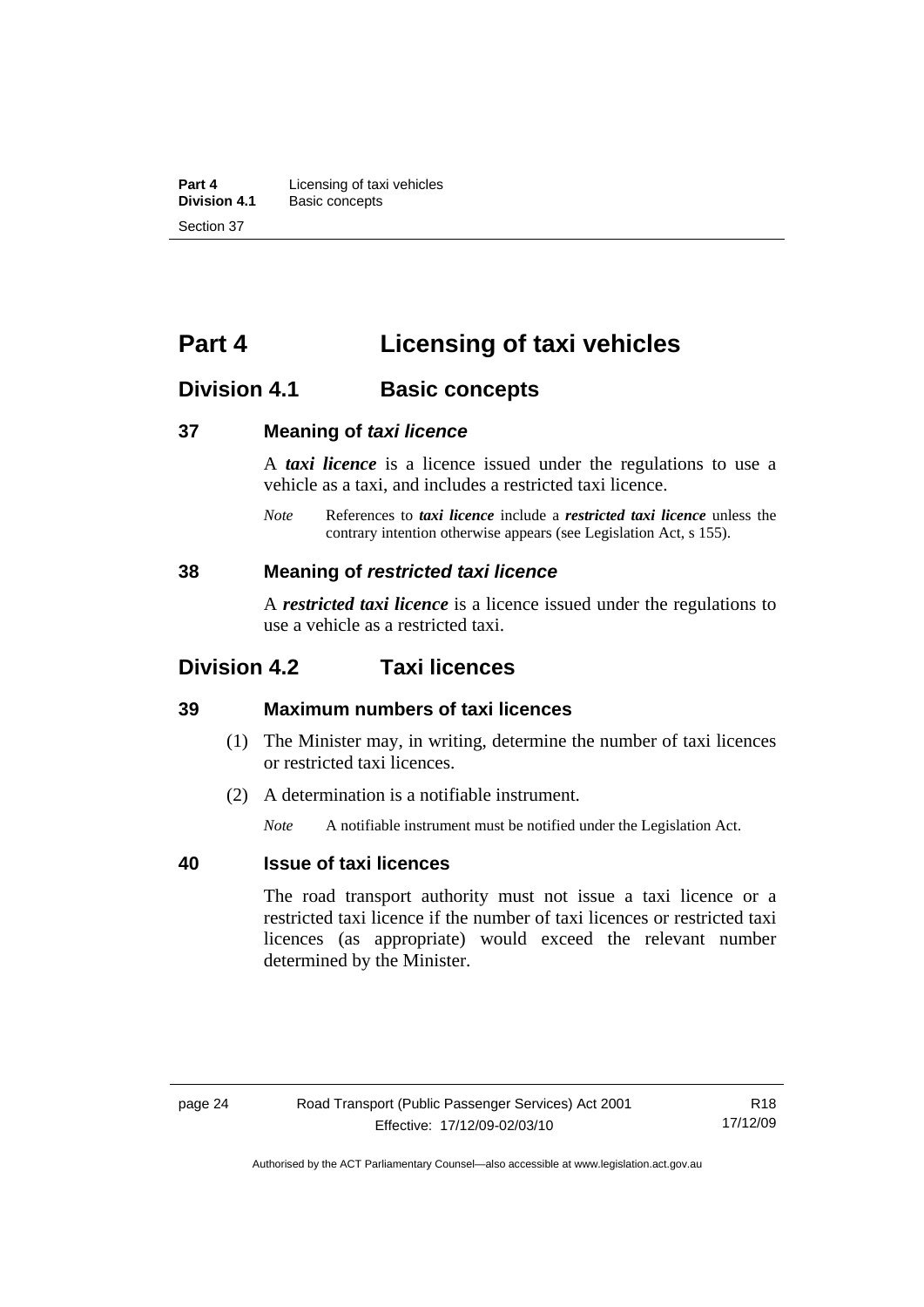### <span id="page-34-0"></span>**41 Transferability of taxi licences**

- (1) A taxi licence (other than a restricted taxi licence) issued before the commencement of the *Road Transport Legislation Amendment Act 2006* (the *amendment Act*) is transferable.
- (2) A taxi licence (other than a restricted taxi licence) issued after the commencement of the amendment Act may be issued as a transferable or non-transferable taxi licence.
- (3) If the holder of a taxi licence mentioned in subsection (1), or of a taxi licence issued as a transferable taxi licence, asks the road transport authority to transfer the licence to someone else, the authority must transfer the licence to the person.
- (4) The following taxi licences are not transferable:
	- (a) a taxi licence issued as a non-transferable taxi licence;
	- (b) a restricted taxi licence.
- (5) A taxi licence mentioned in subsection (4) that is issued after the commencement of the amendment Act is issued subject to the condition that the licence-holder must not transfer the licence to anyone else.

#### **Example of transfer of licence**

The licence-holder hiring the licence to someone else.

*Note* An example is part of the Act, is not exhaustive and may extend, but does not limit, the meaning of the provision in which it appears (see Legislation Act, s 126 and s 132).

## **42 Use of vehicles as taxis**

 (1) A person must not use a vehicle as a taxi (other than a restricted taxi) unless the vehicle is licensed under the regulations as a taxi.

Maximum penalty: 50 penalty units.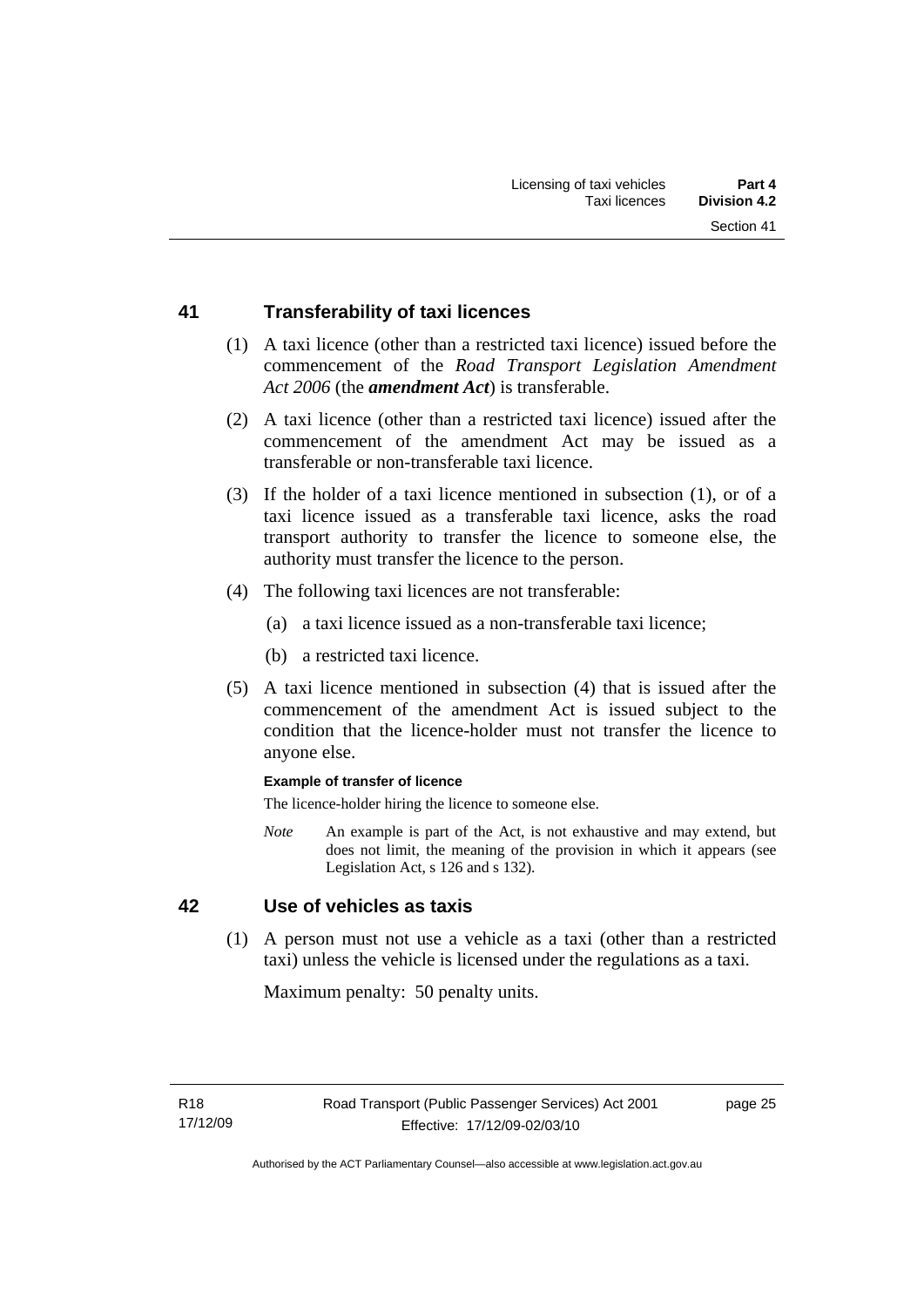<span id="page-35-0"></span> (2) A person must not use a vehicle as a restricted taxi unless the vehicle is licensed under the regulations as a restricted taxi.

Maximum penalty: 50 penalty units.

- (3) This section does not apply to a person in relation to the hiring of a vehicle used by the person if—
	- (a) the vehicle is licensed as a taxi under the law of another jurisdiction; and
	- (b) the hiring begins in that jurisdiction and is completed in the ACT.
- (4) This section also does not apply to a person who is using a substitute vehicle as a licensed taxi in accordance with the regulations.

## **43 Pretending vehicles are licensed taxis**

 (1) A person must not pretend that a vehicle is licensed under the regulations as a taxi (other than a restricted taxi).

Maximum penalty: 30 penalty units.

 (2) A person must not pretend that a vehicle is licensed under the regulations as a restricted taxi.

Maximum penalty: 30 penalty units.

#### **44 Regulations about taxi licences**

- (1) A regulation may provide a system for the licensing of taxis and restricted taxis, including, for example—
	- (a) matters relating to the giving, refusal or surrender of licences; and
	- (b) the term (if any) of taxi licences; and
	- (c) the conditions of licences; and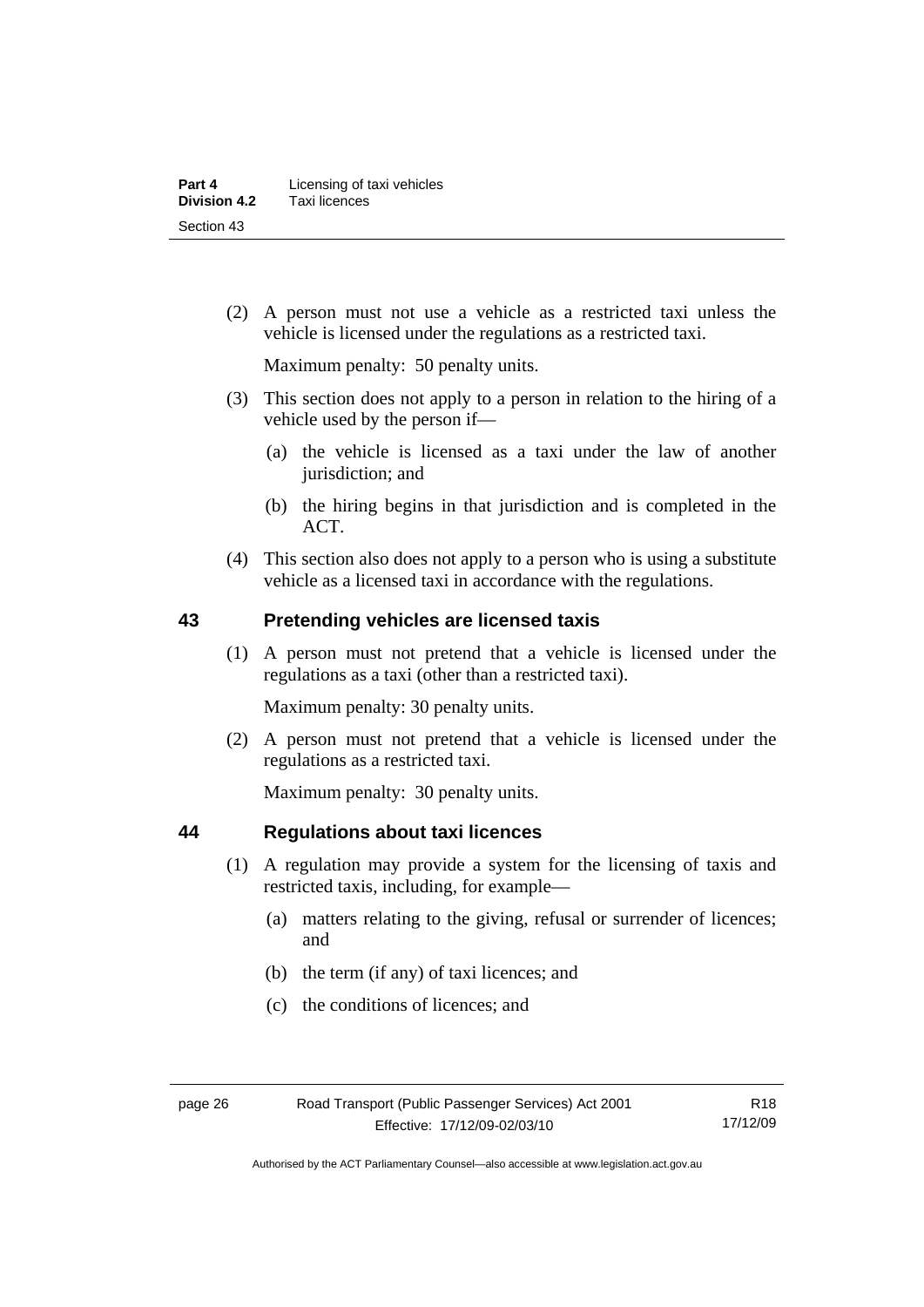- (d) the circumstances in which a substitute vehicle may be used as a licensed taxi; and
- (e) the action that may be taken in relation to licences in circumstances prescribed by regulation, including—
	- (i) the suspension or cancellation of a licence; and
	- (ii) the imposition of a condition on, or the amendment of a condition of, a licence; and
	- (iii) an order that the holder of a licence pay to the Territory an amount of not more than—
		- (A) for an individual—\$5 000; or
		- (B) for a corporation—\$25 000; and
	- (iv) the reprimanding of the holder of a licence.

#### **Examples of conditions for restricted taxi licences—s (1) (c)**

- 1 how the vehicle to which the restricted taxi licence relates must be equipped
- 2 the kinds of restricted taxi services that may be operated using the vehicle
- *Note* An example is part of the Act, is not exhaustive and may extend, but does not limit, the meaning of the provision in which it appears (see Legislation Act, s 126 and s 132).
- (2) The regulations may place different requirements on the person to whom a taxi licence (other than a restricted taxi licence) is issued and a person to whom the licence is hired.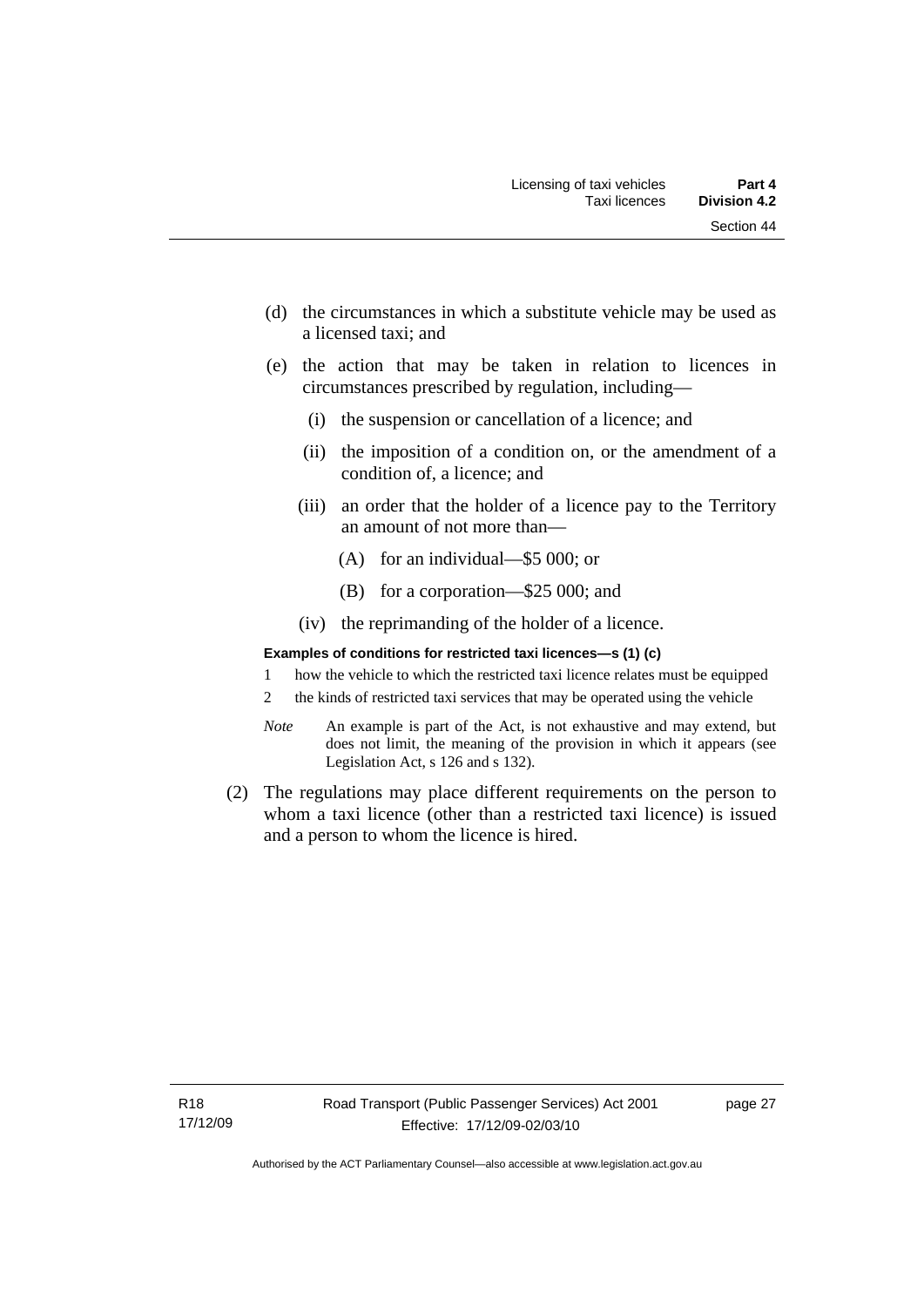**Part 5 Taxi services**<br>**Division 5.1 Basic concep Division 5.1** Basic concepts Section 45

# **Part 5 Taxi services**

# **Division 5.1 Basic concepts**

#### **45 Meaning of** *taxi*

A *taxi* is a vehicle (other than a bus or demand responsive service vehicle) that stands or plies for hire for the transport of passengers along a road or road related area, and includes a restricted taxi.

*Note* References to *taxi* include a *restricted taxi* unless the contrary intention otherwise appears (see Legislation Act, s 155).

#### **46 Meaning of** *restricted taxi*

A *restricted taxi* is a vehicle (other than a bus or demand responsive service vehicle) that stands or plies for hire for the transport of passengers along a road or road related area and that is licensed under the regulations as a restricted taxi.

#### **47 Meaning of** *taxi service*

A *taxi service* is a public passenger service operated using 1 or more taxis (including restricted taxis).

### **48 Meaning of** *restricted taxi service*

A *restricted taxi service* is a public passenger service operated using only 1 or more restricted taxis.

#### **Examples of kinds of restricted taxi services**

- 1 a service that must give priority to the transport of people with disabilities
- 2 a service with no requirement to give priority to the transport of people with disabilities
- *Note* An example is part of the Act, is not exhaustive and may extend, but does not limit, the meaning of the provision in which it appears (see Legislation Act, s 126 and s 132).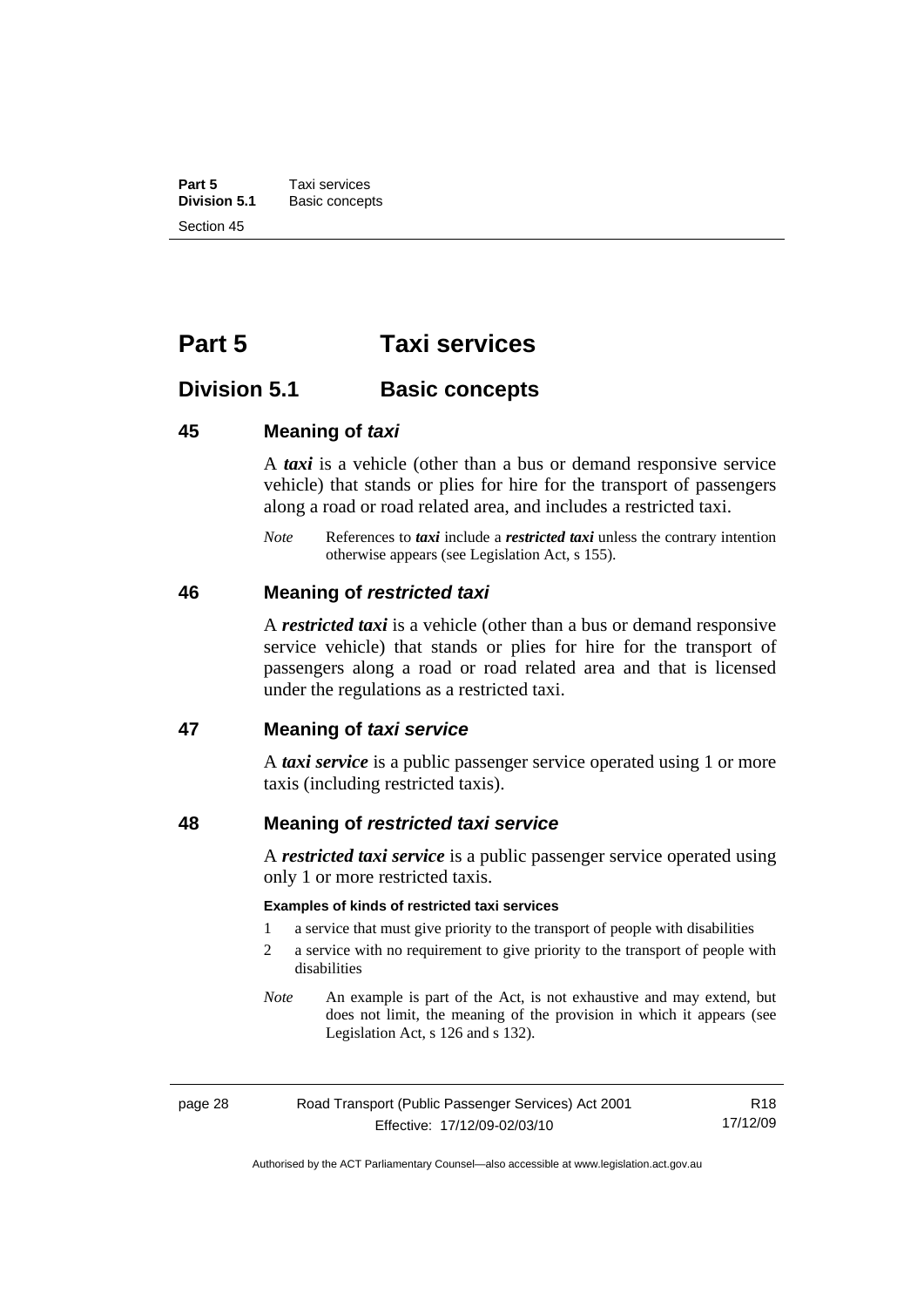# **Division 5.2 Accreditation of taxi service operators**

#### **49 Taxi service operators—purposes of accreditation**

The purpose of accreditation under the regulations to operate a taxi service is to ensure that—

- (a) the accredited person has the financial capacity to meet the service standards for the service; and
- (b) the accredited person, and each person who is concerned with, or takes part in, the management of the service, are suitable people to operate the service; and
- (c) the accredited person, and each person who is concerned with, or takes part in, the management of the service, have demonstrated the capacity to comply with the relevant regulations and, in particular, the regulations about—
	- (i) the safety of passengers and the public; and
	- (ii) the maintenance of taxis.

# **50 Taxi service operators—regulations about accreditation system**

- (1) A regulation may provide a system for the accreditation of people to operate taxi services, including, for example—
	- (a) the kinds of accreditations; and
	- (b) the kinds of taxis and taxi services that a person who holds a particular kind of accreditation is entitled to operate; and
	- (c) the conditions of accreditations; and
	- (d) matters relating to the giving, refusal or surrender of accreditations; and
	- (e) the action that may be taken in relation to an accredited person in circumstances prescribed by regulation, including—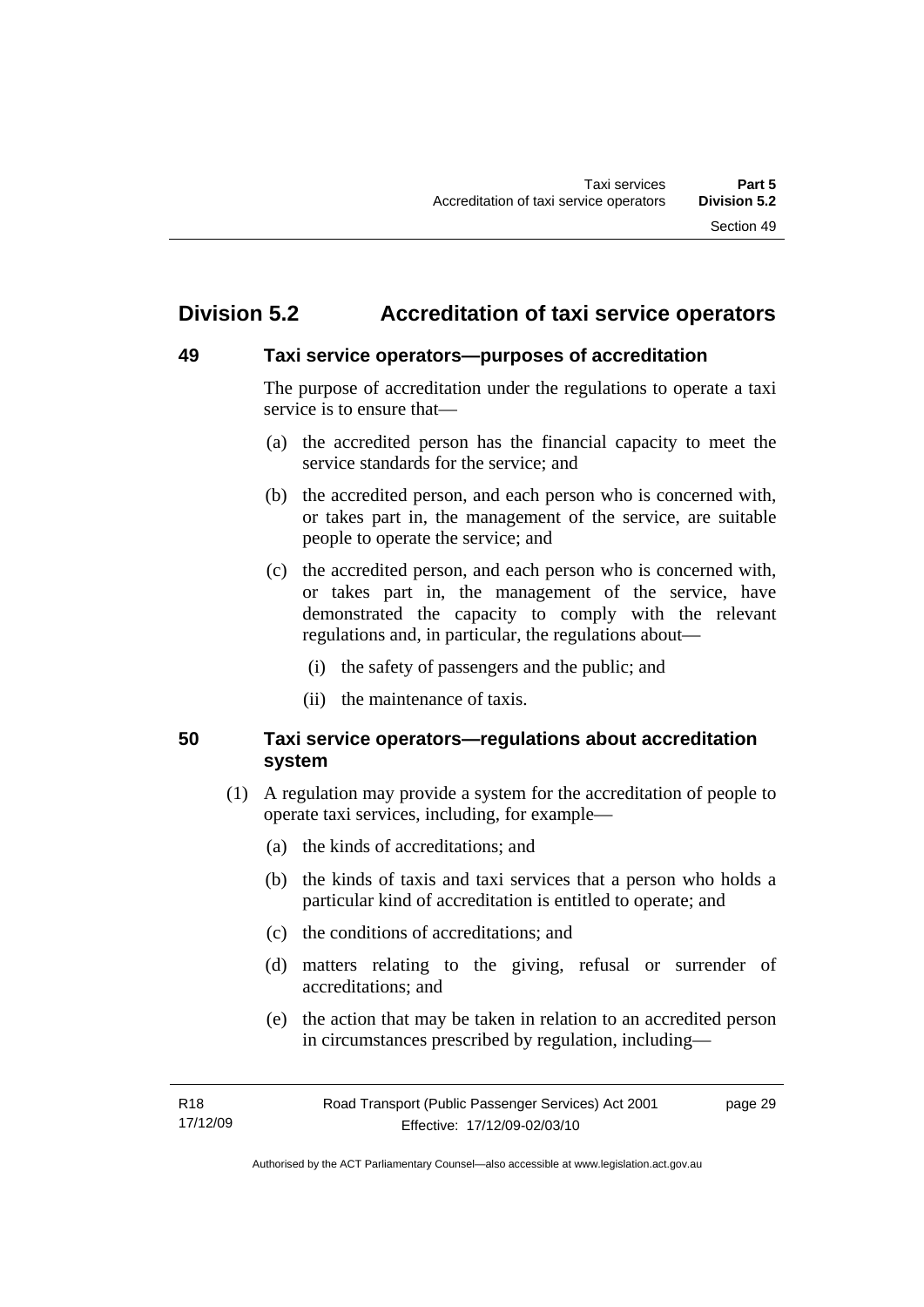- (i) the suspension or cancellation of an accreditation; and
- (ii) the imposition of a condition on, or the amendment of a condition of, an accreditation; and
- (iii) an order that an accredited person pay to the Territory an amount of not more than—
	- (A) for an individual—\$5 000; or
	- (B) for a corporation—\$25 000; and
- (iv) the reprimanding of an accredited person.
- *Note* An example is part of the Act, is not exhaustive and may extend, but does not limit, the meaning of the provision in which it appears (see Legislation Act, s 126 and s 132).
- (2) The regulations may make provision in relation to the accreditation of people to operate taxi services, including, for example—
	- (a) requirements about the suitability of the applicant and each person who will be concerned with, or take part in, the management of the service; and
	- (b) capacity to meet service standards; and
	- (c) financial viability.
- (3) For subsection (1) (a), the regulations must provide for the accreditation of people to operate—
	- (a) a taxi service (other than a restricted taxi service); and
	- (b) a restricted taxi service.
	- *Note* For examples of kinds of restricted taxi services, see s 48.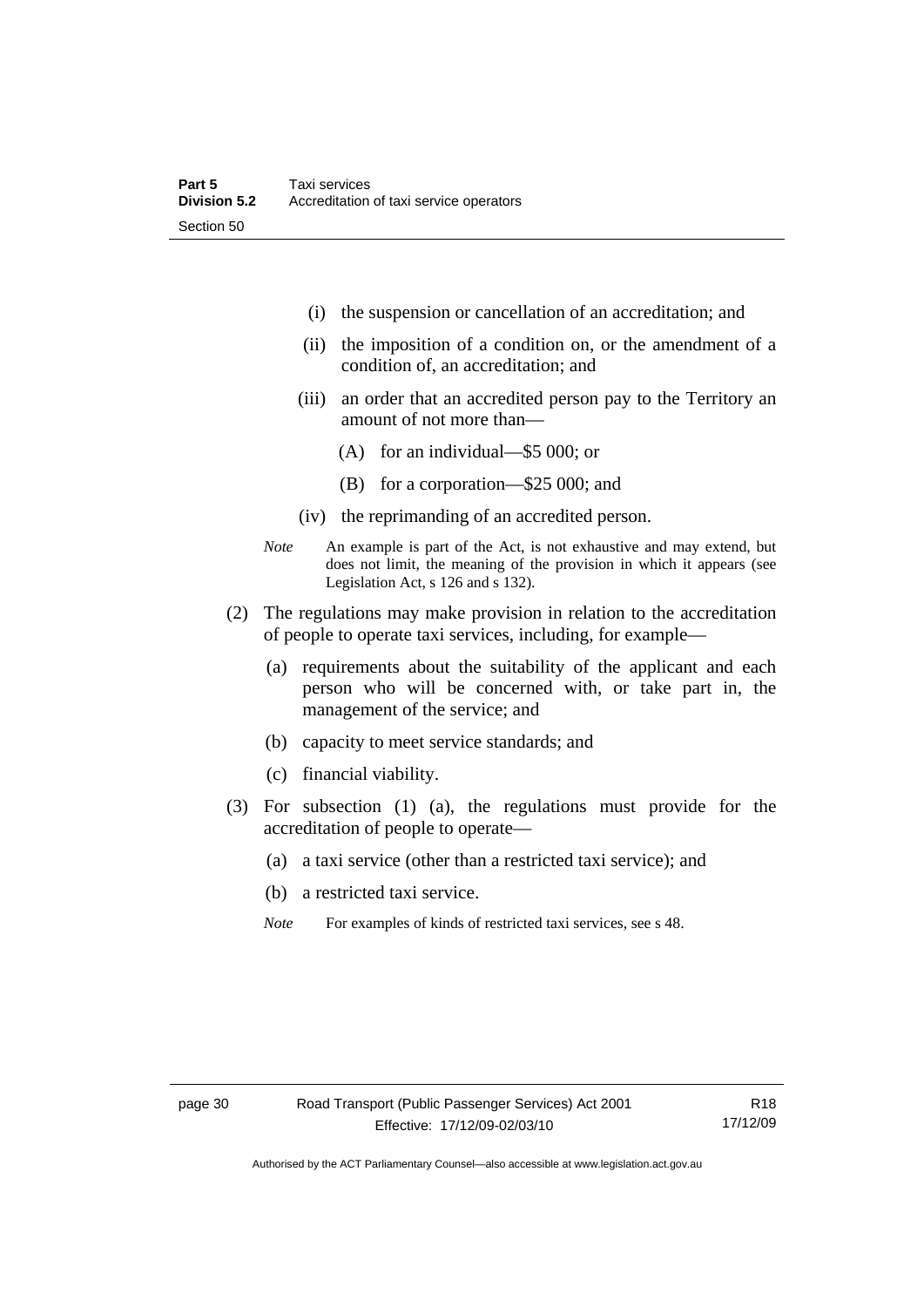# **Division 5.3 Entitlement to operate taxi services**

# **51 Entitlement to operate taxi services**

A person is entitled to operate a particular kind of taxi service, in or partly in the ACT, if—

- (a) the person is accredited under the regulations to operate a taxi service of that kind; and
- (b) the vehicles used to operate the service are licensed under the regulations as taxis for that kind of taxi service; and
- (c) the person is affiliated with an accredited taxi network provider.

# **52 Unaccredited operators not to operate taxi services**

 (1) A person must not operate, in or partly in the ACT, a taxi service of a particular kind unless the person is accredited under the regulations to operate the taxi service of that kind.

Maximum penalty: 50 penalty units.

- (2) This section does not apply to a person in relation to the hiring of a taxi operated by the person if—
	- (a) the person is authorised to operate a taxi service under the law of another jurisdiction; and
	- (b) the hiring begins in that jurisdiction and is completed in the ACT.

# **53 Pretending to be an accredited taxi service operator**

 (1) A person must not pretend to be accredited under the regulations to operate a taxi service.

Maximum penalty: 30 penalty units.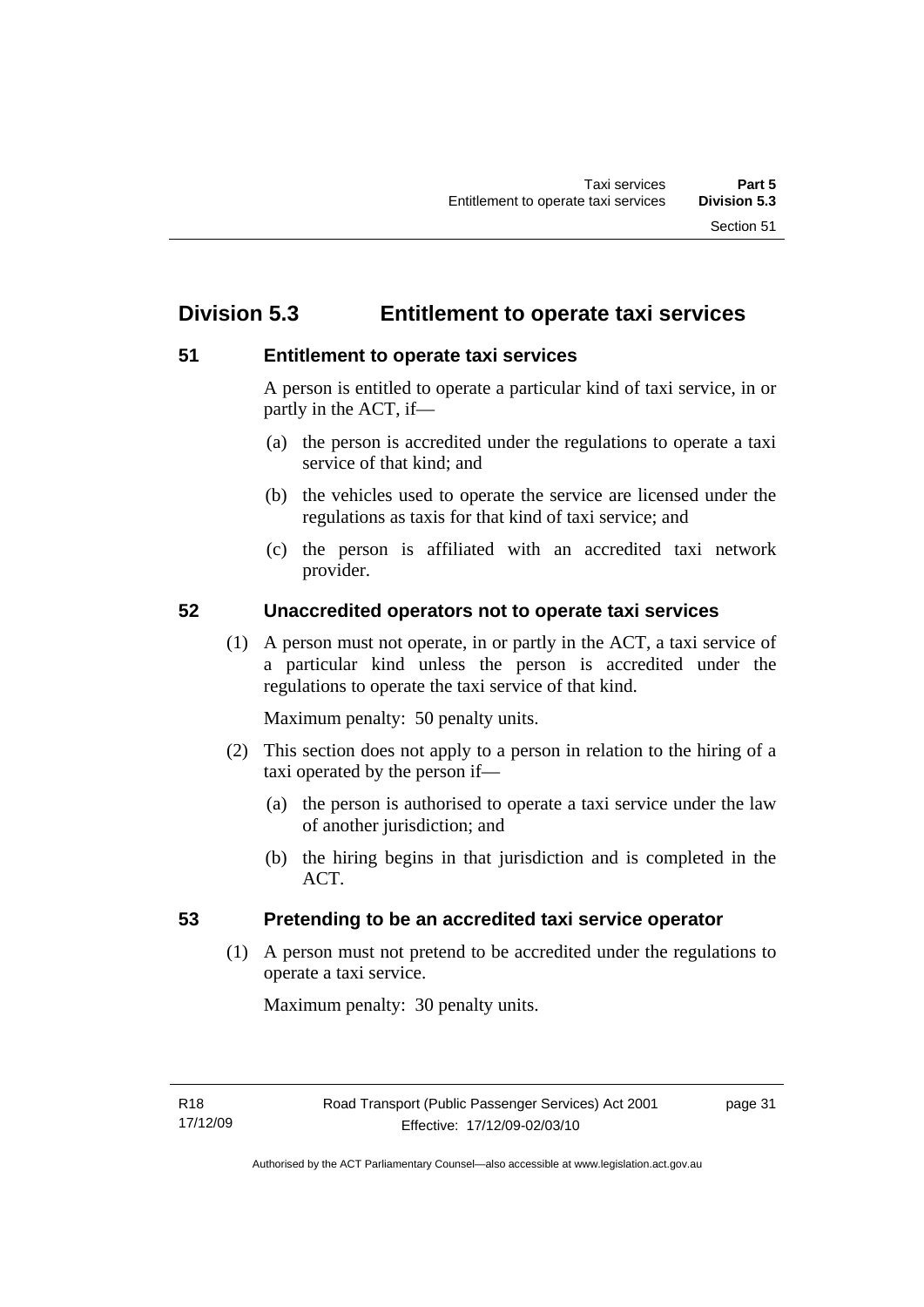(2) A person must not pretend to be accredited under the regulations to operate a particular kind of taxi service.

Maximum penalty: 30 penalty units.

# **54 Taxi service operators to be affiliated with taxi network**

- (1) The accredited operator of a taxi service commits an offence if—
	- (a) the operator operates a taxi service; and
	- (b) the operator is not affiliated with an accredited taxi network provider.

Maximum penalty: 50 penalty units.

(2) An offence against this section is a strict liability offence.

#### **55 Pretending to be affiliated with taxi network**

A person must not pretend to be affiliated with an accredited taxi network provider.

Maximum penalty: 30 penalty units.

# **Division 5.4 Regulation of taxi services**

# **56 Regulations about operation of taxi services by accredited people**

A regulation may make provision in relation to the operation of taxi services by accredited taxi service operators, including, for example—

 (a) the specifications for, and operation of, equipment in taxis operated by accredited taxi service operators to receive messages from the accredited taxi network provider with which the operator is affiliated and for taximeters; and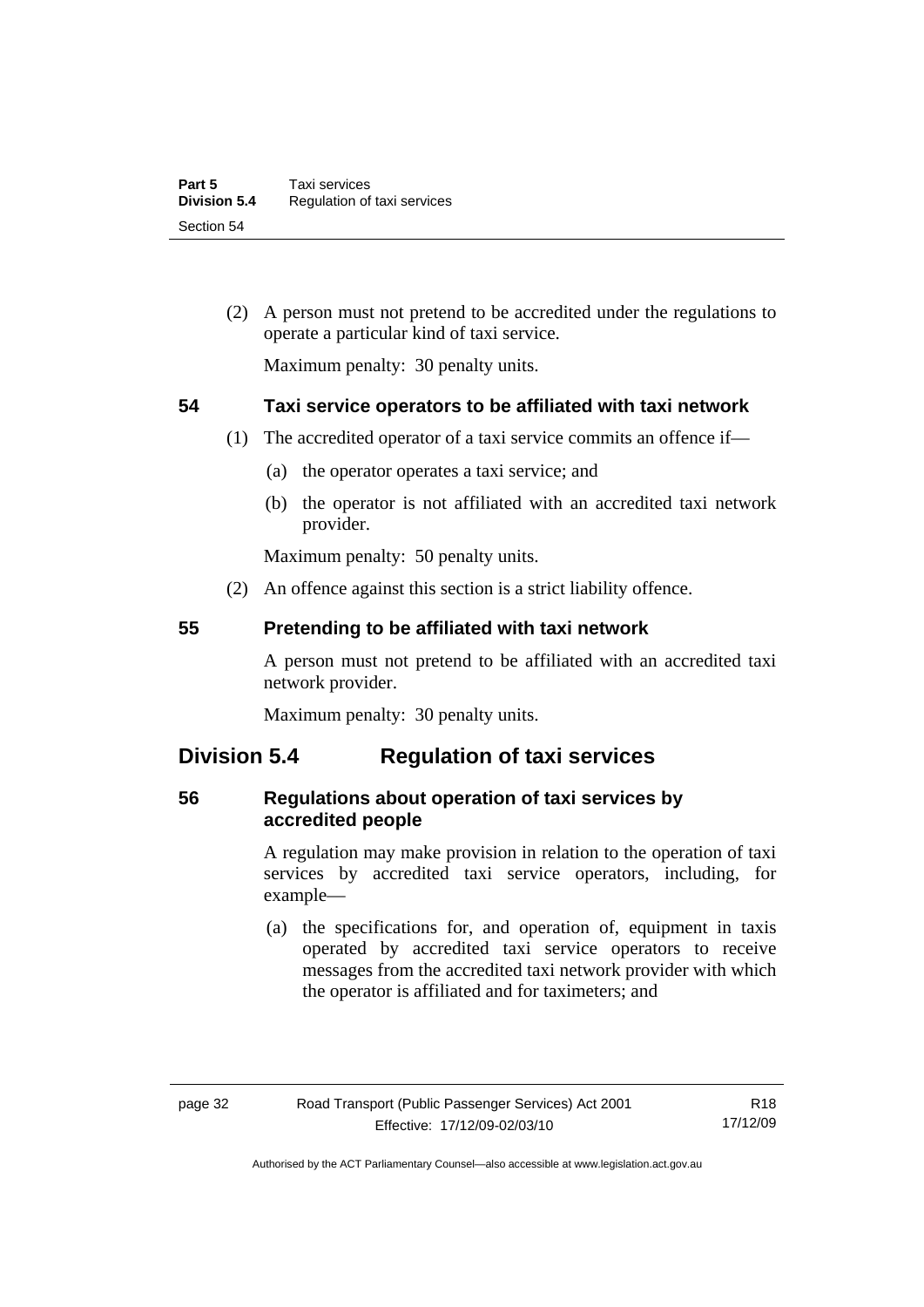- (b) compliance with the requirements of the accredited taxi network provider with which an accredited taxi service operator is affiliated; and
- (c) the supervision and monitoring of drivers of taxis for compliance with the service standards and other requirements of the operator's affiliated taxi network provider and the responsibilities of the operator in relation to a failure to comply with the standards; and
- (d) the safety of passengers (including, for example, by the use of particular kinds of security devices) and the public; and
- (e) the qualifications, training and experience of accredited taxi service operators and taxi drivers (including, for example, in relation to particular kinds of taxi services); and
- (f) maximum driving times and minimum rest times of taxi drivers; and
- (g) insurance; and
- (h) customer complaints and inquiries; and
	- *Note* For the vehicle age limitations on the registration of a motor vehicle as a taxi, see the *Road Transport (Vehicle Registration) Regulation 2000*, s 32.
- (i) lost property; and
- (j) the obligations of accredited taxi network providers and taxi drivers and other people providing services to or on behalf of accredited taxi service operators; and
- (k) the operation of particular kinds of taxis (including, for example, taxis with wheelchair access) and taxi services; and
- (l) the requirements that taxis, and their equipment and fittings (internal and external) (including, for example, baby capsules), must comply with; and
- (m) the maintenance and cleaning of taxis; and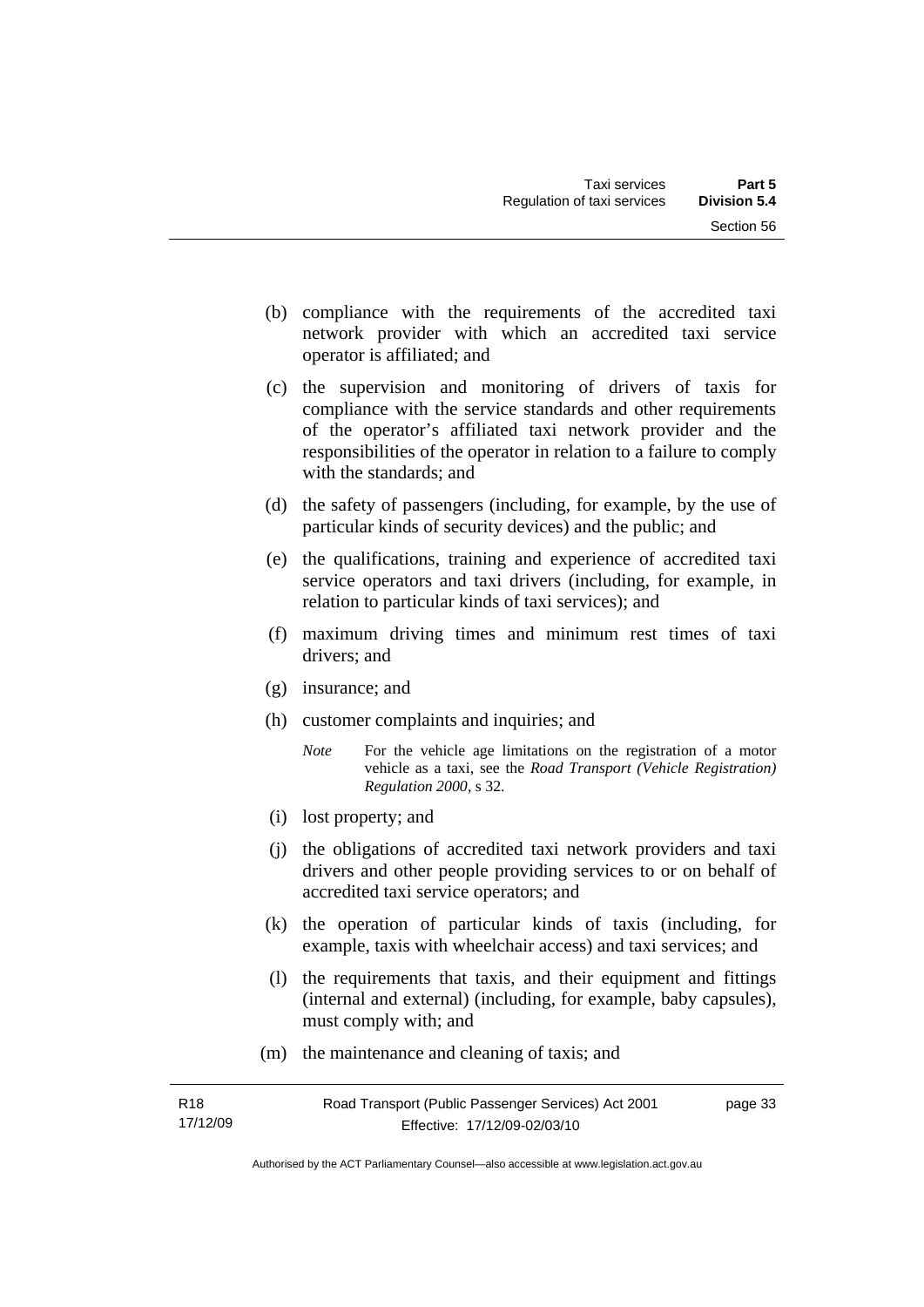- (n) the making and keeping of records and their inspection; and
- (o) the auditing of records and systems; and
- (p) the provision of information and reports to the road transport authority.
- *Note* An example is part of the Act, is not exhaustive and may extend, but does not limit, the meaning of the provision in which it appears (see Legislation Act, s 126 and s 132).

#### **57 Regulations about operation of taxis**

A regulation may make provision in relation to the operation of taxis, including, for example—

- (a) the solicitation of passengers or hirings; and
- (b) the hiring of vehicles and the payment of fares; and
- (c) the picking-up and dropping-off of passengers and other matters relating to the transport of passengers; and
- (d) the transport of passengers' luggage or other goods, and animals; and
- (e) the regulation or prohibition of the use of vehicles on certain roads or road related areas; and
- (f) the maximum speed of a vehicle; and
- (g) the design, equipment and fittings (internal or external) of vehicles; and
- (h) the regulation or prohibition of notices, signs and advertisements inside or on the outside of vehicles; and
- (i) the records to be made and kept by drivers, how they are to be made and kept, and their inspection; and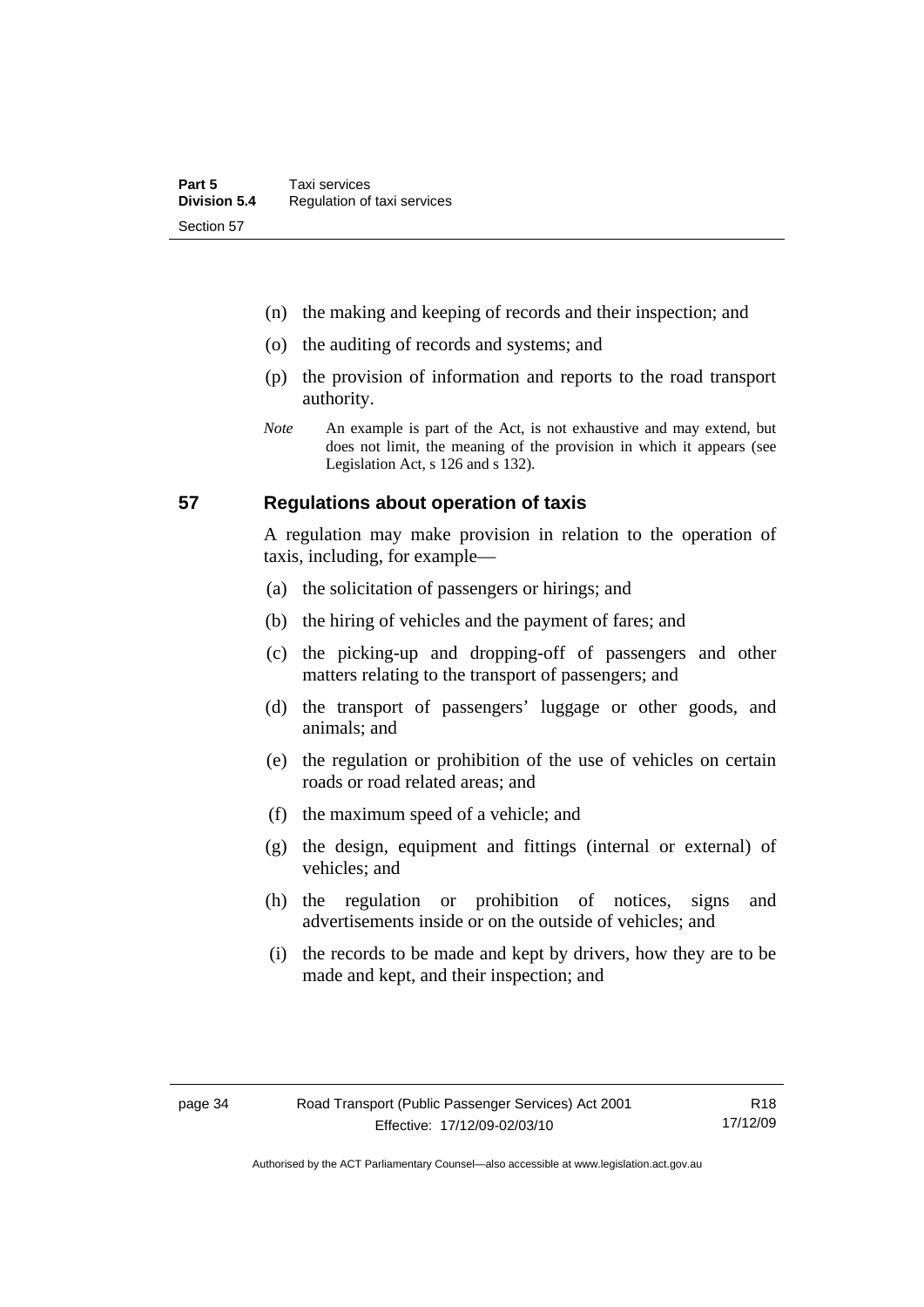- (j) the provision, use and operation of taxi zones.
- *Note* An example is part of the Act, is not exhaustive and may extend, but does not limit, the meaning of the provision in which it appears (see Legislation Act, s 126 and s 132).

#### **58 Regulations about taxi drivers**

A regulation may make provision in relation to taxi drivers, including, for example—

- (a) the powers, duties and conduct of taxi drivers; and
- (b) the training of drivers; and
- (c) how taxi drivers must dress.
- *Note 1* For the licensing of people to drive taxis, see the *Road Transport (Driver Licensing) Regulation 2000*.
- *Note 2* An example is part of the Act, is not exhaustive and may extend, but does not limit, the meaning of the provision in which it appears (see Legislation Act, s 126 and s 132).

**59 Regulations about conduct of taxi passengers** 

A regulation may make provision in relation to the conduct of passengers being carried by taxis, including, for example—

- (a) the regulation or prohibition of eating and drinking; and
- (b) the authority of taxi drivers, police officers and authorised people to direct people contravening a regulation to leave a taxi and to remove them if they fail to leave.

#### **60 Power to determine maximum taxi fares**

- (1) The Minister may, in writing, determine maximum fares, and ways of calculating maximum fares, relating to hiring or using a taxi.
- (2) A determination is a disallowable instrument.
	- *Note* A disallowable instrument must be notified, and presented to the Legislative Assembly, under the Legislation Act.

| R18      | Road Transport (Public Passenger Services) Act 2001 | page 35 |
|----------|-----------------------------------------------------|---------|
| 17/12/09 | Effective: 17/12/09-02/03/10                        |         |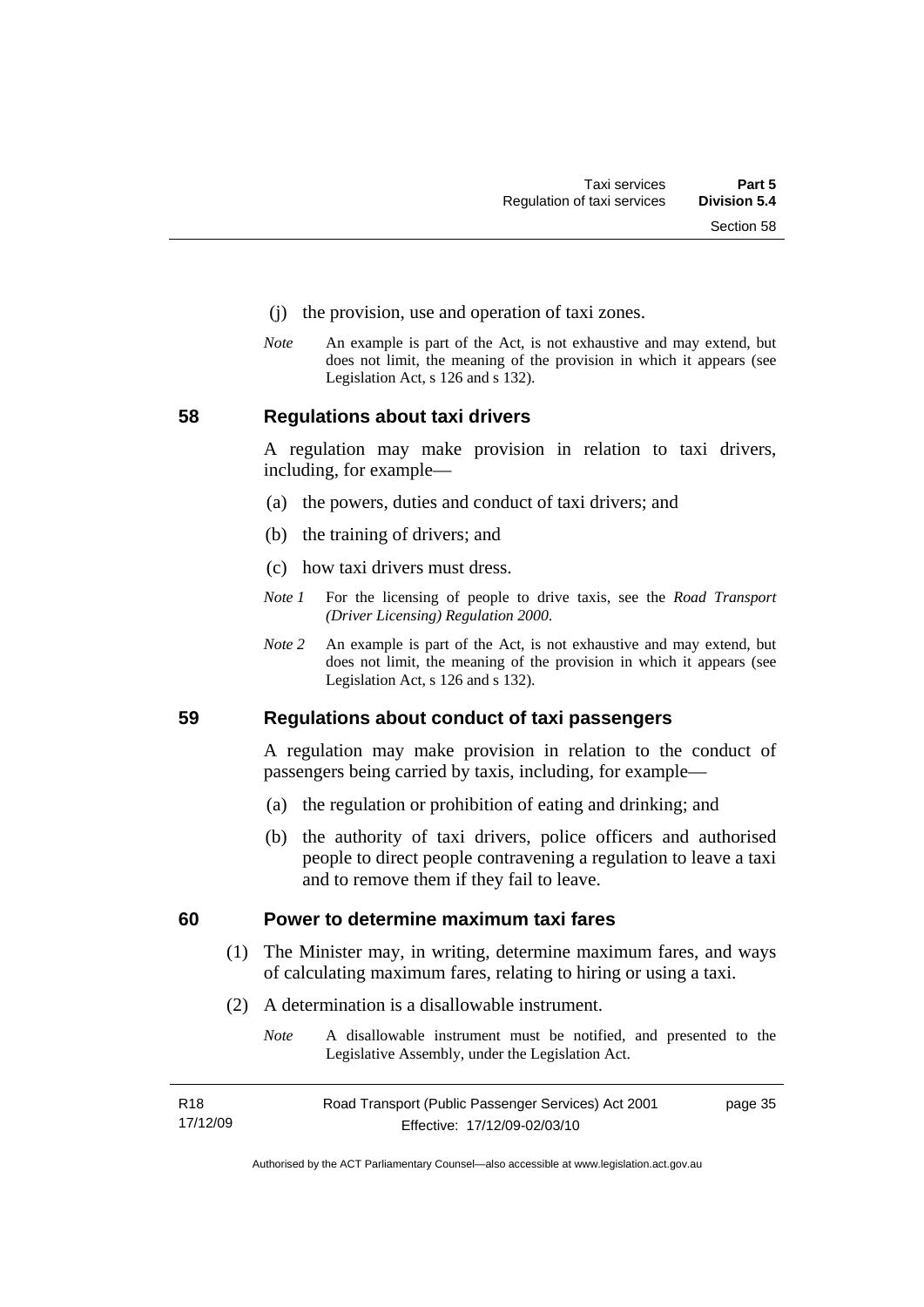- (3) This section does not require the Minister to determine maximum fares for hiring or using a taxi.
	- *Note* The Independent Competition and Regulatory Commission may give price directions for regulated industries, see the *Independent Competition and Regulatory Commission Act 1997*, s 20.
- (4) In this section:

*fare* includes a charge relating to hiring or using a taxi.

page 36 Road Transport (Public Passenger Services) Act 2001 Effective: 17/12/09-02/03/10

R18 17/12/09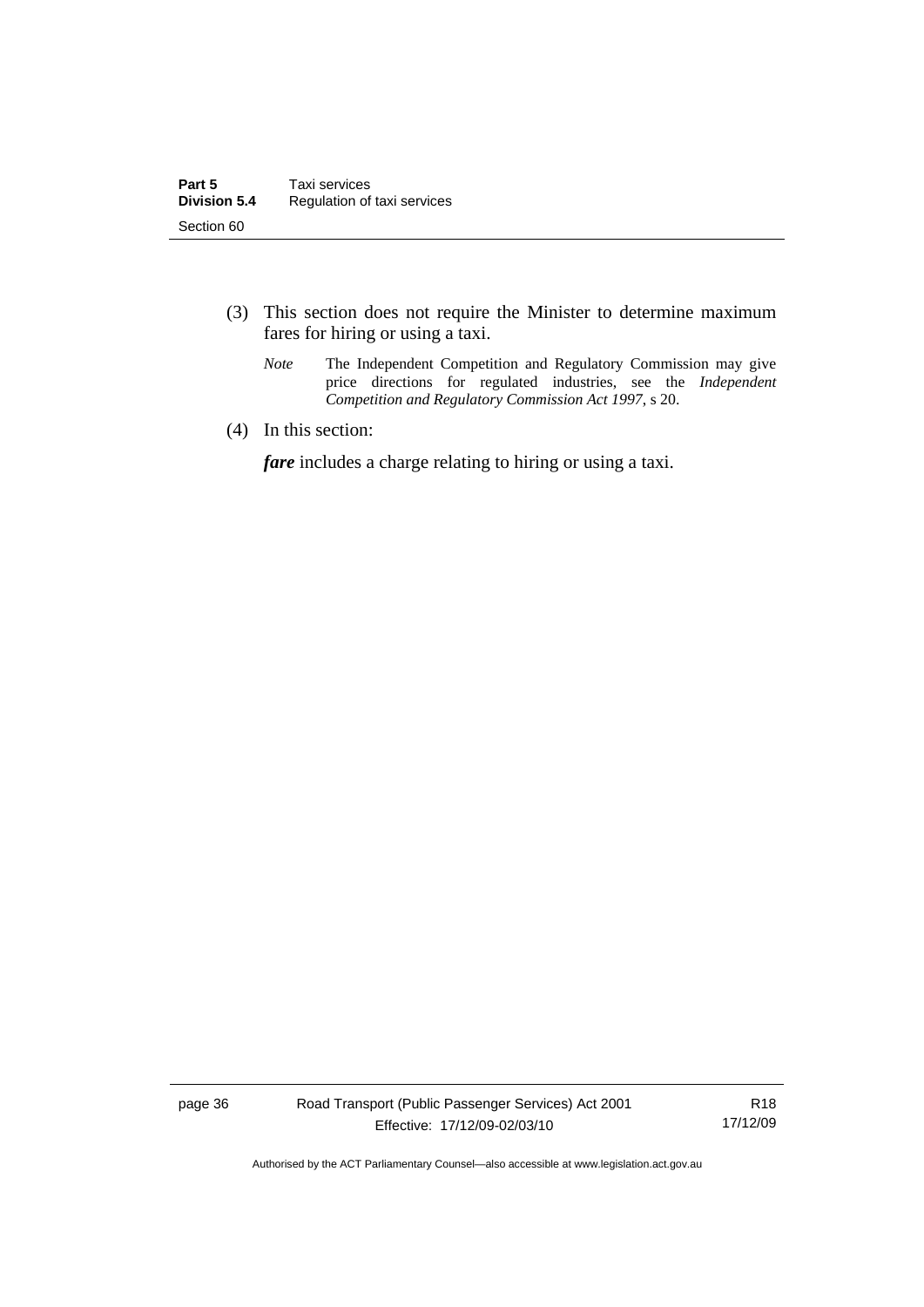# **Part 6 Licensing of hire cars**

# **Division 6.1 Basic concepts**

### **61 Meaning of** *hire car licence*

A *hire car licence* is a licence issued under the regulations to use a vehicle as a hire car, and includes a restricted hire car licence.

*Note* References to *hire car licence* include a *restricted hire car licence* unless the contrary intention otherwise appears (see Legislation Act, s 155).

### **62 Meaning of** *restricted hire car licence*

A *restricted hire car licence* is a licence issued under the regulations to use a vehicle as a restricted hire car.

# **Division 6.2 Hire car licences**

# **63 Transferability of hire car licences**

 (1) A hire car licence (other than a restricted hire car licence) issued before the commencement of this section is transferable.

#### **Examples of how licence might be transferred**

- 1 hiring the licence to someone else
- 2 selling the licence to someone else
- *Note* An example is part of the Act, is not exhaustive and may extend, but does not limit, the meaning of the provision in which it appears (see Legislation Act, s 126 and s 132).
- (2) A hire car licence issued after the commencement of this section is not transferable.
- (3) A restricted hire car licence is not transferable.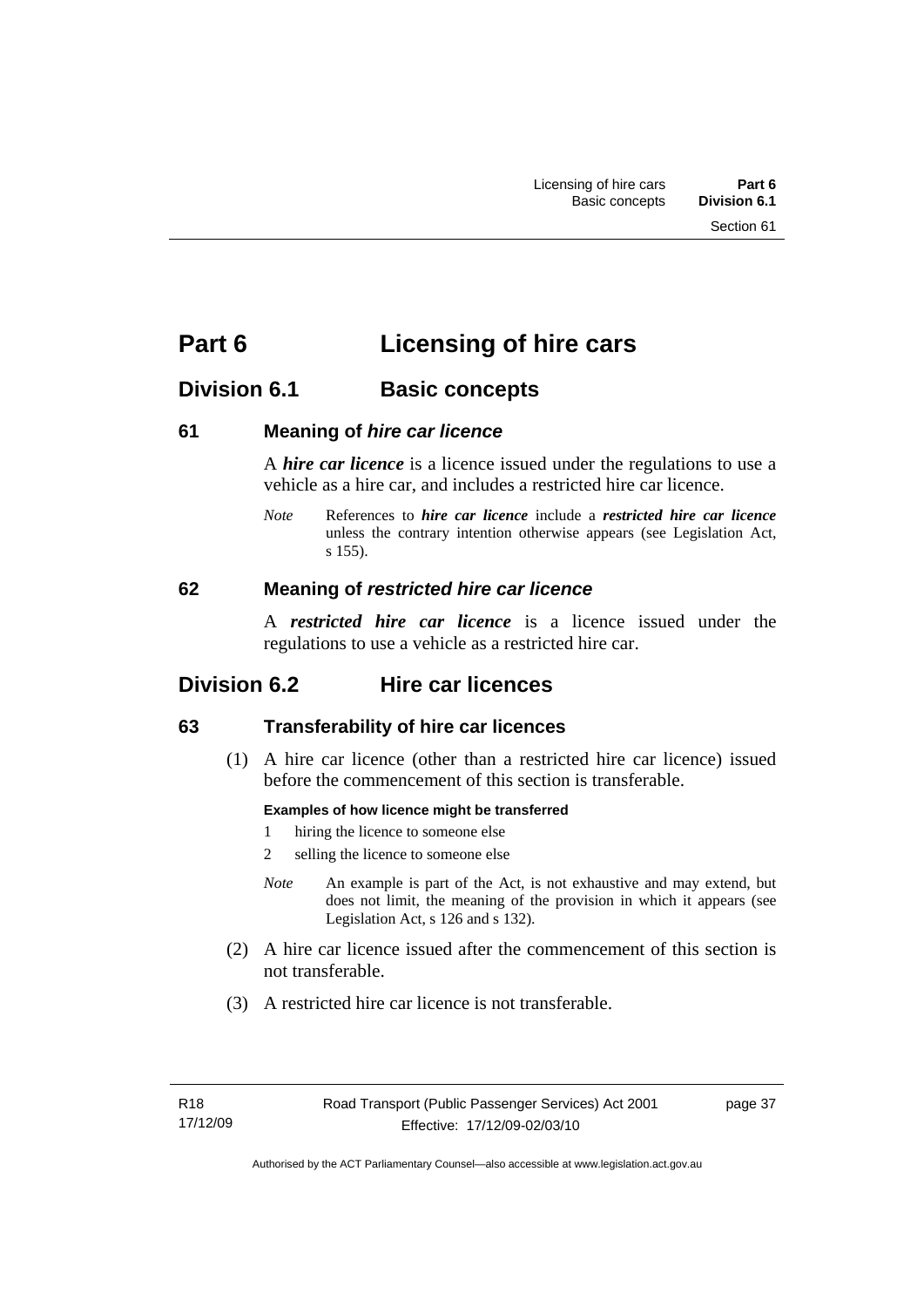| Part 6       | Licensing of hire cars |
|--------------|------------------------|
| Division 6.2 | Hire car licences      |
| Section 64   |                        |

 (4) If the holder of a transferable hire car licence asks the road transport authority to transfer the licence to someone else, the authority must transfer the licence to the person.

#### **64 Use of vehicles as hire cars**

 (1) A person must not use a vehicle as a hire car (other than a restricted hire car) unless the vehicle is licensed under the regulations as a hire car.

Maximum penalty: 50 penalty units.

 (2) A person must not use a vehicle as a restricted hire car unless the vehicle is licensed under the regulations as a restricted hire car.

Maximum penalty: 50 penalty units.

- (3) This section does not apply to a person in relation to the hiring of a vehicle used by the person if—
	- (a) the vehicle is licensed as a hire car under the law of another jurisdiction; and
	- (b) the hiring begins in that jurisdiction and is completed in the ACT.
- (4) This section also does not apply to a person who is using a substitute vehicle as a licensed hire car in accordance with the regulations.
- (5) An offence against this section is a strict liability offence.

#### **65 Pretending vehicles are licensed hire cars**

 (1) A person must not pretend that a vehicle is licensed under the regulations as a hire car (other than a restricted hire car).

Maximum penalty: 30 penalty units.

 (2) A person must not pretend that a vehicle is licensed under the regulations as a restricted hire car.

Maximum penalty: 30 penalty units.

| page 38 | Road Transport (Public Passenger Services) Act 2001 | R18      |
|---------|-----------------------------------------------------|----------|
|         | Effective: 17/12/09-02/03/10                        | 17/12/09 |

Authorised by the ACT Parliamentary Counsel—also accessible at www.legislation.act.gov.au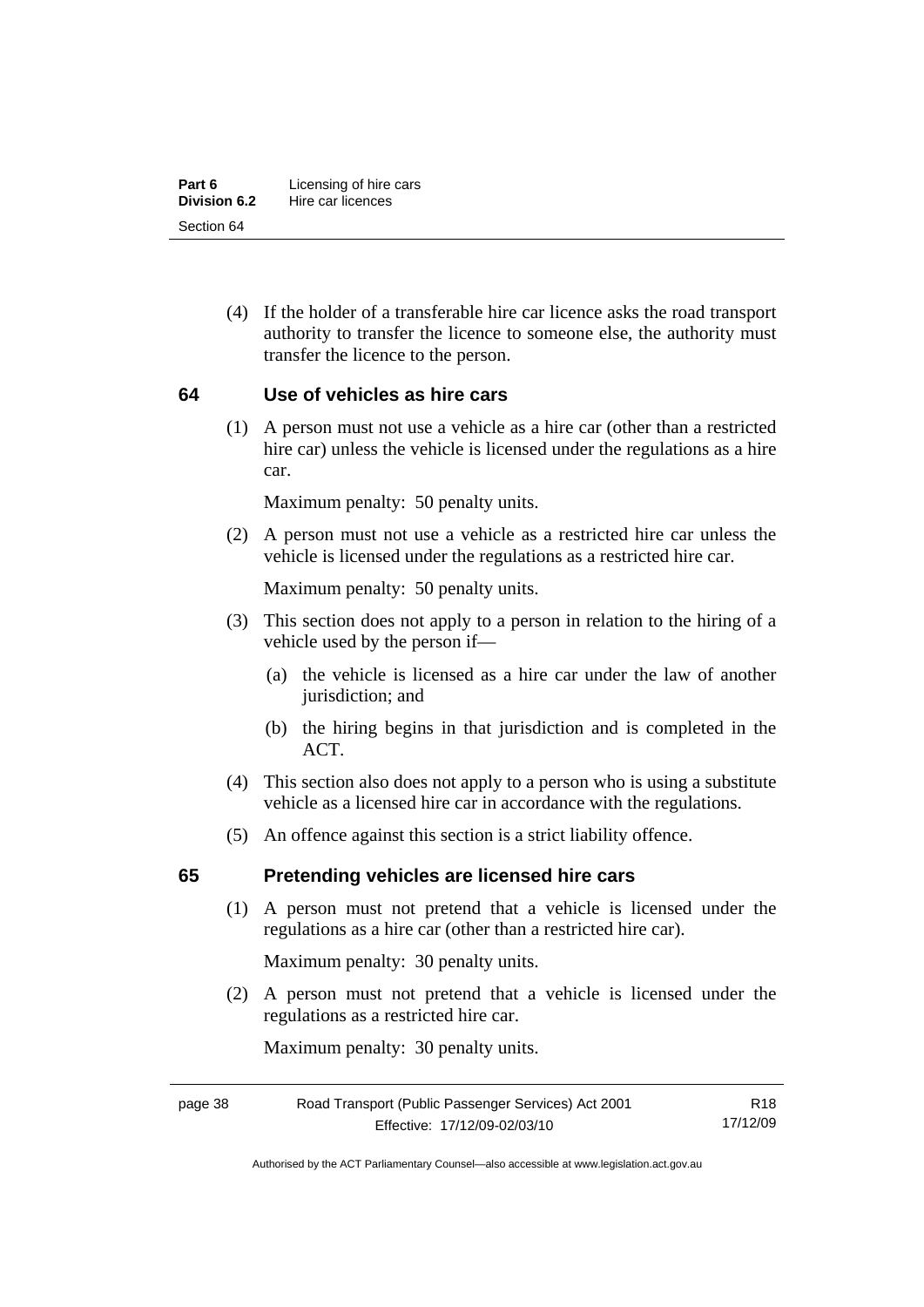(3) An offence against this section is a strict liability offence.

# **66 Regulations about hire car licences**

- (1) A regulation may provide a system for the licensing of hire cars and restricted hire cars, including, for example—
	- (a) matters in relation to the giving, refusal or surrender of licences; and
	- (b) the term of restricted hire car licences; and
	- (c) the conditions of licences; and
	- (d) the circumstances in which a substitute vehicle may be used as a licensed hire car; and
	- (e) the action that may be taken in relation to licences in circumstances prescribed by regulation, including, for example—
		- (i) the suspension or cancellation of a licence; and
		- (ii) the imposition of a condition on, or the amendment of a condition of, a licence; and
		- (iii) an order that the holder of a licence pay to the Territory an amount of not more than—
			- (A) for an individual—\$5 000; or
			- (B) for a corporation—\$25 000; and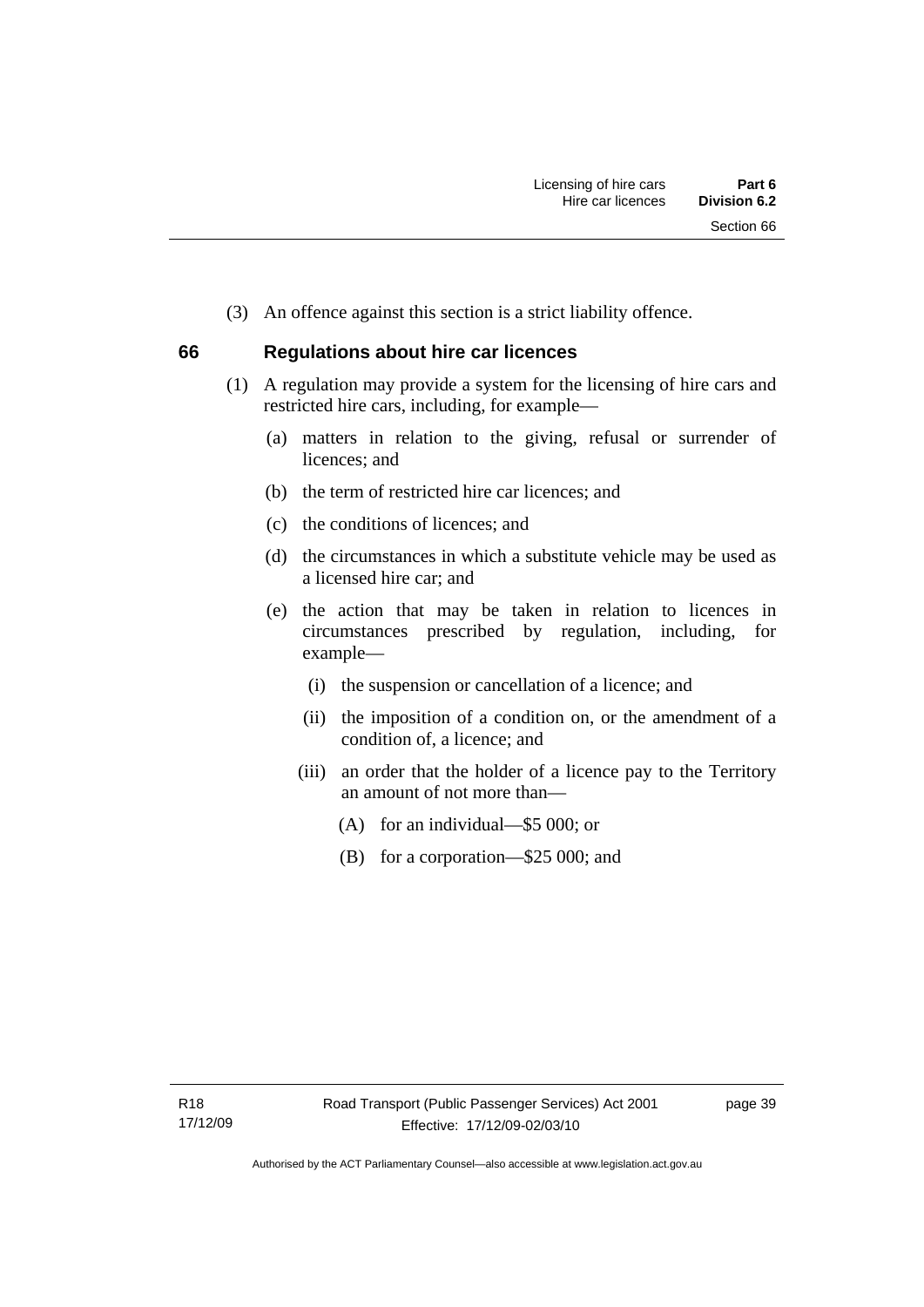(iv) the reprimanding of the holder of a licence.

#### **Examples of conditions for restricted hire car licences—s (1) (c)**

- 1 how the vehicle to which the restricted hire car licence relates must be equipped
- 2 the kinds of restricted hire car services that may be operated using the vehicle
- *Note* An example is part of the Act, is not exhaustive and may extend, but does not limit, the meaning of the provision in which it appears (see Legislation Act, s 126 and s 132).
- (2) The regulations may place different requirements on the person to whom a hire car licence (other than a restricted hire car licence) is issued and a person to whom the licence is hired.

page 40 Road Transport (Public Passenger Services) Act 2001 Effective: 17/12/09-02/03/10

R18 17/12/09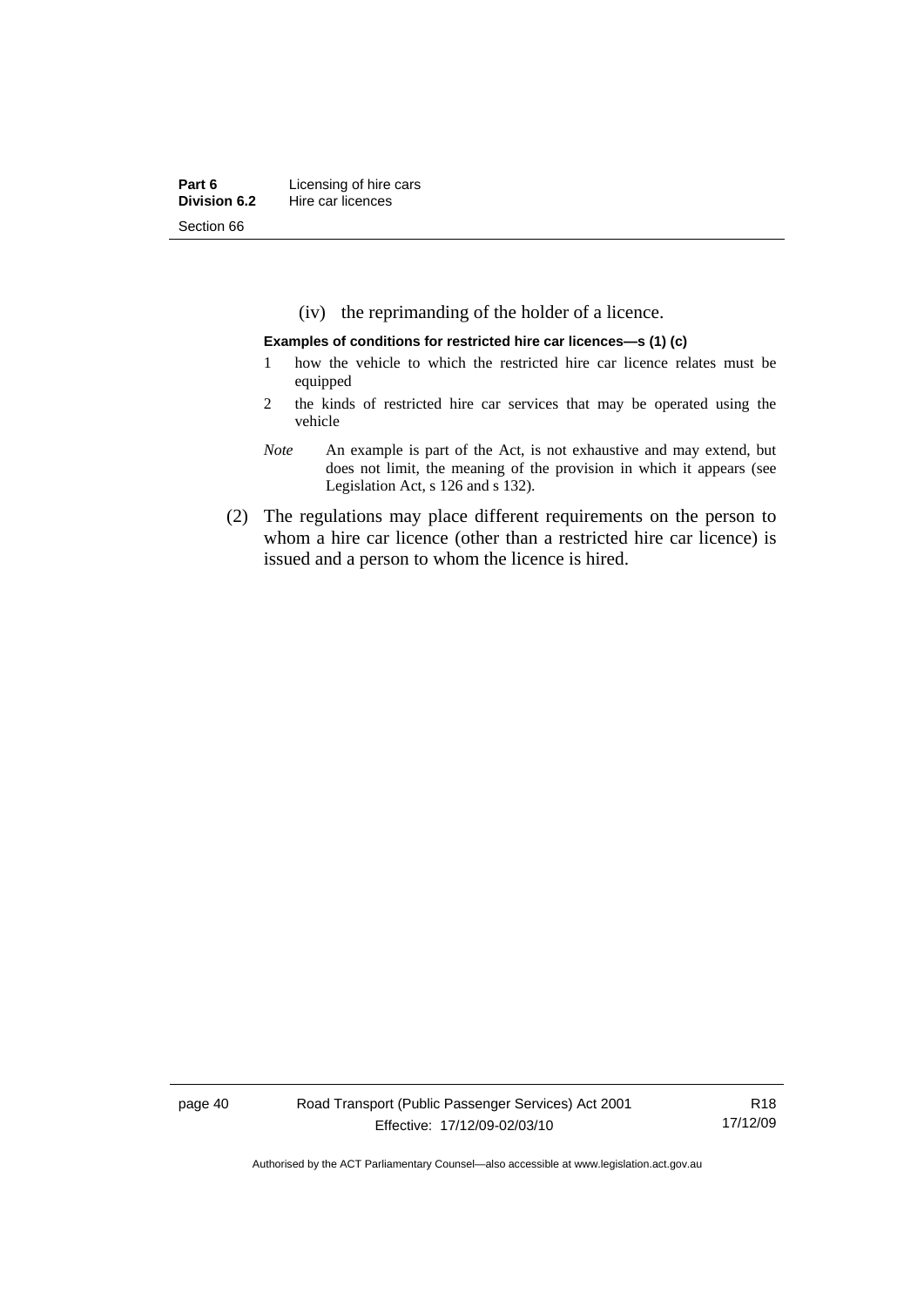# **Part 7 Hire car services**

# **Division 7.1 Basic concepts**

# **67 Meaning of** *hire car*

A *hire car* is a vehicle (other than a bus, taxi or demand responsive service vehicle) that—

- (a) is used, or is intended to be used, for the transport of passengers under a contract; and
- (b) does not stand or ply for hire for the transport of passengers along a road or road related area;

and includes a restricted hire car.

*Note* References to *hire car* include a *restricted hire car* unless the contrary intention otherwise appears (see Legislation Act, s 155).

# **68 Meaning of** *restricted hire car*

A *restricted hire car* is a vehicle (other than a bus, taxi or demand responsive service vehicle) that—

- (a) is used, or is intended to be used, for the transport of passengers under a contract; and
- (b) does not stand or ply for hire for the transport of passengers along a road or road related area; and
- (c) is licensed under the regulations as a restricted hire car.

# **69 Meaning of** *hire car service*

A *hire car service* is a public passenger service operated using 1 or more hire cars (including restricted hire cars).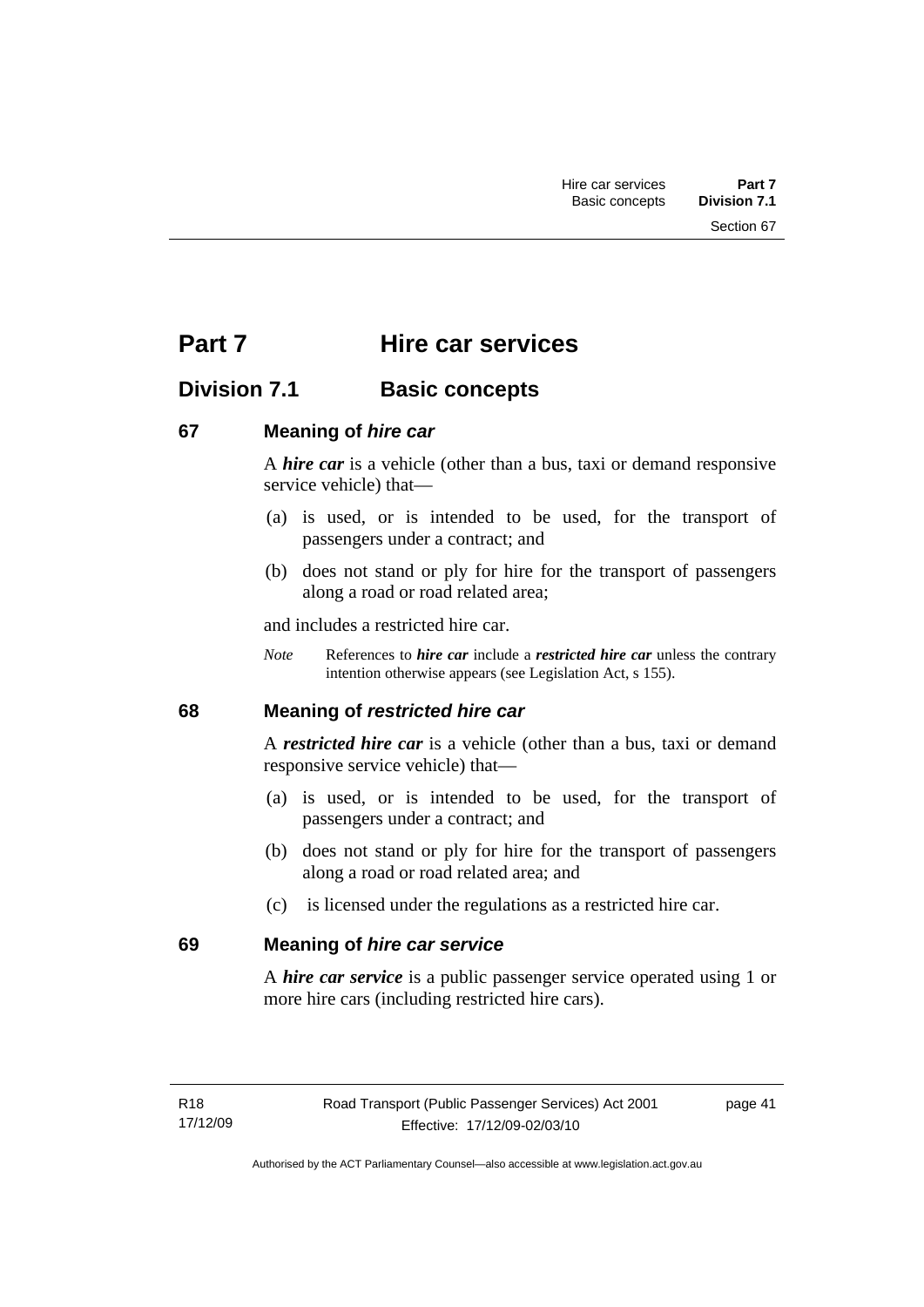### **70 Meaning of** *restricted hire car service*

A *restricted hire car service* is a public passenger service operated using only 1 or more restricted hire cars.

#### **Example of a restricted hire car service**

a pre-booked public passenger service that provides transport to weddings and school formals

*Note* An example is part of the Act, is not exhaustive and may extend, but does not limit, the meaning of the provision in which it appears (see Legislation Act, s 126 and s 132).

# **Division 7.2 Accreditation of hire car service operators**

### **71 Hire car service operators—purposes of accreditation**

The purpose of accreditation under the regulations to operate a hire car service is to ensure that—

- (a) each person, including the accredited person, who is concerned with, or takes part in, the management of the service, is a suitable person to operate the service; and
- (b) each person, including the accredited person, who is concerned with, or takes part in, the management of the service, has demonstrated the capacity to comply with the relevant regulations and, in particular, the regulations about—
	- (i) the safety of passengers and the public; and
	- (ii) the maintenance of hire cars.

#### **72 Hire car service operators—regulations about accreditation system**

 (1) A regulation may provide a system for the accreditation of people to operate hire car services, including, for example—

Authorised by the ACT Parliamentary Counsel—also accessible at www.legislation.act.gov.au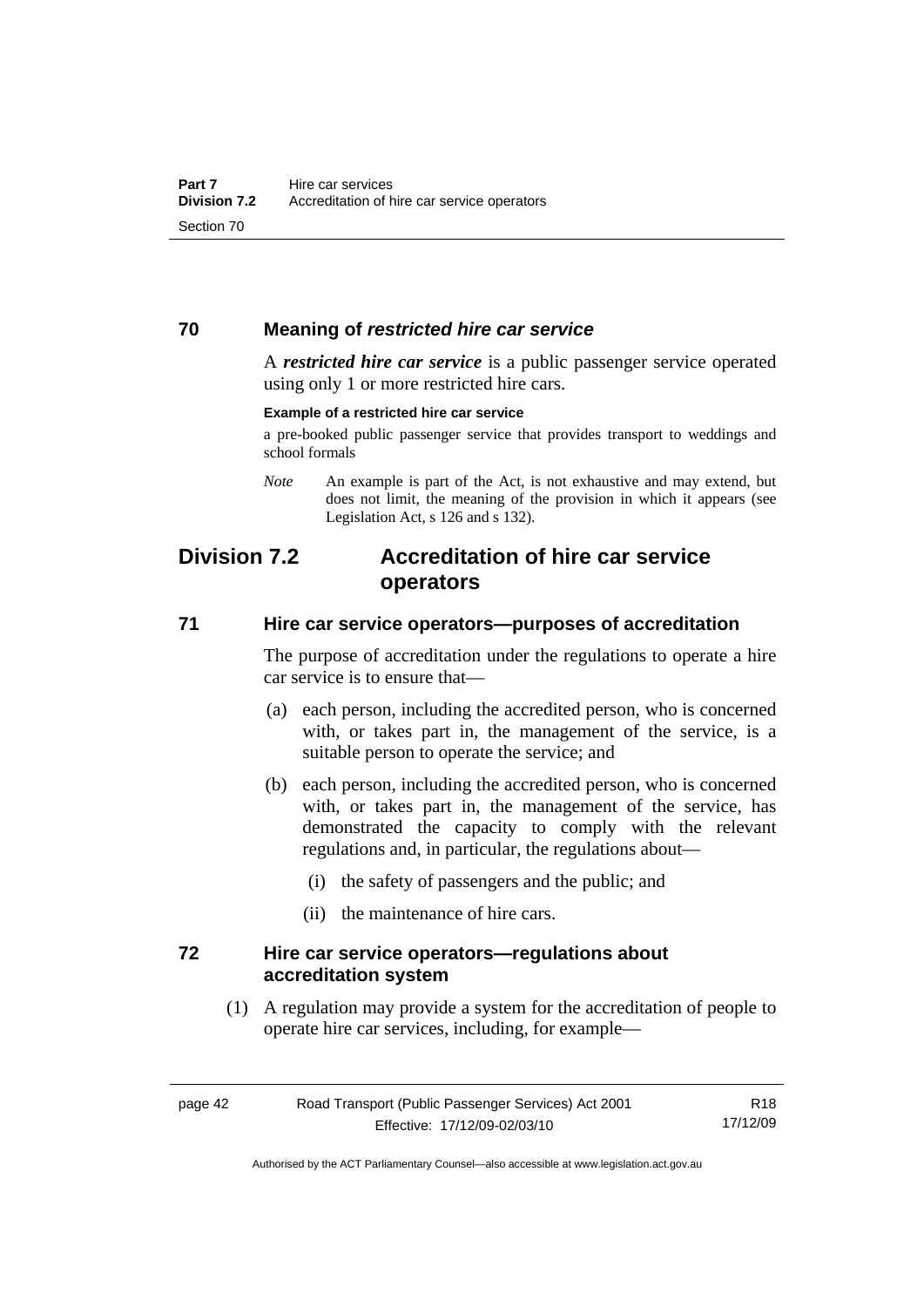- (a) the kinds of accreditations; and
- (b) the kinds of hire cars and hire car services that a person who holds a particular kind of accreditation is entitled to operate; and
- (c) the conditions of accreditations; and
- (d) matters in relation to the giving, refusal or surrender of accreditations; and
- (e) the action that may be taken in relation to an accredited person in circumstances prescribed by regulation, including, for example—
	- (i) the suspension or cancellation of an accreditation; and
	- (ii) the imposition of a condition on, or the amendment of a condition of, an accreditation; and
	- (iii) an order that an accredited person pay to the Territory an amount of not more than—
		- (A) for an individual—\$5 000; or
		- (B) for a corporation—\$25 000; and
	- (iv) the reprimanding of an accredited person.
- *Note* An example is part of the Act, is not exhaustive and may extend, but does not limit, the meaning of the provision in which it appears (see Legislation Act, s 126 and s 132).
- (2) The regulations may make provision in relation to the accreditation of people to operate hire car services, including, for example—
	- (a) requirements about the suitability of the applicant and each person who will be concerned with, or take part in, the management of the service; and
	- (b) capacity to meet service standards.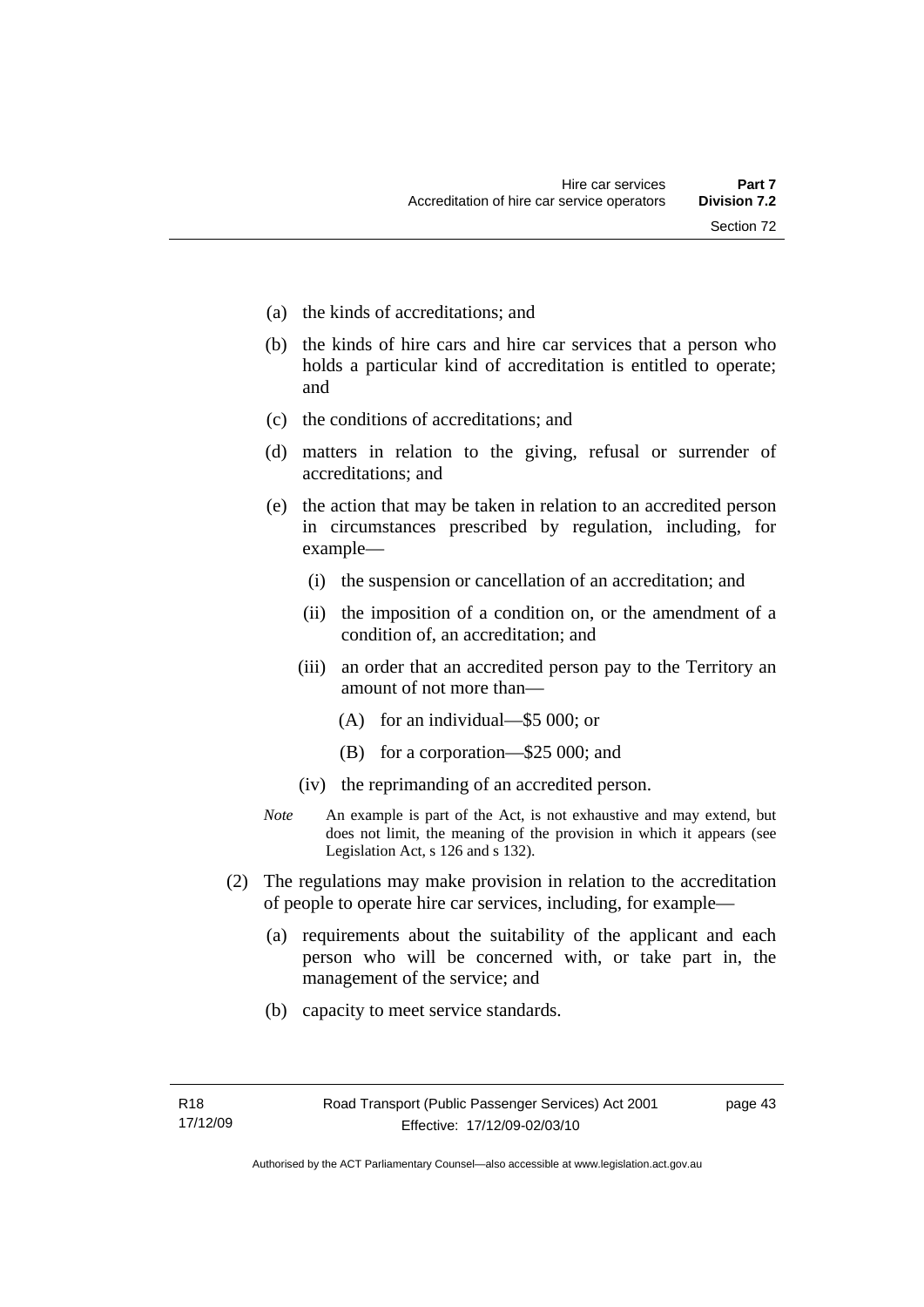- (3) For subsection (1) (a), the regulations must provide for the accreditation of people to operate—
	- (a) a hire car service (other than a restricted hire car service); and
	- (b) a restricted hire car service.
	- *Note* For examples of kinds of restricted hire car services, see s 70.

# **Division 7.3 Entitlement to operate hire car services**

#### **73 Entitlement to operate hire car services**

A person is entitled to operate a particular kind of hire car service, in or partly in the ACT, if—

- (a) the person is accredited under the regulations to operate a hire car service of that kind; and
- (b) the vehicles used to operate the service are licensed under the regulations as hire cars for that kind of hire car service.

### **74 Unaccredited operators not to operate hire car services**

 (1) A person must not operate, in or partly in the ACT, a hire car service of a particular kind unless the person is accredited under the regulations to operate a hire car service of that kind.

Maximum penalty: 50 penalty units.

- (2) This section does not apply to a person in relation to the hiring of a hire car operated by the person if—
	- (a) the person is authorised to operate a hire car service under the law of another jurisdiction; and
	- (b) the hiring begins in that jurisdiction and is completed in the ACT; and

Authorised by the ACT Parliamentary Counsel—also accessible at www.legislation.act.gov.au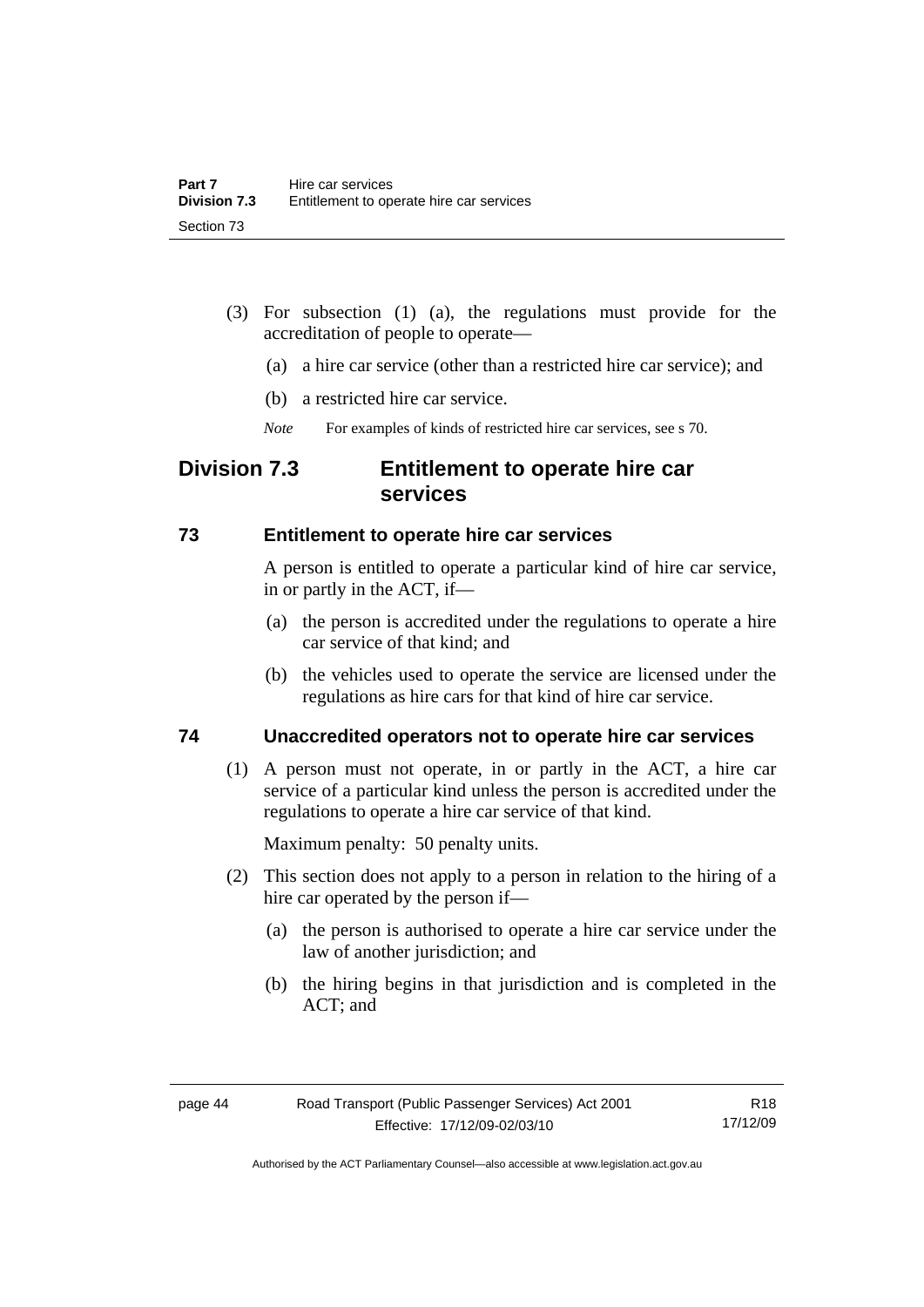- (c) the hiring is of a kind that the person is authorised to operate under the law of that jurisdiction.
- (3) An offence against this section is a strict liability offence.

# **75 Pretending to be an accredited hire car service operator**

 (1) A person must not pretend to be accredited under the regulations to operate a hire car service.

Maximum penalty: 30 penalty units.

 (2) A person must not pretend to be accredited under the regulations to operate a particular kind of hire car service.

Maximum penalty: 30 penalty units.

(3) An offence against this section is a strict liability offence.

# **Division 7.4 Regulation of hire car services**

# **76 Regulations about operation of hire car services by accredited people**

A regulation may make provision in relation to the operation of hire car services by accredited hire car service operators, including, for example—

- (a) the supervision and monitoring of drivers of hire cars for compliance with the service standards and the responsibilities of the operator in relation to a failure to comply with the standards; and
- (b) the safety of passengers (including, for example, by the use of particular kinds of security devices) and the public; and
- (c) the qualifications, training and experience of accredited hire car service operators and hire car drivers (including, for example, in relation to particular kinds of hire car services); and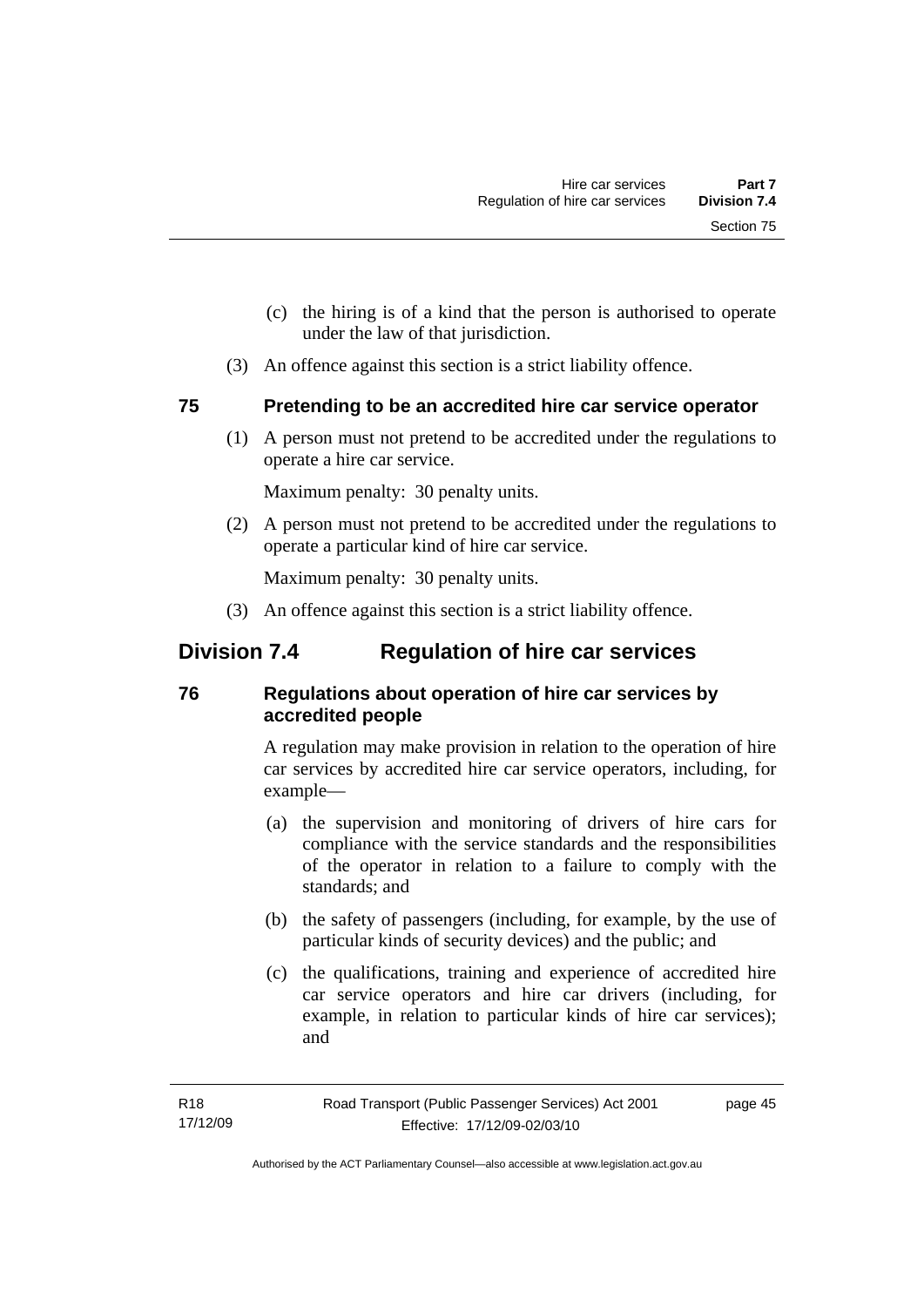- (d) maximum driving times and minimum rest times of hire car drivers; and
- (e) insurance; and
- (f) customer complaints and inquiries; and
- (g) lost property; and
- (h) the operation of particular kinds of hire cars and hire car services; and
- (i) the requirements that hire cars, and their equipment and fittings (internal and external) (including, for example, baby capsules), must comply with; and
- (j) the maintenance and cleaning of hire cars; and
- (k) the making and keeping of records and their inspection; and
- (l) the auditing of records and systems; and
- (m) the display of licences; and
- (n) requirements for display of accreditation numbers on advertisements for the service; and
- (o) the provision of information and reports to the road transport authority.
- *Note* An example is part of the Act, is not exhaustive and may extend, but does not limit, the meaning of the provision in which it appears (see Legislation Act, s 126 and s 132).

### **77 Regulations about operation of hire cars**

A regulation may make provision in relation to the operation of hire cars, including, for example—

- (a) the solicitation of passengers or hirings; and
- (b) the hiring of vehicles; and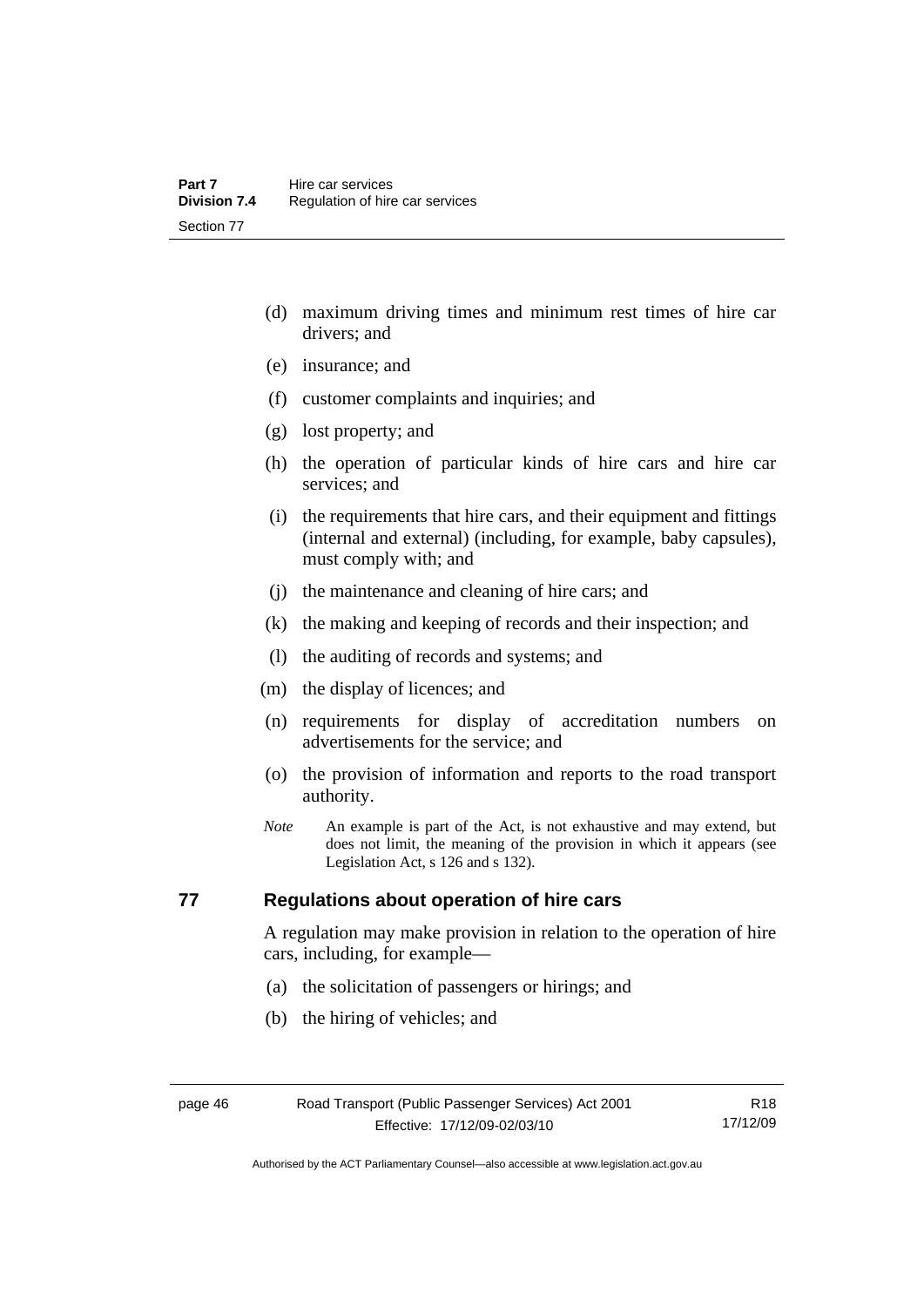- (c) the picking-up and dropping-off of passengers and other matters relating to the transport of passengers; and
- (d) the transport of passengers' luggage or other goods, and animals; and
- (e) the regulation or prohibition of the use of vehicles on certain roads or road related areas; and
- (f) the maximum speed of a vehicle; and
- (g) the design, equipment and fittings (internal or external) of vehicles; and
- (h) the regulation or prohibition of notices, signs and advertisements inside or on the outside of vehicles; and
- (i) the records to be made and kept, how they are to be made and kept, and their inspection; and
- (j) approval of uniforms or industry codes of practice for dress standards.
- *Note* An example is part of the Act, is not exhaustive and may extend, but does not limit, the meaning of the provision in which it appears (see Legislation Act, s 126 and s 132).

### **78 Regulations about hire car drivers**

A regulation may make provision in relation to hire car drivers, including, for example—

- (a) the powers, duties and conduct of hire car drivers; and
- (b) the training of drivers; and
- (c) how hire car drivers must dress.
- *Note 1* For the licensing of people to drive hire cars, see the *Road Transport (Driver Licensing) Regulation 2000*.
- *Note 2* An example is part of the Act, is not exhaustive and may extend, but does not limit, the meaning of the provision in which it appears (see Legislation Act, s 126 and s 132).

| R18      | Road Transport (Public Passenger Services) Act 2001 | page 47 |
|----------|-----------------------------------------------------|---------|
| 17/12/09 | Effective: 17/12/09-02/03/10                        |         |

Authorised by the ACT Parliamentary Counsel—also accessible at www.legislation.act.gov.au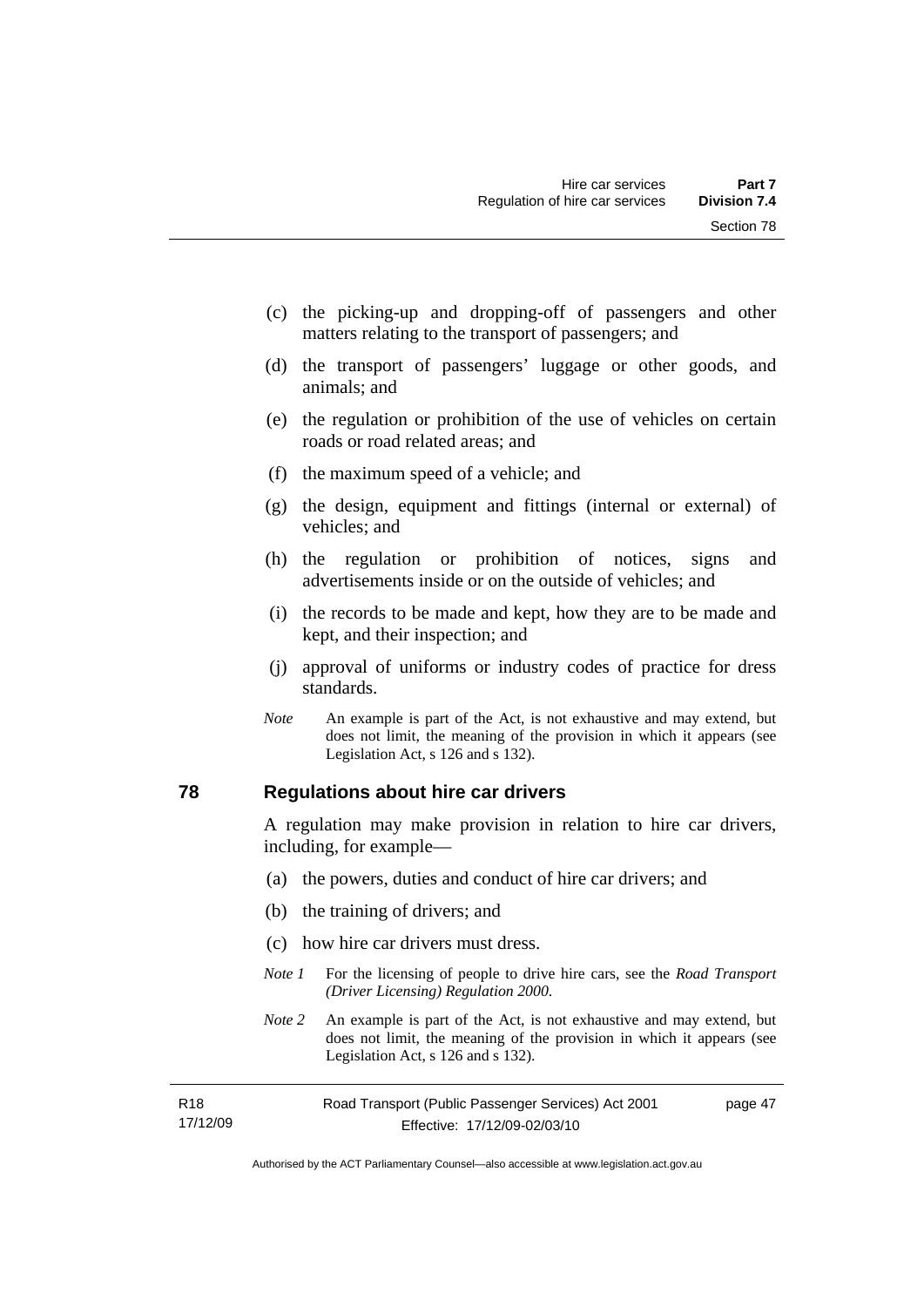#### **79 Regulations about conduct of hire car passengers**

A regulation may make provision in relation to the conduct of passengers being carried by hire cars, including, for example the authority of hire car drivers, police officers and authorised people to direct people contravening a regulation to leave a hire car and to remove them if they fail to leave.

page 48 Road Transport (Public Passenger Services) Act 2001 Effective: 17/12/09-02/03/10

R18 17/12/09

*Note* An example is part of the Act, is not exhaustive and may extend, but does not limit, the meaning of the provision in which it appears (see Legislation Act, s 126 and s 132).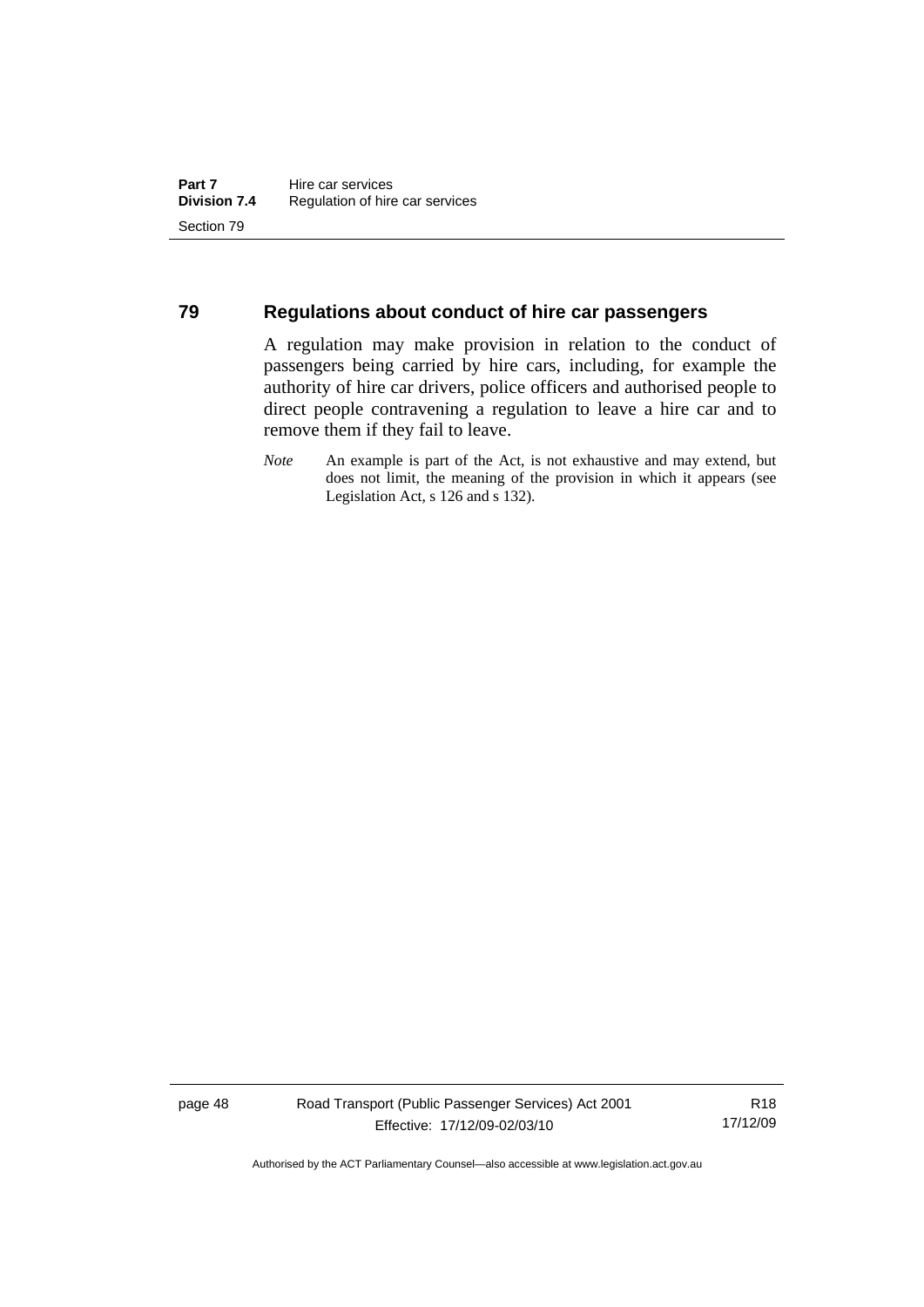# **Part 8 Demand responsive services**

# **Division 8.1 Basic concepts**

# **80 Meaning of** *demand responsive service*

A *demand responsive service* is a public passenger service that a person may operate under an authorisation given for this part.

# **81 Meaning of** *demand responsive service vehicle*

A *demand responsive service vehicle* is a motor vehicle used, in accordance with a demand responsive service authorisation, to operate the demand responsive service.

# **Division 8.2 Authorisations to operate demand responsive services**

# **82 Demand responsive service authorisations**

- (1) The Minister must have regard to the guidelines approved under section 83 in deciding whether to give a person an authorisation to operate a demand responsive service.
- (2) A demand responsive service authorisation may exempt a person or vehicle from this Act (or a stated provision of this Act).
	- *Note* A reference to an Act includes a reference to the statutory instruments made or in force under the Act, including any regulation (see Legislation Act, s 104).
- (3) An authorisation is a disallowable instrument.
	- *Note* A disallowable instrument must be notified, and presented to the Legislative Assembly, under the Legislation Act.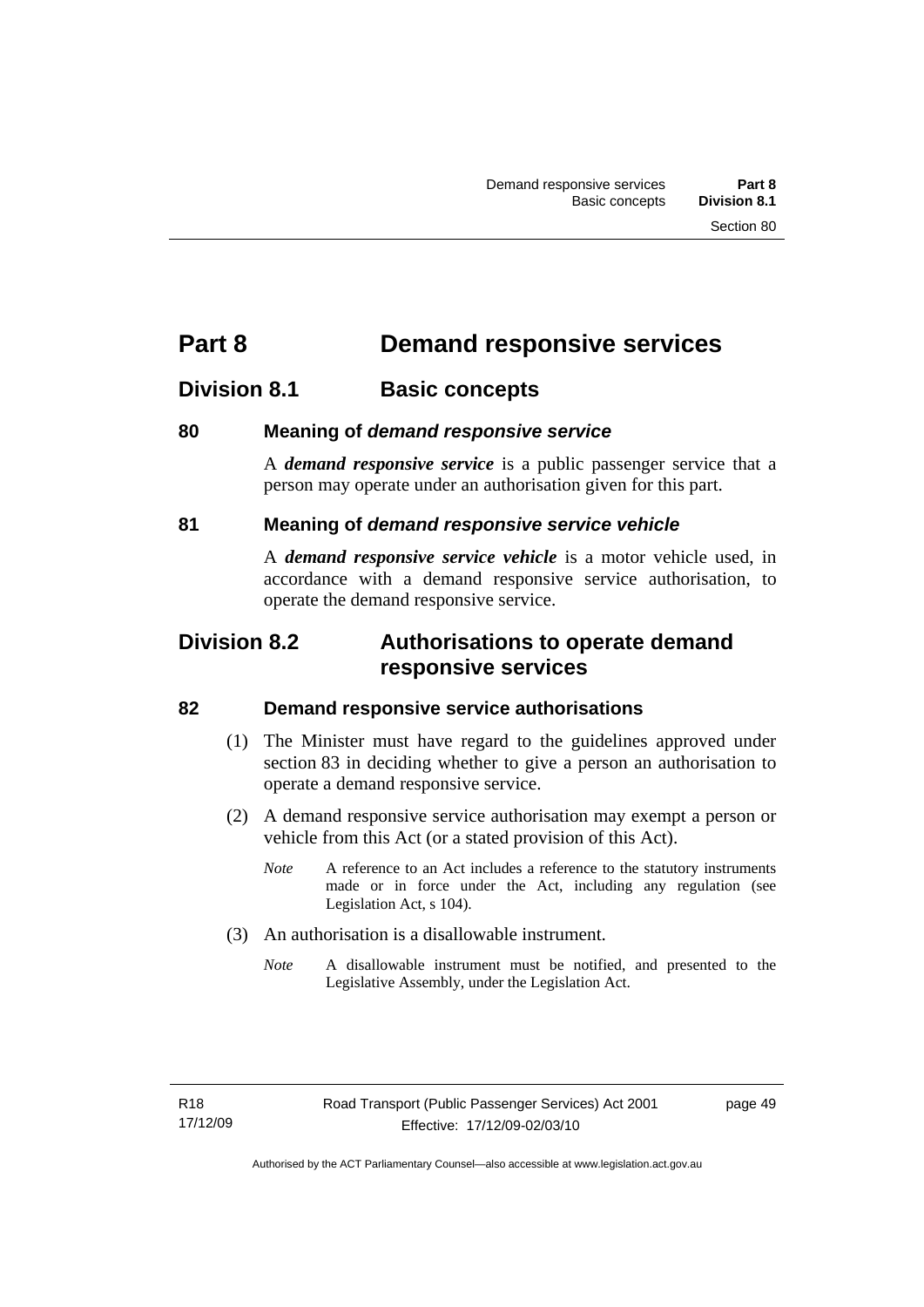# **82A Territory's entitlement to operate demand responsive service**

If the Territory operates a demand responsive service, the Territory may operate the service under a name prescribed by regulation.

### **83 Demand responsive services—guidelines for giving authorisations**

- (1) The Minister may approve guidelines for the giving of authorisations to operate demand responsive services.
- (2) The guidelines may make provision in relation to—
	- (a) the kinds of public passenger services that may be operated under demand responsive service authorisations, including, for example, matters in relation to—
		- (i) hours of operation; and
		- (ii) routes and areas of operation; and
		- (iii) kinds of passengers that may be transported; and
		- (iv) accessing of services by passengers; and
	- (b) the kinds of vehicles that may be used to operate demand responsive services.
	- *Note* An example is part of the Act, is not exhaustive and may extend, but does not limit, the meaning of the provision in which it appears (see Legislation Act, s 126 and s 132).
- (3) The guidelines must provide that the Minister must not give a person an authorisation for a demand responsive service if the operation of the service will have an adverse impact on the viability of an existing regular route service.
- (4) Approved guidelines are a disallowable instrument.
	- *Note* A disallowable instrument must be notified, and presented to the Legislative Assembly, under the Legislation Act.

R18 17/12/09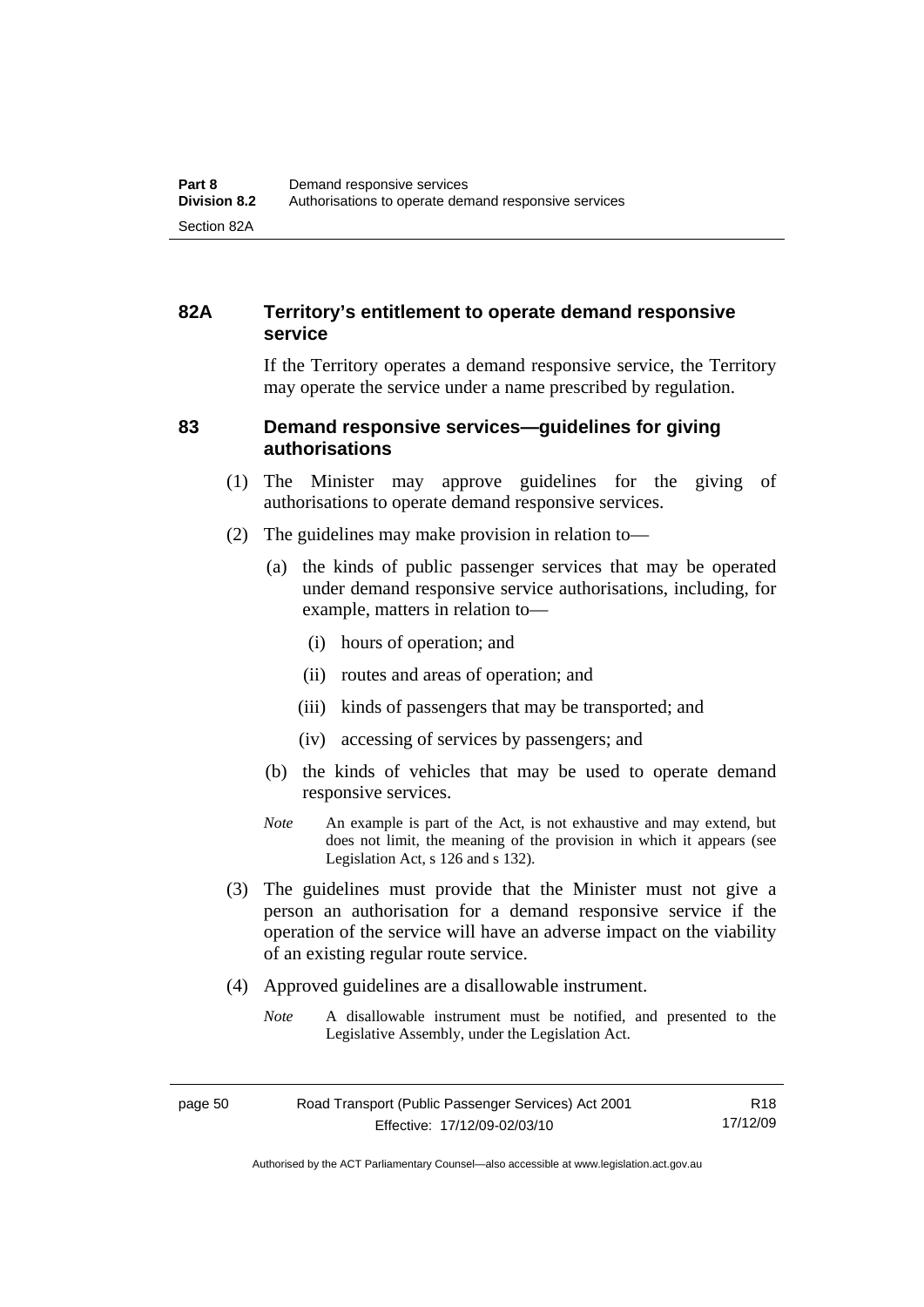# **84 Demand responsive services—regulations about authorisations**

A regulation may make provision in relation to authorisations to operate demand responsive services, including, for example—

- (a) the term of authorisations; and
- (b) the conditions of authorisations; and
- (c) matters relating to the giving, refusal or surrender of an authorisation; and
- (d) the action that may be taken in relation to an authorised demand responsive service operator in circumstances prescribed by regulation, including—
	- (i) the suspension or cancellation of an authorisation; and
	- (ii) the imposition of a condition on, or the amendment of a condition of, an authorisation; and
	- (iii) an order that an authorised demand responsive service operator pay to the Territory an amount of not more than—
		- (A) for an individual—\$5 000; or
		- (B) for a corporation—\$25 000; and
	- (iv) the reprimanding of an authorised demand responsive service operator.
- *Note* An example is part of the Act, is not exhaustive and may extend, but does not limit, the meaning of the provision in which it appears (see Legislation Act, s 126 and s 132).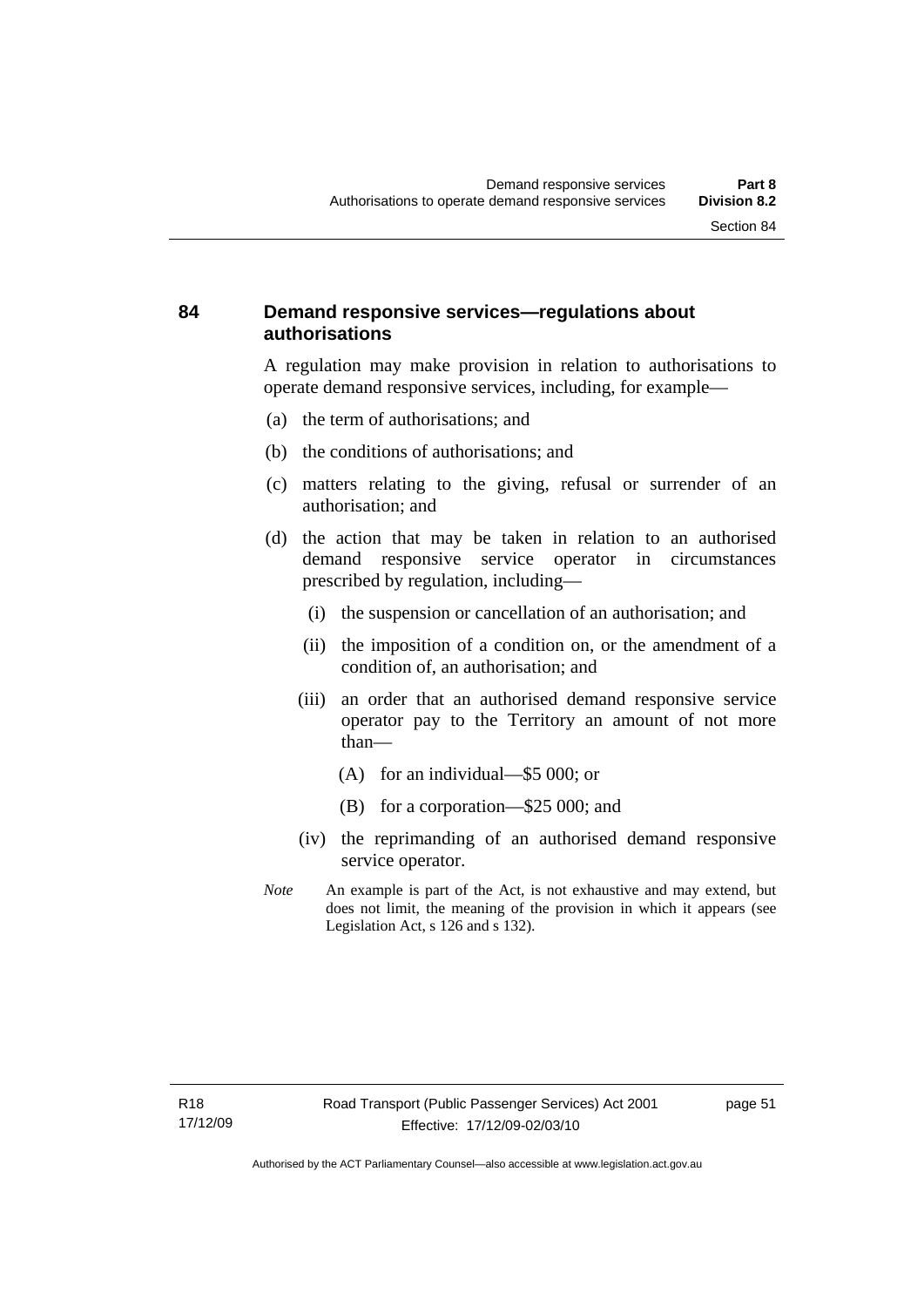#### **85 Use of vehicles for demand responsive services**

- (1) An authorised demand responsive service operator commits an offence if—
	- (a) the operator uses a vehicle to operate a demand responsive service; and
	- (b) the operator is not authorised by the demand responsive service authorisation for the service to use the vehicle to operate the service.

Maximum penalty: 50 penalty units.

(2) An offence against this section is a strict liability offence.

#### **86 Representing vehicle as demand responsive service vehicle**

- (1) A person commits an offence if—
	- (a) the person represents a vehicle to be a demand responsive service vehicle; and
	- (b) the person is reckless about whether the person's conduct represents the vehicle to be a demand responsive service vehicle; and
	- (c) the vehicle is not a demand responsive service vehicle.

Maximum penalty: 30 penalty units.

(2) Strict liability applies to subsection (1) (c).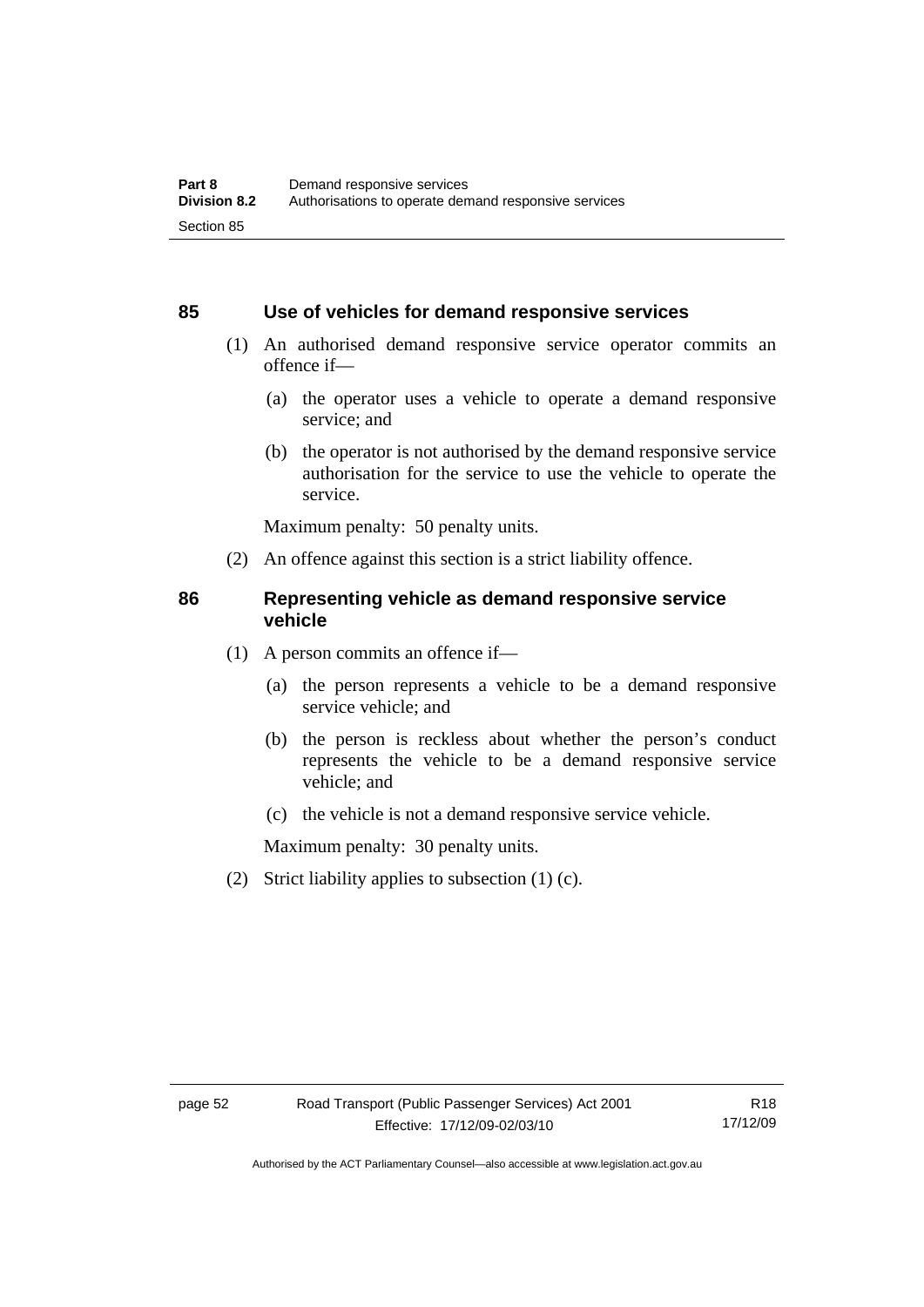# **Division 8.3 Accreditation of demand responsive service operators**

### **87 Demand responsive service operators—purposes of accreditation**

The purpose of accreditation under the regulations to operate a demand responsive service is to ensure that—

- (a) the accredited person has the financial capacity to meet the service standards for the service; and
- (b) the accredited person, and each person who is concerned with, or takes part in, the management of the service, are suitable people to operate the service; and
- (c) the accredited person, and each person who is concerned with, or takes part in, the management of the service, have demonstrated the capacity to comply with the relevant regulations and, in particular, regulations about—
	- (i) the safety of passengers and the public; and
	- (ii) the maintenance of demand responsive service vehicles.

#### **88 Demand responsive service operators—regulations about accreditation system**

- (1) The regulations may provide a system for the accreditation of people to operate demand responsive services, including, for example—
	- (a) the kinds of accreditations; and
	- (b) the conditions of accreditations; and
	- (c) matters relating to the giving, refusal or surrender of accreditations; and
	- (d) the action that may be taken in relation to an accredited person in circumstances prescribed by regulation, including—

| R18      | Road Transport (Public Passenger Services) Act 2001 | page 53 |
|----------|-----------------------------------------------------|---------|
| 17/12/09 | Effective: 17/12/09-02/03/10                        |         |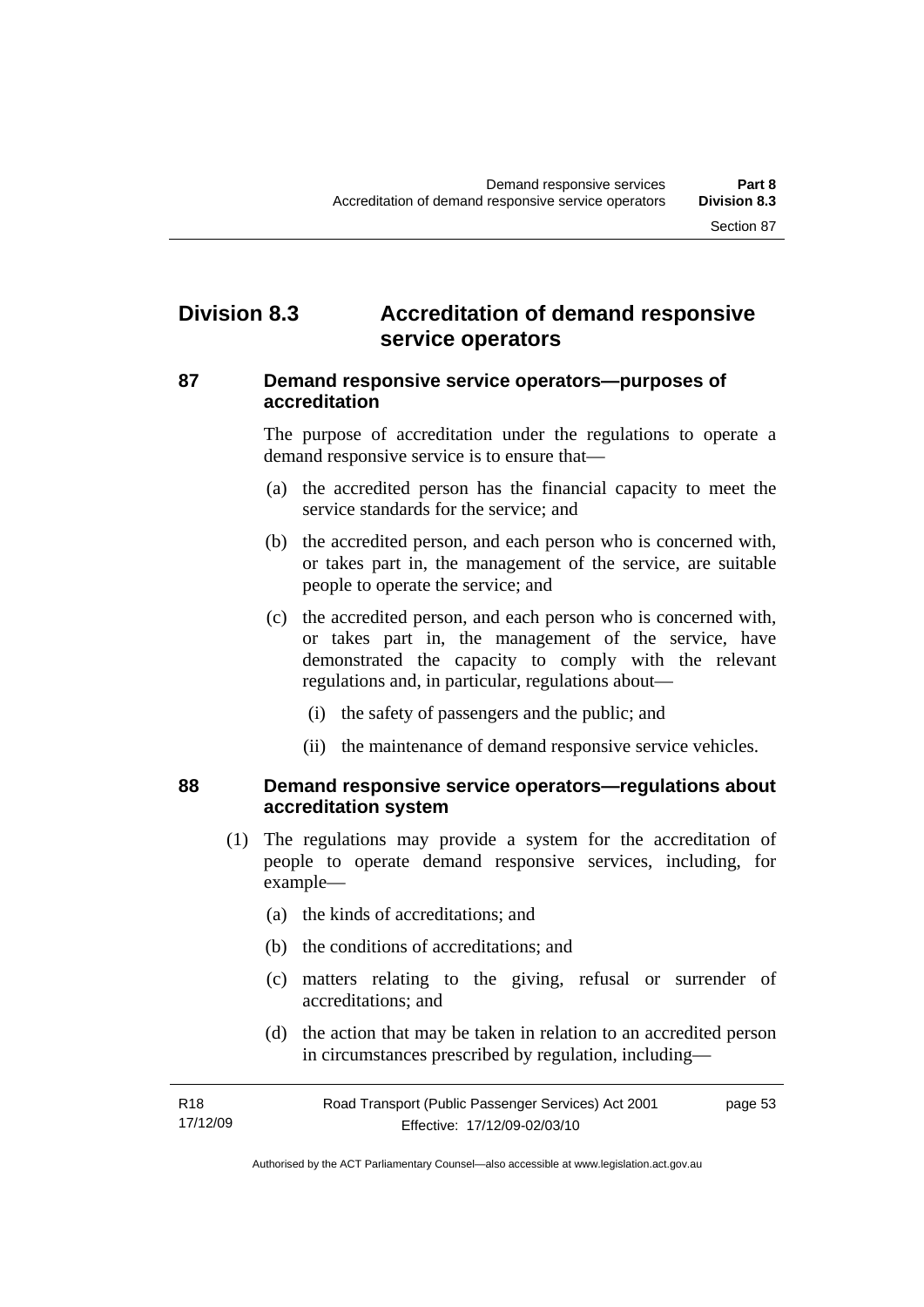- (i) the suspension or cancellation of an accreditation; and
- (ii) the imposition of a condition on, or the amendment of a condition of, an accreditation; and
- (iii) an order that an accredited person pay to the Territory an amount of not more than—
	- (A) for an individual—\$5 000; or
	- (B) for a corporation—\$25 000; and
- (iv) the reprimanding of an accredited person.
- *Note* An example is part of the Act, is not exhaustive and may extend, but does not limit, the meaning of the provision in which it appears (see Legislation Act, s 126 and s 132).
- (2) The regulations may make provision in relation to the accreditation of people to operate demand responsive services, including, for example—
	- (a) requirements about the suitability of the applicant and each person who will be concerned with, or take part in, the management of the service; and
	- (b) capacity to meet service standards; and
	- (c) financial viability.

# **Division 8.4 Service contracts for demand responsive services**

#### **89 Service contracts—demand responsive services**

- (1) The road transport authority may, on behalf of the Territory, enter into a contract (a *service contract*) for the operation of a demand responsive service with an authorised demand responsive service operator.
- (2) A service contract must state whether the right given under the contract to operate a demand responsive service is an exclusive right

| page 54 | Road Transport (Public Passenger Services) Act 2001 | R18      |
|---------|-----------------------------------------------------|----------|
|         | Effective: 17/12/09-02/03/10                        | 17/12/09 |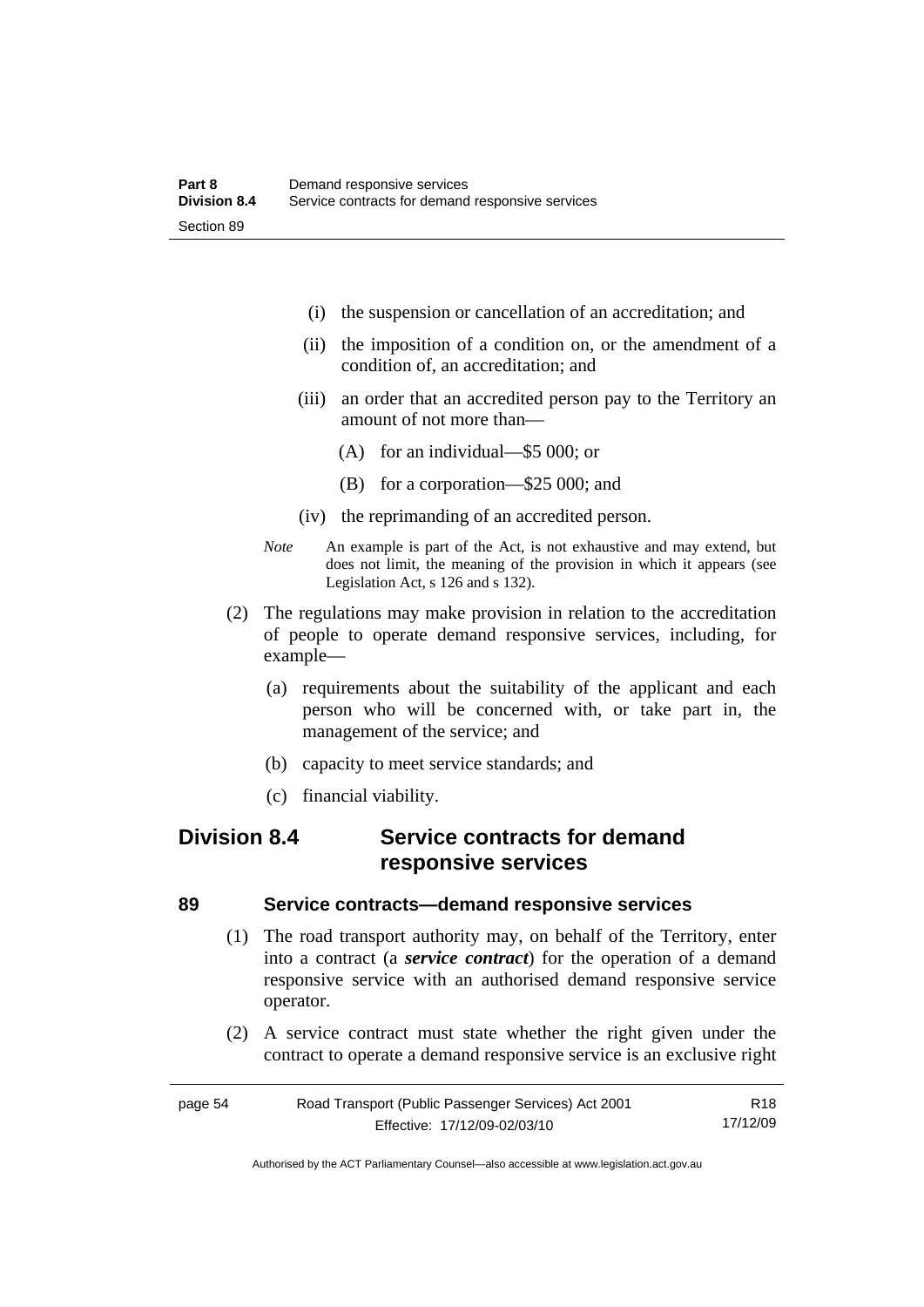to operate a demand responsive service, or a demand responsive service operated in a particular way, along a particular route or in a particular area.

- (3) A service contract may make provision in relation to the operation of a demand responsive service and the administration of the contract, including, for example—
	- (a) service requirements under the contract; and
	- (b) the availability and use of booking services for the service; and
	- (c) the transfer, suspension, cancellation and surrender of the contract; and
	- (d) the fees (if any) payable under the contract; and
	- (e) the adjustment of payments and refunds in relation to any contract fees; and
	- (f) financial or other penalties for breaches of the contract; and
	- (g) the records (including accounts) to be made and kept, how they are to be made and kept, and their inspection; and
	- (h) the provision of information and reports to the road transport authority about the demand responsive service and the verification of the information and reports; and
	- (i) the publication and the collection of fares payable by passengers; and
	- (j) the sale of tickets and the conditions under which tickets must be sold.
	- (k) free or reduced fares for travel; and
	- (l) the issue and acceptance of free or concession passes.
	- *Note* An example is part of the Act, is not exhaustive and may extend, but does not limit, the meaning of the provision in which it appears (see Legislation Act, s 126 and s 132).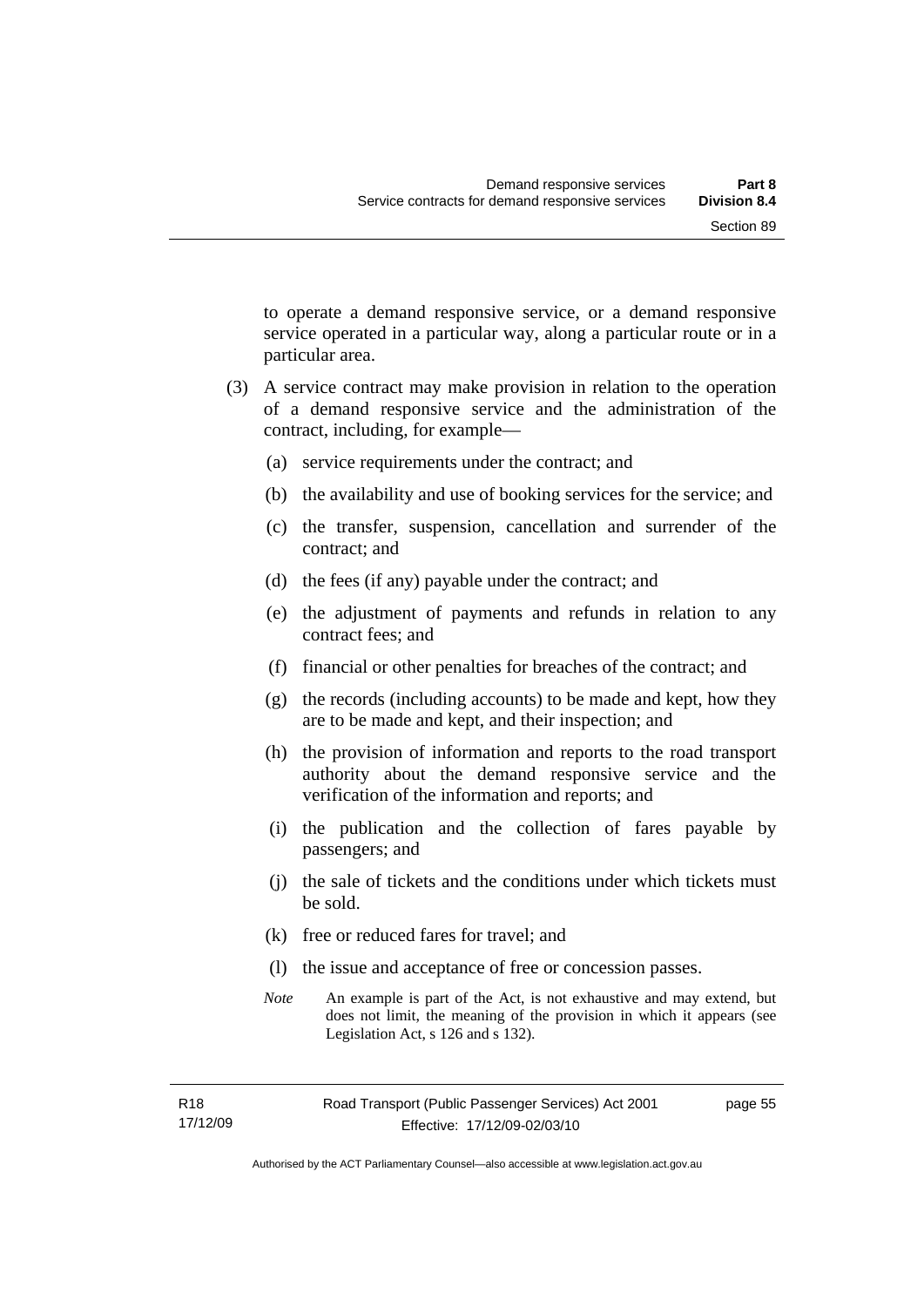(4) Subsection (3) does not limit the matters about which a service contract may make provision.

# **Division 8.5 Entitlement to operate demand responsive services**

#### **90 Entitlement to operate demand responsive services**

- (1) A person is entitled to operate a demand responsive service, in or partly in the ACT, if the person—
	- (a) holds an authorisation to operate the service; and
	- (b) holds a service contract for the service; and
	- (c) is an accredited demand responsive service operator.
- (2) However, the Territory is entitled to operate a demand responsive service, whether or not the Territory—
	- (a) holds an authorisation to operate the service; or
	- (b) holds a service contract for the service; or
	- (c) is an accredited demand responsive service operator.
- (3) If the Territory operates a demand responsive service, part 8 (Demand responsive services) applies in relation to the Territory's operation of the service as if—
	- (a) the Territory held an authorisation to operate the service; and
	- (b) the Territory held a service contract for the service; and
	- (c) the Territory were accredited to operate the service; and
	- (d) all necessary changes, and any changes prescribed by regulation, were made.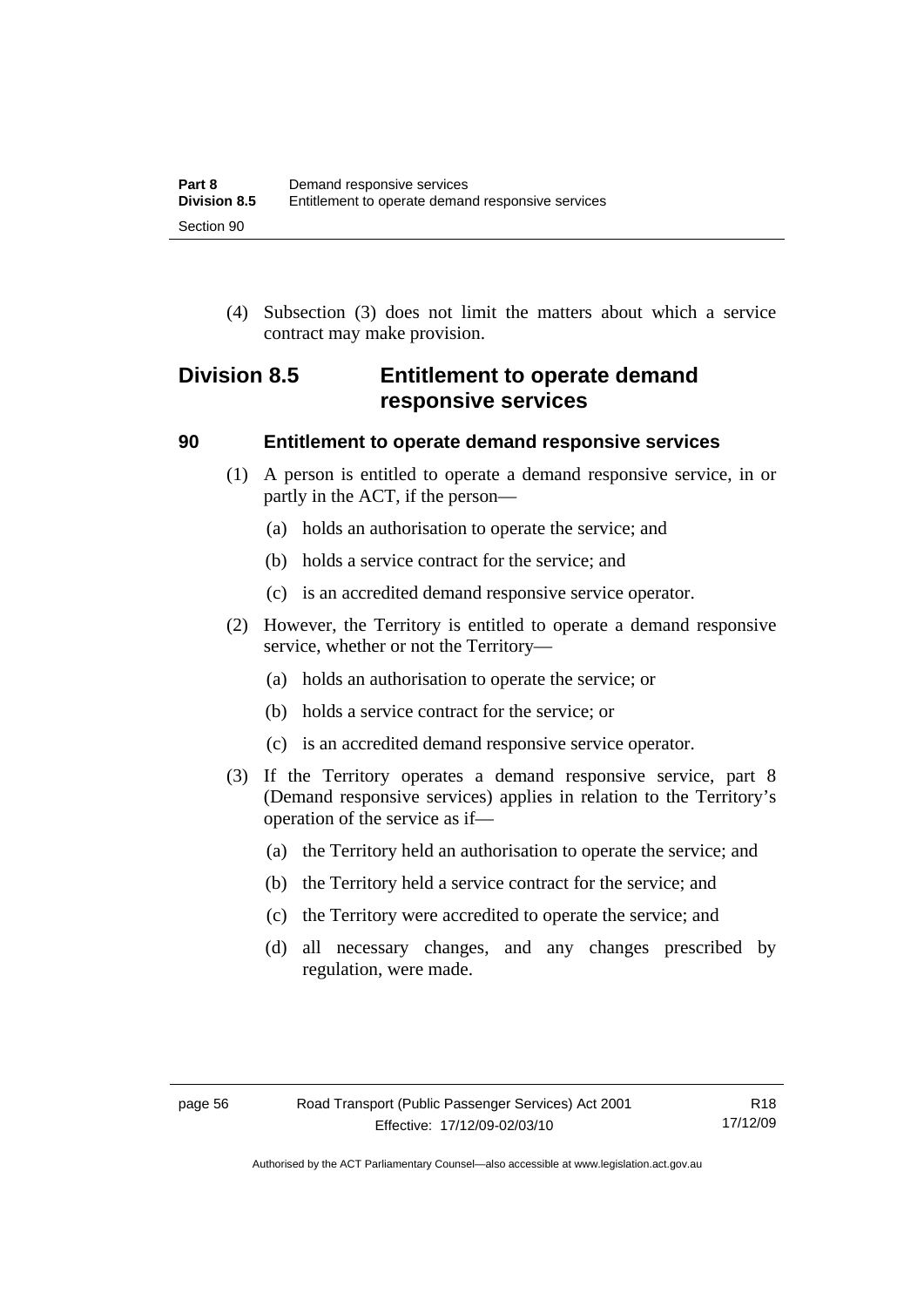# **91 Operating demand responsive service without entitlement**

- (1) A person commits an offence if—
	- (a) the person operates, in or partly in the ACT, a demand responsive service; and
	- (b) the person is not entitled under section 90 to operate the service.

Maximum penalty: 50 penalty units.

- (2) An offence against this section is a strict liability offence.
- (3) However, section 90 (b) does not apply in relation to the person if—
	- (a) a demand responsive service is discontinued because of a variation or termination of a service contract; and
	- (b) the road transport authority has made arrangements with the person, to operate a temporary demand responsive service without a service contract, to replace the discontinued service.
- (4) Also, this section does not apply to the operation of a demand responsive service by the Territory.

# **92 Representing entitlement to operate demand responsive service**

- (1) A person commits an offence if—
	- (a) the person represents that the person is entitled to operate a demand responsive service; and
	- (b) the person is reckless about whether the person's conduct represents that the person is entitled to operate a demand responsive service; and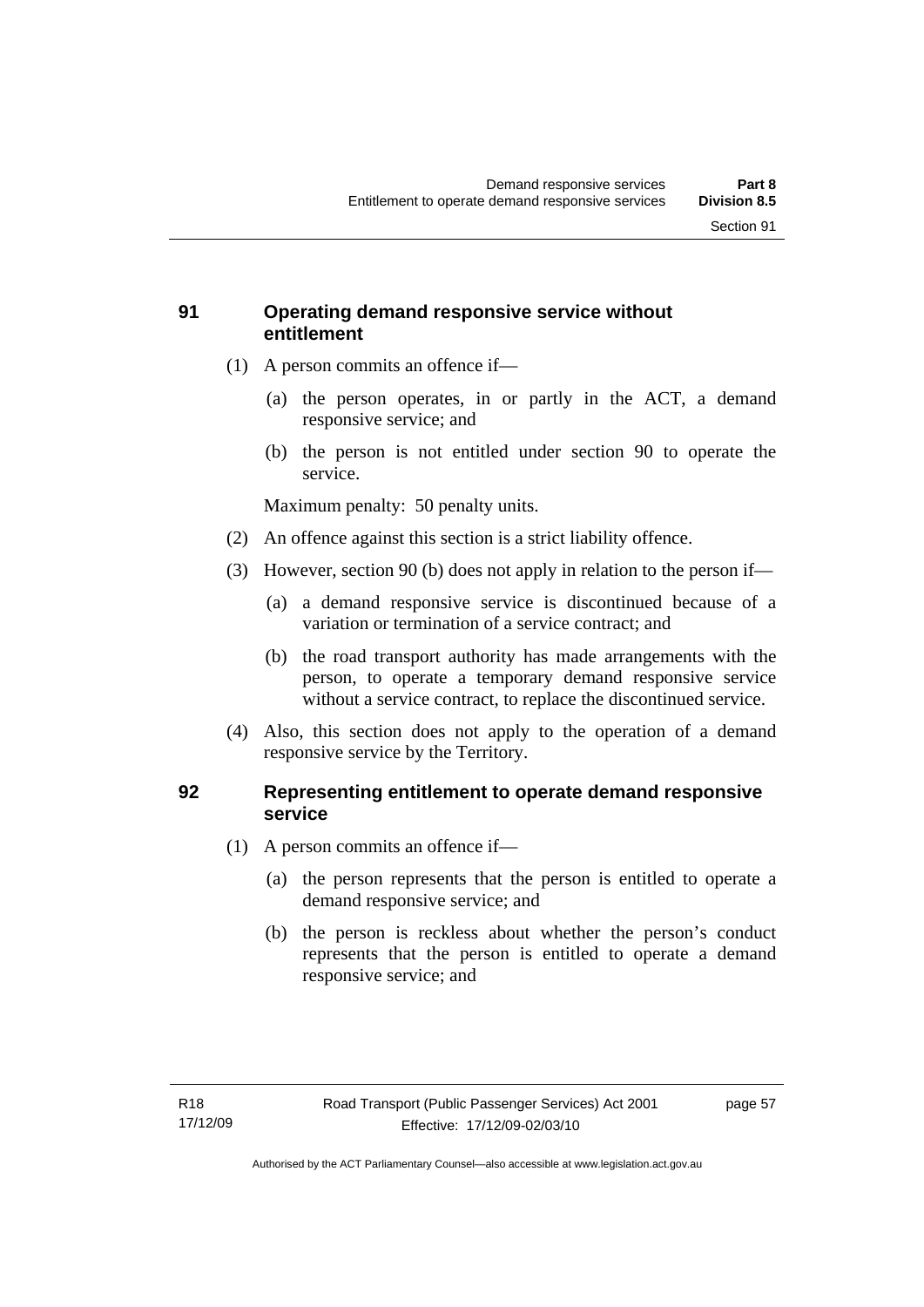(c) the person is not entitled to operate a demand responsive service.

Maximum penalty: 30 penalty units.

- (2) Strict liability applies to subsection (1) (c).
	- *Note* For the entitlement of a person to operate a demand responsive service, see s 90.

# **Division 8.6 Regulation of demand responsive services**

#### **93 Demand responsive services—minimum fares**

- (1) The Minister must determine minimum fares, or ways of calculating minimum fares, payable by passengers for a demand responsive service.
- (2) A determination is a disallowable instrument.
	- *Note* A disallowable instrument must be notified, and presented to the Legislative Assembly, under the Legislation Act.

### **94 Regulations about operation of demand responsive services**

A regulation may make provision in relation to the operation of demand responsive services by authorised demand responsive service operators, including, for example—

- (a) the conduct of demand responsive services, including, for example—
	- (i) the supervision and monitoring of drivers of demand responsive service vehicles for compliance with the service standards and the responsibilities of the operator in relation to a failure to comply with the standards; and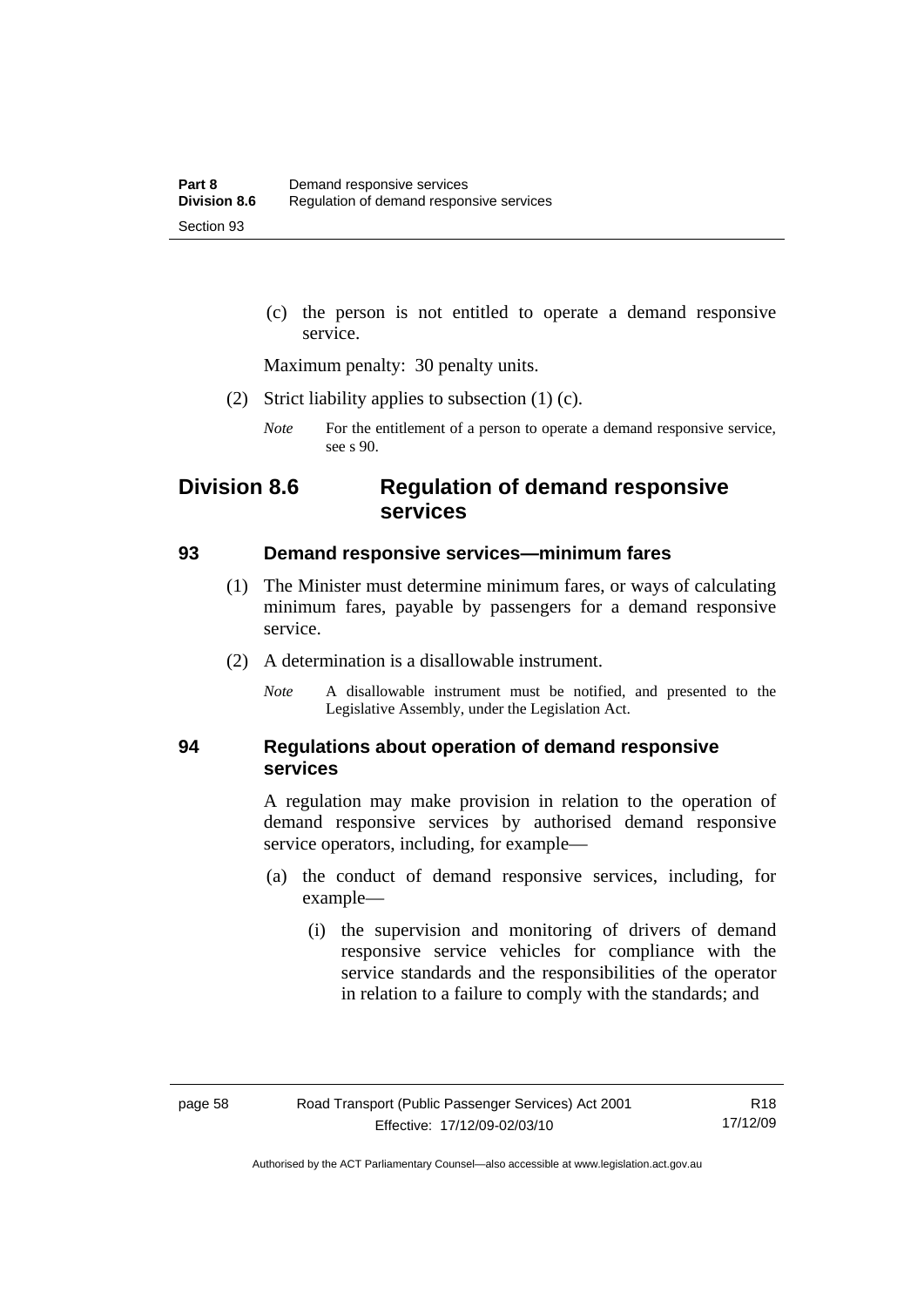- (ii) the safety of passengers (including, for example, by the use of particular kinds of security devices) and the public; and
- (iii) the qualifications, training and experience of demand responsive service vehicle drivers and other people providing services on behalf of authorised demand responsive service operators; and
- (iv) maximum driving times and minimum rest times of demand responsive service vehicle drivers; and
- (v) insurance; and
- (vi) if appropriate, the issue of tickets; and
- (vii) customer complaints and inquiries; and
- (viii) lost property; and
- (b) the preparation and publication of service information for demand responsive services, including timetables (if any) and compliance with any timetables; and
- (c) the obligations of drivers of demand responsive service vehicles and other people providing services on behalf of authorised demand responsive service operators; and
- (d) the requirements that demand responsive service vehicles, and their equipment and fittings (internal and external), must comply with; and
- (e) the maintenance and cleaning of demand responsive service vehicles; and
- (f) maintenance, parking and other facilities for demand responsive service vehicles; and
- (g) the making and keeping of records and their inspection; and
- (h) the auditing of records and systems; and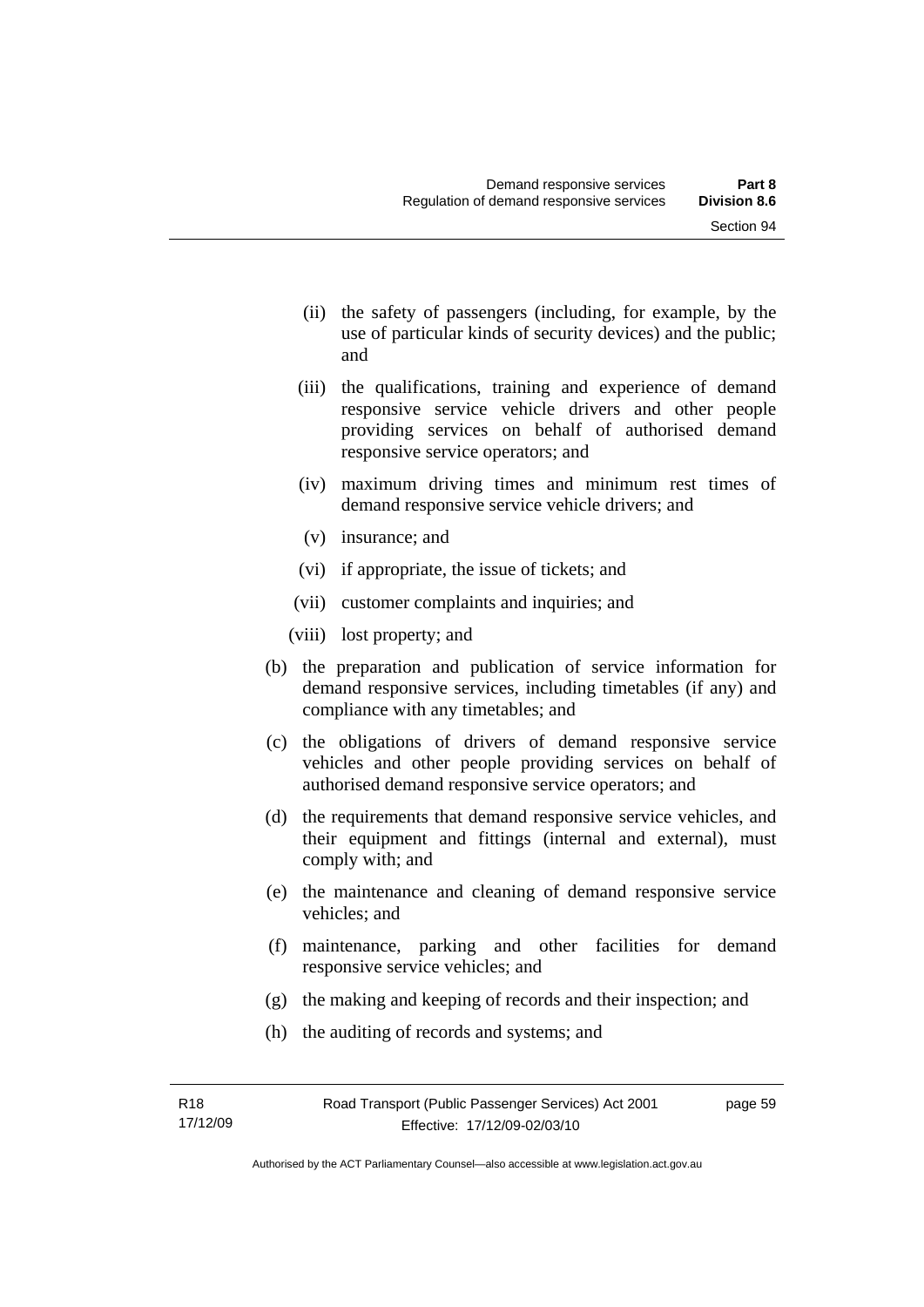- (i) requirements for display of authorisation numbers on advertisements for the service; and
- (j) the provision of information and reports to the road transport authority.
- *Note* An example is part of the Act, is not exhaustive and may extend, but does not limit, the meaning of the provision in which it appears (see Legislation Act, s 126 and s 132).

### **95 Regulations about operation of demand responsive service vehicles**

A regulation may make provision in relation to the operation of demand responsive service vehicles, including, for example—

- (a) the use of demand responsive services by people, including the payment of fares; and
- (b) the regulation or prohibition of the use of demand responsive service vehicles on certain roads or road related areas; and
- (c) the picking-up and dropping-off of passengers and other matters relating to the transport of passengers; and
- (d) the records to be made and kept, how they are to be made and kept, and their inspection; and
- (e) the transport of passengers' luggage or other goods, and animals; and
- (f) if the demand responsive service vehicle is a bus—the regulation or prohibition of the transport of passengers standing in or on any part of the vehicle; and
- (g) the maximum speed of demand responsive service vehicles; and
- (h) the solicitation of passengers; and
- (i) the payment of fares; and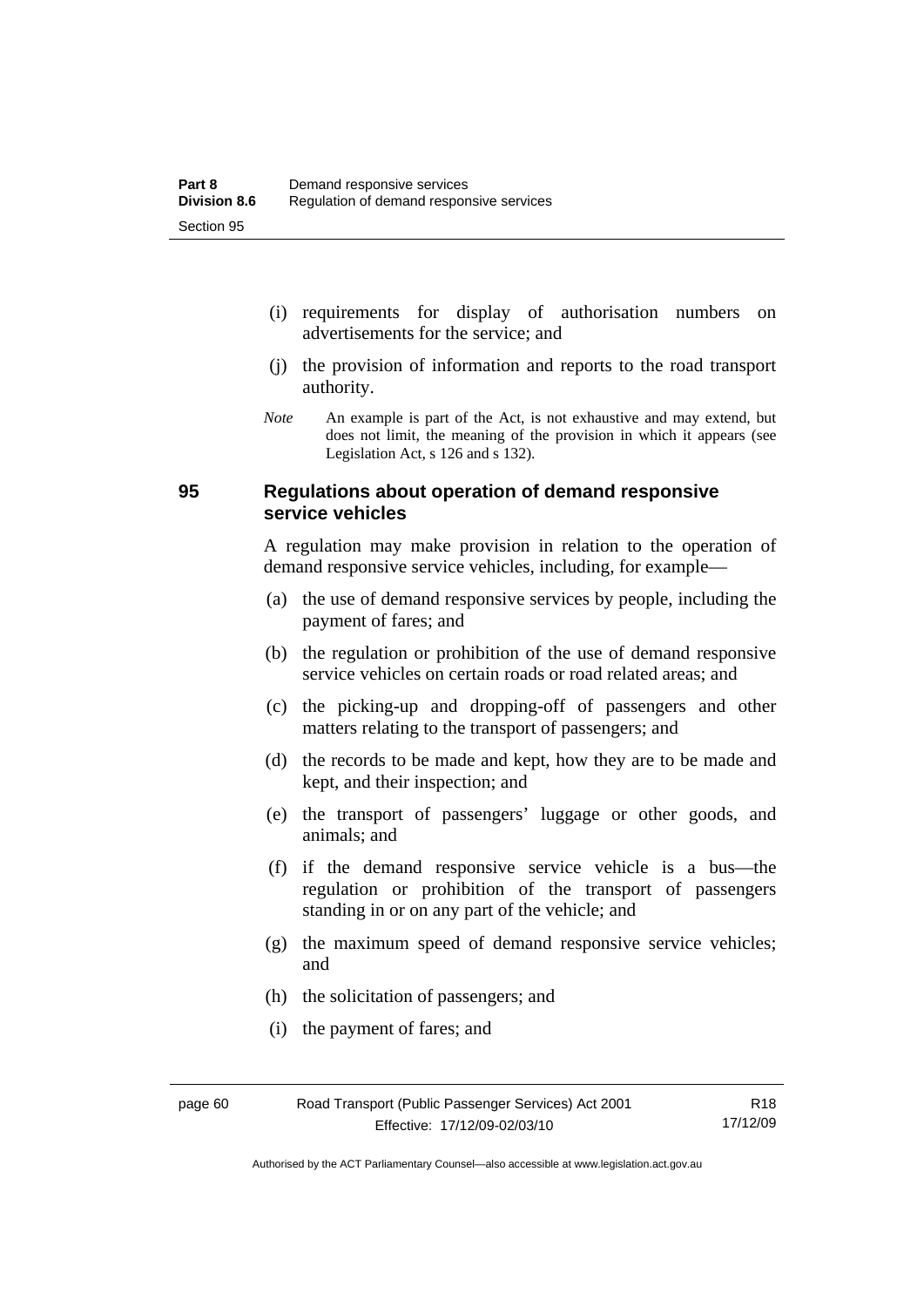- (k) the use of bus, minibus, loading and taxi zones; and
- (l) the regulation or prohibition of notices, signs, and advertisements inside or on the outside of demand responsive service vehicles; and
- (m) the use of decal signs and livery for demand responsive service vehicles; and
- (n) approval of uniforms or industry codes of practice for dress standards.
- *Note* An example is part of the Act, is not exhaustive and may extend, but does not limit, the meaning of the provision in which it appears (see Legislation Act, s 126 and s 132).

# **96 Regulations about demand responsive service vehicle drivers**

A regulation may make provision in relation to drivers of demand responsive service vehicles, including, for example—

- (a) the powers, duties and conduct of drivers; and
- (b) the training of drivers; and
- (c) how drivers must dress.
- *Note* An example is part of the Act, is not exhaustive and may extend, but does not limit, the meaning of the provision in which it appears (see Legislation Act, s 126 and s 132).

### **97 Regulations about conduct of demand responsive vehicle passengers**

A regulation may make provision in relation to the conduct of passengers being carried by demand responsive service vehicles, including, for example—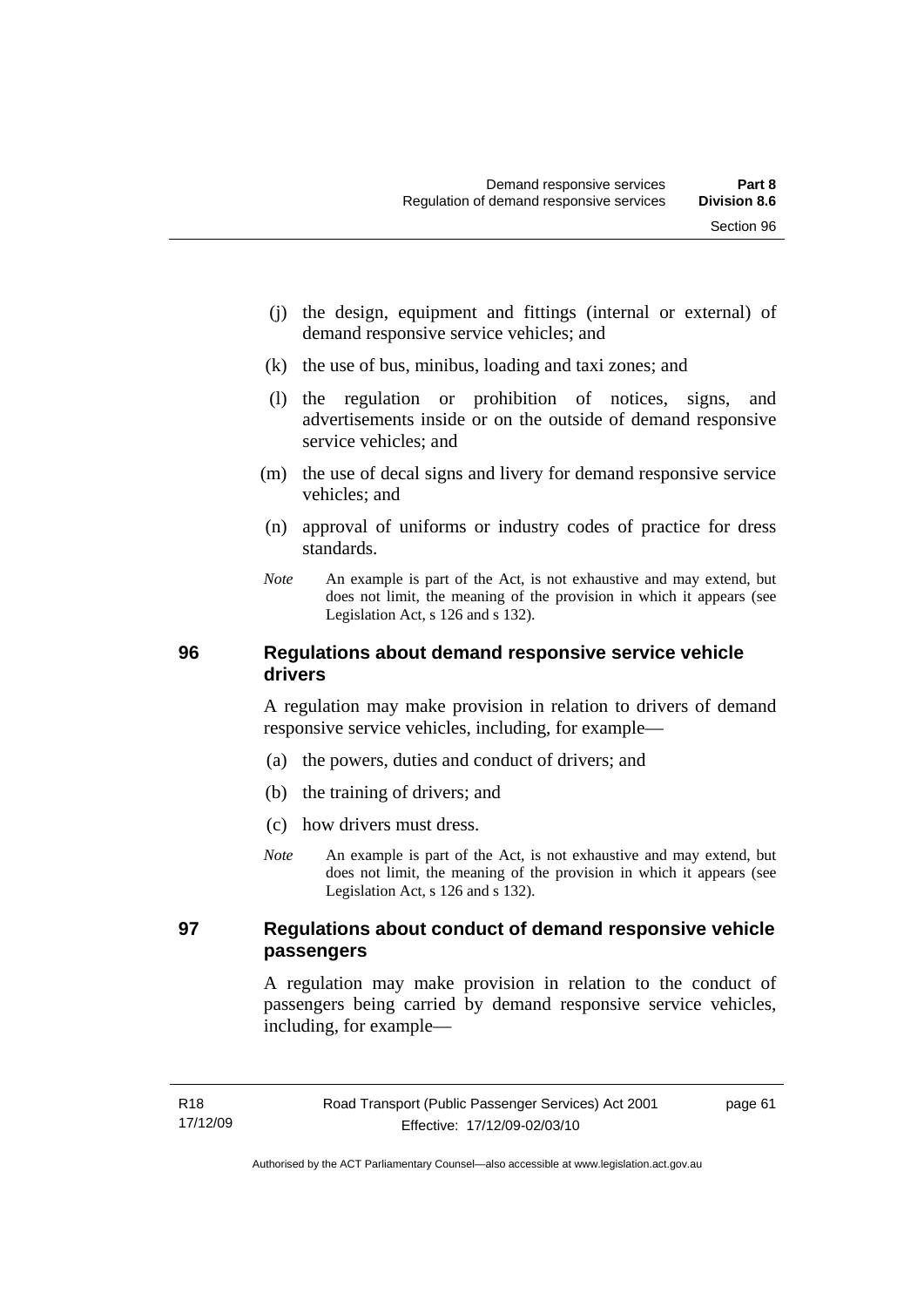- (a) the regulation or prohibition of eating and drinking; and
- (b) the authority of demand responsive service vehicle drivers, police officers and authorised people to direct people contravening a regulation to leave a demand responsive service vehicle and to remove them if they fail to leave.
- *Note* An example is part of the Act, is not exhaustive and may extend, but does not limit, the meaning of the provision in which it appears (see Legislation Act, s 126 and s 132).

page 62 Road Transport (Public Passenger Services) Act 2001 Effective: 17/12/09-02/03/10

R18 17/12/09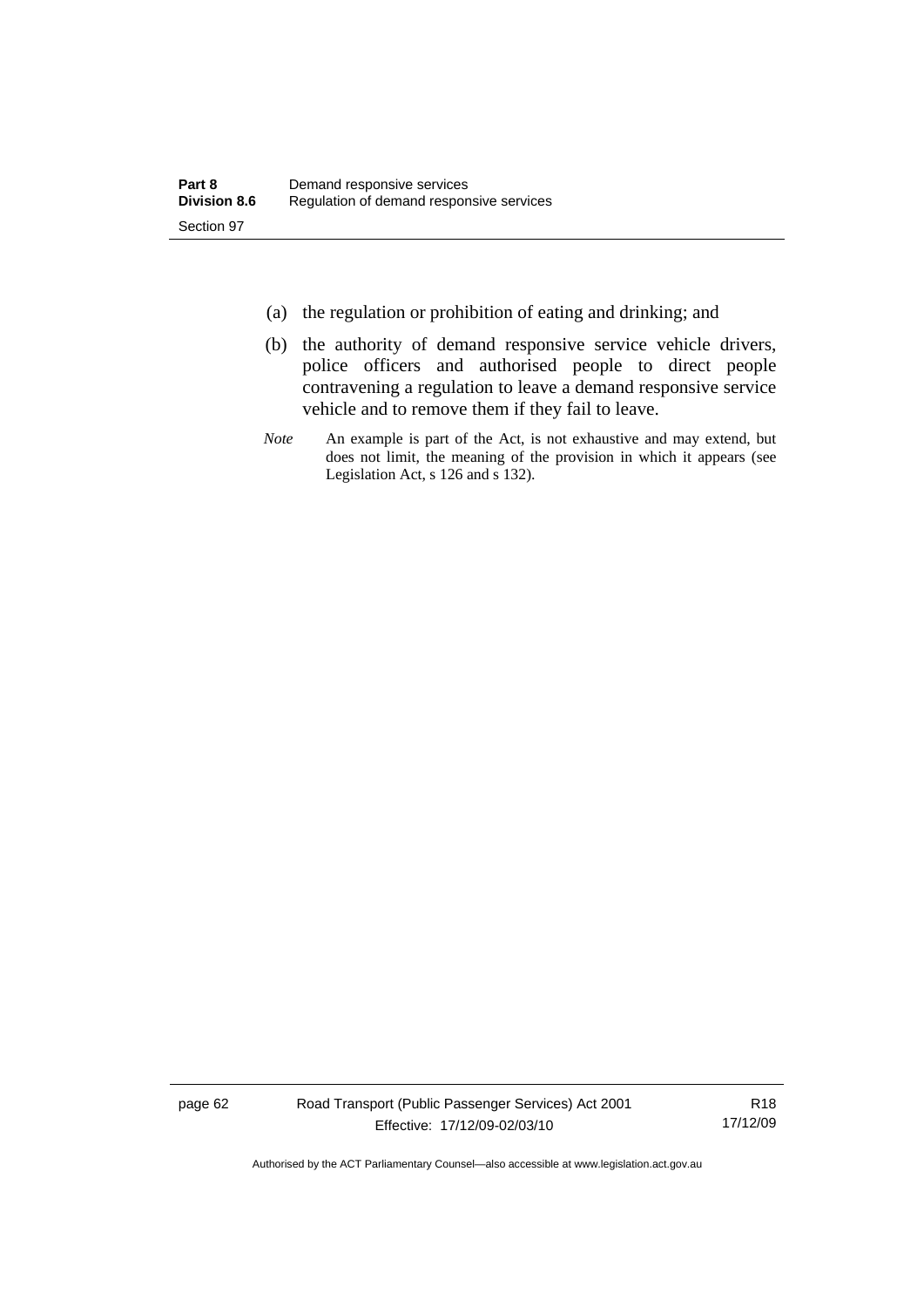# **Part 8A Additional public passenger vehicle insurance**

# **110 Definitions—pt 8A**

In this part:

*accredited operator*, of a public passenger vehicle, means a person who is accredited to operate the public passenger service for which the vehicle is operated.

*public passenger vehicle policy* means a policy that—

- (a) is issued (or renewed) by a corporation authorised under the *Insurance Act 1973* (Cwlth); and
- (b) insures the accredited operator of the public passenger vehicle to which the policy applies against liability in relation to damage to property caused by, or arising out of the use of, the vehicle anywhere in Australia (whether or not on a road or road related area).

### **111 Public passenger vehicle insurance compulsory**

- (1) The accredited operator of a public passenger vehicle commits an offence if—
	- (a) the accredited operator operates the public passenger vehicle; and
	- (b) there is no public passenger vehicle policy for at least \$5 000 000 for the vehicle.

Maximum penalty: 50 penalty units.

 (2) To remove any doubt, it is irrelevant that a public passenger vehicle policy also insures the accredited operator against other risks.

page 63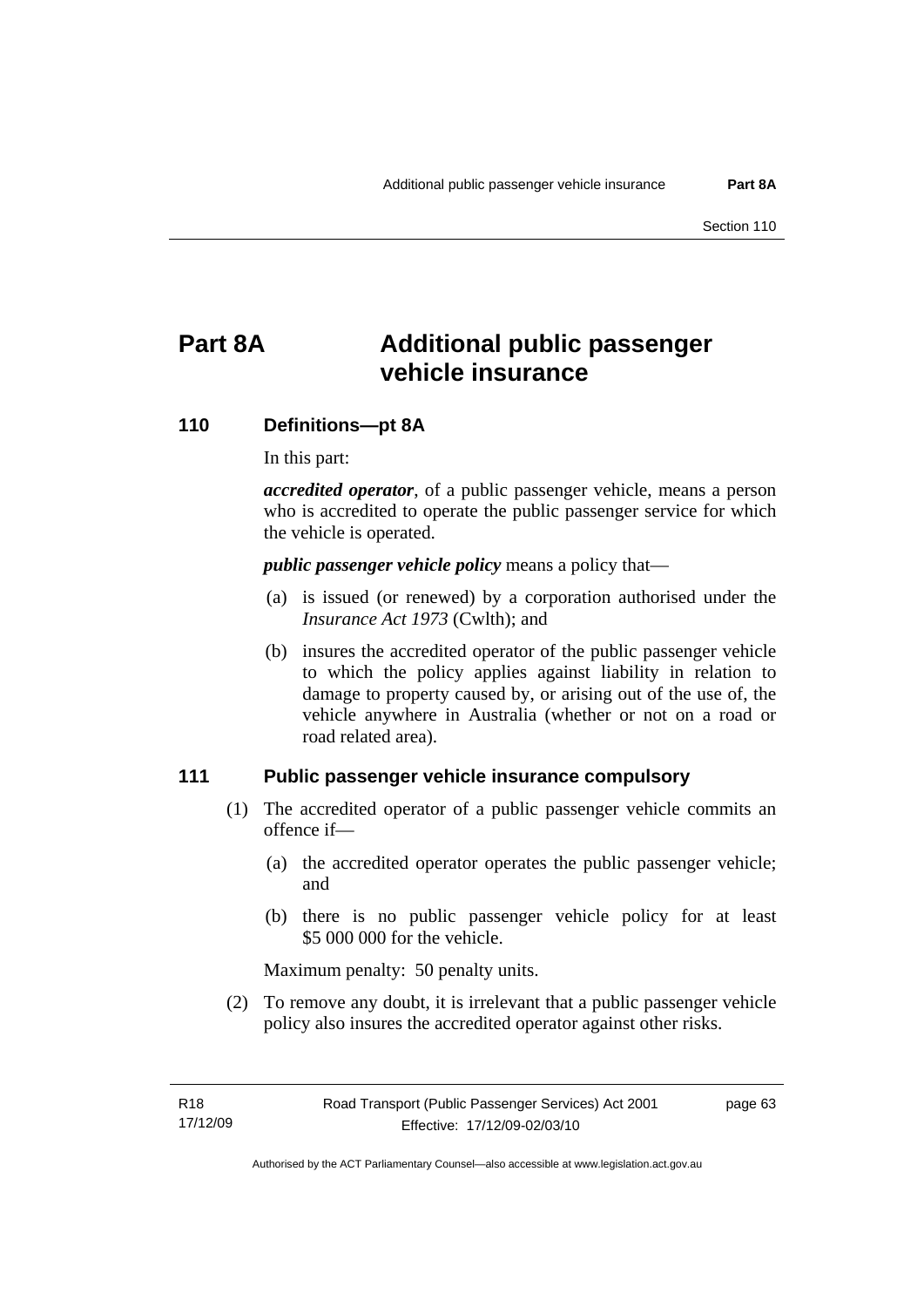Section 112

# **112 Police officer or authorised person may require evidence of public passenger vehicle insurance**

- (1) A police officer or authorised person may require the accredited operator of a public passenger vehicle to produce evidence that a public passenger vehicle policy is in force for the vehicle.
- (2) The accredited operator must not fail to produce the evidence when required to do so.

Maximum penalty: 20 penalty units.

- (3) It is a defence to an offence against subsection (2) if—
	- (a) the accredited operator has a reasonable excuse for failing to produce the evidence when required to do so; and
	- (b) within 3 days after being required to produce the evidence, produces the evidence at a place prescribed by regulation or as directed by the police officer or authorised person.

page 64 Road Transport (Public Passenger Services) Act 2001 Effective: 17/12/09-02/03/10

R18 17/12/09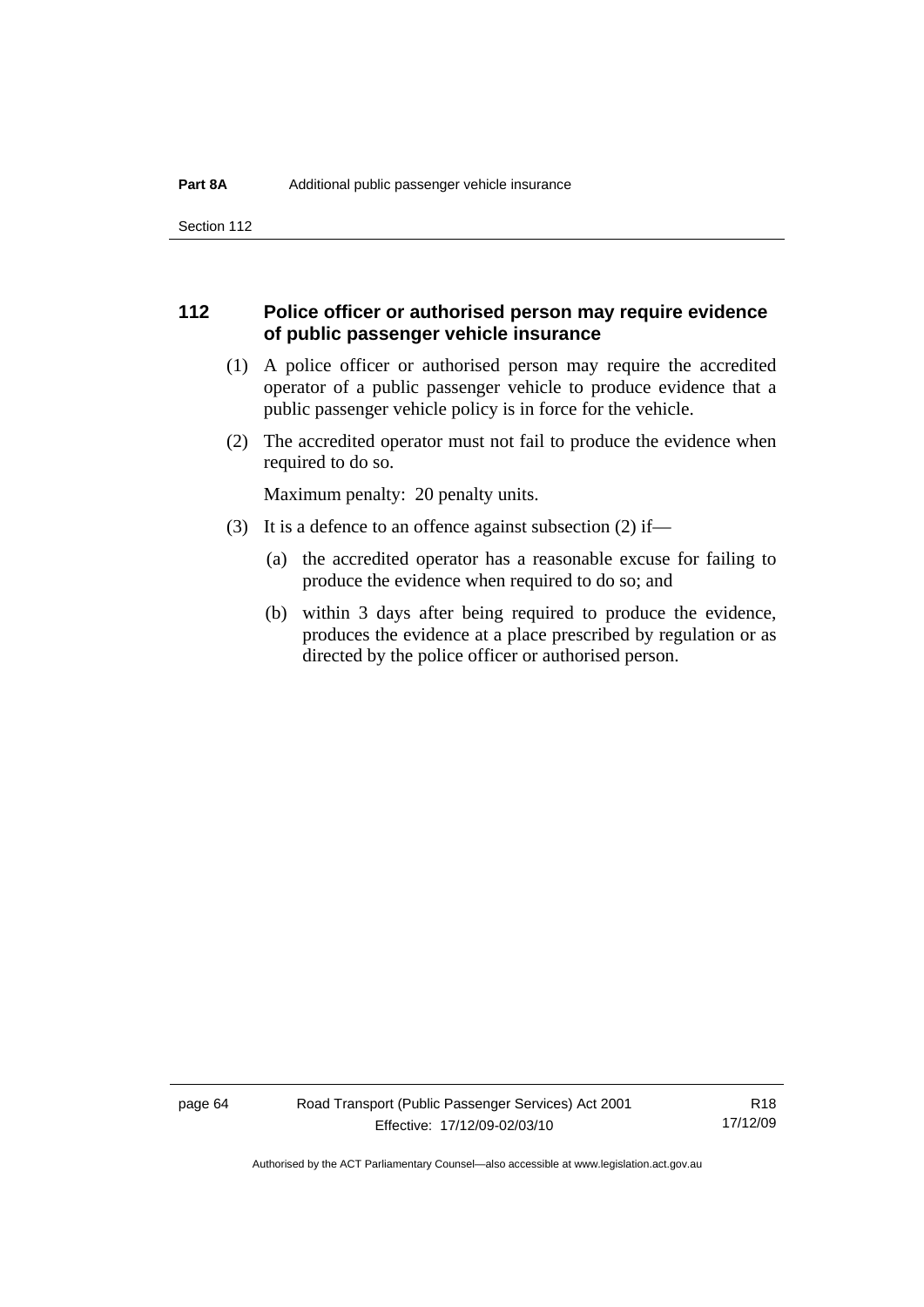# **Part 9 Enforcement**

# **115 Purpose of powers under pt 9**

The powers under this part may be exercised by the road transport authority, a police officer or an authorised person to decide whether—

- (a) there has been compliance with, or a contravention of, this Act (including, for example, the conditions of an accreditation, taxi licence or hire car licence); or
- (b) a public passenger vehicle complies with the *Road Transport (Vehicle Registration) Act 1999*.
- *Note 1* A reference to an Act includes a reference to the statutory instruments made or in force under the Act, including any regulation (see Legislation Act, s 104).
- *Note 2* An example is part of the regulation, is not exhaustive and may extend, but does not limit, the meaning of the provision in which it appears (see Legislation Act, s 126 and s 132).

# **116 Power to require records or information**

- (1) The road transport authority, a police officer or an authorised person may, by written notice, require a person to provide records or information within the reasonable time stated in the notice.
- (2) The notice may only require a person to provide records that are in the person's possession or control.
- (3) The road transport authority, police officer or authorised person may take copies of any record provided in response to the notice.
- (4) A record required by a notice must be provided in written form except as provided by the notice.

page 65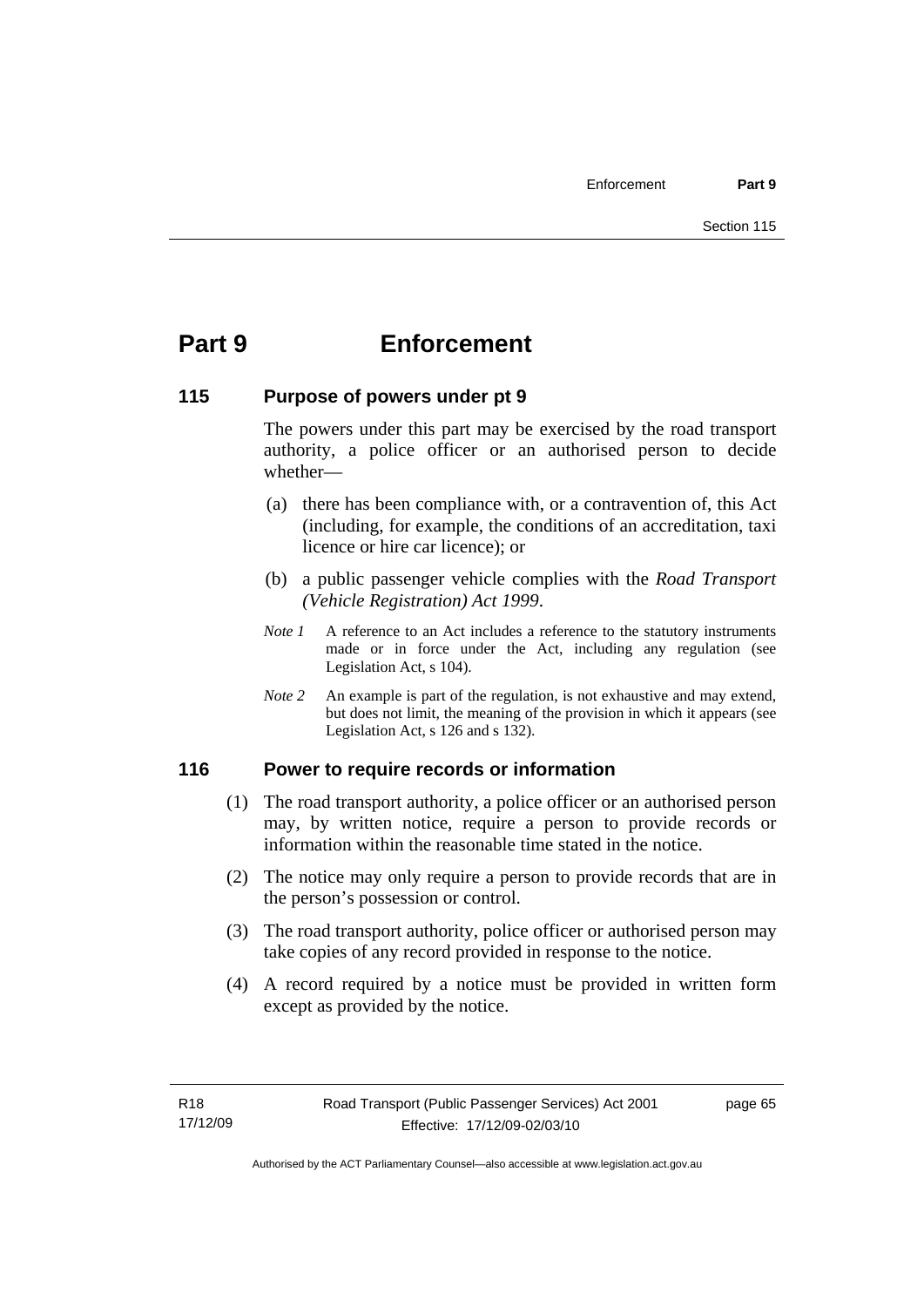Section 117

 (5) A person commits an offence if the person fails to comply with a notice given to the person under this section.

Maximum penalty: 20 penalty units.

(6) An offence against this section is a strict liability offence.

### **117 Power to inspect maintenance facilities**

- (1) For this part, a police officer or authorised person may, at any reasonable time, enter any premises used for or in relation to the maintenance of a public passenger vehicle (other than any part of premises being used solely for residential purposes).
- (2) The police officer or authorised person may—
	- (a) inspect records in the premises relating to the maintenance of public passenger vehicles carried out at the premises; and
	- (b) inspect the premises; and
	- (c) inspect or test any equipment in the premises used or proposed to be used for or in relation to the maintenance of a public passenger vehicle.
	- *Note* The dictionary definition of *inspect* a vehicle includes observe the performance of the vehicle or any of its equipment, with or without the use of instruments.
- (3) For subsection (2) (a), the police officer or authorised person may—
	- (a) require the person apparently in charge of the premises, or anyone else who has the custody or control of the records, to produce them to the police officer or authorised person for inspection; and
	- (b) make copies of, or take extracts from, a record and, for that purpose, may take possession of the record and, if necessary, keep it for not longer than 7 days.

R18 17/12/09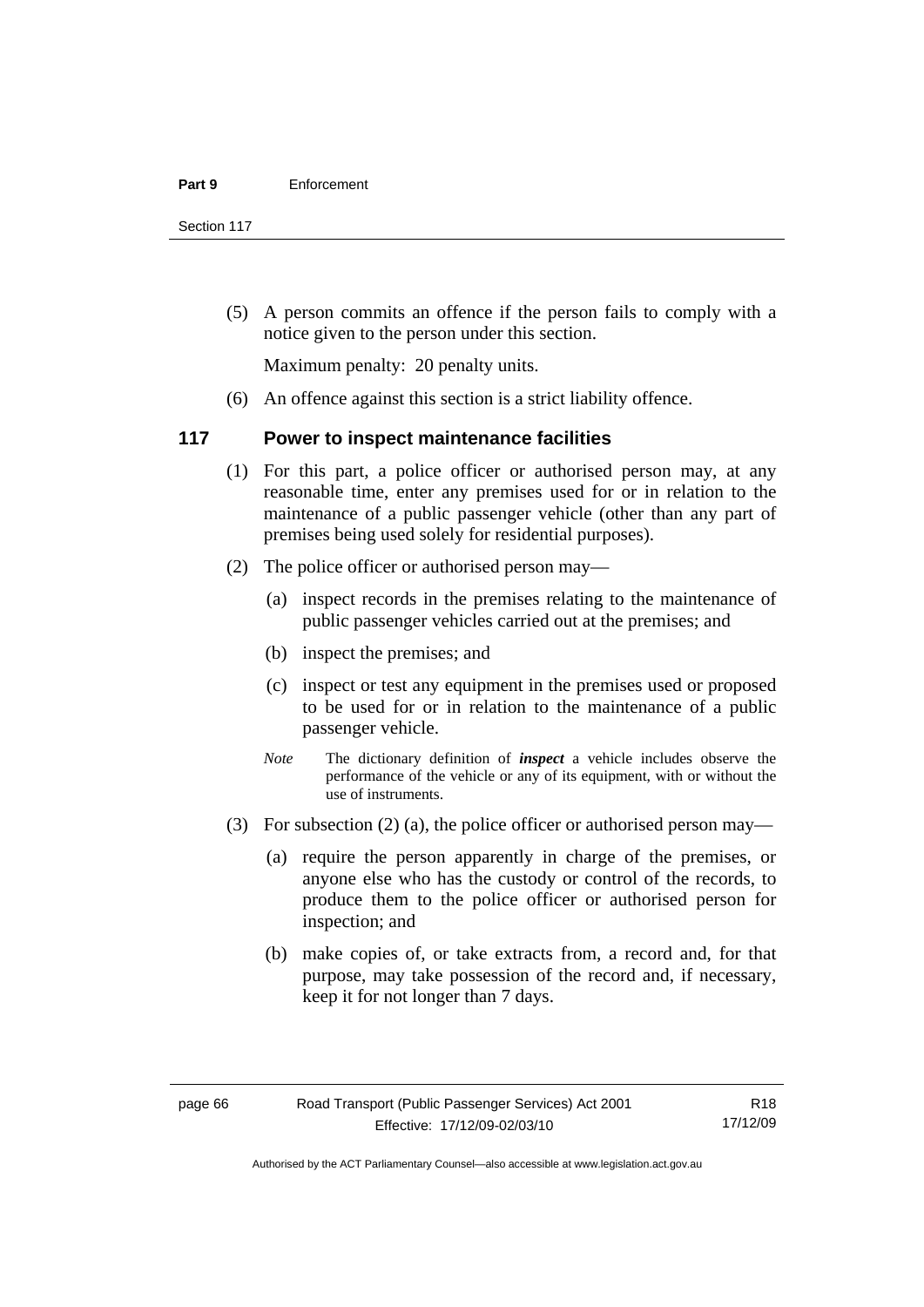- (4) For subsection (2) (c), the police officer or authorised person may do any 1 or more of the following:
	- (a) operate any equipment in the premises;
	- (b) require the person apparently in charge of the premises to give the police officer or authorised person any information the police officer or authorised person reasonably needs to inspect or test any equipment in the premises;
	- (c) require the person apparently in charge of the premises to do anything else the police officer or authorised person reasonably needs to inspect or test any equipment in the premises.
- (5) A person commits an offence if the person fails to comply with a requirement made by a police officer or authorised person under this section.

Maximum penalty: 20 penalty units.

- (6) An offence against this section is a strict liability offence.
- (7) An authorised person who enters premises under this section is not authorised to remain in the premises if, when asked by the person in charge of the premises, the authorised person does not produce his or her identity card for inspection.

# **118 Power to inspect and test vehicles**

- (1) A police officer or authorised person may inspect a public passenger vehicle, or any other vehicle that the police officer or authorised person believes, on reasonable grounds, is operating, or has operated, as a public passenger vehicle, and may inspect and test its equipment and fittings.
	- *Note* The dictionary definition of *inspect* a vehicle includes observe the performance of the vehicle or any of its equipment, with or without the use of instruments.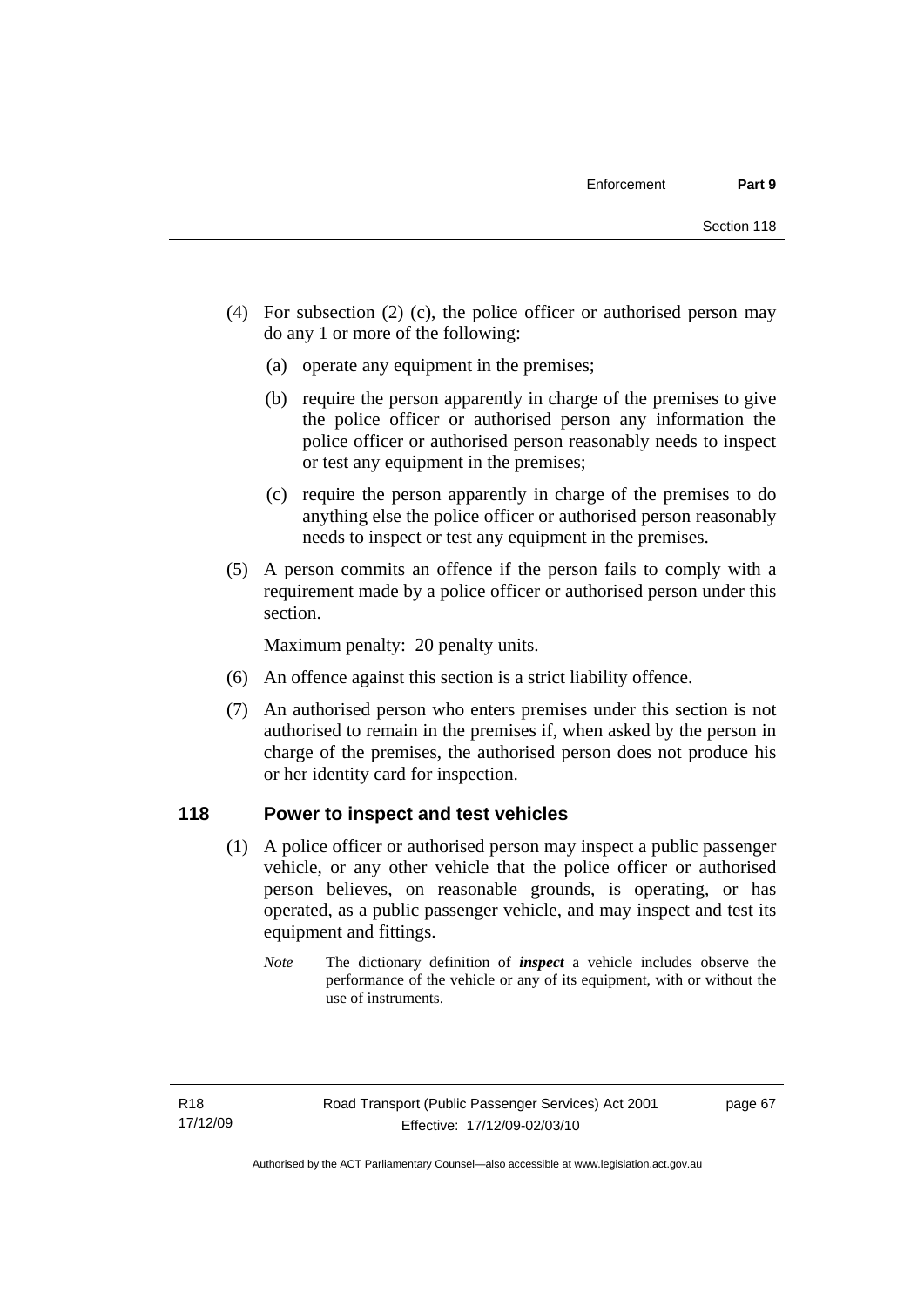Section 118

- (2) Without limiting subsection (1), the police officer or authorised person may, for that subsection, do any 1 or more of the following:
	- (a) if the vehicle is being driven—ask or signal the driver of the vehicle to stop the vehicle;
	- (b) get into or onto the vehicle and remain in or on the vehicle;
	- (c) operate the vehicle and any of its equipment;
	- (d) ask the driver or anyone else apparently in charge of the vehicle to—
		- (i) give the police officer or authorised person any information the police officer or authorised person reasonably requires to inspect or test the vehicle; or
		- (ii) do anything else the police officer or authorised person reasonably requires to inspect or test the vehicle.
- (3) If a vehicle is stopped because of a request or signal under subsection (2) (a), any inspection or testing of the vehicle must be carried out—
	- (a) at, or as near as practicable to, the place where the request or signal is made or given; and
	- (b) as soon as practicable, and in any case within 1 hour, after the vehicle is stopped.
- (4) A person commits an offence if the person fails to comply with a request or signal made or given by a police officer or authorised person under this section.

Maximum penalty: 20 penalty units.

(5) An offence against this section is a strict liability offence.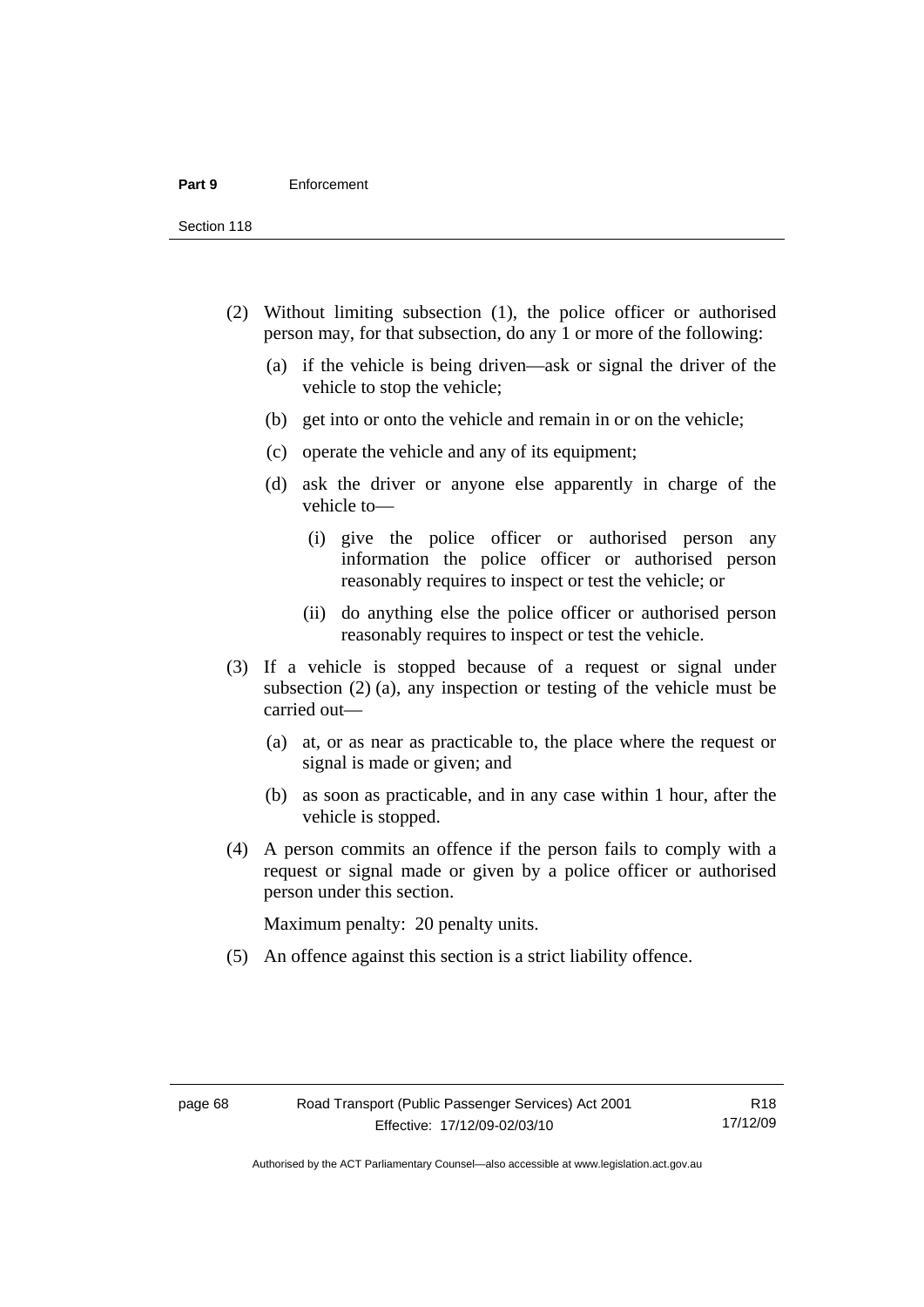# **119 Power to require vehicles or equipment to be inspected and tested**

- (1) A police officer or authorised person may, by written notice given to the operator of a public passenger vehicle, or any other vehicle that the police officer or authorised person believes, on reasonable grounds, is operating, or has operated, as a public passenger vehicle, require the person to have the vehicle and its equipment and fittings (or stated equipment) inspected or tested.
- (2) The notice may require any of the following:
	- (a) the inspection and testing to be carried out within or at a stated reasonable time;
	- (b) the inspection and testing to be carried out by or in the presence of a police officer, an authorised person or anyone else;
	- (c) the inspection and testing to be carried out at a stated reasonable place;
	- (d) a report of the inspection and testing to be given to a police officer, an authorised person or the road transport authority within a stated reasonable time;
	- (e) anything else reasonably necessary or convenient for the inspection and testing.
- (3) A person commits an offence if the person fails to comply with a notice given to the person under subsection (1).

Maximum penalty: 20 penalty units.

- (4) An offence against this section is a strict liability offence.
- (5) In subsection (1):

*operator*, of a vehicle, includes the responsible person for the vehicle within the meaning of the *Road Transport (General) Act 1999*, section 10 and section 11.

page 69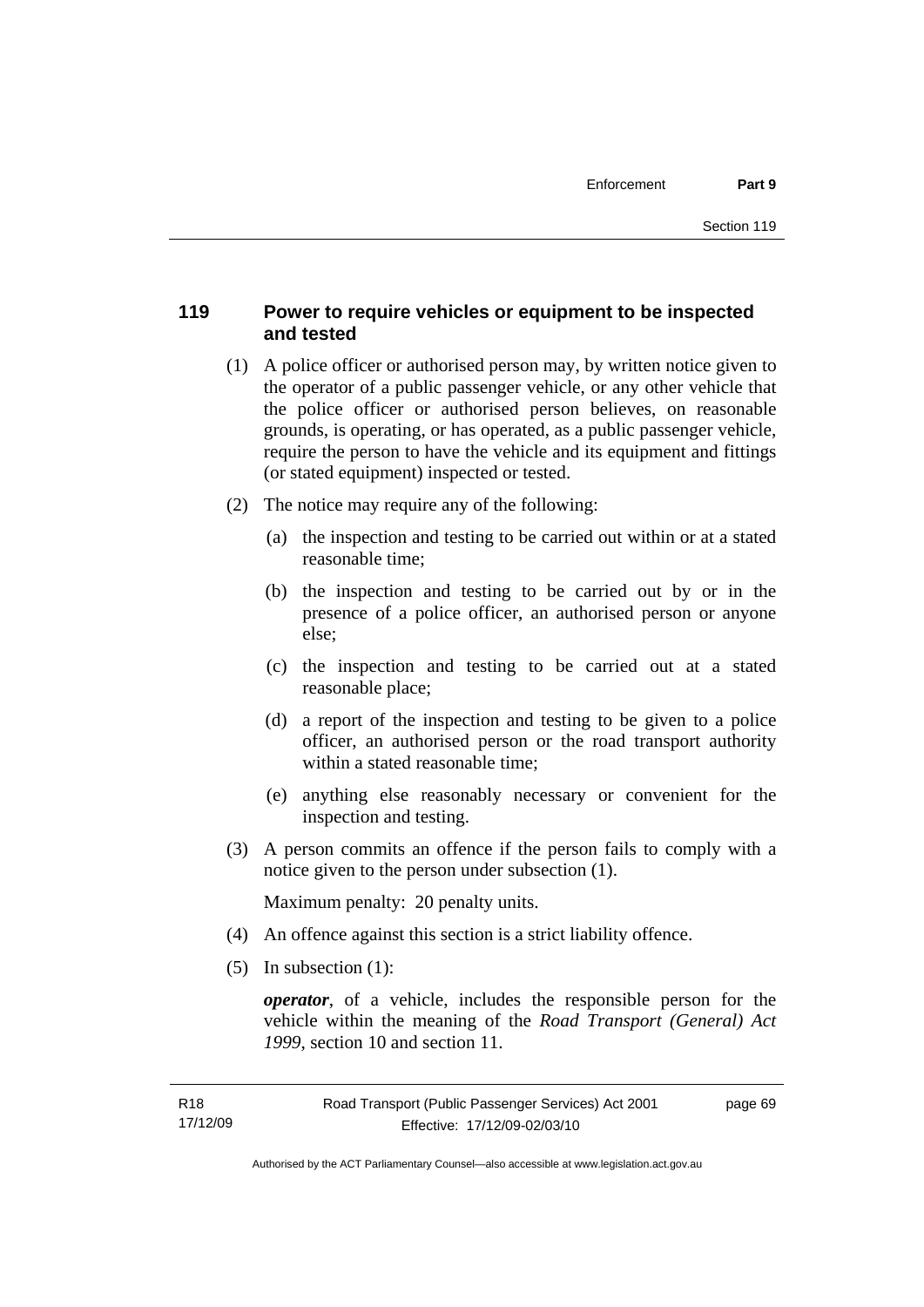#### **Part 9** Enforcement

### **120 Attachment and removal of noncompliance notices**

- (1) A police officer or authorised person, or a person inspecting a vehicle under this part, may attach a notice (a *noncompliance notice*) to the vehicle if the officer or person suspects, on reasonable grounds, that—
	- (a) the vehicle or its equipment or fittings, or its servicing or maintenance, do not comply with this Act; or
	- (b) the vehicle (including its equipment and fittings) does not comply with the *Road Transport (Vehicle Registration) Act 1999*.
	- *Note* A reference to an Act includes a reference to the statutory instruments made or in force under the Act, including any regulation (see Legislation Act, s 104).
- (2) The notice must state—
	- (a) the action necessary for the vehicle, equipment or fittings, or its servicing or maintenance, to comply with this Act or the *Road Transport (Vehicle Registration) Act 1999*; and
	- (b) a date and time (the *time of effect*) after which the vehicle must not be operated as a public passenger vehicle if the notice has not been removed by a police officer or authorised person.
- (3) A police officer or authorised person may remove the noncompliance notice from the vehicle, or direct in writing that it be taken to have been removed, if satisfied on inspection or testing of the vehicle or its equipment or fittings that the necessary action mentioned in the notice has been taken.
- (4) A person other than a police officer or authorised person commits an offence if the person removes a noncompliance notice from a public passenger vehicle.

Maximum penalty: 20 penalty units.

(5) An offence against this section is a strict liability offence.

Authorised by the ACT Parliamentary Counsel—also accessible at www.legislation.act.gov.au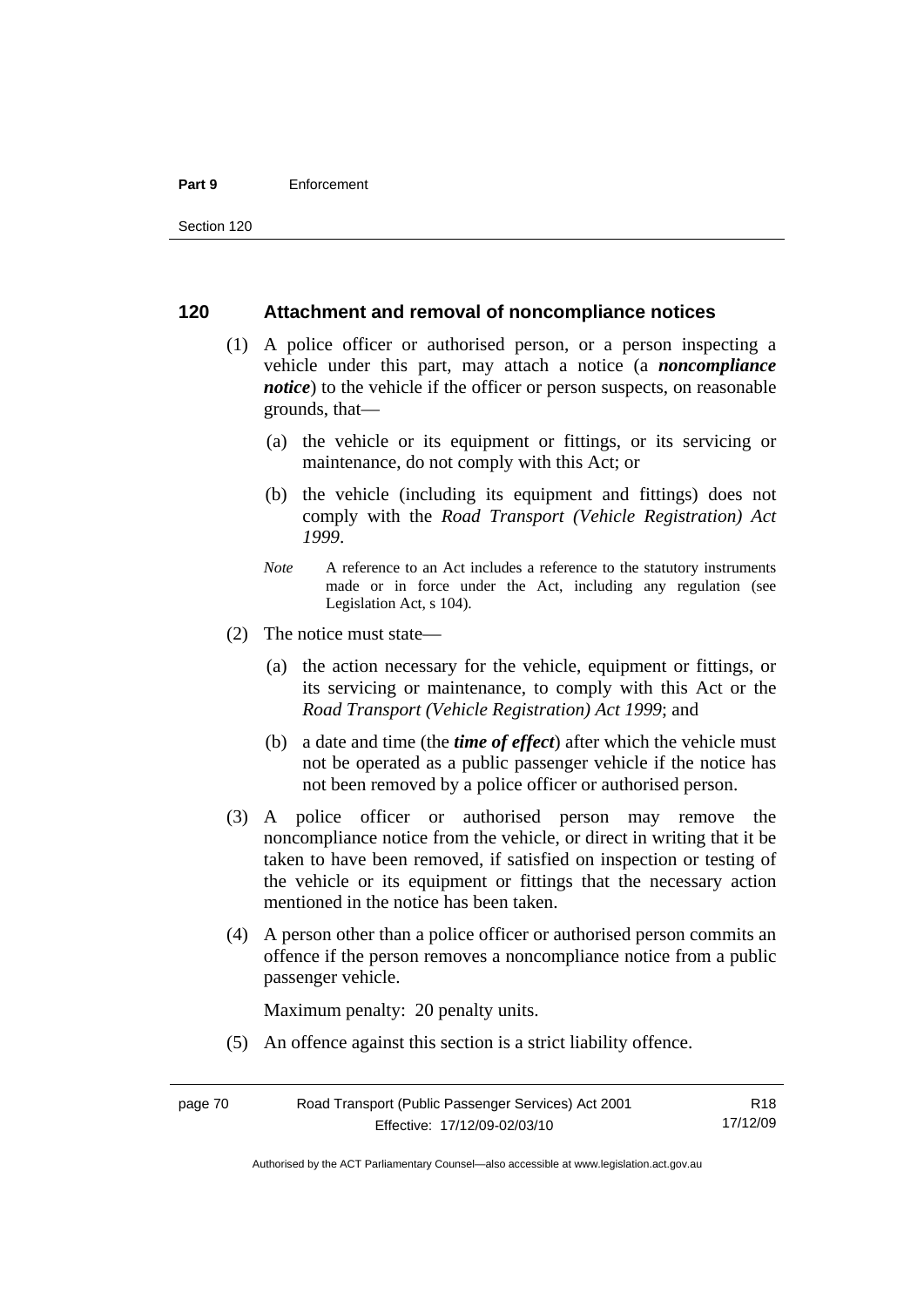(6) A police officer's or authorised person's power to issue a noncompliance notice for a public passenger vehicle under this section is additional to the power of the police officer or authorised person to issue a defect notice under the *Road Transport (Vehicle Registration) Regulation 2000* for a public passenger vehicle.

# **121 Police officer or authorised person—power to require name and address etc**

- (1) A police officer or authorised person may require a person to state the person's name and home address if the police officer or authorised person believes, on reasonable grounds, that the person is committing or has committed an offence against this Act.
	- *Note* A reference to an Act includes a reference to the statutory instruments made or in force under the Act, including any regulation (see Legislation Act, s 104).
- (2) The police officer or authorised person must tell the person the reason for the requirement and, as soon as practicable, record the reason.
- (3) The person may ask the police officer or authorised person to produce his or her identity card for inspection by the person.
- (4) A person must comply with a requirement made of the person under subsection (1) if—
	- (a) the police officer or authorised person tells the person the reason for the requirement; and
	- (b) for a request made by an authorised person—the authorised person has complied with the *Road Transport (General) Act 1999*, section 21 (Power not to be exercised before identity card shown).

Maximum penalty: 10 penalty units.

(5) An offence against this section is a strict liability offence.

page 71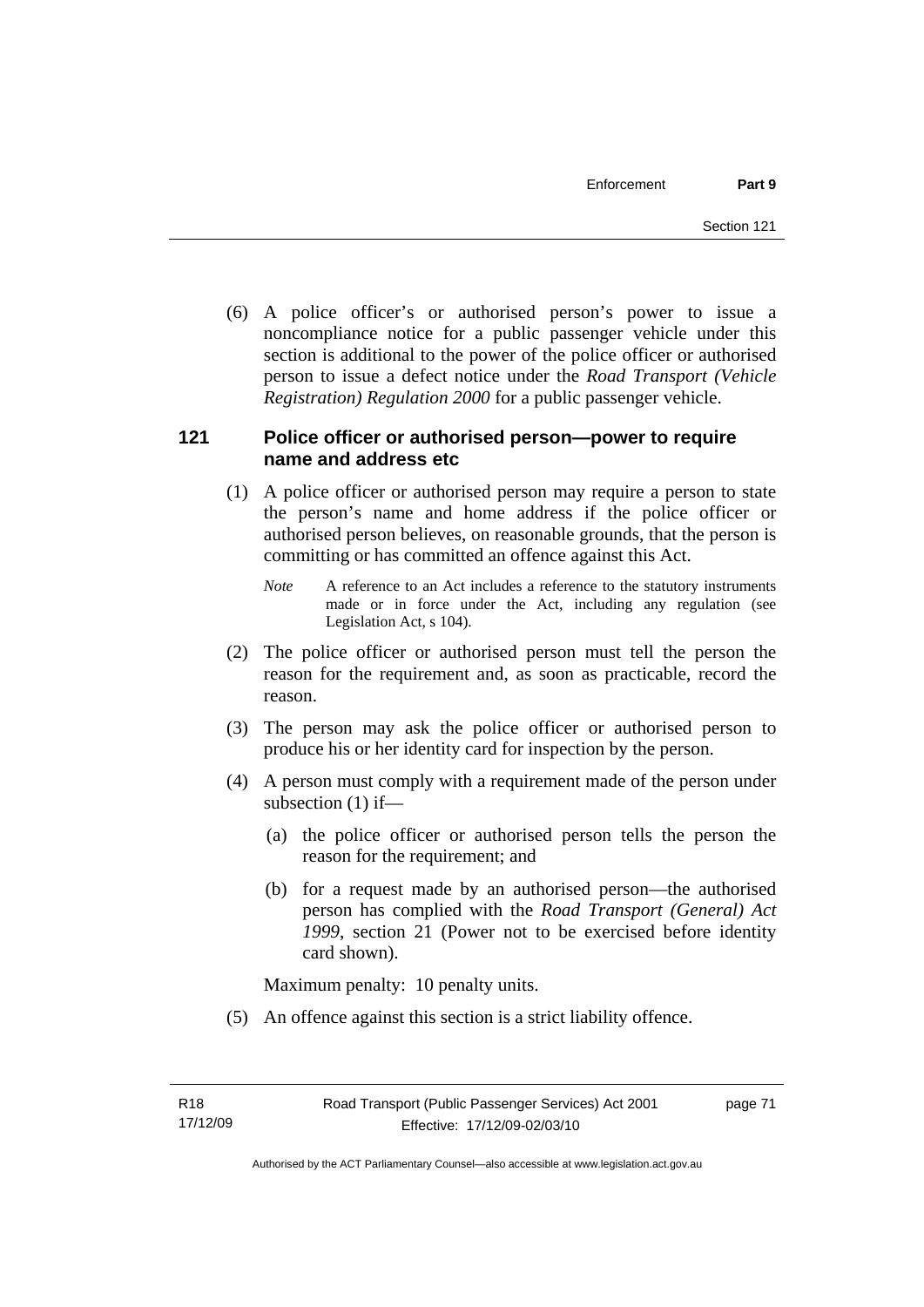#### **Part 10** Miscellaneous

Section 125

# **Part 10 Miscellaneous**

### **125 Unauthorised public passenger services**

 (1) A person must not use a vehicle for the transport of passengers for a fare or other consideration along a road or road related area.

Maximum penalty: 50 penalty units.

- (2) This section does not apply to the person if—
	- (a) the monetary or other consideration receivable by the person is not more than the cost of operating the vehicle to transport the passengers; or
	- (b) the person is entitled under this Act to operate the public passenger service being operated by the person.

#### **Examples for par (a)**

- 1 A car pool in which participants share the costs of operating the vehicle for the car pool.
- 2 Helen is a member of Bush Hikers Anonymous. She carries 2 other members in her car to a club walk. The 2 other members pay Helen part of the costs of operating her car for the club walk.
- *Note 1* For the entitlement of a person to operate a public passenger service, see the following provisions:
	- s 18 and s 19 (bus services)
	- $s$  51 (taxi services)
	- s 73 (hire car services)
	- s 90 (demand responsive services).
- *Note* 2 This section also does not apply if the person is exempted from the operation of this section under s 127 or s 128.
- *Note 3* An example is part of the Act, is not exhaustive and may extend, but does not limit, the meaning of the provision in which it appears (see Legislation Act, s 126 and s 132).
- (3) An offence against this section is a strict liability offence.

| page 72 | Road Transport (Public Passenger Services) Act 2001 | R18      |
|---------|-----------------------------------------------------|----------|
|         | Effective: 17/12/09-02/03/10                        | 17/12/09 |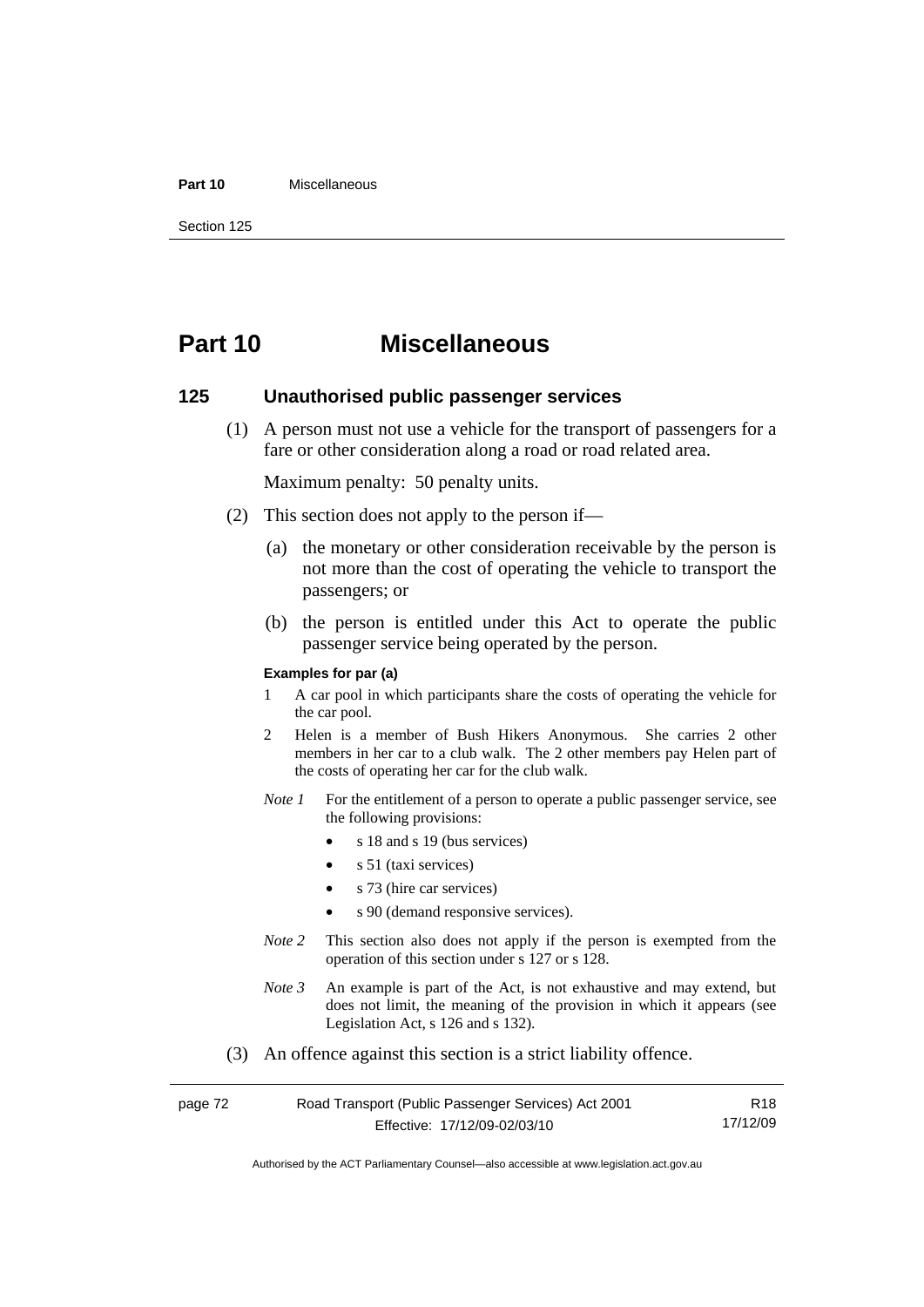## **126 Regulation-making power**

- (1) The Executive may make regulations for this Act.
	- *Note* Regulations must be notified and presented to the Legislative Assembly, under the Legislation Act.
- (2) A regulation may apply, adopt or incorporate a law of another jurisdiction or an instrument, or a provision of a law of another jurisdiction or instrument, as in force from time to time.
	- *Note 1* The text of an applied, adopted or incorporated law or instrument, whether applied as in force from time to time or as at a particular time, is taken to be a notifiable instrument if the operation of the Legislation Act, s 47 (5) or (6) is not disapplied (see s 47 (7)).
	- *Note 2* A notifiable instrument must be notified under the Legislation Act.
- (3) A regulation may make provision in relation to the powers and duties of police officers and authorised officers in relation to public passenger services, including, for example, in relation to public passenger vehicles, drivers of public passenger vehicles and passengers.
	- *Note* An example is part of the Act, is not exhaustive and may extend, but does not limit, the meaning of the provision in which it appears (see Legislation Act, s 126 and s 132).
- (4) A regulation may make provision in relation to insurance against liability for damage to property caused by, or arising out of the use of, a public passenger vehicle.
- (5) A regulation may create offences and fix maximum penalties of not more than 20 penalty units for the offences.
- (6) In this section:

*law of another jurisdiction*—see the Legislation Act, section 47 (10).

page 73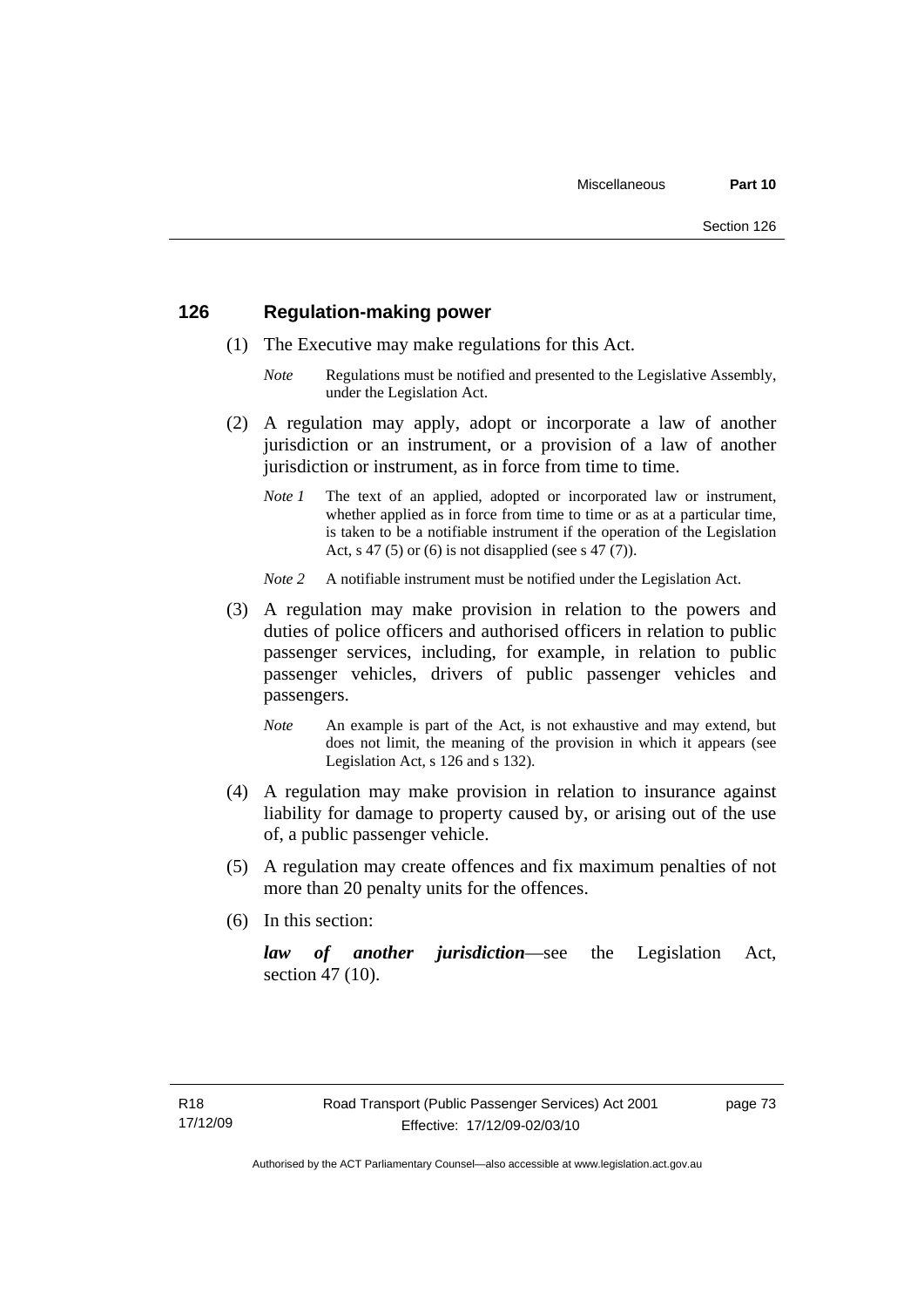#### **Part 10** Miscellaneous

Section 127

### **127 Minister may exempt vehicles and people from Act**

- (1) The Minister may exempt a vehicle or person from this Act (or a stated provision of this Act).
- (2) An exemption is a disallowable instrument.
	- *Note* A disallowable instrument must be notified, and presented to the Legislative Assembly, under the Legislation Act.

# **128 Regulations may exempt vehicles and people from Act**

- (1) A regulation may—
	- (a) exempt a vehicle or person, or a kind of vehicle or person, prescribed by regulation from this Act (or a stated provision of this Act); or
	- (b) authorise the road transport authority to exempt a vehicle or person, or a kind of vehicle or person, by regulation from this Act (or a stated provision of this Act).
- (2) An exemption given under a regulation mentioned in subsection (1) may be conditional.
- (3) A regulation may provide for the road transport authority to—
	- (a) suspend the operation of a regulation mentioned in subsection (1) (a) in the way and circumstances prescribed by regulation; or
	- (b) suspend the operation of an exemption given by the authority to a vehicle or person in the way and circumstances prescribed by regulation.

# **129 References to Motor Traffic Act, Traffic Act etc**

 (1) In any Act, instrument made under an Act or document, a reference to an earlier law is, in relation to anything to which this Act applies, a reference to this Act.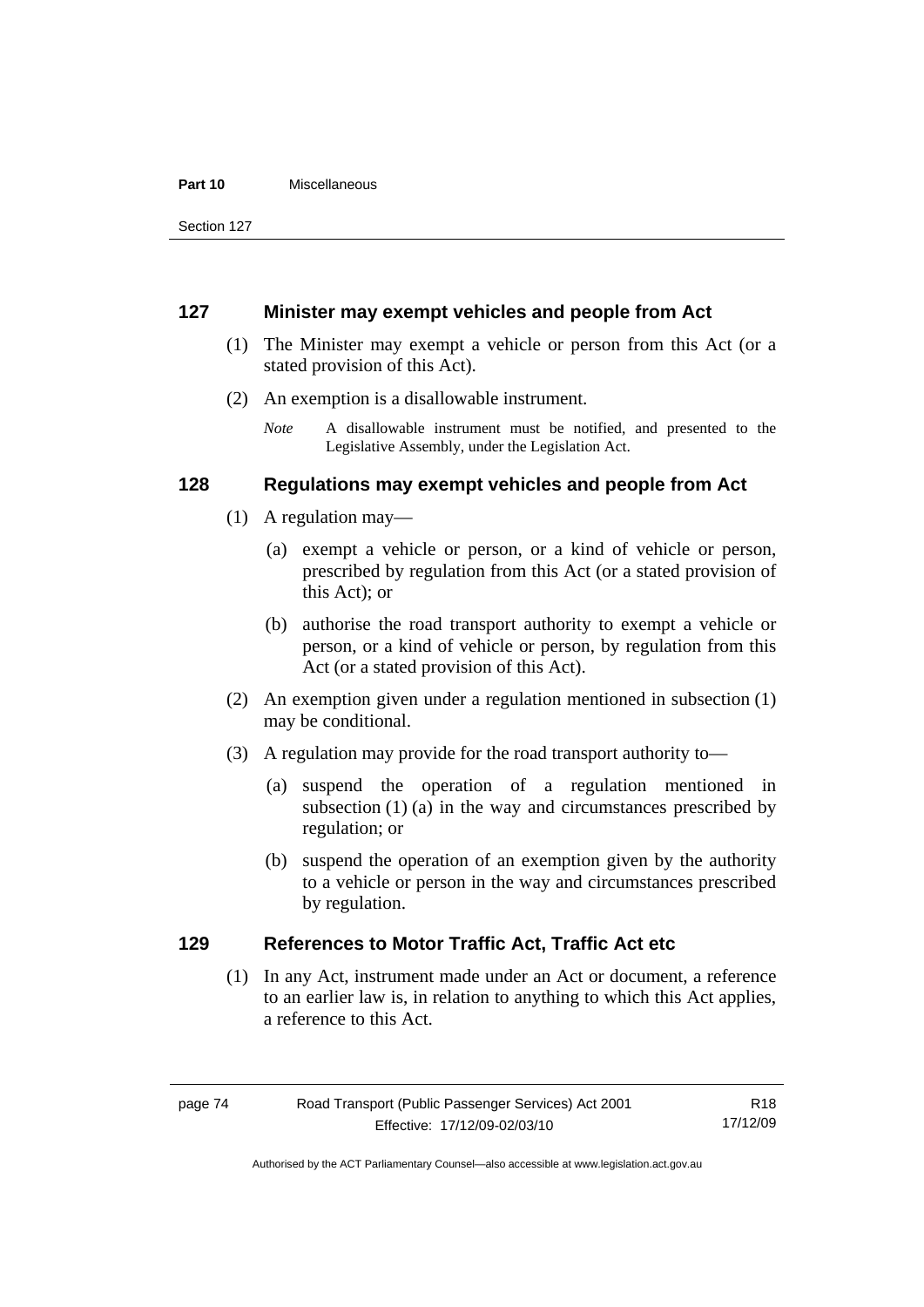(2) In this section:

*earlier law* means any of the following:

- (a) *Motor Traffic Act 1936*;
- (b) *Motor Traffic Regulations 1934*;
- (c) *Road Transport (Bus Services) Regulations 2000*;
- (d) *Road Transport (General) Act 1999*;
- (e) *Road Transport (Hire Vehicle Services) Regulations 2000*;
- (f) *Road Transport (Taxi Services) Regulations 2000*.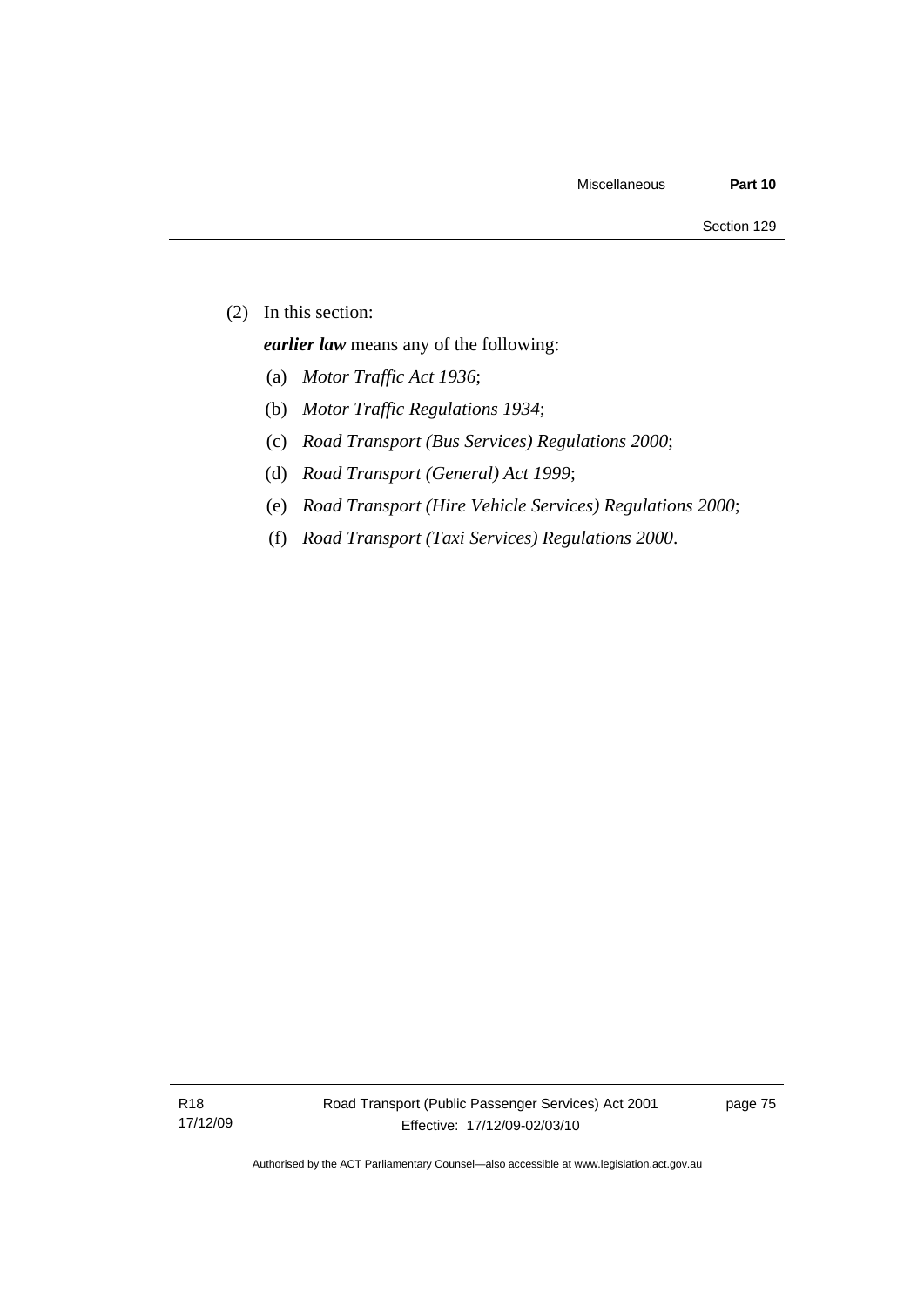# **Dictionary**

(see  $s$  4)

Note 1 The Legislation Act contains definitions and other provisions relevant to this Act.

*Note 2* In particular, the Legislation Act, dict, pt 1, defines the following terms:

- ACT
- exercise
- function
- home address
- the Territory.

*accredited*, in relation to a kind of public passenger service, means accredited under the regulations to operate that kind of public passenger service.

*accredited demand responsive service operator* means accredited under a regulation to operate a demand responsive service.

*accredited hire car service operator* means accredited under the regulations to operate a hire car service.

*accredited taxi network provider* means accredited under the regulations to operate a taxi network.

*accredited taxi service operator* means accredited under the regulations to operate a taxi service.

*affiliated*, in relation to an accredited taxi service operator, means affiliated with an accredited taxi network provider.

*another jurisdiction* means a jurisdiction other than the ACT.

*authorisation*, in relation to a demand responsive service, means an authorisation under this Act to operate a demand responsive service.

*authorised demand responsive service operator* means a person who is authorised under this Act to operate a demand responsive service.

| page 76 | Road Transport (Public Passenger Services) Act 2001 | R18      |
|---------|-----------------------------------------------------|----------|
|         | Effective: 17/12/09-02/03/10                        | 17/12/09 |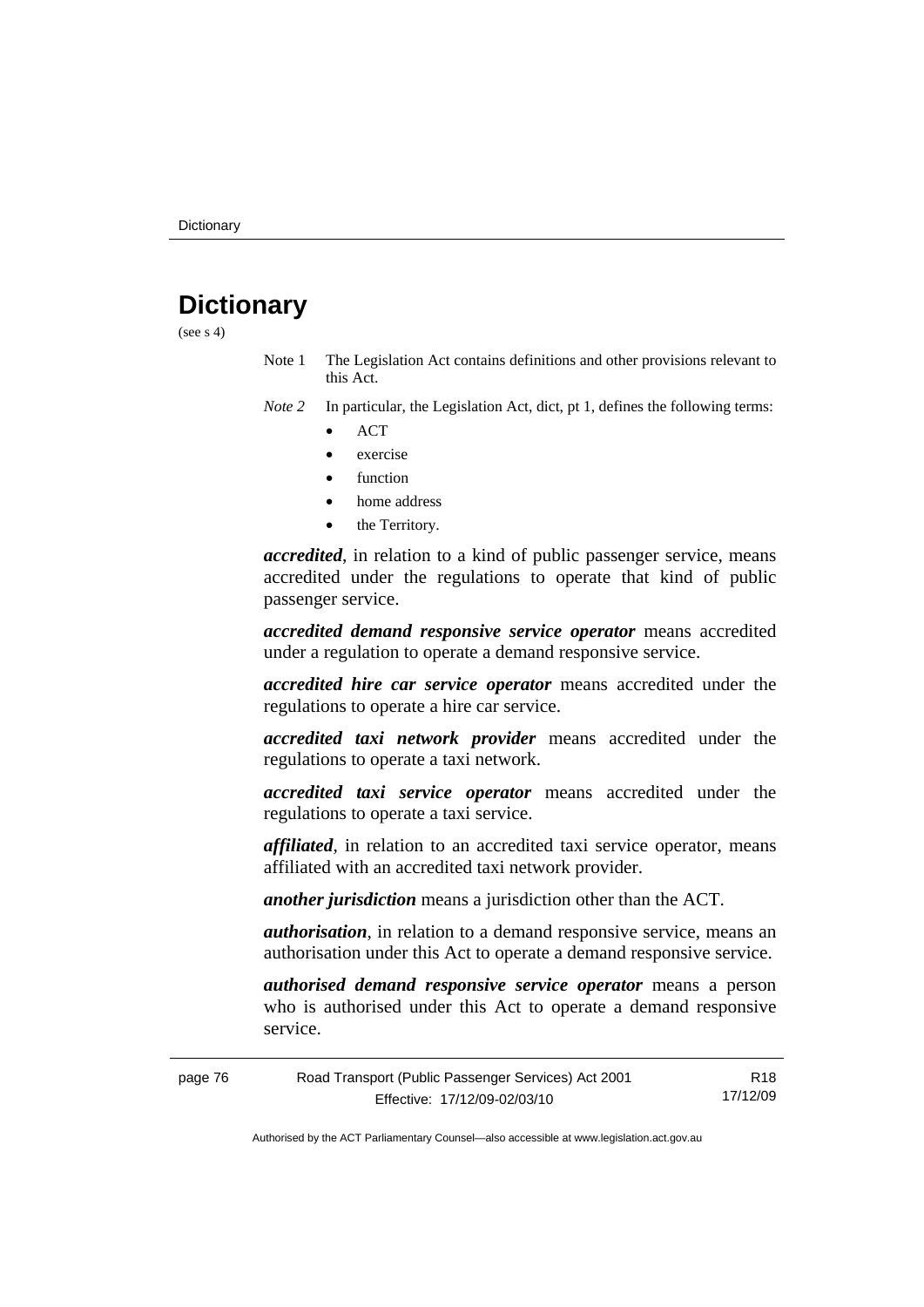*authority*—see *road transport authority*.

*bus*—see section 10A.

*bus service*—see section 11.

*demand responsive service—*see section 80.

*demand responsive service vehicle—*see section 81.

*fare* means the amount payable by passengers for transport, or for the transport of passengers' luggage or other goods, on public passenger vehicles.

*fittings*, of a vehicle, includes the seats, seat covers and floor coverings of the vehicle.

*hire car*—see section 67.

*hire car licence*—see section 61.

*hire car service*—see section 69.

*inspect* a vehicle includes observe the performance of the vehicle or any of its equipment, with or without the use of instruments.

*jurisdiction* means a State, the Commonwealth or an internal territory, including the ACT.

*long-distance service*—see section 14.

*motor vehicle* means a vehicle built to be propelled by a motor that forms part of the vehicle.

*noncompliance notice*—see section 120 (1).

*public bus*—see section 10A.

*public passenger service*—see section 10.

*public passenger vehicle* means a public bus, taxi, hire car or demand responsive service vehicle.

*public vehicle licence*—see the *Road Transport (Driver Licensing) Act 1999*, dictionary.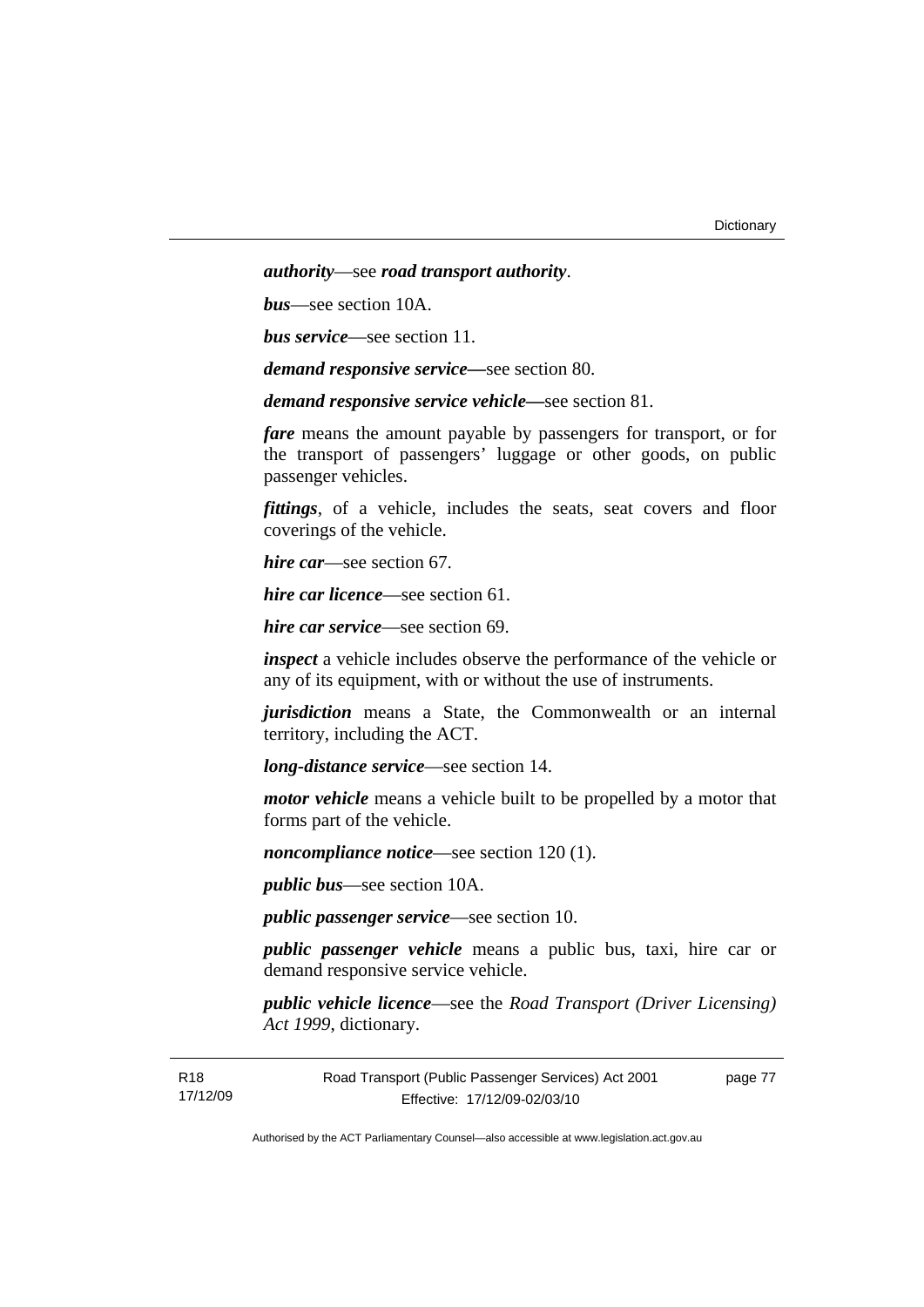*regular route service*—see section 12. *restricted hire car*—see section 68. *restricted hire car licence*—see section 62. *restricted hire car service*—see section 70. *restricted taxi*—see section 46. *restricted taxi licence*—see section 38.

*restricted taxi service*—see section 48.

*road* means an area that is open to or used by the public and is developed for, or has as 1 of its main uses, the driving or riding of motor vehicles, but does not include an area that would otherwise be a road so far as a declaration under the *Road Transport (General) Act 1999*, section 12 (Power to include or exclude areas in road transport legislation) declares that this Act does not apply to the area.

*road related area* means—

- (a) an area that divides a road; or
- (b) a footpath or nature strip adjacent to a road; or
- (c) an area that is open to the public and is designated for use by cyclists or animals; or
- (d) an area that is not a road and that is open to or used by the public for driving, riding or parking vehicles; or
- (e) a shoulder of a road; or
- (f) any other area that is open to or used by the public so far as a declaration under the *Road Transport (General) Act 1999*, section 12 (Power to include or exclude areas in road transport legislation) declares that this Act applies to the area;

R18 17/12/09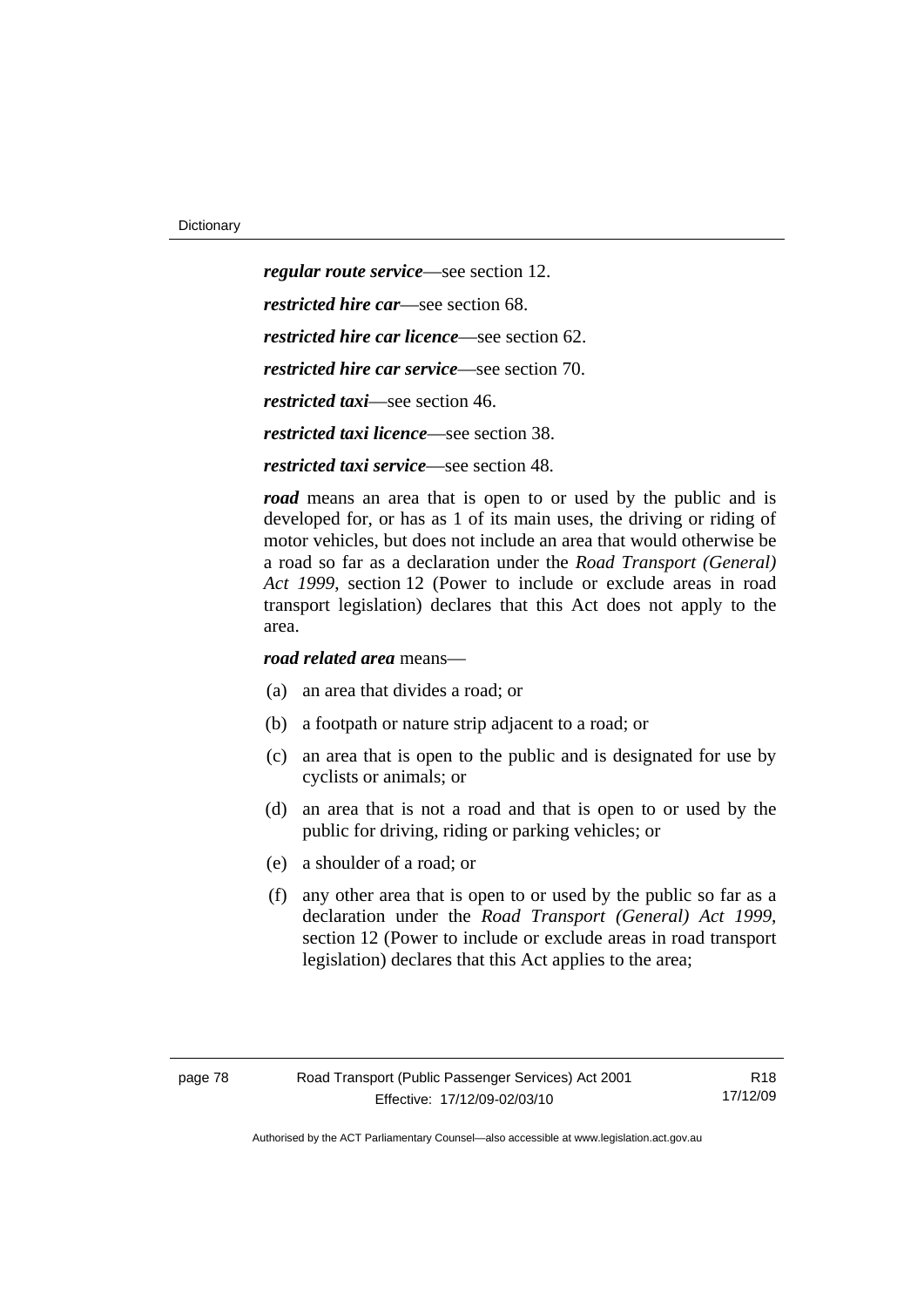but does not include an area that would otherwise be a road related area so far as a declaration under that section declares that this Act does not apply to the area.

*road transport authority* (or *authority*) means the Australian Capital Territory Road Transport Authority.

*Note* The chief executive of the department responsible for the *Road Transport (General) Act 1999* is the road transport authority (see *Road Transport (General) Act 1999*, s 16).

### *service contract—*

- (a) for part 2 (Bus services)—see section 17; and
- (b) for part 8 (Demand responsive services)—see section 89.

*taxi*—see section 45.

*taxi booking service*—see section 29.

*taxi driver* means the person driving a taxi if the person holds a public vehicle licence authorising the person to drive the taxi for hire or reward.

*taxi licence*—see section 37.

*taxi network*—see section 28.

*taxi service*—see section 47.

*taxi zone*—see the Australian Road Rules, rule 182.

*time of effect*, for a noncompliance notice—see section 120 (2) (b).

*tour and charter service*—see section 13.

*vehicle* means—

- (a) any description of vehicle on wheels, other than a vehicle used on railways or tramways; or
- (b) any other vehicle prescribed by regulation;

and includes anything else that, under the regulations, is to be treated as a vehicle.

| R18      | Road Transport (Public Passenger Services) Act 2001 | page 79 |
|----------|-----------------------------------------------------|---------|
| 17/12/09 | Effective: 17/12/09-02/03/10                        |         |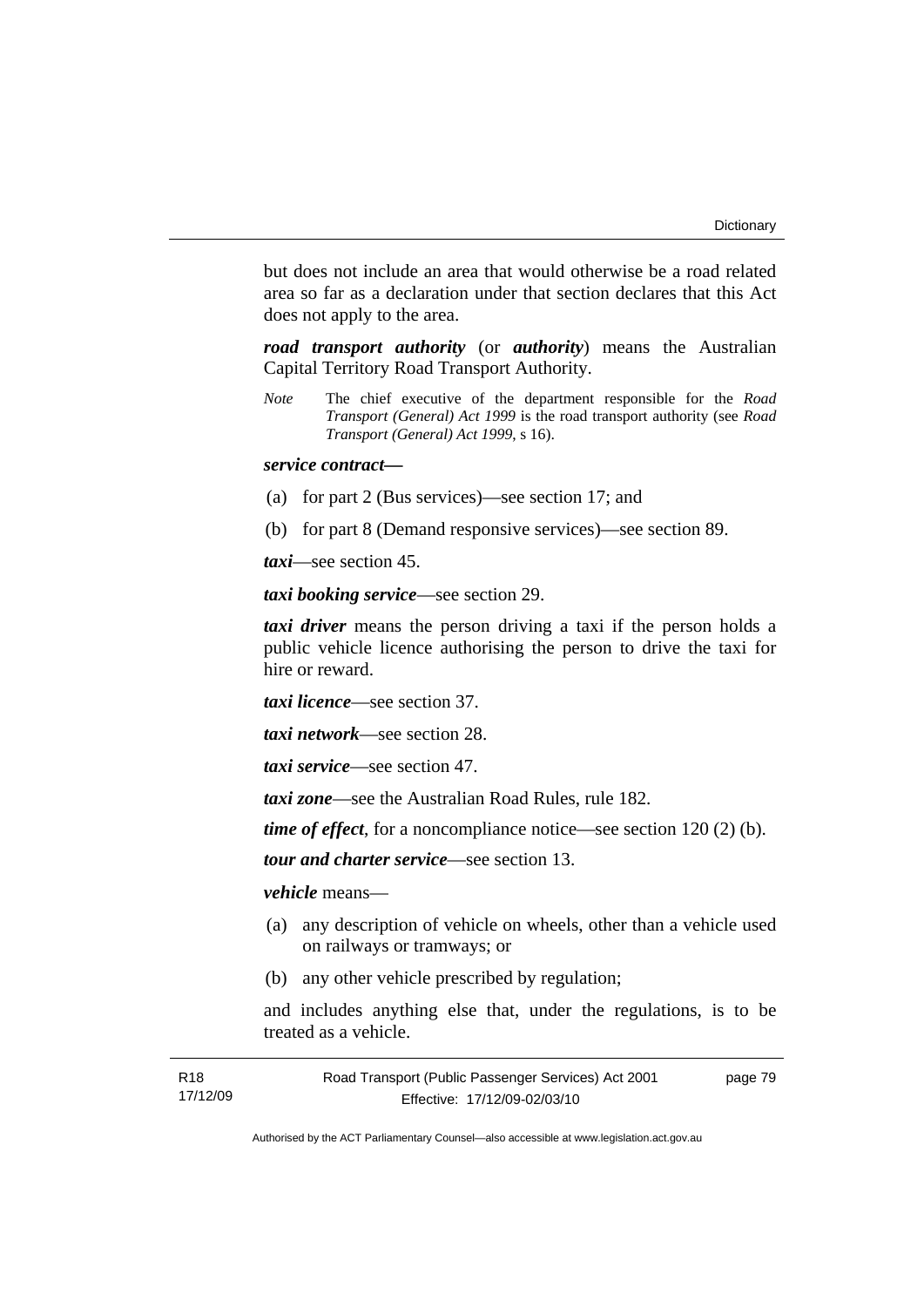1 About the endnotes

# **Endnotes**

# **1 About the endnotes**

Amending and modifying laws are annotated in the legislation history and the amendment history. Current modifications are not included in the republished law but are set out in the endnotes.

Not all editorial amendments made under the *Legislation Act 2001*, part 11.3 are annotated in the amendment history. Full details of any amendments can be obtained from the Parliamentary Counsel's Office.

Uncommenced amending laws and expiries are listed in the legislation history and the amendment history. These details are underlined. Uncommenced provisions and amendments are not included in the republished law but are set out in the last endnote.

If all the provisions of the law have been renumbered, a table of renumbered provisions gives details of previous and current numbering.

The endnotes also include a table of earlier republications.

| $am = amended$                               | $ord = ordinance$                         |
|----------------------------------------------|-------------------------------------------|
| $amdt = amendment$                           | $orig = original$                         |
| $ch = chapter$                               | par = paragraph/subparagraph              |
| $def = definition$                           | $pres = present$                          |
| $dict = dictionary$                          | $prev = previous$                         |
| disallowed = disallowed by the Legislative   | $(\text{prev}) = \text{previously}$       |
| Assembly                                     | $pt = part$                               |
| $div = division$                             | $r = rule/subrule$                        |
| $exp = expires/expired$                      | $renum = renumbered$                      |
| $Gaz = gazette$                              | $reloc = relocated$                       |
| $hdg =$ heading                              | $R[X]$ = Republication No                 |
| $IA = Interpretation Act 1967$               | $RI = reissue$                            |
| $ins = inserted/added$                       | $s = section/subsection$                  |
| $LA =$ Legislation Act 2001                  | $sch = schedule$                          |
| $LR =$ legislation register                  | $sdiv = subdivision$                      |
| $LRA =$ Legislation (Republication) Act 1996 | $sub = substituted$                       |
| $mod = modified/modification$                | SL = Subordinate Law                      |
| $o = order$                                  | underlining = whole or part not commenced |
| $om = omitted/repealed$                      | or to be expired                          |
|                                              |                                           |

## **2 Abbreviation key**

page 80 Road Transport (Public Passenger Services) Act 2001 Effective: 17/12/09-02/03/10

R18 17/12/09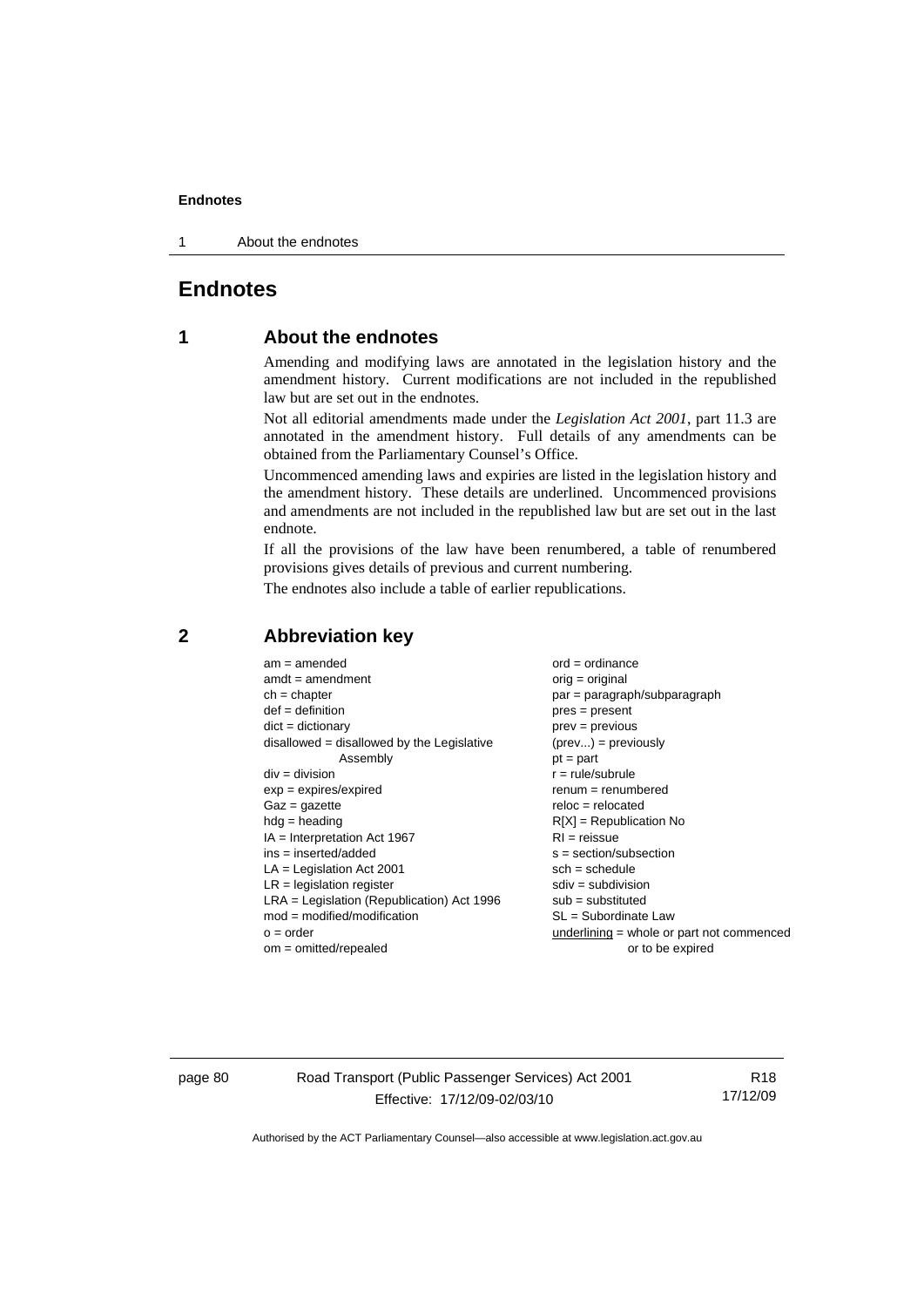# **3 Legislation history**

#### **Road Transport (Public Passenger Services) Act 2001 No 62**

notified 10 September 2001 (Gaz 2001 No S66)

s 1, s 2 commenced 10 September 2001 (IA s 10B)

remainder commenced 1 December 2001 (s 2 and CN 2001 No 2)

as amended by

#### **Road Transport (Public Passenger Services) Amendment Act 2001 No 94**

notified LR 27 September 2001

s 1, s 2 commenced 27 September 2001 (LA s 75) remainder commenced 1 March 2002 (s 2 and CN 2002 No 2)

#### **Statute Law Amendment Act 2002 No 30 pt 3.70**

notified LR 16 September 2002 s 1, s 2 taken to have commenced 19 May 1997 (LA s 75 (2)) pt 3.70 commenced 17 September 2002 (s 2 (1))

#### **Statute Law Amendment Act 2002 (No 2) No 49 pt 3.23**

notified LR 20 December 2002

s 1, s 2 taken to have commenced 7 October 1994 (LA s 75 (2)) pt 3.23 commenced 17 January 2003 (s 2 (1))

#### **Road Transport (Public Passenger Services) (Hire Cars) Amendment Act 2004 A2004-69 pt 2**

notified LR 9 September 2004

s 1, s 2 commenced 9 September 2004 (LA s 75 (1))

pt 2 commenced 9 March 2005 (s 2 and LA s 79)

as modified by

### **Road Transport (Public Passenger Services) Regulation 2002 SL2002-3 (as am by SL2005-4 s 12)**

notified LR 27 February 2002 s 1, s 2 commenced 27 February 2002 (LA s 75 (1))

s 132 (4) commenced 1 March 2003 (s 2 (2))

remainder commenced 1 March 2002 (s 2 (1) and see CN2002-2)

R18 17/12/09 page 81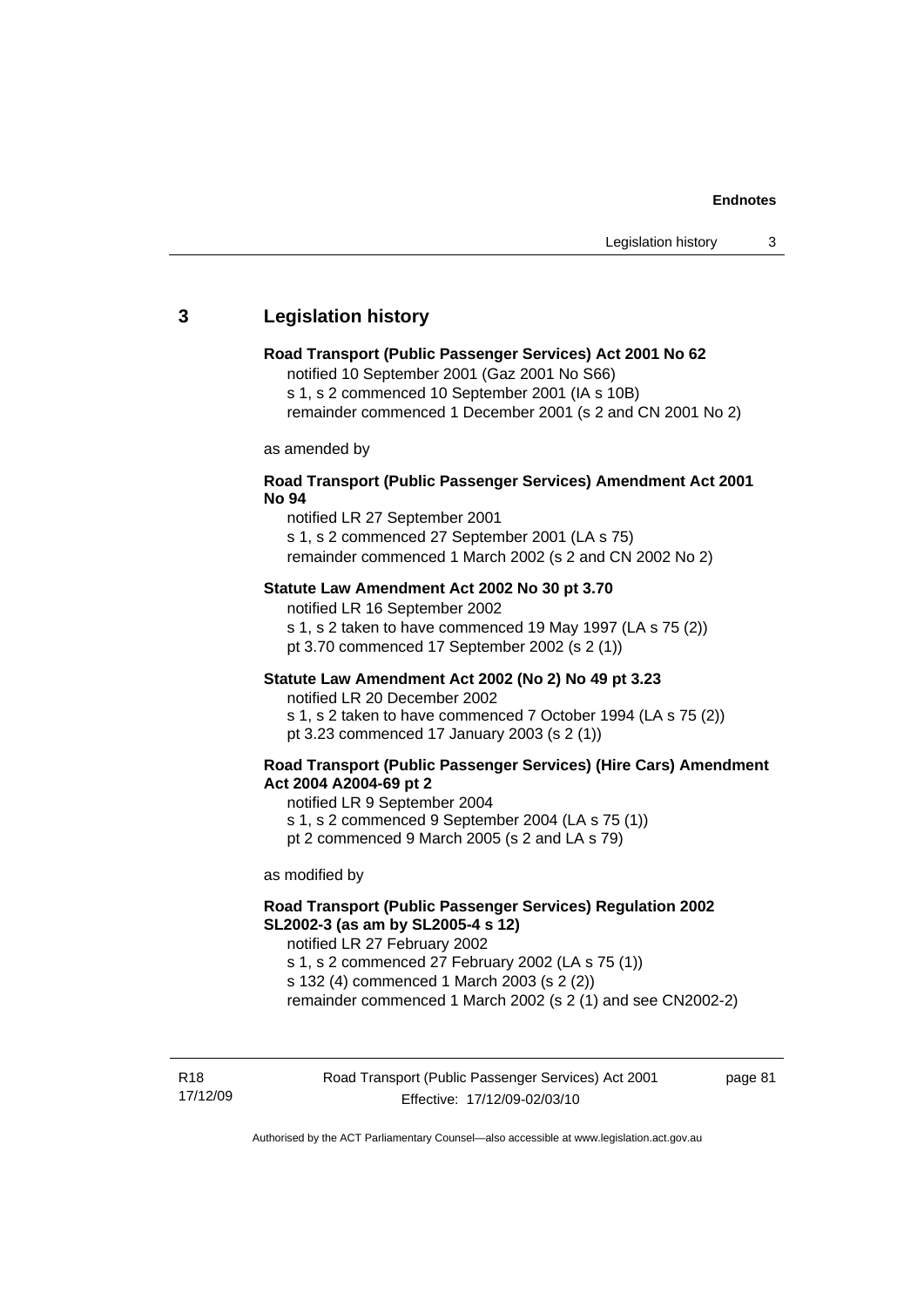3 Legislation history

### **Road Transport Legislation (Hire Cars) Amendment Regulation 2005 (No 1) SL2005-4 s 12**

notified LR 7 March 2005

s 1, s 2 commenced 7 March 2005 (LA s 75 (1))

s 12 commenced 9 March 2005 (s 2 and see Road Transport (Public Passenger Services) (Hire Cars) Amendment Act 2004 A2004-69, s 2 and LA s 79)

*Note* This regulation only amends the Road Transport (Public Passenger Services) Regulation 2002 SL2002-3.

as amended by

#### **Statute Law Amendment Act 2005 A2005-20 sch 3 pt 3.57**  notified LR 12 May 2005

s 1, s 2 taken to have commenced 8 March 2005 (LA s 75 (2)) amdt 3.372, amdt 3.374 commenced 2 June 2005 (s 2 (2)) sch 3 pt 3.57 remainder commenced 2 June 2005 (s 2 (1))

#### **Road Transport (Public Passenger Services) Amendment Act 2006 A2006-9**

notified LR 15 March 2006 s 1, s 2 commenced 15 March 2006 (LA s 75 (1)) remainder commenced 1 July 2006 (s 2 and CN2006-13)

#### **Road Transport Legislation Amendment Act 2006 A2006-26 pt 2, s 31**

notified LR 14 June 2006 s 1, s 2 commenced 14 June 2006 (LA s 75 (1)) pt 2, s 31 commenced 2 July 2006 (s 2 and CN2006-12)

#### **Administrative (Miscellaneous Amendments) Act 2006 A2006-30 sch 1 pt 1.10**

notified LR 16 June 2006 s 1, s 2 commenced 16 June 2006 (LA s 75 (1)) amdt 1.84 commenced 3 July 2006 (s 2 (2)) sch 1 pt 1.10 remainder commenced 1 July 2006 (s 2 (1))

#### **Road Transport (Third-Party Insurance) Act 2008 A2008-1 sch 1 pt 1.9 (as am by A2008-39 s 4)**

notified LR 26 February 2008

s 1, s 2 commenced 26 February 2008 (LA s 75 (1))

sch 1 pt 1.9 commenced 1 October 2008 (s 2 as am by A2008-39 s 4)

| page 82 | Road Transport (Public Passenger Services) Act 2001 | R18      |
|---------|-----------------------------------------------------|----------|
|         | Effective: 17/12/09-02/03/10                        | 17/12/09 |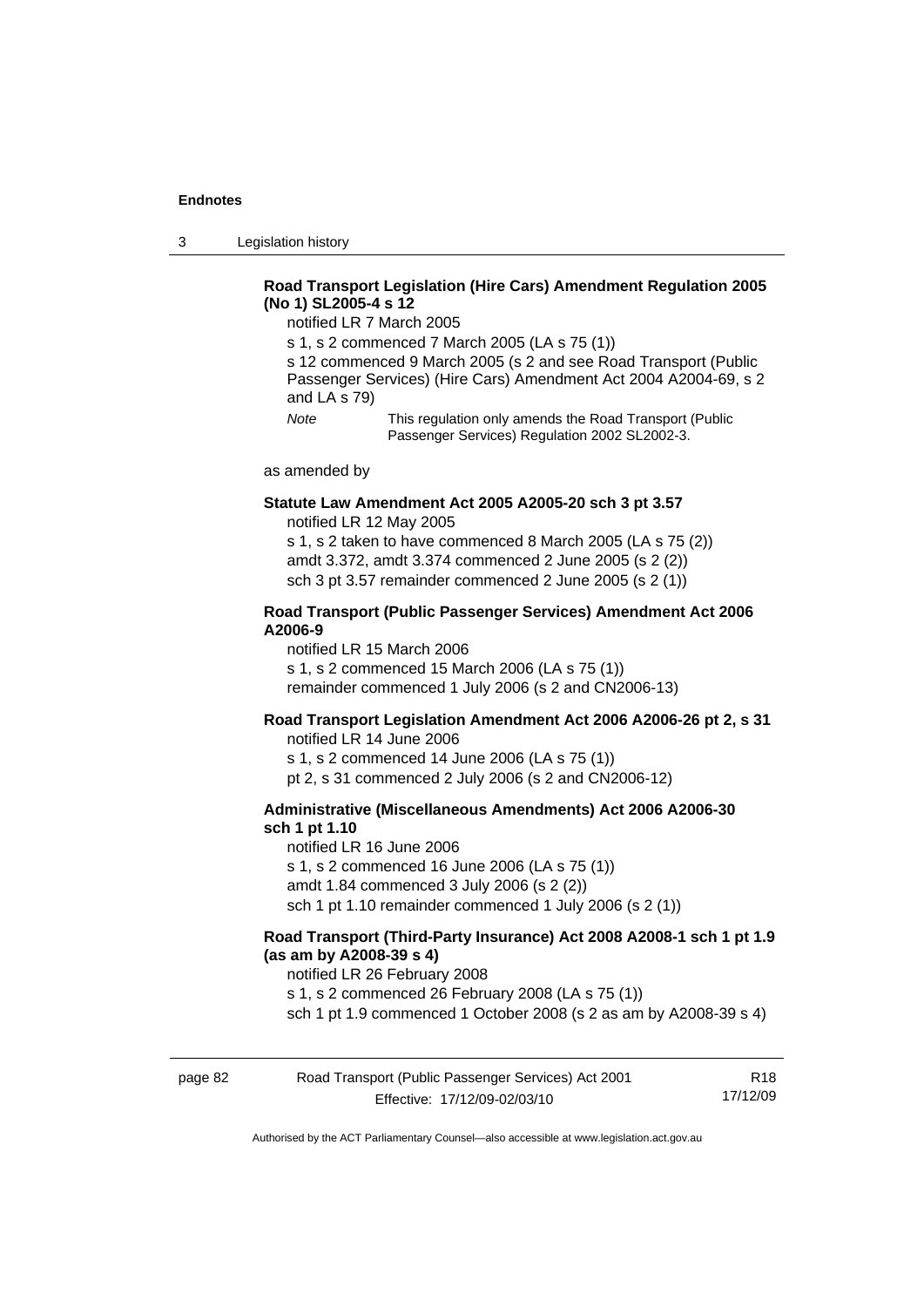### **Road Transport (Third-Party Insurance) Amendment Act 2008 A2008-39**

notified LR 22 August 2008

s 1, s 2 commenced 22 August 2008 (LA s 75 (1))

remainder commenced 23 August 2008 (s 2)

*Note* This Act only amends the Road Transport (Third-Party Insurance) Act 2008 A2008-1.

as modified by

#### **Road Transport (Third-Party Insurance) Regulation 2008 SL2008-37 s 103 and sch 20 mod 20.1**

notified LR 25 August 2008

s 1, s 2 commenced 25 August 2008 (LA s 75 (1)) s 103 and sch 20 mod 20.1 commenced 1 October 2008 (s 2 and see Road Transport (Third-Party Insurance) Act 2008 A2008-1 s 2 (as am by A2008-39 s 4))

as amended by

#### **Road Transport (Third-Party Insurance) Amendment Act 2009 A2009-16 sch 3 pt 3.3**

notified LR 30 June 2009 s 1, s 2 commenced 30 June 2009 (LA s 75 (1)) sch 3 pt 3.3 commenced 5 July 2009 (s 2)

#### **Road Transport (Mass, Dimensions and Loading) Act 2009 A2009-22 sch 1 pt 1.8**

notified LR 3 September 2009

s 1, s 2 commenced 3 September 2009 (LA s 75 (1))

sch 1 pt 1.8 awaiting commencement (s 2)

*Note* default commencement under LA s 79: 3 March 2010

# **Statute Law Amendment Act 2009 (No 2) A2009-49 sch 3 pt 3.63**

notified LR 26 November 2009

s 1, s 2 commenced 26 November 2009 (LA s 75 (1)) sch 3 pt 3.63 commenced 17 December 2009 (s 2)

### **4 Amendment history**

**Preliminary** 

pt 1 hdg note om A2005-20 amdt 3.369

| R18      | Road Transport (Public Passenger Services) Act 2001 | page 83 |
|----------|-----------------------------------------------------|---------|
| 17/12/09 | Effective: 17/12/09-02/03/10                        |         |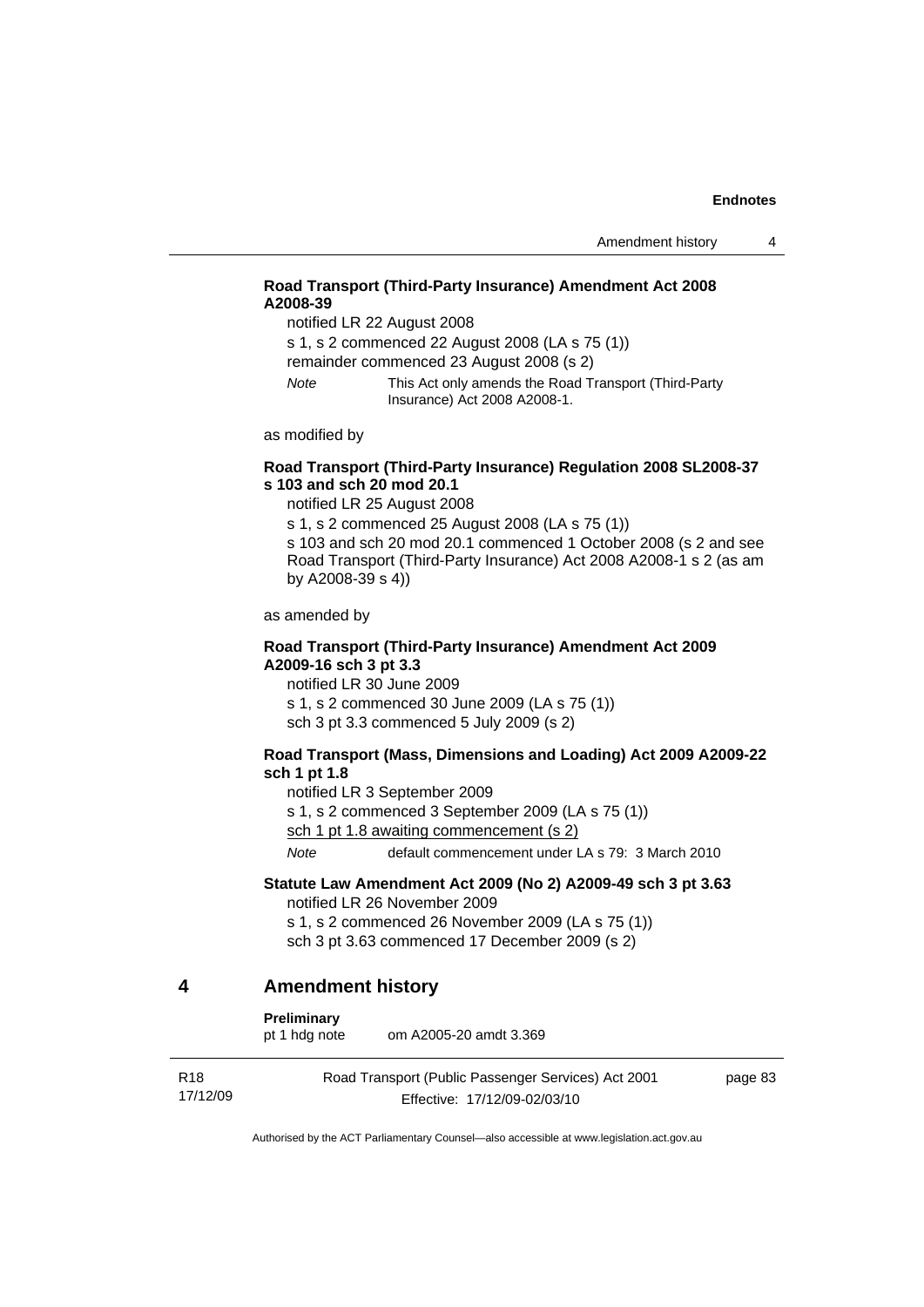| 4       | Amendment history                               |                                                                                                                                                                                  |                 |
|---------|-------------------------------------------------|----------------------------------------------------------------------------------------------------------------------------------------------------------------------------------|-----------------|
|         | Name of Act<br>s 1                              | am A2005-20 amdt 3.370; A2009-22 amdt 1.23                                                                                                                                       |                 |
|         | <b>Objects</b><br>s 2 hdg<br>s 2                | bracketed note exp 30 June 2002 (s 4 (3))<br>orig s 2 om R1 LA (s 89 (4))<br>(prev s 3) sub 2001 No 94 s 4<br>renum as s 2 R1 LA (see 2001 No 94 s 17)<br>am A2004-69 s 4        |                 |
|         | <b>Dictionary</b><br>s 3                        | (prev s 4) renum as s 3 R1 LA (see 2001 No 94 s 17)                                                                                                                              |                 |
|         | <b>Notes</b><br>s 4                             | (prev s 5) sub 2001 No 94 s 5<br>renum as s 4 R1 LA (see 2001 No 94 s 17)<br>ss (2), (3) exp 30 June 2002 (s 4 (3))                                                              |                 |
|         | s 4A                                            | Offences against Act-application of Criminal Code etc<br>ins A2004-69 s 5<br>am A2006-9 s 4; A2006-26 s 4                                                                        |                 |
|         | s 5                                             | <b>Functions of road transport authority</b><br>(prev s 6) sub 2001 No 94 s 5<br>renum as s 5 R1 LA (see 2001 No 94 s 17)<br>am A2004-69 s 6; A2006-9 ss 5-7                     |                 |
|         | and licences                                    | Registers of accredited people, demand responsive service authorisations                                                                                                         |                 |
|         | s 6 hdg<br>s 6                                  | sub A2006-9 s 8<br>(prev s 7) sub 2001 No 94 s 5<br>renum as s 6 R1 LA (see 2001 No 94 s 17)<br>am A2004-69 s 7; A2006-9 s 9                                                     |                 |
|         | s 7                                             | Security and disclosure of information in registers<br>(prev s 8) sub 2001 No 94 s 5<br>renum as s 7 R1 LA (see 2001 No 94 s 17)<br>sub 2002 No 49 amdt 3.229<br>am A2006-9 s 10 |                 |
|         | <b>Trade Practices Act authorisation</b><br>s 8 | (prev s 9) renum as s 8 R1 LA (see 2001 No 94 s 17)                                                                                                                              |                 |
|         | ร ษ                                             | Combinations of accreditations, authorisations and licences<br>(prev s 9A) ins 2001 No 94 s 6<br>renum as s 9 R1 LA (see 2001 No 94 s 17)<br>sub A2006-9 s 11                    |                 |
|         | s 9A                                            | <b>Combinations of accreditations and licences</b><br>renum as s 9                                                                                                               |                 |
| page 84 |                                                 | Road Transport (Public Passenger Services) Act 2001                                                                                                                              | R <sub>18</sub> |

Effective: 17/12/09-02/03/10

R18 17/12/09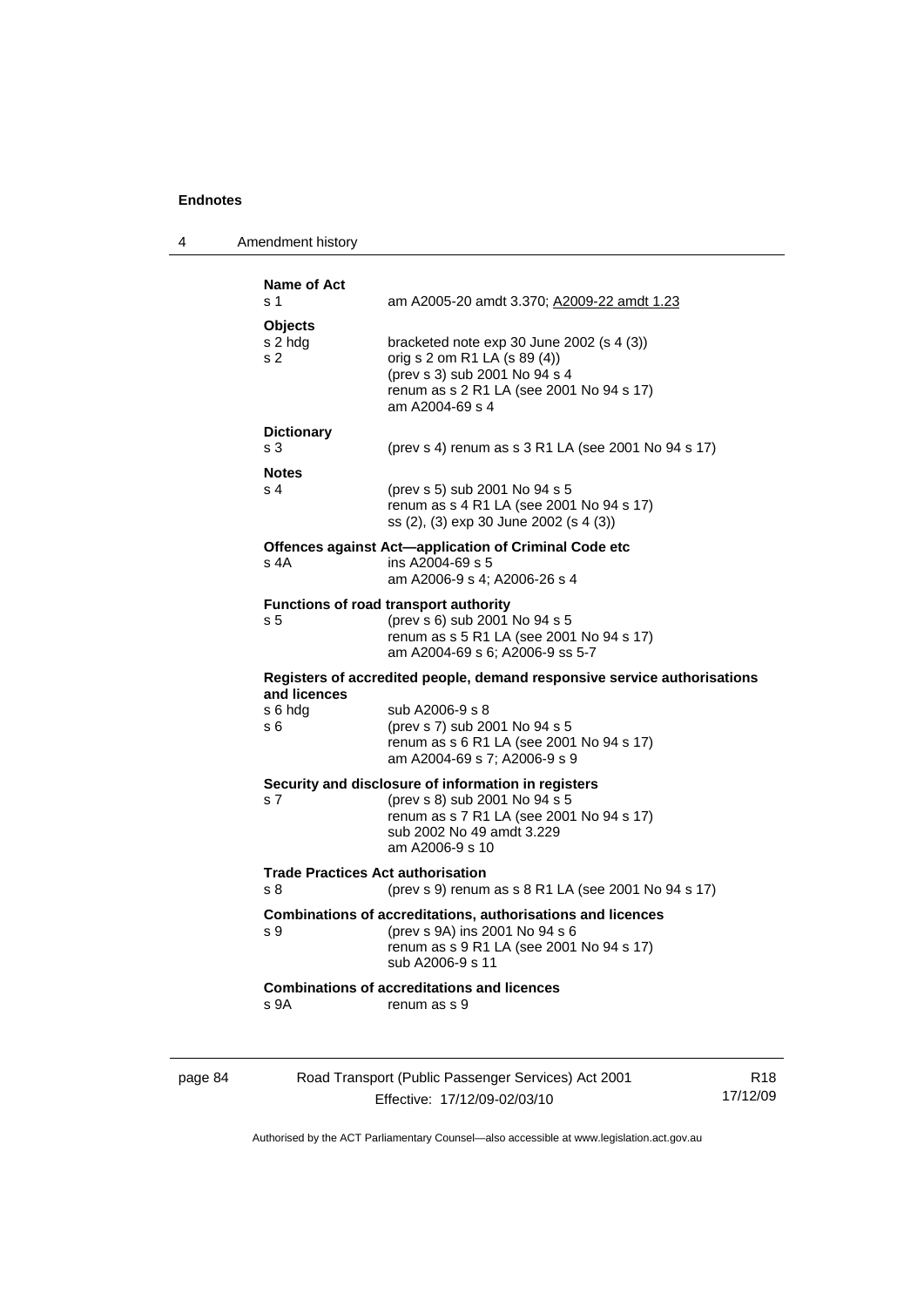```
Meaning of bus and public bus
s 10A ins A2005-20 amdt 3.371
Meaning of bus service
s 11 hdg bracketed note exp 30 June 2002 (s 4 (3)) 
s 11 sub A2006-9 s 12
What is a regular route service? 
s 12 hdg bracketed note exp 30 June 2002 (s 4 (3)) 
What is a long-distance service? 
s 14 hdg bracketed note exp 30 June 2002 (s 4 (3))
Bus operators—purposes of accreditation 
s 15 hdg bracketed note exp 30 June 2002 (s 4 (3)) 
Regulations about accreditation system 
s 16 am 2002 No 30 amdt 3.748; A2006-9 amdt 1.9 
Service contracts—regular route services 
s 17 hdg bracketed note exp 30 June 2002 (s 4 (3)) 
                  sub A2006-9 s 13 
s 17 am 2002 No 49 amdt 3.230; A2005-20 amdt 3.372 
Entitlement to operate regular route services 
s 18 am A2006-30 amdt 1.78 
Entitlement to operate tour and charter services 
s 19 am A2006-30 amdt 1.79 
Territory's entitlement to operate bus service 
s 19A ins A2006-30 amdt 1.80 
Unaccredited operators not to operate certain bus services 
s 20 hdg bracketed note exp 30 June 2002 (s 4 (3)) 
s 20 am A2006-30 amdt 1.81 
Pretending to be an accredited bus service operator 
s 21 sub 2002 No 30 amdt 3.749 
Operators of regular route services to hold service contracts 
s 22 hdg bracketed note exp 30 June 2002 (s 4 (3))<br>s 22 am A2006-30 amdt 1 82
                s 22 am A2006-30 amdt 1.82 
Regulations about operation of bus services by accredited people 
s 24 am A2004-69 s 8; A2006-9 amdt 1.1 
Regulations about operation of public buses 
s 25 am A2006-9 amdt 1.2, amdt 1.3 
Regulations about bus drivers 
s 26 am 2002 No 49 amdt 3.230
```
R18 17/12/09 Road Transport (Public Passenger Services) Act 2001 Effective: 17/12/09-02/03/10

page 85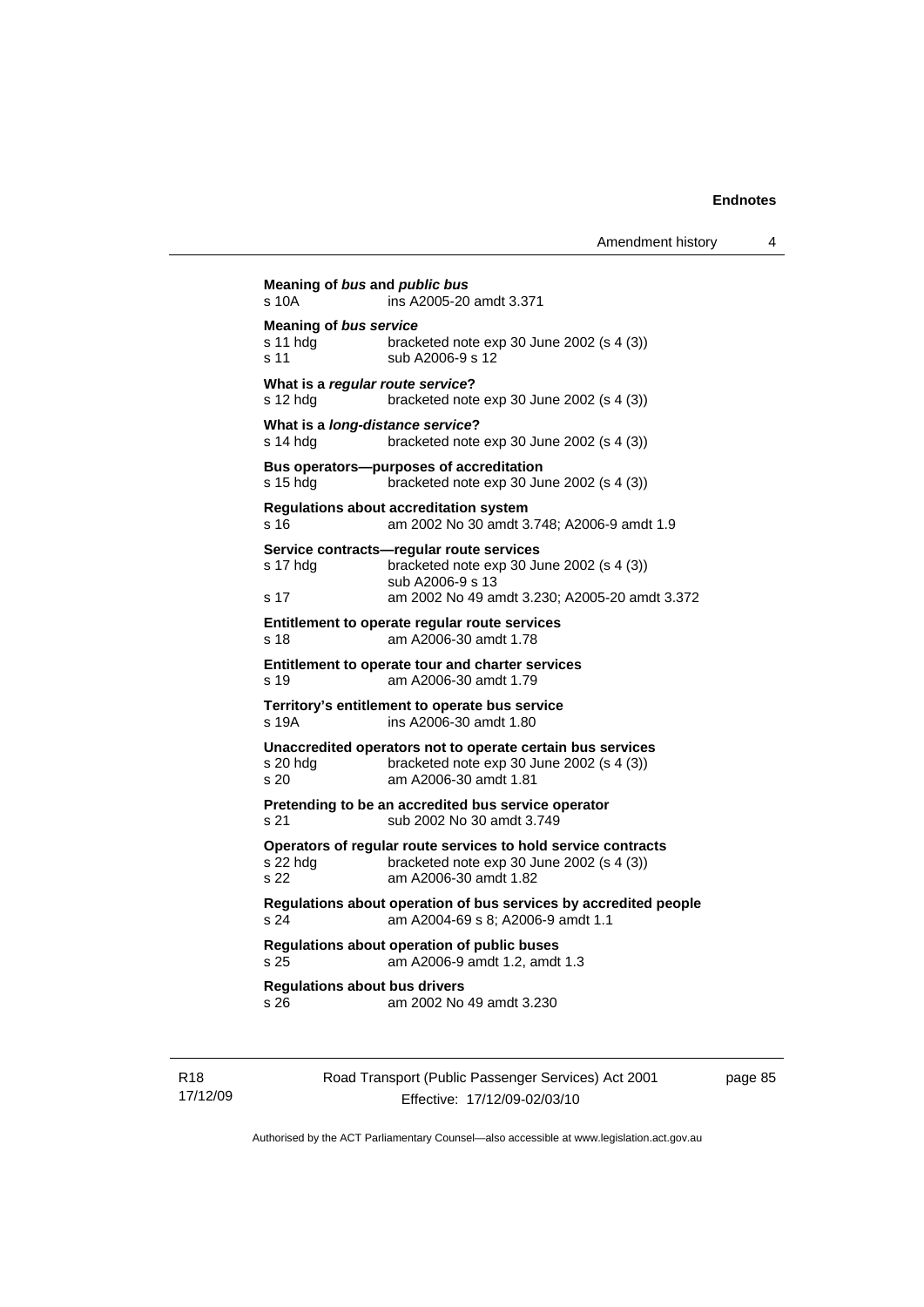| $\boldsymbol{\Lambda}$ | Amendment history |  |
|------------------------|-------------------|--|
|------------------------|-------------------|--|

|         | s 27                                                | Regulations about conduct of passengers<br>am 2002 No 49 amdt 3.230                                                                                                              |                             |
|---------|-----------------------------------------------------|----------------------------------------------------------------------------------------------------------------------------------------------------------------------------------|-----------------------------|
|         | Taxi networks<br>pt 3 hdg                           | sub 2001 No 94 s 8                                                                                                                                                               |                             |
|         | <b>Basic concepts</b><br>div 3.1 hdg                | ins 2001 No 94 s 8                                                                                                                                                               |                             |
|         | Meaning of taxi network<br>s 28 hdg<br>s 28         | bracketed note $exp 30$ June 2002 (s 4 (3))<br>orig s 28 om 2001 No 94 s 7<br>(prev s 29) sub 2001 No 94 s 8<br>renum as s 28 R1 LA (see 2001 No 94 s 17)                        |                             |
|         | Meaning of taxi booking service<br>s 29 hdg<br>s 29 | bracketed note $exp 30$ June 2002 (s 4 (3))<br>(prev s 29A) ins 2001 No 94 s 8<br>renum as s 29 R1 LA (see 2001 No 94 s 17)                                                      |                             |
|         | <b>Meaning of taxi booking service</b><br>s 29A     | renum as s 29                                                                                                                                                                    |                             |
|         | s 29B                                               | Taxi network providers-purposes of accreditation<br>renum as s 30                                                                                                                |                             |
|         | s 29C                                               | Taxi network providers-regulations about accreditation system<br>renum as s 31                                                                                                   |                             |
|         | s 29D                                               | Entitlement to operate taxi networks<br>renum as s 32                                                                                                                            |                             |
|         | s 29E                                               | Unaccredited persons not to operate taxi network<br>renum as s 33                                                                                                                |                             |
|         | s 29F                                               | Pretending to be an accredited taxi network provider<br>renum as s 34                                                                                                            |                             |
|         | s 29G                                               | Regulations about operation of taxi networks by accredited people<br>renum as s 35                                                                                               |                             |
|         | s 29H                                               | Regulations about operation of taxi networks<br>renum as s 36                                                                                                                    |                             |
|         | div 3.2 hdg                                         | Accreditation of taxi network providers<br>ins 2001 No 94 s 8                                                                                                                    |                             |
|         | s 30 hdg<br>s 30                                    | Taxi network providers--purposes of accreditation<br>bracketed note $exp 30$ June 2002 (s 4 (3))<br>(prev s 29B) ins 2001 No 94 s 8<br>renum as s 30 R1 LA (see 2001 No 94 s 17) |                             |
|         | Meaning of restricted taxi licence<br>s 30A         | renum as s 38                                                                                                                                                                    |                             |
| page 86 |                                                     | Road Transport (Public Passenger Services) Act 2001<br>Effective: 17/12/09-02/03/10                                                                                              | R <sub>18</sub><br>17/12/09 |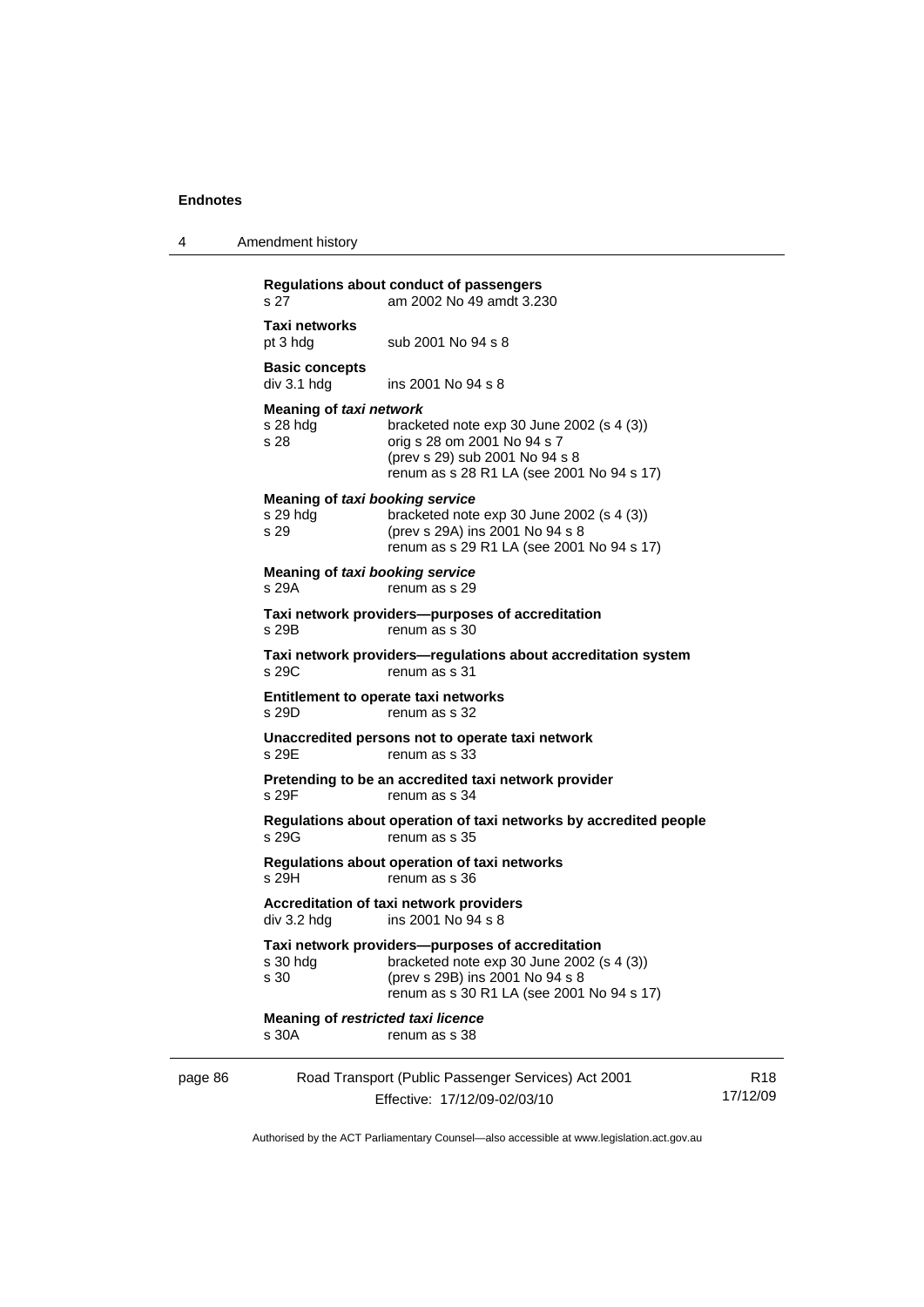Amendment history 4

Road Transport (Public Passenger Services) Act 2001 **Maximum numbers of taxi licences**<br>s 30B renum as s 39 renum as s 39 **Issue of taxi licences**  renum as s 40 **Transferability of taxi licences**<br>s 30D renum as s 4 renum as s 41 **Use of vehicles as taxis**  s 30E renum as s 42 **Pretending vehicles are licensed taxis**  s 30F renum as s 43 **Regulations about taxi licences**  s 30G renum as s 44 **Taxi network providers—regulations about accreditation system**  s 31 hdg bracketed note exp 30 June 2002 (s 4 (3)) s 31 (prev s 29C) ins 2001 No 94 s 8 renum as s 31 R1 LA (see 2001 No 94 s 17) am A2006-9 amdt 1.9; A2006-26 s 5; pars renum A2006-26 s 6 **Meaning of** *restricted taxi* s 31A renum as s 46 **Meaning of** *taxi service*  s 31B renum as s 47 **Meaning of** *restricted taxi service*  s 31C renum as s 48 **Taxi service operators—purposes of accreditation**  s 31D renum as s 49 **Taxi service operators—regulations about accreditation system**  s 31E renum as s 50 **Entitlement to operate taxi services**  s 31F renum as s 51 **Unaccredited operators not to operate taxi services**  s 31G renum as s 52 **Pretending to be an accredited taxi service operator**  s 31H renum as s 53 **Taxi service operators to be affiliated with taxi network**  s 31I renum as s 54 **Pretending to be affiliated with taxi network**  s 31J renum as s 55

R18 17/12/09

Effective: 17/12/09-02/03/10

page 87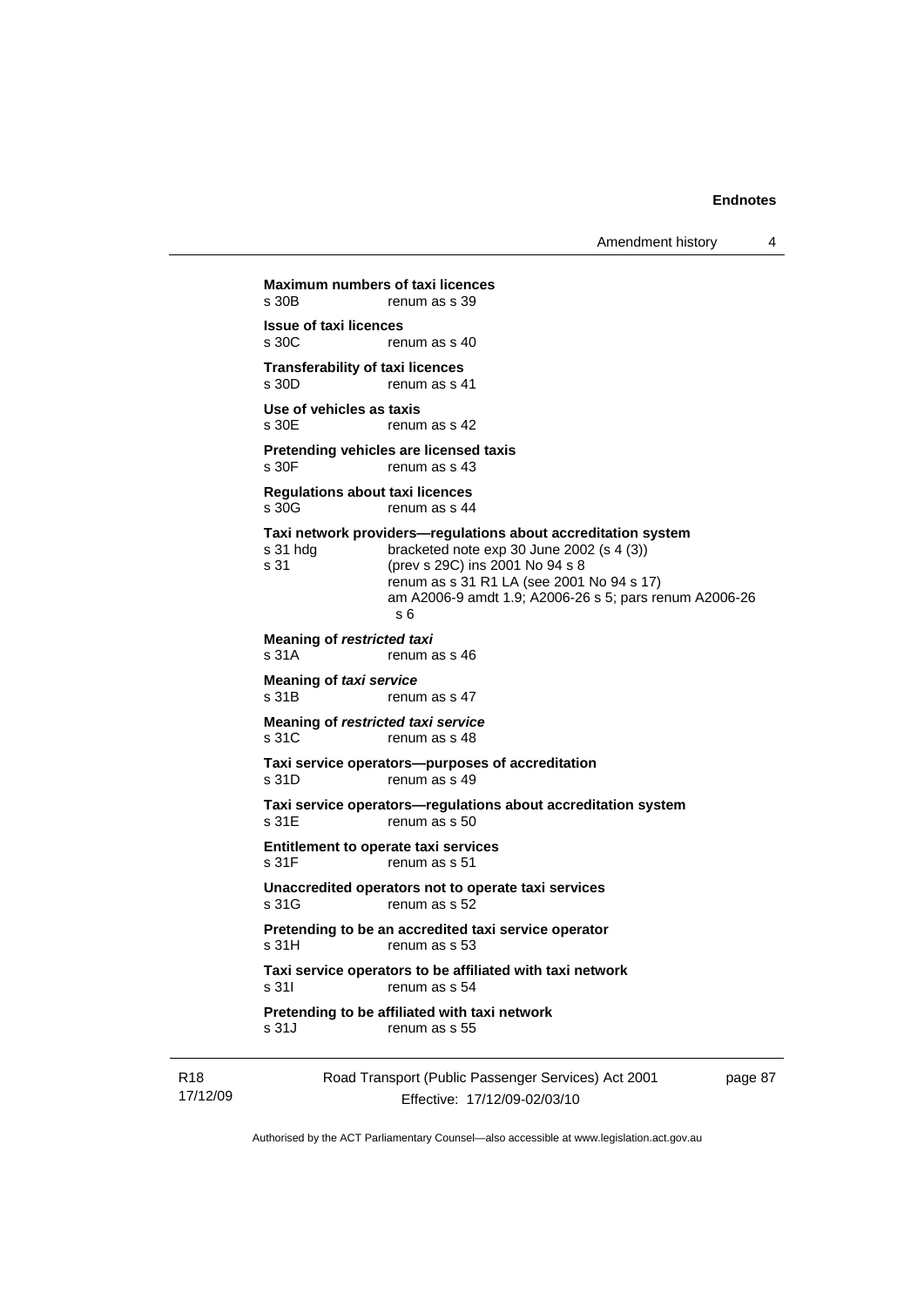4 Amendment history

| s 31K                                          | renum as s 56                                                                                                                                                                                                                        |
|------------------------------------------------|--------------------------------------------------------------------------------------------------------------------------------------------------------------------------------------------------------------------------------------|
| s 31L                                          | Regulations about operation of taxis<br>renum as s 57                                                                                                                                                                                |
| <b>Regulations about taxi drivers</b><br>s 31M | renum as s 58                                                                                                                                                                                                                        |
| s 31N                                          | Regulations about conduct of taxi passengers<br>renum as s 59                                                                                                                                                                        |
| s 310                                          | Power to determine maximum taxi fares<br>renum as s 60                                                                                                                                                                               |
| div 3.3 hdg                                    | <b>Entitlement to operate taxi networks</b><br>ins 2001 No 94 s 8                                                                                                                                                                    |
| s 32                                           | Entitlement to operate taxi networks<br>(prev s 29D) ins 2001 No 94 s 8<br>renum as s 32 R1 LA (see 2001 No 94 s 17)<br>sub A2006-26 s 7                                                                                             |
| s 32A                                          | Regulations may apply certain laws and instruments<br>renum as s 62 and then s 82                                                                                                                                                    |
| <b>Regulations about enforcement</b><br>s 32B  | renum as s 63 and then s 83                                                                                                                                                                                                          |
| s 32C                                          | Minister may exempt vehicles and people from Act<br>renum as s 64 and then s 84                                                                                                                                                      |
| s 32D                                          | Regulations may exempt vehicles and people from Act<br>renum as s 65 and then s 85                                                                                                                                                   |
| s 33 hdg<br>s 33                               | Operating taxi network without entitlement<br>bracketed note exp 30 June 2002 (s 4 (3))<br>orig s 33 renum as s 66 and then s 87<br>(prev s 29E) ins 2001 No 94 s 8<br>renum as s 33 R1 LA (see 2001 No 94 s 17)<br>sub A2006-26 s 7 |
| s.34                                           | Pretending to be an accredited taxi network provider<br>orig s 34 renum as s 67 and then s 88<br>(prev s 29F) ins 2001 No 94 s 8<br>renum as s 34 R1 LA (see 2001 No 94 s 17)<br>am A2006-26 s 8                                     |
|                                                |                                                                                                                                                                                                                                      |

page 88 Road Transport (Public Passenger Services) Act 2001 Effective: 17/12/09-02/03/10

R18 17/12/09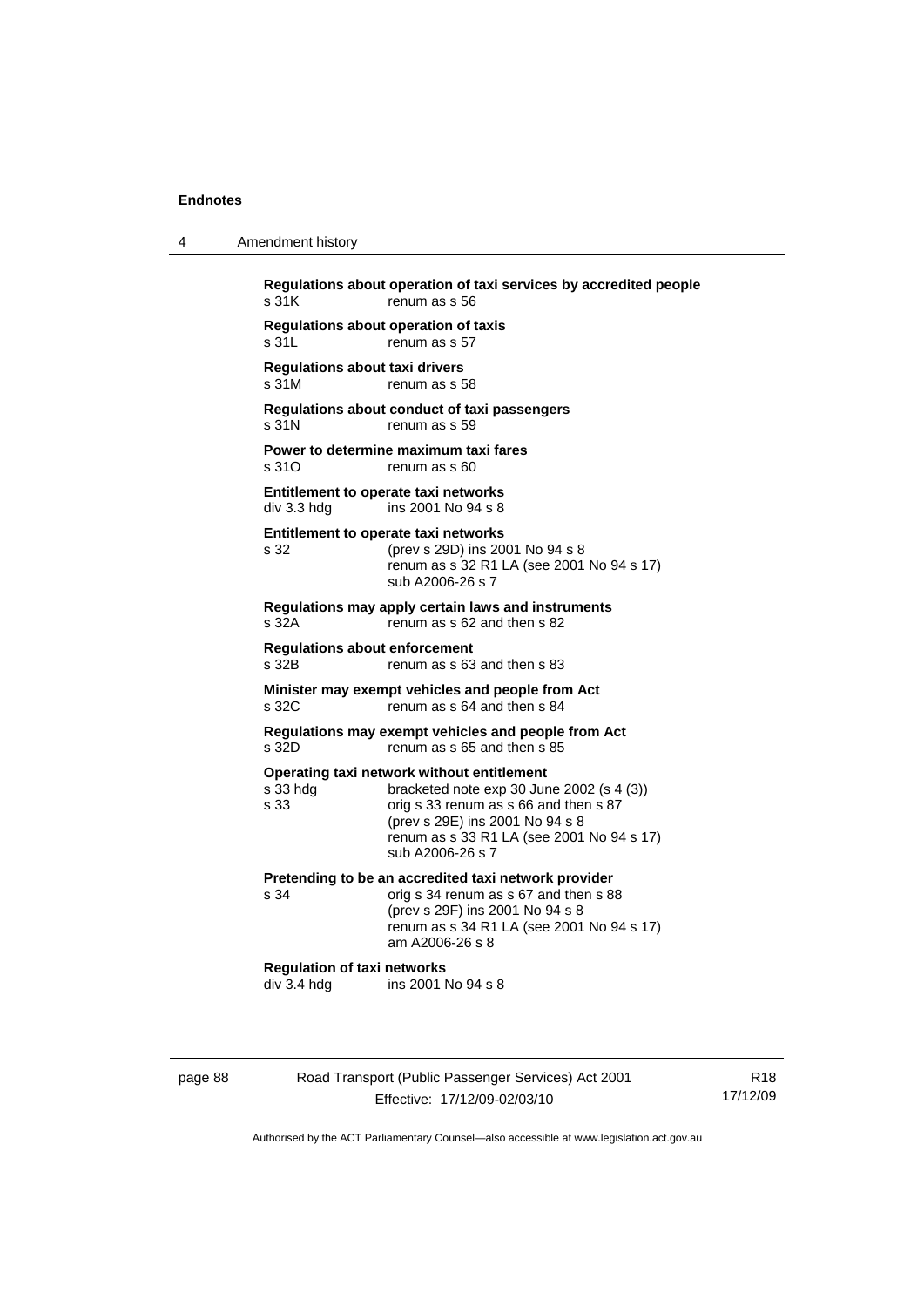|                                                   | Amendment history                                                                                                                                                                                                                         |
|---------------------------------------------------|-------------------------------------------------------------------------------------------------------------------------------------------------------------------------------------------------------------------------------------------|
| s 35 hda<br>s 35                                  | Regulations about operation of taxi networks by accredited people<br>bracketed note $exp 30$ June 2002 (s 4 (3))<br>orig s 35 renum as s 68 and then s 89<br>(prev s 29G) ins 2001 No 94 s 8<br>renum as s 35 R1 LA (see 2001 No 94 s 17) |
| s 36                                              | Regulations about operation of taxi networks<br>orig s 36 renum as s 69 and then s 90<br>(prev s 29H) ins 2001 No 94 s 8<br>renum as s 36 R1 LA (see 2001 No 94 s 17)                                                                     |
| Licensing of taxi vehicles<br>pt 4 hdg            | orig pt 4 hdg renum as pt 7 hdg (see 2001 No 94 s 9)<br>ins 2001 No 94 s 8                                                                                                                                                                |
| <b>Basic concepts</b><br>div 4.1 hdg              | orig div 4.1 hdg renum as div 7.1 hdg<br>ins 2001 No 94 s 8                                                                                                                                                                               |
| Meaning of taxi licence<br>s 37 hdg<br>s 37       | bracketed note $\exp 30$ June 2002 (s 4 (3))<br>orig s 37 renum as s 70 and then s 91<br>(prev s 30) sub 2001 No 94 s 8<br>renum as s 37 R1 LA (see 2001 No 94 s 17)<br>sub A2004-69 s 37                                                 |
| s 38 hda<br>s 38                                  | Meaning of restricted taxi licence<br>bracketed note exp 30 June 2002 (s 4 (3))<br>orig s 38 renum as s 71 and then s 92<br>(prev s 30A) ins 2001 No 94 s 8<br>renum as s 38 R1 LA (see 2001 No 94 s 17)                                  |
| <b>Taxi licences</b><br>div 4.2 hdg               | orig div 4.2 hdg renum as div 7.2 hdg<br>ins 2001 No 94 s 8                                                                                                                                                                               |
| s 39 hda<br>s 39                                  | <b>Maximum numbers of taxi licences</b><br>bracketed note $exp 30$ June 2002 (s 4 (3))<br>orig s 39 renum as s 72 and then s 93<br>(prev s 30B) ins 2001 No 94 s 8<br>renum as s 39 R1 LA (see 2001 No 94 s 17)                           |
| <b>Issue of taxi licences</b><br>s 40 hdg<br>s 40 | bracketed note exp 30 June 2002 (s 4 (3))<br>orig s 40 renum as s 73<br>(prev s 30C) ins 2001 No 94 s 8<br>renum as s 40 R1 LA (see 2001 No 94 s 17)                                                                                      |

R18 17/12/09 Road Transport (Public Passenger Services) Act 2001 Effective: 17/12/09-02/03/10

page 89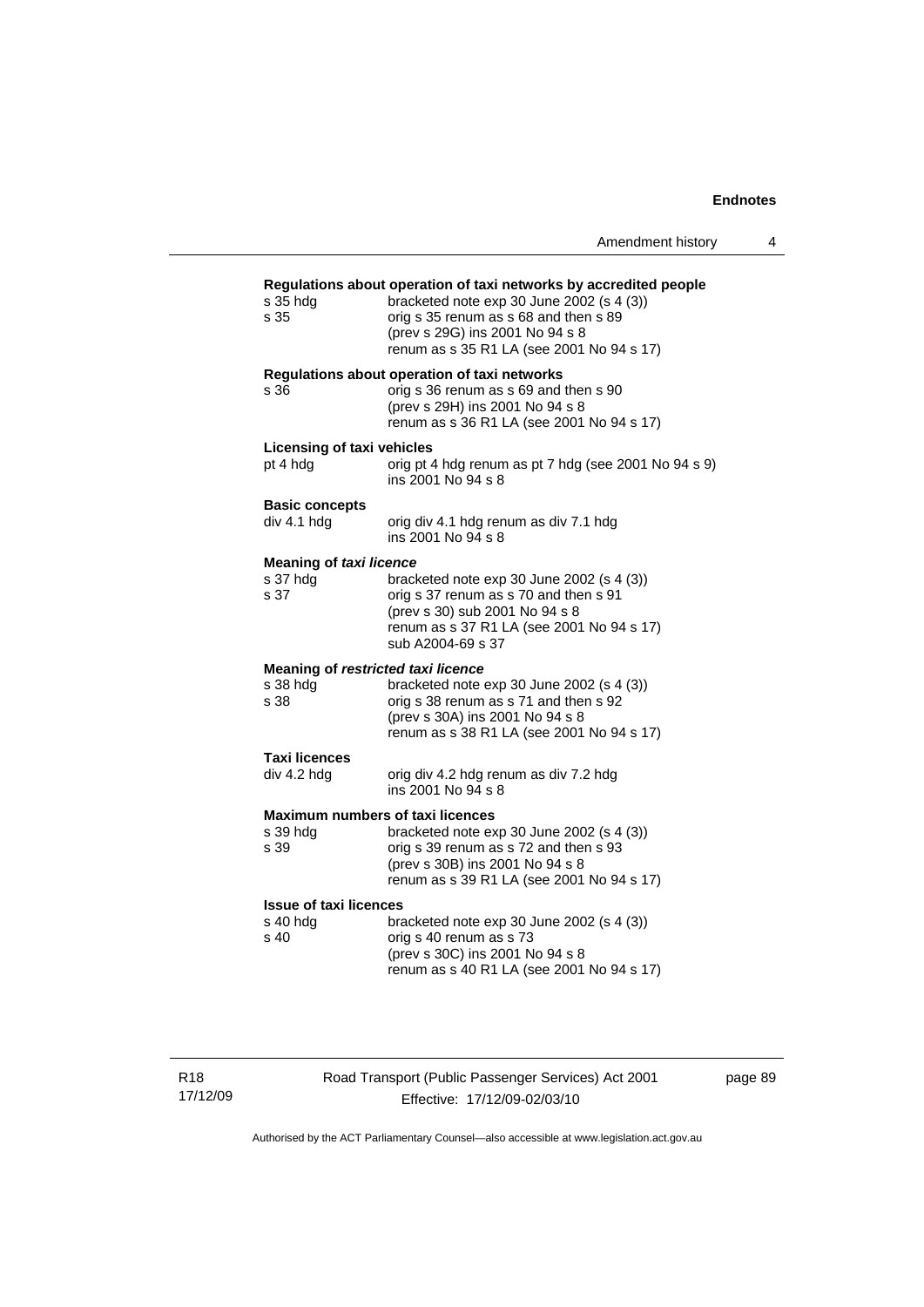| 4 | Amendment history                                           |                                                                                                                                                                                              |
|---|-------------------------------------------------------------|----------------------------------------------------------------------------------------------------------------------------------------------------------------------------------------------|
|   | <b>Transferability of taxi licences</b><br>s 41 hdg<br>s 41 | bracketed note exp 30 June 2002 (s 4 (3))<br>orig s 41 renum as s 74<br>(prev s 30D) ins 2001 No 94 s 8<br>renum as s 41 R1 LA (see 2001 No 94 s 17)<br>sub A2006-26 s 9                     |
|   | Use of vehicles as taxis<br>s 42 hda<br>s 42                | bracketed note $exp 30$ June 2002 (s 4 (3))<br>orig s 42 renum as s 75<br>(prev s 30E) ins 2001 No 94 s 8<br>renum as s 42 R1 LA (see 2001 No 94 s 17)<br>am A2004-69 s 10                   |
|   | s 43                                                        | Pretending vehicles are licensed taxis<br>orig s 43 renum as s 76<br>(prev s 30F) ins 2001 No 94 s 8<br>renum as s 43 R1 LA (see 2001 No 94 s 17)                                            |
|   | <b>Regulations about taxi licences</b><br>s 44 hdg<br>s 44  | bracketed note $exp 30$ June 2002 (s 4 (3))<br>orig s 44 renum as s 77<br>(prev s 30G) ins 2001 No 94 s 8<br>renum as s 44 R1 LA (see 2001 No 94 s 17)<br>am A2006-9 amdt 1.9; A2006-26 s 10 |
|   | Taxi services<br>pt 5 hdg                                   | orig pt 5 hdg om R1 LA (s 89 (3)) but see s 54)<br>prev pt 5 hdg exp 31 December 2001 (s 54)<br>ins 2001 No 94 s 8                                                                           |
|   | <b>Basic concepts</b><br>div 5.1 hdg                        | ins 2001 No 94 s 8                                                                                                                                                                           |
|   | <b>Meaning of taxi</b><br>s 45 hda<br>s 45                  | bracketed note $exp 30$ June 2002 (s 4 (3))<br>orig s 45 renum as s 78<br>(prev s 31) sub 2001 No 94 s 8<br>renum as s 45 R1 LA (see 2001 No 94 s 17)<br>sub A2004-69 s 11                   |
|   | <b>Meaning of restricted taxi</b><br>$s$ 46 hdg<br>s 46     | bracketed note $exp 30$ June 2002 (s 4 (3))<br>orig s 46 renum as s 79<br>(prev s 31A) ins 2001 No 94 s 8<br>renum as s 46 R1 LA (see 2001 No 94 s 17)<br>am A2006-9 s 15                    |

# page 90 Road Transport (Public Passenger Services) Act 2001 Effective: 17/12/09-02/03/10

R18 17/12/09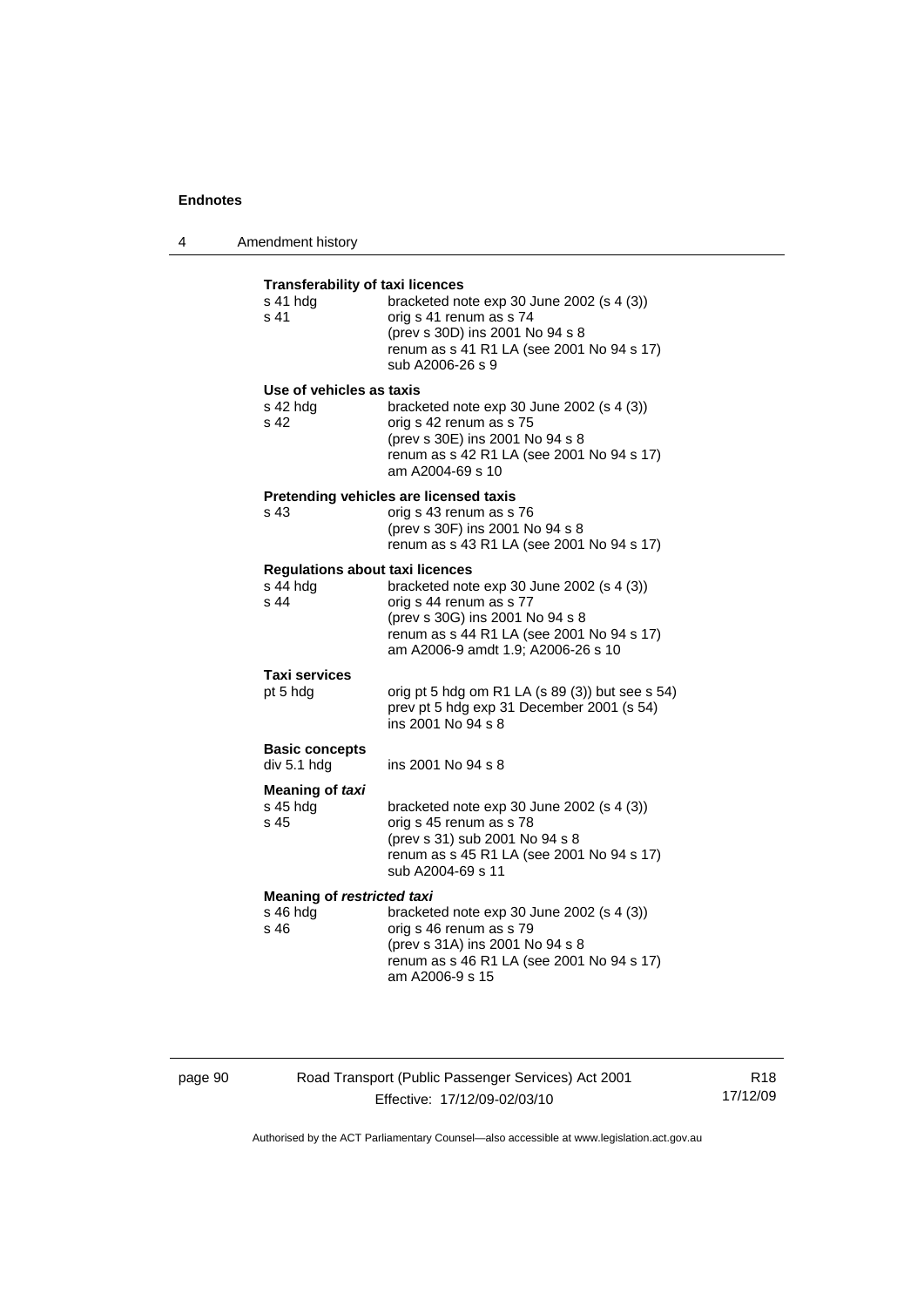## **Meaning of** *taxi service*

| meaning of taxi service<br>s 47 hdg<br>s 47                     | bracketed note $exp 30$ June 2002 (s 4 (3))<br>orig s 47 renum as s 80<br>(prev s 31B) ins 2001 No 94 s 8<br>renum as s 47 R1 LA (see 2001 No 94 s 17)                                                                                         |    |
|-----------------------------------------------------------------|------------------------------------------------------------------------------------------------------------------------------------------------------------------------------------------------------------------------------------------------|----|
| Meaning of restricted taxi service<br>s 48                      | orig s 48 renum as s 81<br>(prev s 31C) ins 2001 No 94 s 8<br>renum as s 48 R1 LA (see 2001 No 94 s 17)                                                                                                                                        |    |
| div 5.2 hdg                                                     | <b>Accreditation of taxi service operators</b><br>ins 2001 No 94 s 8                                                                                                                                                                           |    |
| s 49 hda<br>s 49                                                | Taxi service operators—purposes of accreditation<br>bracketed note $exp 30$ June 2002 (s 4 (3))<br>orig s 49 renum as s 82<br>(prev s 31D) ins 2001 No 94 s 8<br>renum as s 49 R1 LA (see 2001 No 94 s 17)                                     |    |
| s 50 hda<br>s 50                                                | Taxi service operators-regulations about accreditation system<br>bracketed note $exp 30$ June 2002 (s 4 (3))<br>orig s 50 renum as s 83<br>(prev s 31E) ins 2001 No 94 s 8<br>renum as s 50 R1 LA (see 2001 No 94 s 17)<br>am A2006-9 amdt 1.9 |    |
| <b>Entitlement to operate taxi services</b><br>div 5.3 hdg      | ins 2001 No 94 s 8                                                                                                                                                                                                                             |    |
| <b>Entitlement to operate taxi services</b><br>s 51 hda<br>s 51 | bracketed note $exp 30$ June 2002 (s 4 (3))<br>orig s 51 renum as s 84<br>(prev s 31F) ins 2001 No 94 s 8<br>renum as s 51 R1 LA (see 2001 No 94 s 17)<br>am A2006-26 s 11                                                                     |    |
| <b>Existing approved taxi networks</b><br>s 51A                 | renum as s 85                                                                                                                                                                                                                                  |    |
| s 51B                                                           | <b>Existing taxi licences and restricted taxi licences</b><br>renum as s 86                                                                                                                                                                    |    |
| s 51C                                                           | Interim accreditation of existing taxi operators<br>renum as s 87                                                                                                                                                                              |    |
| s 51D                                                           | Determination about maximum number of taxi licences<br>renum as s 88                                                                                                                                                                           |    |
| s 51E                                                           | Determination about maximum number of restricted taxi licences<br>renum as s 89                                                                                                                                                                |    |
|                                                                 | Road Transport (Public Passenger Services) Act 2001                                                                                                                                                                                            | pa |

R18 17/12/09

Effective: 17/12/09-02/03/10

page 91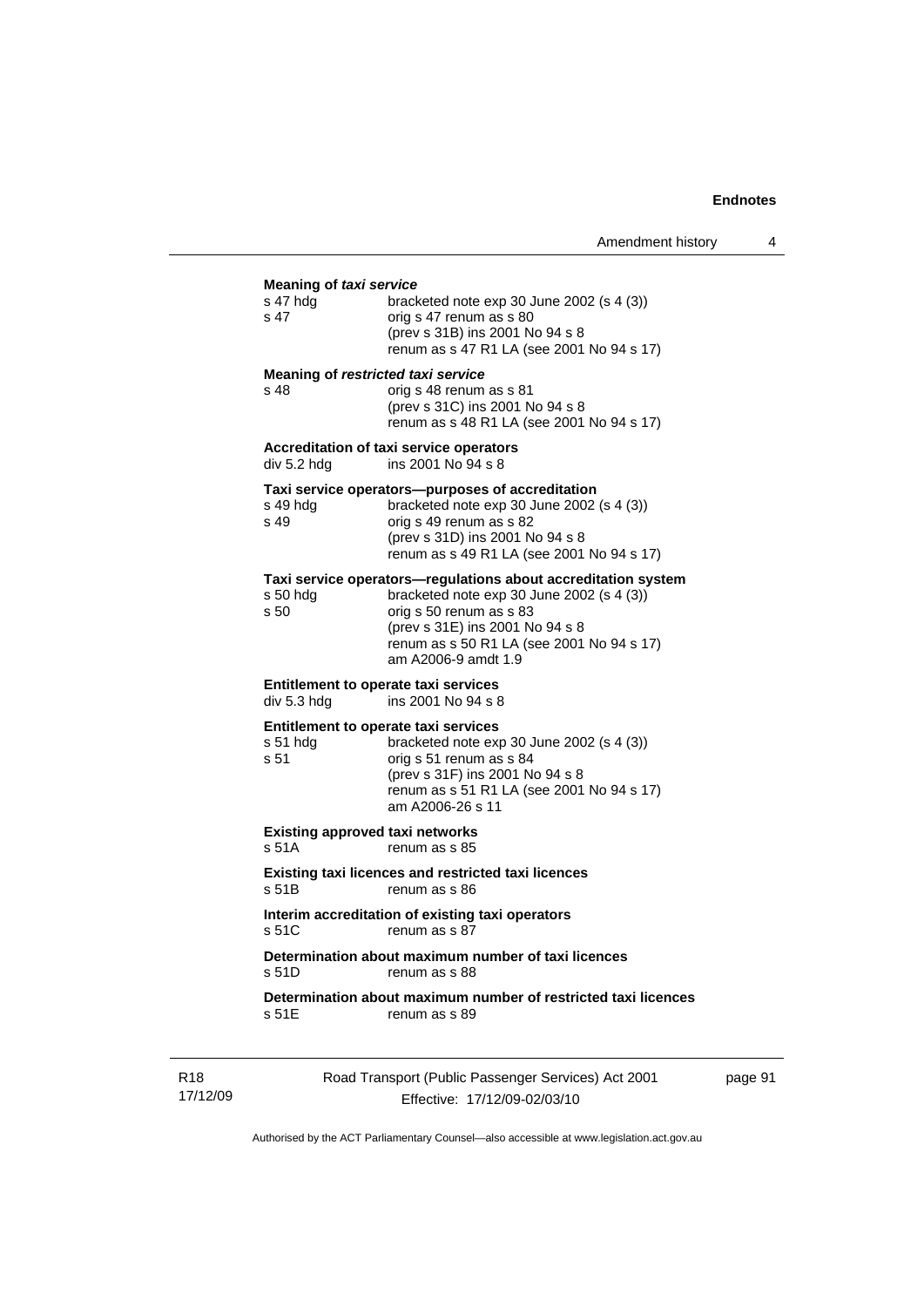| 4       | Amendment history                                                                                                                                                                                                                                                 |
|---------|-------------------------------------------------------------------------------------------------------------------------------------------------------------------------------------------------------------------------------------------------------------------|
|         | Application to transfer taxi licence<br>s 51F<br>renum as s 90                                                                                                                                                                                                    |
|         | Determination about maximum taxi fares<br>s 51G<br>renum as s 91                                                                                                                                                                                                  |
|         | <b>Expiry of div 7.7</b><br>s 51H<br>renum as s 92                                                                                                                                                                                                                |
|         | Unaccredited operators not to operate taxi services<br>s 52 hdg<br>bracketed note exp 30 June 2002 (s 4 (3))<br>s 52<br>orig s 52 exp 31 December 2001 (s 54)<br>(prev s 31G) ins 2001 No 94 s 8<br>renum as s 52 R1 LA (see 2001 No 94 s 17)<br>am A2004-69 s 12 |
|         | Pretending to be an accredited taxi service operator<br>orig s 53 exp 31 December 2001 (s 54)<br>s 53<br>(prev s 31H) ins 2001 No 94 s 8<br>renum as s 53 R1 LA (see 2001 No 94 s 17)                                                                             |
|         | Taxi service operators to be affiliated with taxi network<br>orig s 54 exp 31 December 2001 (s 54)<br>s 54<br>(prev s 31l) ins 2001 No 94 s 8<br>renum as s 54 R1 LA (see 2001 No 94 s 17)<br>sub A2006-26 s 12                                                   |
|         | Pretending to be affiliated with taxi network<br>(prev s 31J) ins 2001 No 94 s 8<br>s 55<br>renum as s 55 R1 LA (see 2001 No 94 s 17)                                                                                                                             |
|         | <b>Regulation of taxi services</b><br>div 5.4 hdg<br>ins 2001 No 94 s 8                                                                                                                                                                                           |
|         | Regulations about operation of taxi services by accredited people<br>$s$ 56 hdg<br>bracketed note exp 30 June 2002 (s 4 (3))<br>s 56<br>(prev s 31K) ins 2001 No 94 s 8<br>renum as s 56 R1 LA (see 2001 No 94 s 17)<br>am A2006-9 amdt 1.4, amdt 1.5             |
|         | Regulations about operation of taxis<br>s 57<br>(prev s 31L) ins 2001 No 94 s 8<br>renum as s 57 R1 LA (see 2001 No 94 s 17)                                                                                                                                      |
|         | <b>Regulations about taxi drivers</b><br>(prev s 31M) ins 2001 No 94 s 8<br>s 58<br>renum as s 58 R1 LA (see 2001 No 94 s 17)                                                                                                                                     |
|         | Regulations about conduct of taxi passengers<br>(prev s 31N) ins 2001 No 94 s 8<br>s 59<br>renum as s 59 R1 LA (see 2001 No 94 s 17)                                                                                                                              |
| page 92 | Road Transport (Public Passenger Services) Act 2001                                                                                                                                                                                                               |

Effective: 17/12/09-02/03/10

R18 17/12/09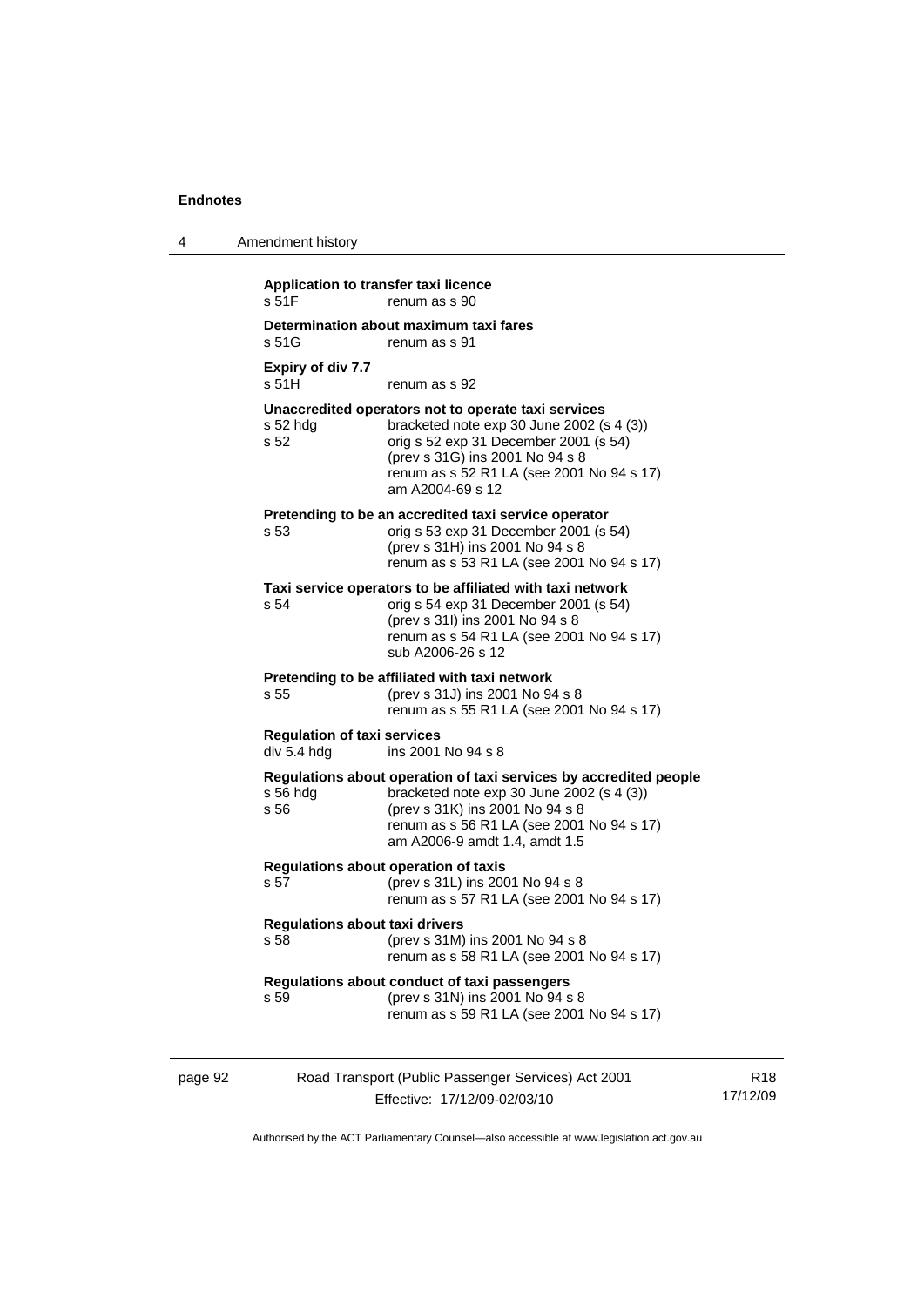|                                                        | Power to determine maximum taxi fares                                                                                     |
|--------------------------------------------------------|---------------------------------------------------------------------------------------------------------------------------|
| s 60 hdg<br>s 60                                       | bracketed note exp 30 June 2002 (s 4 (3))<br>(prev s 31O) ins 2001 No 94 s 8<br>renum as s 60 R1 LA (see 2001 No 94 s 17) |
| Licensing of hire cars                                 |                                                                                                                           |
| pt 5A hdg                                              | renum as pt 6 hdg                                                                                                         |
| <b>Basic concepts</b><br>div 5A.1 hdg                  | renum as div 6.1 hdg                                                                                                      |
| <b>Hire car licences</b><br>div 5A.2 hdg               | renum as div 6.2 hdg                                                                                                      |
| Hire car services<br>pt 5B hdg                         | renum as pt 7 hdg                                                                                                         |
| <b>Basic concepts</b><br>div 5B.1 hdg                  | renum as div 7.1 hdg                                                                                                      |
| div 5B.2 hdg                                           | Accreditation of hire car service operators<br>renum as div 7.2 hdg                                                       |
| div 5B.3 hdg                                           | Entitlement to operate hire car services<br>renum as div 7.3 hdg                                                          |
| <b>Requlation of hire car services</b><br>div 5B.4 hdg | renum as div 7.4 hdg                                                                                                      |
| Licensing of hire cars<br>pt 6 hdg                     | orig pt 6 hdg renum as pt 8 hdg                                                                                           |
|                                                        | (prev pt 5A hdg) ins A2004-69 s 13<br>renum as pt 6 hdg R10 LA (see A2004-69 s 17)                                        |
| <b>Basic concepts</b><br>div 6.1 hdg                   | (prev div 5A.1 hdg) ins A2004-69 s 13                                                                                     |
|                                                        | renum as div 6.1 hdg R10 LA (see A2004-69 s 17)                                                                           |
| <b>Meaning of hire car licence</b><br>s 60A            | renum as s 61                                                                                                             |
| s 60B                                                  | Meaning of restricted hire car licence<br>renum as s 62                                                                   |
| <b>Transferability of hire car licences</b><br>s 60C   | renum as s 63                                                                                                             |
| Use of vehicles as hire cars<br>s 60D                  | renum as s 64                                                                                                             |
|                                                        | Pretending vehicles are licensed hire cars                                                                                |
| s 60E                                                  | renum as s 65                                                                                                             |
|                                                        |                                                                                                                           |

R18 17/12/09 Road Transport (Public Passenger Services) Act 2001 Effective: 17/12/09-02/03/10

page 93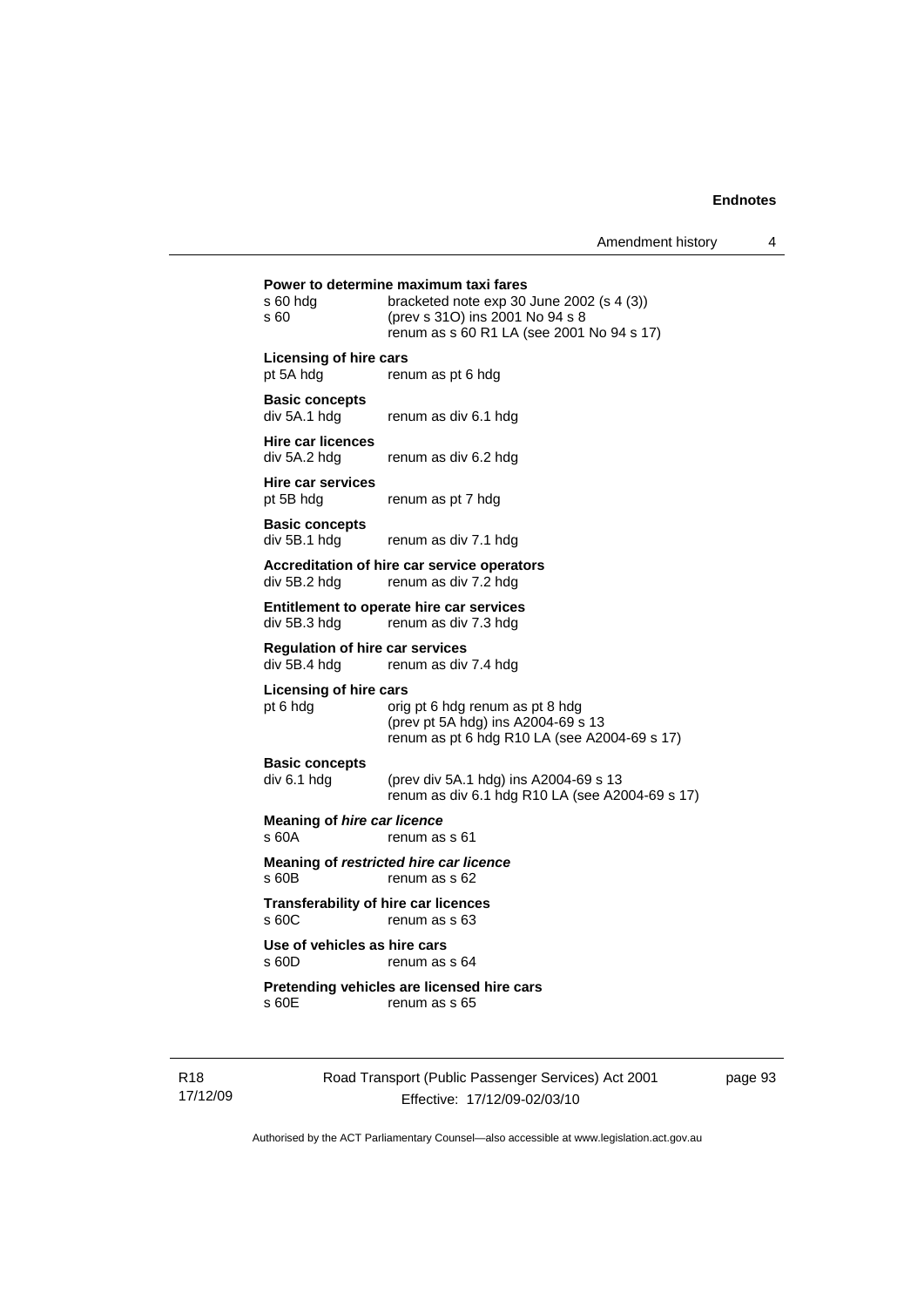4 Amendment history

|         | s 60F                                              | <b>Regulations about hire car licences</b><br>renum as s 66                                                                                                      |                 |
|---------|----------------------------------------------------|------------------------------------------------------------------------------------------------------------------------------------------------------------------|-----------------|
|         | Meaning of hire car<br>s 60G                       | renum as s 67                                                                                                                                                    |                 |
|         | Meaning of restricted hire car<br>s 60H            | renum as s 68                                                                                                                                                    |                 |
|         | Meaning of hire car service<br>s 601               | renum as s 69                                                                                                                                                    |                 |
|         | s60J                                               | Meaning of restricted hire car service<br>renum as s 70                                                                                                          |                 |
|         | s 60K                                              | Hire car service operators—purposes of accreditation<br>renum as s 71                                                                                            |                 |
|         | s 60L                                              | Hire car service operators—regulations about accreditation system<br>renum as s 72                                                                               |                 |
|         | s 60M                                              | Entitlement to operate hire car services<br>renum as s 73                                                                                                        |                 |
|         | s 60N                                              | Unaccredited operators not to operate hire car services<br>renum as s 74                                                                                         |                 |
|         | s 60O                                              | Pretending to be an accredited hire car service operator<br>renum as s 75                                                                                        |                 |
|         | s 60P                                              | Regulations about operation of hire car services by accredited people<br>renum as s 76                                                                           |                 |
|         | s 60Q                                              | Regulations about operation of hire cars<br>renum as s 77                                                                                                        |                 |
|         | <b>Regulations about hire car drivers</b><br>s 60R | renum as s 78                                                                                                                                                    |                 |
|         | s 60S                                              | Regulations about conduct of hire car passengers<br>renum as s 79                                                                                                |                 |
|         | s 60T                                              | Unauthorised public passenger services<br>renum as s 80                                                                                                          |                 |
|         | <b>Meaning of hire car licence</b><br>s 61         | (prev s $32$ ) renum as s $61$ and then s $81$<br>(prev s 60A) ins A2004-69 s 13<br>renum as s 61 R10 LA (see A2004-69 s 17)                                     |                 |
|         | s 62                                               | Meaning of restricted hire car licence<br>(prev s 32A) renum as s 62 and then s 82<br>(prev s 60B) ins A2004-69 s 13<br>renum as s 62 R10 LA (see A2004-69 s 17) |                 |
| page 94 |                                                    | Road Transport (Public Passenger Services) Act 2001<br>Effective: 17/12/09-02/03/10                                                                              | R18<br>17/12/09 |
|         |                                                    |                                                                                                                                                                  |                 |

Authorised by the ACT Parliamentary Counsel—also accessible at www.legislation.act.gov.au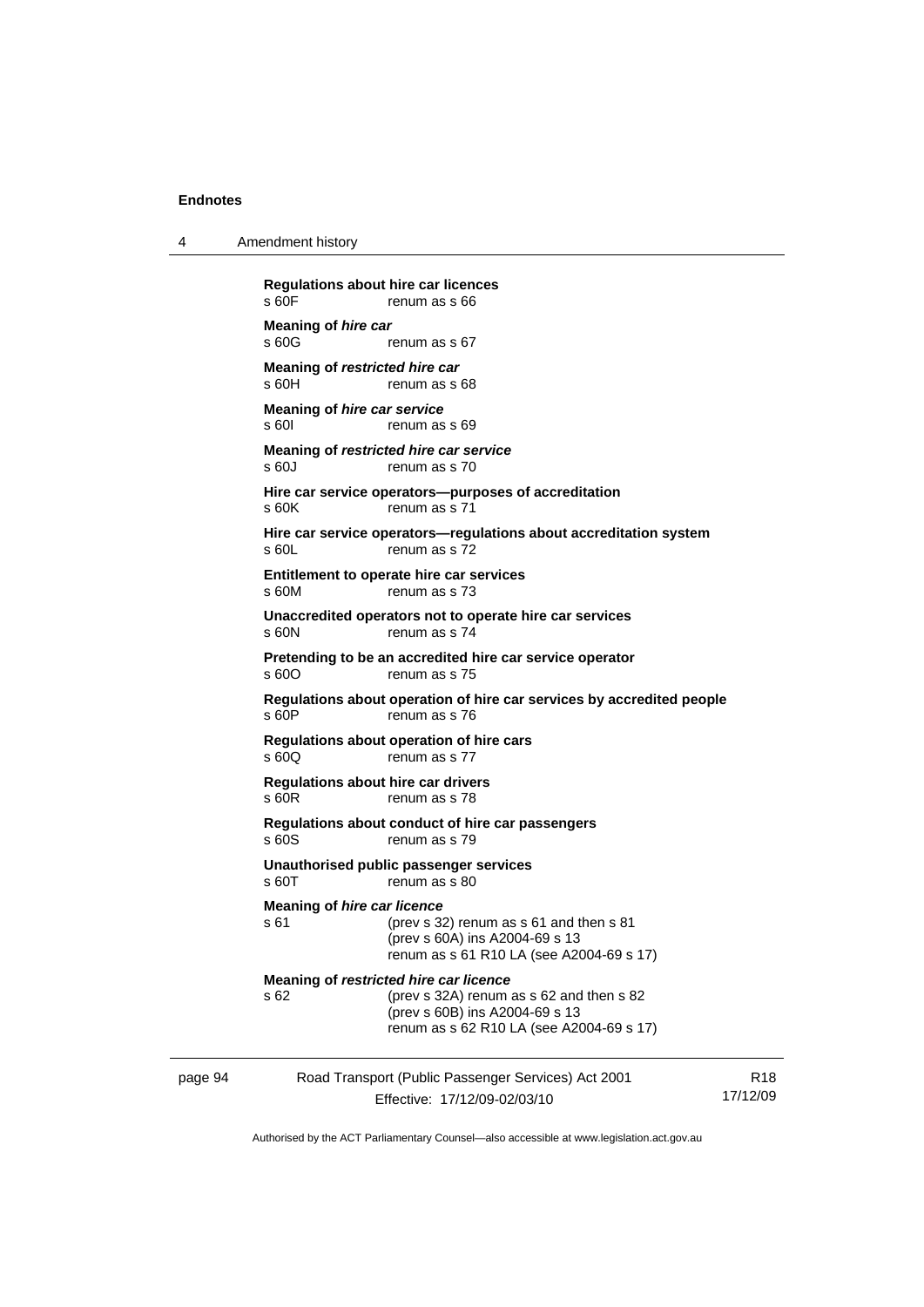| div 6.2 hdg                          | (prev div 5A.2 hdg) ins A2004-69 s 13<br>renum as div 6.2 hdg R10 LA (see A2004-69 s 17)                                                                                                                                                                                                                                                                                                              |
|--------------------------------------|-------------------------------------------------------------------------------------------------------------------------------------------------------------------------------------------------------------------------------------------------------------------------------------------------------------------------------------------------------------------------------------------------------|
| s 63                                 | <b>Transferability of hire car licences</b><br>(prev s 32B) renum as s 63 and then s 83<br>(prev s 60C) ins A2004-69 s 13<br>renum as s 63 R10 LA (see A2004-69 s 17)                                                                                                                                                                                                                                 |
| Use of vehicles as hire cars<br>s 64 | (prev s $32C$ ) renum as s $64$ and then s $84$<br>(prev s 60D) ins A2004-69 s 13<br>renum as s 64 R10 LA (see A2004-69 s 17)                                                                                                                                                                                                                                                                         |
| s 65                                 | Pretending vehicles are licensed hire cars<br>(prev s 32D) renum as s 65 and then s 85<br>(prev s 60E) ins A2004-69 s 13<br>renum as s 65 R10 LA (see A2004-69 s 17)                                                                                                                                                                                                                                  |
| s 65A                                | References to Motor Traffic Act, Traffic Act etc<br>renum as s 86                                                                                                                                                                                                                                                                                                                                     |
| s 66                                 | <b>Regulations about hire car licences</b><br>orig s 66 (prev s 33) def restricted taxi operator's licence ins<br>2001 No 94 s 10<br>def taxi operator's licence ins 2001 No 94 s 10<br>renum as s 66 R1 LA (see 2001 No 94 s 17)<br>exp 1 June 2003 (s 69)<br>prev s 66 renum as s 87<br>pres s 66 (prev s 60F) ins A2004-69 s 13<br>renum as s 66 R10 LA (see A2004-69 s 17)<br>am A2006-9 amdt 1.9 |
| Hire car services<br>pt 7 hdg        | orig pt 7 hdg<br>(prev pt 4 hdg) renum as pt 7 hdg 2001 No 94 s 9<br>om R9 LA<br>prev pt 7 hdg<br>renum as pt 9 hdg<br>pres pt 7 hdg<br>(prev pt 5B hdg) ins A2004-69 s 13<br>renum as pt 7 hdg R10 LA (see A2004-69 s 17)                                                                                                                                                                            |
| <b>Basic concepts</b><br>div 7.1 hdg | (prev div 4.1 hdg) renum 2001 No 94 s 9<br>exp 1 June 2003 (s 69)<br>(prev div 5B.1 hdg) ins A2004-69 s 13<br>renum as div 7.1 hdg R10 LA (see A2004-69 s 17)                                                                                                                                                                                                                                         |

R18 17/12/09 Road Transport (Public Passenger Services) Act 2001 Effective: 17/12/09-02/03/10

page 95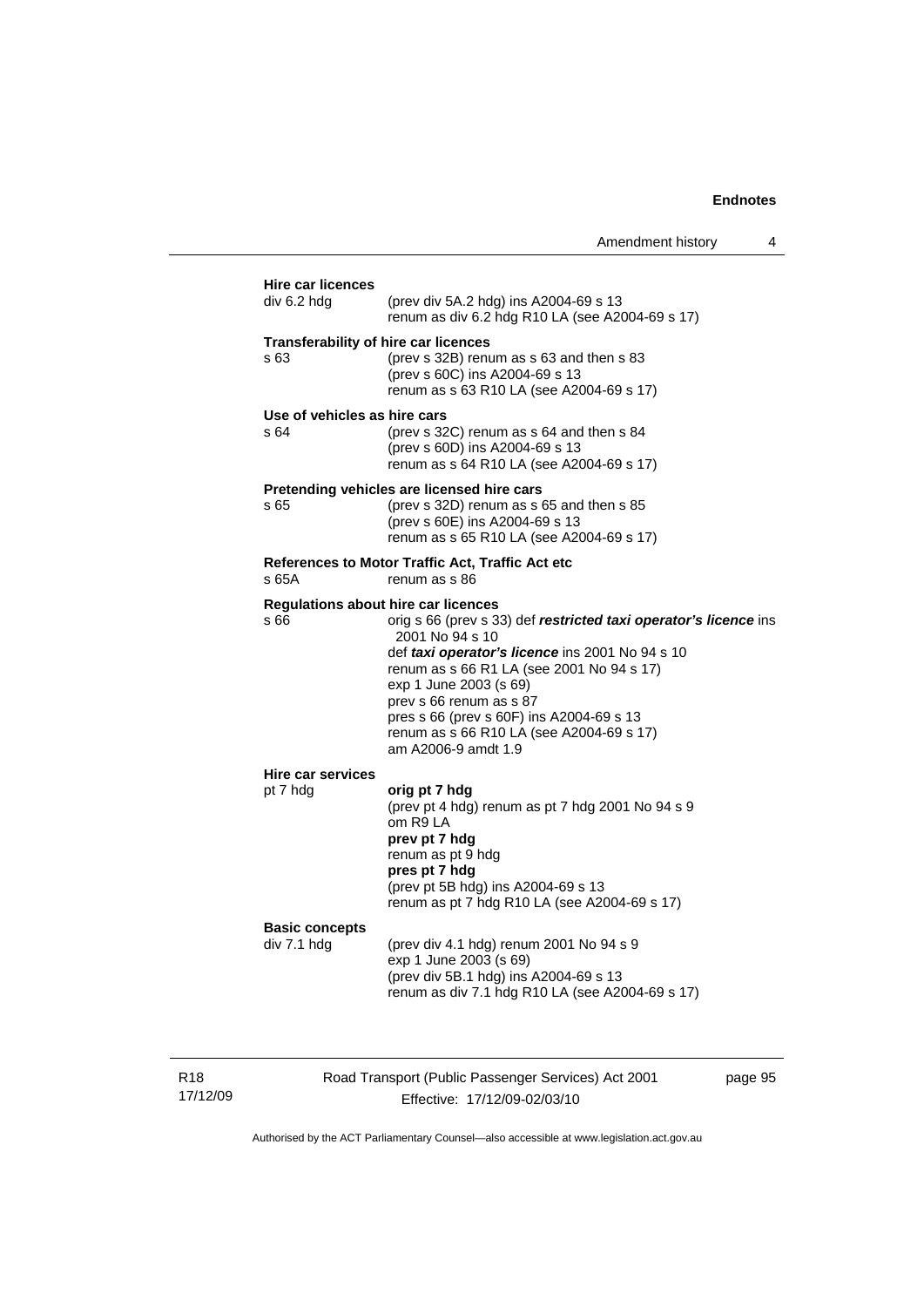4 Amendment history

### **Meaning of** *hire car*  s 67 orig s 67 (prev s 34) renum as s 67 R1 LA (see 2001 No 94 s 17) exp 1 June 2003 (s 69) prev s 67 renum as s 88 pres s 67 (prev s 60G) ins A2004-69 s 13 renum as s 67 R10 LA (see A2004-69 s 17) am A2006-9 s 16 **Meaning of** *restricted hire car*  s 68 orig s 68 (prev s 35) renum as s 68 R1 LA (see 2001 No 94 s 17) am 2002 No 49 amdt 3.231 exp 1 June 2003 (s 69) prev s 68 renum as s 89 pres s 68 (prev s 60H) ins A2004-69 s 13 renum as s 68 R10 LA (see A2004-69 s 17) am A2006-9 s 17 **Meaning of** *hire car service*  s 69 orig s 69 (prev s 36) renum as s 69 R1 LA (see 2001 No 94 s 17) sub 2002 No 30 amdt 3.751 exp 1 June 2003 (s 69) prev s 69 renum as s 90 pres s 69 (prev s 60I) ins A2004-69 s 13 renum as s 69 R10 LA (see A2004-69 s 17) **Meaning of** *restricted hire car service*  s 70 orig s 70 (prev s 37) renum as s 70 R1 LA (see 2001 No 94 s 17) exp 1 December 2002 (s 72) prev s 70 renum as s 91 pres s 70 (prev s 60J) ins A2004-69 s 13 renum as s 70 R10 LA (see A2004-69 s 17) **Accreditation of hire car service operators**  div 7.2 hdg (prev div 4.2 hdg) renum 2001 No 94 s 9 exp 1 December 2002 (s 72) (prev div 5B.2 hdg) ins A2004-69 s 13 renum as div 7.2 hdg R10 LA (see A2004-69 s 17) **Hire car service operators—purposes of accreditation**  s 71 orig s 71 (prev s 38) renum as s 71 R1 LA (see 2001 No 94 s 17) exp 1 December 2002 (s 72) prev s 71 renum as s 92 pres s 71 (prev s 60K) ins A2004-69 s 13 renum as s 71 R10 LA (see A2004-69 s 17)

page 96 Road Transport (Public Passenger Services) Act 2001 Effective: 17/12/09-02/03/10 R18 17/12/09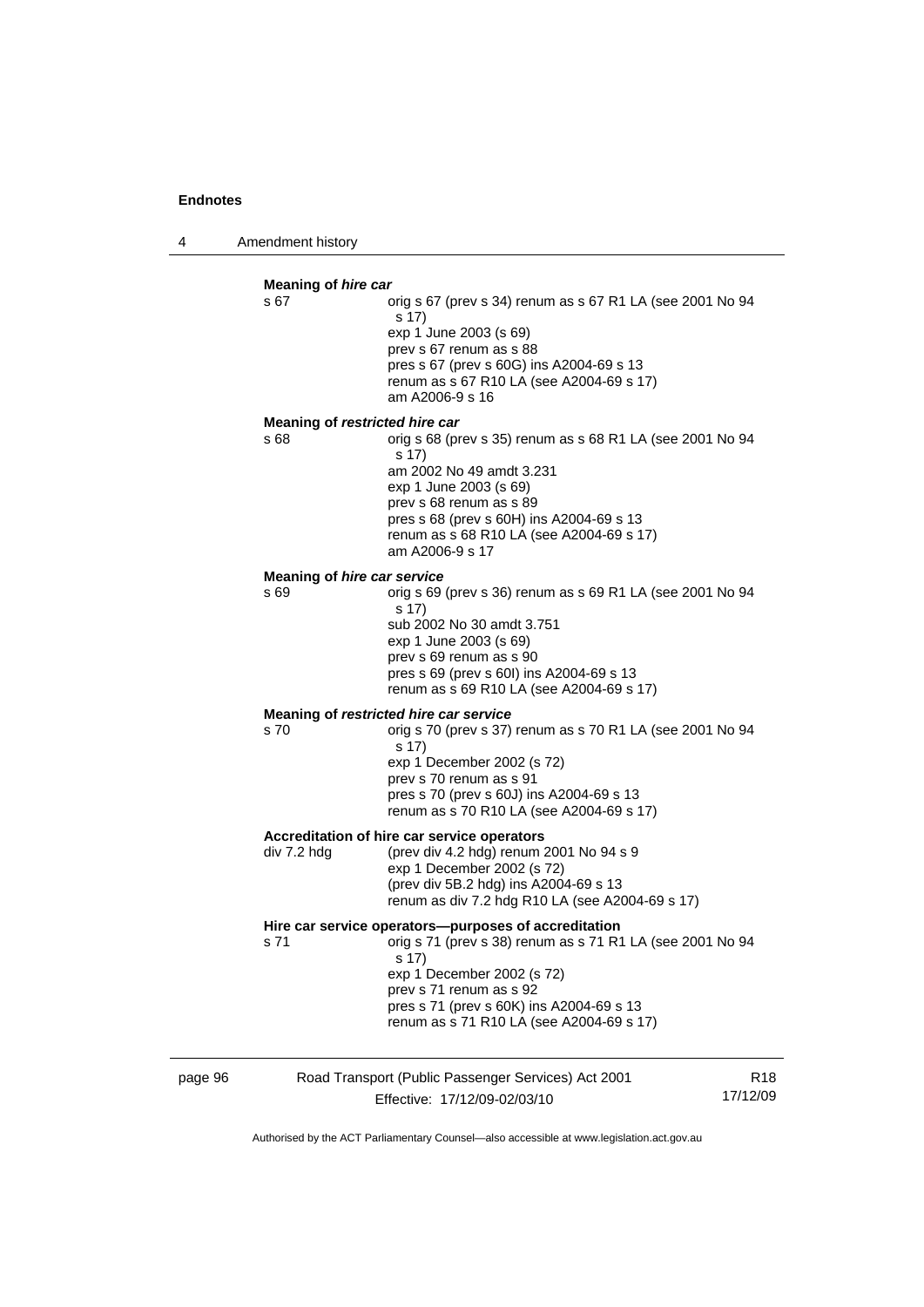## **Hire car service operators—regulations about accreditation system**

s 72 orig s 72 (prev s 39) renum as s 72 R1 LA (see 2001 No 94 s 17) exp 1 December 2002 (s 72) prev s 72 renum as s 93 pres s 72 (prev s 60L) ins A2004-69 s 13 renum as s 72 R10 LA (see A2004-69 s 17) am A2006-9 amdt 1.9

**Entitlement to operate hire car services**<br>div 7.3 hdg (prev div 4.3 hdg) renu  $(nrav div 4.3 hda)$  renum 2001 No 94 s 9

| aiv 7.0 Huy | $1000118$ and $10011$ in $2001180$ at $3433$    |
|-------------|-------------------------------------------------|
|             | exp 1 June 2002 (s 78)                          |
|             | (prev div 5B.3 hdg) ins A2004-69 s 13           |
|             | renum as div 7.3 hdg R10 LA (see A2004-69 s 17) |
|             |                                                 |

#### **Entitlement to operate hire car services**

| s 73. | (prev s 40) renum R1 LA (see 2001 No 94 s 17) |
|-------|-----------------------------------------------|
|       | exp 1 June 2002 (s 78)                        |
|       | (prev s 60M) ins A2004-69 s 13                |
|       | renum as s 73 R10 LA (see A2004-69 s 17)      |
|       |                                               |

#### **Unaccredited operators not to operate hire car services**

s 74 (prev s 41) renum R1 LA (see 2001 No 94 s 17) exp 1 June 2002 (s 78) (prev s 60N) ins A2004-69 s 13 renum as s 74 R10 LA (see A2004-69 s 17)

#### **Pretending to be an accredited hire car service operator**

s 75 (prev s 42) renum R1 LA (see 2001 No 94 s 17) exp 1 June 2002 (s 78) (prev s 60O) ins A2004-69 s 13 renum as s 75 R10 LA (see A2004-69 s 17)

#### **Regulation of hire car services**

| div 7.4 hdg | (prev div 4.4 hdg) renum 2001 No 94 s 9         |
|-------------|-------------------------------------------------|
|             | exp 1 December 2002 (s 80)                      |
|             | (prev div 5B.4 hdg) ins A2004-69 s 13           |
|             | renum as div 7.4 hdg R10 LA (see A2004-69 s 17) |
|             |                                                 |

### **Regulations about operation of hire car services by accredited people**

s 76 (prev s 43) renum R1 LA (see 2001 No 94 s 17) exp 1 June 2002 (s 78) (prev s 60P) ins A2004-69 s 13 renum as s 76 R10 LA (see A2004-69 s 17) am A2006-9 amdt 1.6, amdt 1.7

R18 17/12/09 Road Transport (Public Passenger Services) Act 2001 Effective: 17/12/09-02/03/10

page 97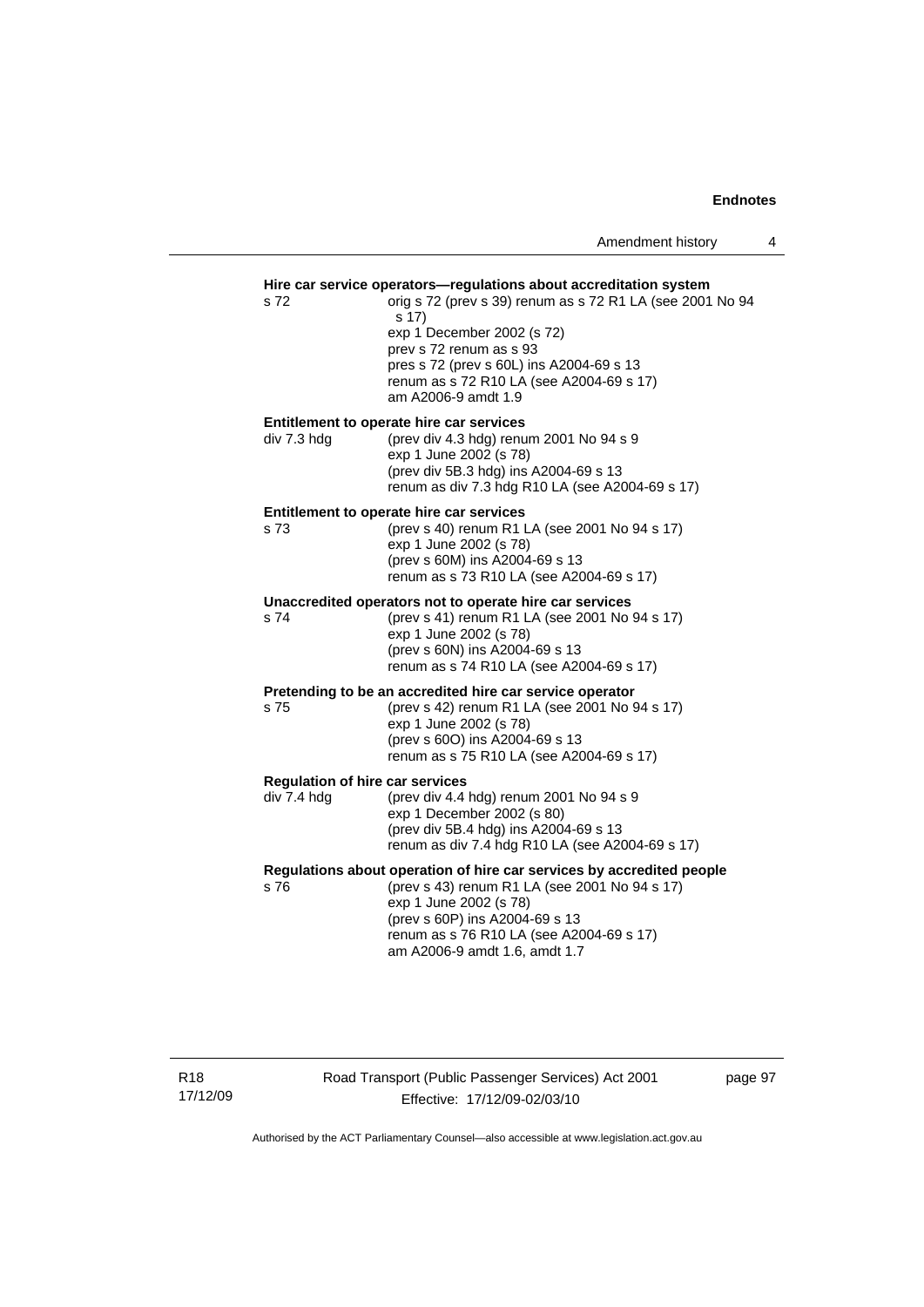| s 77                                              | Regulations about operation of hire cars<br>(prev s 44) renum R1 LA (see 2001 No 94 s 17)<br>exp 1 June 2002 (s 78)<br>(prev s 60Q) ins A2004-69 s 13<br>renum as s 77 R10 LA (see A2004-69 s 17)<br>am A2006-9 amdt 1.8                           |
|---------------------------------------------------|----------------------------------------------------------------------------------------------------------------------------------------------------------------------------------------------------------------------------------------------------|
| <b>Regulations about hire car drivers</b><br>s 78 | (prev s 45) renum R1 LA (see 2001 No 94 s 17)<br>exp 1 June 2002 (s 78)<br>(prev s 60R) ins A2004-69 s 13<br>renum as s 78 R10 LA (see A2004-69 s 17)                                                                                              |
| s 79                                              | Regulations about conduct of hire car passengers<br>(prev s 46) renum R1 LA (see 2001 No 94 s 17)<br>exp 1 December 2002 (s 80)<br>(prev s 60S) ins A2004-69 s 13<br>renum as s 79 R10 LA (see A2004-69 s 17)                                      |
| <b>Bus service licences</b><br>div 7.5 hdg        | (prev div 4.5 hdg) renum R1 LA (see 2001 No 94 s 17)<br>exp 1 December 2002 (s 82)                                                                                                                                                                 |
| <b>Small buses</b><br>div 7.6 hdg                 | (prev div 4.6 hdg) renum R1 LA (see 2001 No 94 s 17)<br>exp 1 June 2003 (s 84)                                                                                                                                                                     |
| <b>Taxis</b><br>div 7.7 hdg                       | ins 2001 No 94 s 11<br>exp 2 March 2003 (s 92)                                                                                                                                                                                                     |
| <b>Demand responsive services</b><br>pt 8 hdg     | (prev pt 6 hdg) ins 2001 No 94 s 8<br>renum as pt 8 hdg R10 LA (see A2004-69 s 17)<br>sub A2006-9 s 18                                                                                                                                             |
| <b>Basic concepts</b><br>div 8.1 hdg              | ins A2006-9 s 18                                                                                                                                                                                                                                   |
| s 80                                              | Meaning of demand responsive service<br>(prev s 47) renum R1 LA (see 2001 No 94 s 17)<br>sub 2002 No 30 amdt 3.753<br>exp 1 December 2002 (s 80)<br>(prev s 60T) ins A2004-69 s 14<br>renum as s 80 R10 LA (see A2004-69 s 17)<br>sub A2006-9 s 18 |

# page 98 Road Transport (Public Passenger Services) Act 2001 Effective: 17/12/09-02/03/10

R18 17/12/09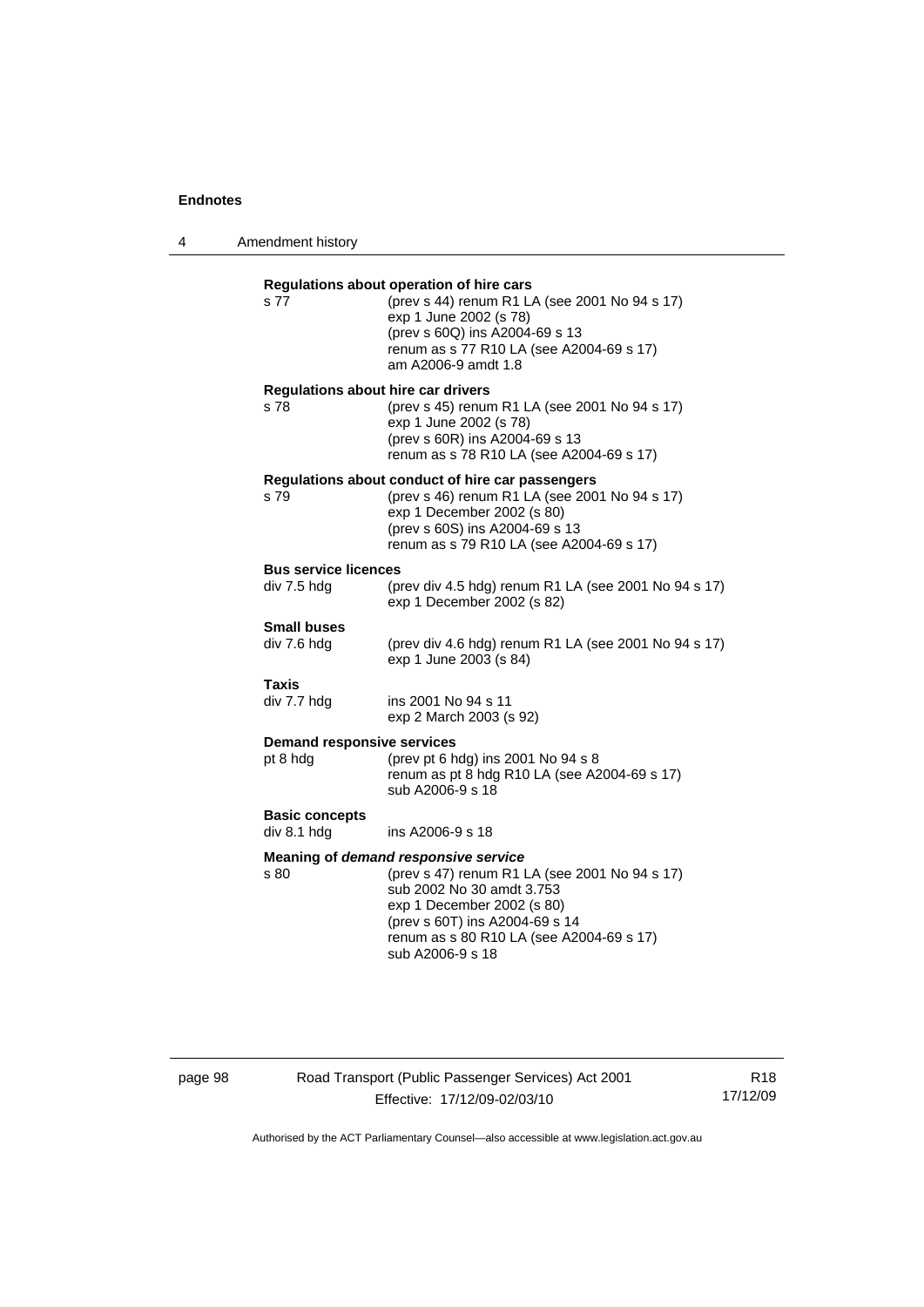# **Meaning of** *demand responsive service vehicle* s 81 hdg bracketed note exp 30 June 2002 (s 4 (3)) s 81 (prev s 48) renum R1 LA (see 2001 No 94 s 17) exp 1 December 2002 (s 82) (prev s 32) sub 2001 No 94 s 8 renum as s 61 R1 LA (see 2001 No 94 s 17) renum as s 81 R10 LA (see A2004-69 s 17) sub A2006-9 s 18 **Authorisations to operate demand responsive services**  div 8.2 hdg ins A2006-9 s 18 **Demand responsive service authorisations**  s 82 (prev s 32A) ins 2001 No 94 s 8 renum as s 62 R1 LA (see 2001 No 94 s 17) sub 2002 No 30 amdt 3.750 renum as s 82 R10 LA (see A2004-69 s 17) sub A2006-9 s 18 **Territory's entitlement to operate demand responsive service**  s 82A ins A2006-30 amdt 1.83 om A2006-9 s 18 **Demand responsive services—guidelines for giving authorisations**  s 83 (prev s 50) renum R1 LA (see 2001 No 94 s 17) exp 1 June 2003 (s 84) (prev s 32B) ins 2001 No 94 s 8 renum as s 63 R1 LA (see 2001 No 94 s 17) renum as s 83 R10 LA (see A2004-69 s 17) sub A2006-9 s 18 **Demand responsive services—regulations about authorisations**  s 84 (prev s 51) renum R1 LA (see 2001 No 94 s 17) sub 2002 No 30 amdt 3.755 exp 1 June 2003 (s 84) (prev s 32C) ins 2001 No 94 s 8 renum as s 64 R1 LA (see 2001 No 94 s 17) renum as s 84 R10 LA (see A2004-69 s 17) sub A2006-9 s 18 **Use of vehicles for demand responsive services**  s 85 hdg bracketed note exp 30 June 2002 (s 4 (3)) s 85 (prev s 51A) ins 2001 No 94 s 11 renum R1 LA (see 2001 No 94 s 17) exp 2 March 2003 (s 92) (prev s 32D) ins 2001 No 94 s 8 renum as s 65 R1 LA (see 2001 No 94 s 17) renum as s 85 R10 LA (see A2004-69 s 17) sub A2006-9 s 18

R18 17/12/09 Road Transport (Public Passenger Services) Act 2001 Effective: 17/12/09-02/03/10

page 99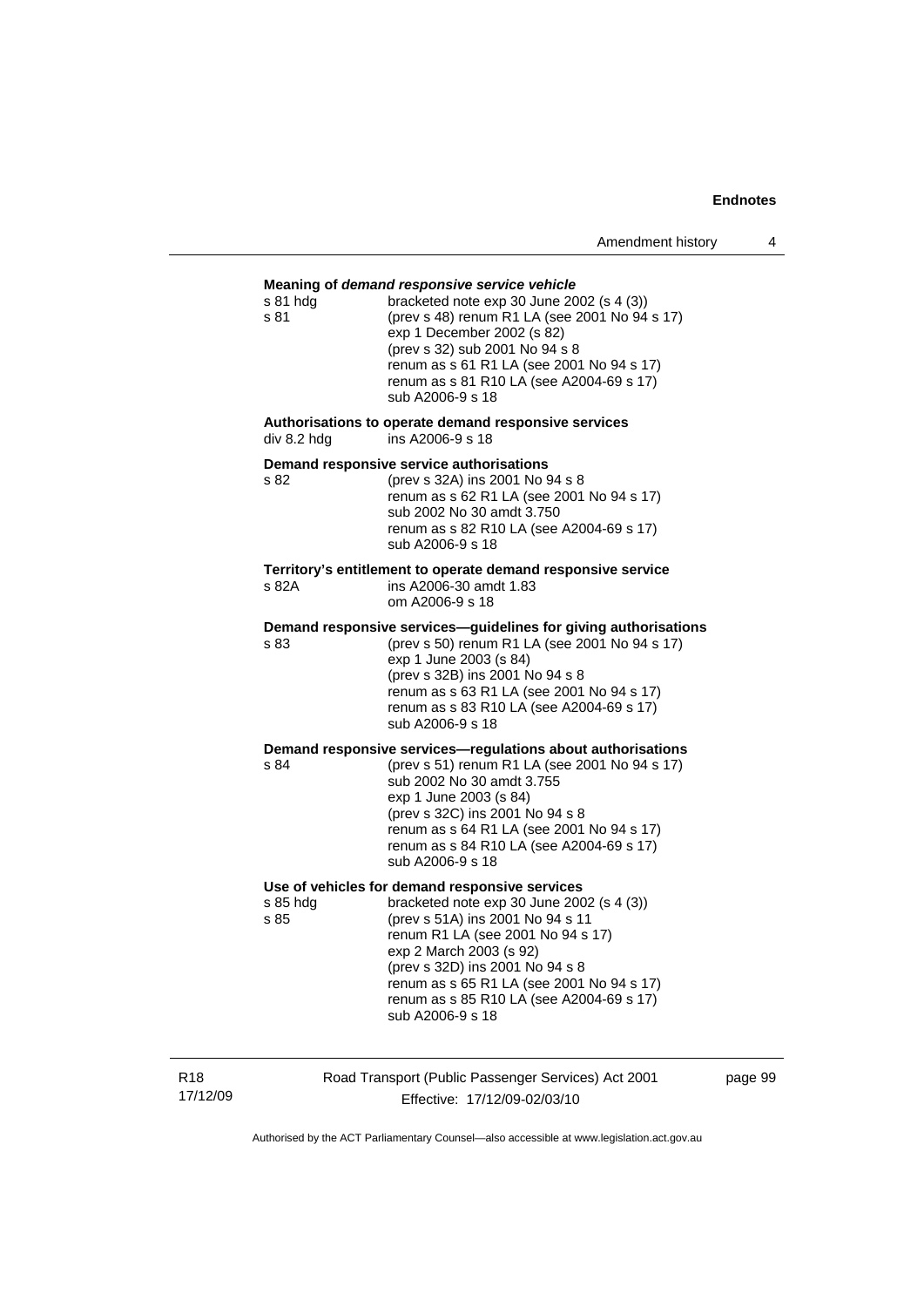4 Amendment history

# page 100 Road Transport (Public Passenger Services) Act 2001 Effective: 17/12/09-02/03/10 R18 17/12/09 **Representing vehicle as demand responsive service vehicle**  s 86 (prev s 51B) ins 2001 No 94 s 11 renum R1 LA (see 2001 No 94 s 17) exp 2 March 2003 (s 92) (prev s 65A) ins A2004-69 s 15 renum as s 86 R10 LA (see A2004-69 s 17) sub A2006-9 s 18 **Accreditation of demand responsive service operators**  div 8.3 hdg ins A2006-9 s 18 **Demand responsive service operators—purposes of accreditation**  s 87 (prev s 51C) ins 2001 No 94 s 11 renum R1 LA (see 2001 No 94 s 17) exp 2 March 2003 (s 92) (prev s 66) ins A2004-69 s 16 def *annual weddings and school formals licence* ins A2004-69 s 16 def *commencement* ins A2004-69 s 16 def *General Act* ins A2004-69 s 16 renum as s 87 R10 LA (see A2004-69 s 17) exp 9 March 2006 (s 93) ins A2006-9 s 18 **Demand responsive service operators—regulations about accreditation system**  s 88 (prev s 51D) ins 2001 No 94 s 11 renum R1 LA (see 2001 No 94 s 17) exp 2 March 2003 (s 92) (prev s 67) ins A2004-69 s 16 renum as s 88 R10 LA (see A2004-69 s 17) exp 9 March 2006 (s 93) ins A2006-9 s 18 **Service contracts for demand responsive services**  div 8.4 hdg ins A2006-9 s 18 **Service contracts—demand responsive services**  s 89 (prev s 51E) ins 2001 No 94 s 11 renum R1 LA (see 2001 No 94 s 17) exp 2 March 2003 (s 92) (prev s 68) ins A2004-69 s 16 renum as s 89 R10 LA (see A2004-69 s 17) exp 9 March 2006 (s 93) ins A2006-9 s 18 **Entitlement to operate demand responsive services**  div 8.5 hdg ins A2006-9 s 18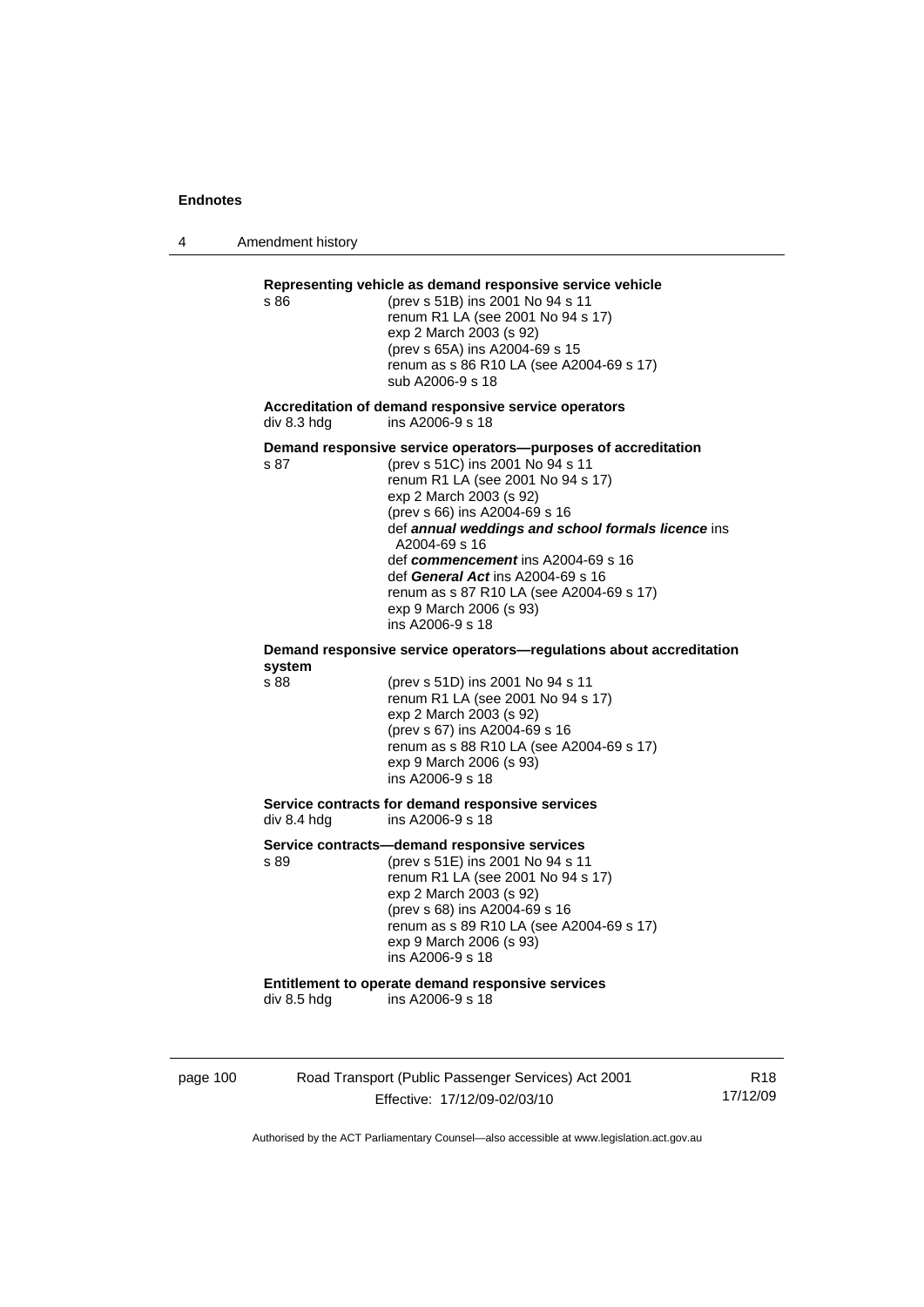## **Entitlement to operate demand responsive services**

s 90 (prev s 51F) ins 2001 No 94 s 11 renum R1 LA (see 2001 No 94 s 17) exp 2 March 2003 (s 92) (prev s 69) ins A2004-69 s 16 renum as s 90 R10 LA (see A2004-69 s 17) mod SL2002-3 s 246 (as am by SL2005-4 s 12) exp 9 March 2006 (s 93) ins A2006-9 s 18 am A2006-30 amdt 1.84

#### **Operating demand responsive service without entitlement**

s 91 (prev s 51G) ins 2001 No 94 s 11 renum R1 LA (see 2001 No 94 s 17) exp 2 March 2003 (s 92) (prev s 70) ins A2004-69 s 16 renum as s 91 R10 LA (see A2004-69 s 17) exp 9 March 2006 (s 93) ins A2006-9 s 18 am A2006-30 amdt 1.85

# **Representing entitlement to operate demand responsive service**

s 92 (prev s 51H) ins 2001 No 94 s 11 renum R1 LA (see 2001 No 94 s 17) sub 2002 No 30 amdt 3.756 exp 2 March 2003 (s 92) (prev s 71) ins A2004-69 s 16 renum as s 92 R10 LA (see A2004-69 s 17) exp 9 March 2006 (s 93) ins A2006-9 s 18

#### **Regulation of demand responsive services**   $div 8.6$  hdg  $div 8.6$  ins A2006-9 s 18

#### **Demand responsive services—minimum fares**

| s 93 | (prev s 72) ins A2004-69 s 16            |
|------|------------------------------------------|
|      | renum as s 93 R10 LA (see A2004-69 s 17) |
|      | exp 9 March 2006 (s 93)                  |
|      | ins A2006-9 s 18                         |
|      |                                          |

## **Regulations about operation of demand responsive services**  s 94 ins A2006-9 s 18

**Regulations about operation of demand responsive service vehicles**  s 95 ins A2006-9 s 18

## **Regulations about demand responsive service vehicle drivers**  s 96 ins A2006-9 s 18

## **Regulations about conduct of demand responsive vehicle passengers**  ins A2006-9 s 18

| R18      | Road Transport (Public Passenger Services) Act 2001 | page 101 |
|----------|-----------------------------------------------------|----------|
| 17/12/09 | Effective: 17/12/09-02/03/10                        |          |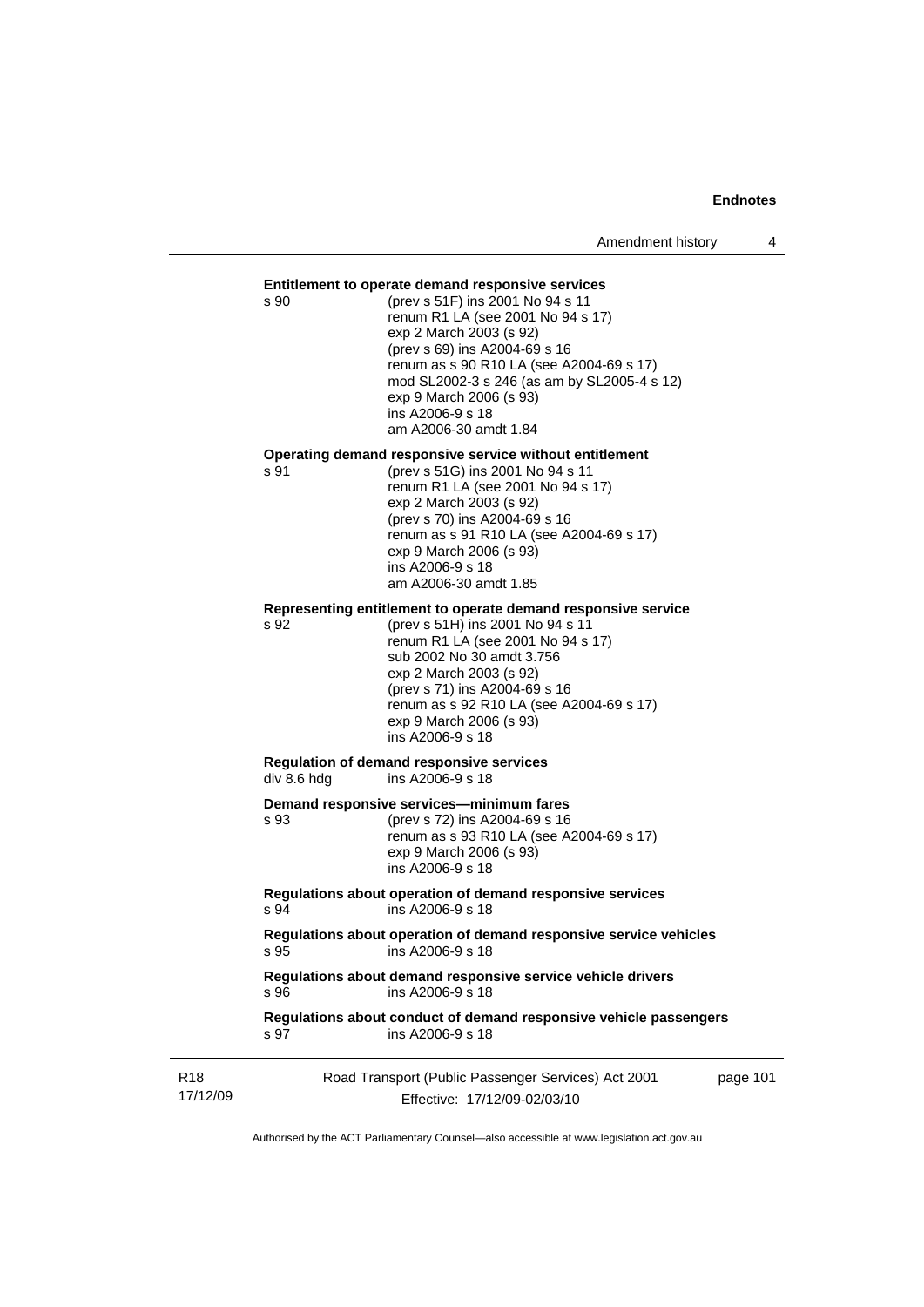4 Amendment history

| pt 8A hdg          | ins as mod SL2008-37 mod 20.1<br>mod lapsed 5 July 2009 when sch 20 SL2008-37 om by<br>A2009-16 amdt 2.21                                                                                                                                                                                                                                                                                                                                                                            |
|--------------------|--------------------------------------------------------------------------------------------------------------------------------------------------------------------------------------------------------------------------------------------------------------------------------------------------------------------------------------------------------------------------------------------------------------------------------------------------------------------------------------|
| Definitions-pt 8A  |                                                                                                                                                                                                                                                                                                                                                                                                                                                                                      |
| s 110              | ins as mod SL2008-37 mod 20.1<br>mod lapsed 5 July 2009 when sch 20 SL2008-37 om by<br>A2009-16 amdt 2.21<br>ins A2009-16 amdt 3.4<br>def accredited operator ins as mod SL2008-37 mod 20.1<br>mod lapsed 5 July 2009 when sch 20 SL2008-37 om by<br>A2009-16 amdt 2.21<br>ins A2009-16 amdt 3.4<br>def <i>public passenger vehicle policy</i> ins as mod SL2008-37<br>mod 20.1<br>mod lapsed 5 July 2009 when sch 20 SL2008-37 om by<br>A2009-16 amdt 2.21<br>ins A2009-16 amdt 3.4 |
|                    | Public passenger vehicle insurance compulsory                                                                                                                                                                                                                                                                                                                                                                                                                                        |
| s 111              | ins as mod SL2008-37 mod 20.1<br>mod lapsed 5 July 2009 when sch 20 SL2008-37 om by<br>A2009-16 amdt 2.21<br>ins A2009-16 amdt 3.4                                                                                                                                                                                                                                                                                                                                                   |
|                    | Police officer or authorised person may require evidence of public<br>passenger vehicle insurance                                                                                                                                                                                                                                                                                                                                                                                    |
| s 112              | ins as mod SL2008-37 mod 20.1<br>mod lapsed 5 July 2009 when sch 20 SL2008-37 om by<br>A2009-16 amdt 2.21<br>ins A2009-16 amdt 3.4                                                                                                                                                                                                                                                                                                                                                   |
| s 112 (2)          | Application of Road Transport (Offences) Regulation to s 111 (1) and                                                                                                                                                                                                                                                                                                                                                                                                                 |
| s 113              | ins as mod SL2008-37 mod 20.1<br>mod lapsed 5 July 2009 when sch 20 SL2008-37 om by<br>A2009-16 amdt 2.21                                                                                                                                                                                                                                                                                                                                                                            |
| <b>Enforcement</b> |                                                                                                                                                                                                                                                                                                                                                                                                                                                                                      |
| pt 9 hdg           | orig pt 9 hdg<br>(prev pt 7 hdg) ins A2004-69 s 16<br>renum as pt 9 hdg R10 LA (see A2004-69 s 17)<br>exp 9 March 2006 (s 93)<br>prev pt 9 hdg<br>ins A2006-9 s 18<br>renum as pt 10 hdg<br>pres pt 9 hdg<br>ins A2006-26 s 14                                                                                                                                                                                                                                                       |

| page 102 | Road Transport (Public Passenger Services) Act 2001 | R <sub>18</sub> |
|----------|-----------------------------------------------------|-----------------|
|          | Effective: 17/12/09-02/03/10                        | 17/12/09        |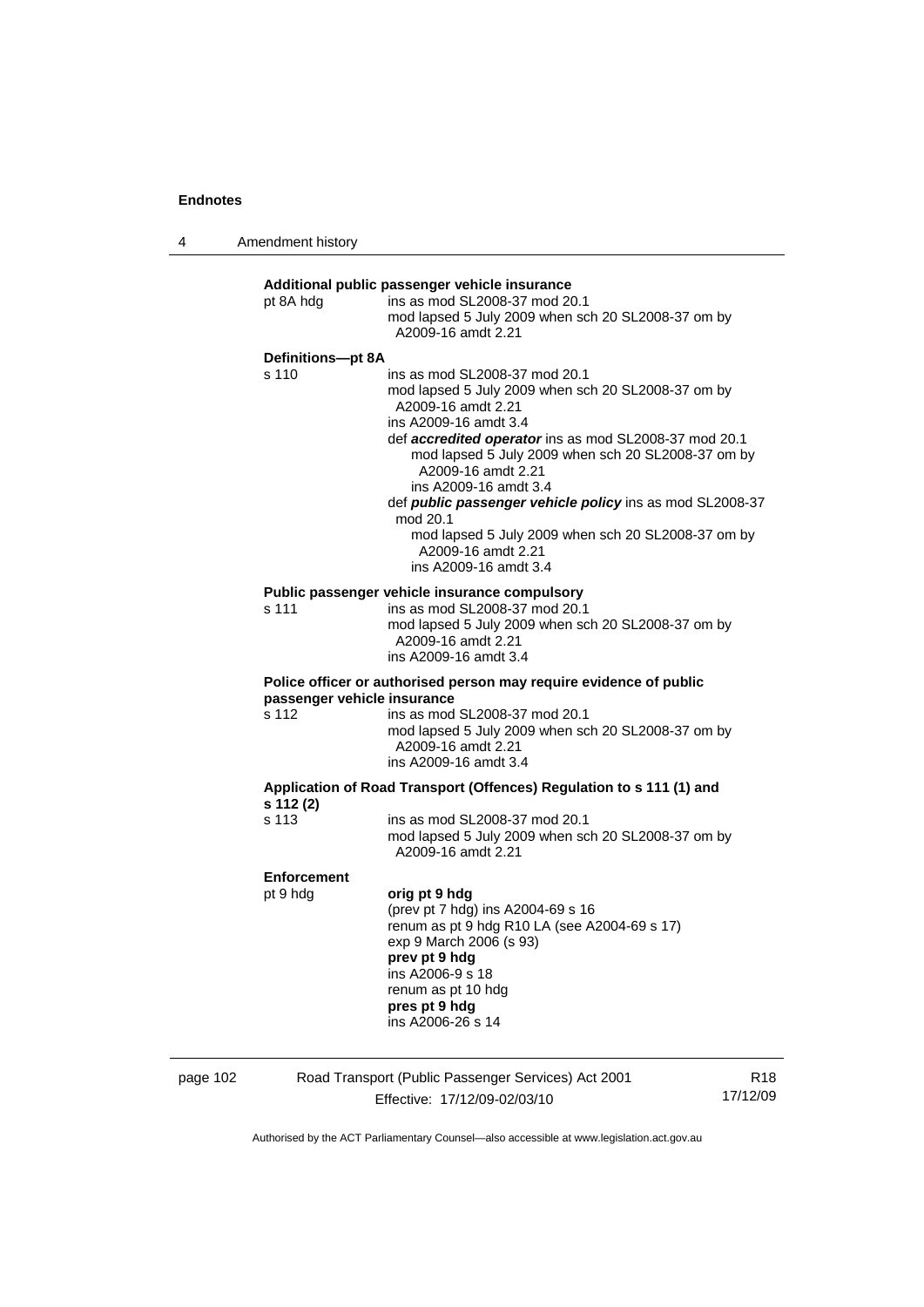|                                         | Amendment history                                                                                                                                                                                       | 4        |
|-----------------------------------------|---------------------------------------------------------------------------------------------------------------------------------------------------------------------------------------------------------|----------|
| Purpose of powers under pt 9<br>s 115   | reloc from Road Transport (Public Passenger Services)<br>Regulation 2002 s 229 by A2006-26 s 31                                                                                                         |          |
| s 116                                   | Power to require records or information<br>reloc from Road Transport (Public Passenger Services)<br>Regulation 2002 s 230 by A2006-26 s 31                                                              |          |
| s 117                                   | Power to inspect maintenance facilities<br>reloc from Road Transport (Public Passenger Services)<br>Regulation 2002 s 231 by A2006-26 s 31                                                              |          |
| s 118                                   | Power to inspect and test vehicles<br>reloc from Road Transport (Public Passenger Services)<br>Regulation 2002 s 232 by A2006-26 s 31                                                                   |          |
| s 119                                   | Power to require vehicles or equipment to be inspected and tested<br>reloc from Road Transport (Public Passenger Services)<br>Regulation 2002 s 233 by A2006-26 s 31                                    |          |
| s 120                                   | Attachment and removal of noncompliance notices<br>reloc from Road Transport (Public Passenger Services)<br>Regulation 2002 s 234 by A2006-26 s 31                                                      |          |
| s 121                                   | Police officer or authorised person--power to require name and address etc<br>reloc from Road Transport (Public Passenger Services)<br>Regulation 2002 s 235 by A2006-26 s 31<br>am A2009-49 amdt 3.153 |          |
| <b>Miscellaneous</b><br>pt 10 hdg       | (prev pt 9 hdg) ins A2006-9 s 18<br>renum as pt 10 hdg A2006-26 s 13                                                                                                                                    |          |
| s 125                                   | Unauthorised public passenger services<br>ins A2006-9 s 18                                                                                                                                              |          |
| <b>Regulation-making power</b><br>s 126 | ins A2006-9 s 18<br>am A2008-1 amdt 1.33; ss renum R16 LA                                                                                                                                               |          |
| s 127                                   | Minister may exempt vehicles and people from Act<br>ins A2006-9 s 18                                                                                                                                    |          |
| s 128                                   | Regulations may exempt vehicles and people from Act<br>ins A2006-9 s 18                                                                                                                                 |          |
| s 129                                   | References to Motor Traffic Act, Traffic Act etc<br>ins A2006-9 s 18                                                                                                                                    |          |
| <b>Dictionary</b><br>dict               | am 2002 No 30 amdt 3.757; A2009-49 amdt 3.154<br>def <i>accredited</i> sub 2001 No 94 s 12<br>def accredited bus operators register om 2001 No 94 s 14                                                  |          |
|                                         | Road Transport (Public Passenger Services) Act 2001                                                                                                                                                     | page 103 |

Authorised by the ACT Parliamentary Counsel—also accessible at www.legislation.act.gov.au

Effective: 17/12/09-02/03/10

R18 17/12/09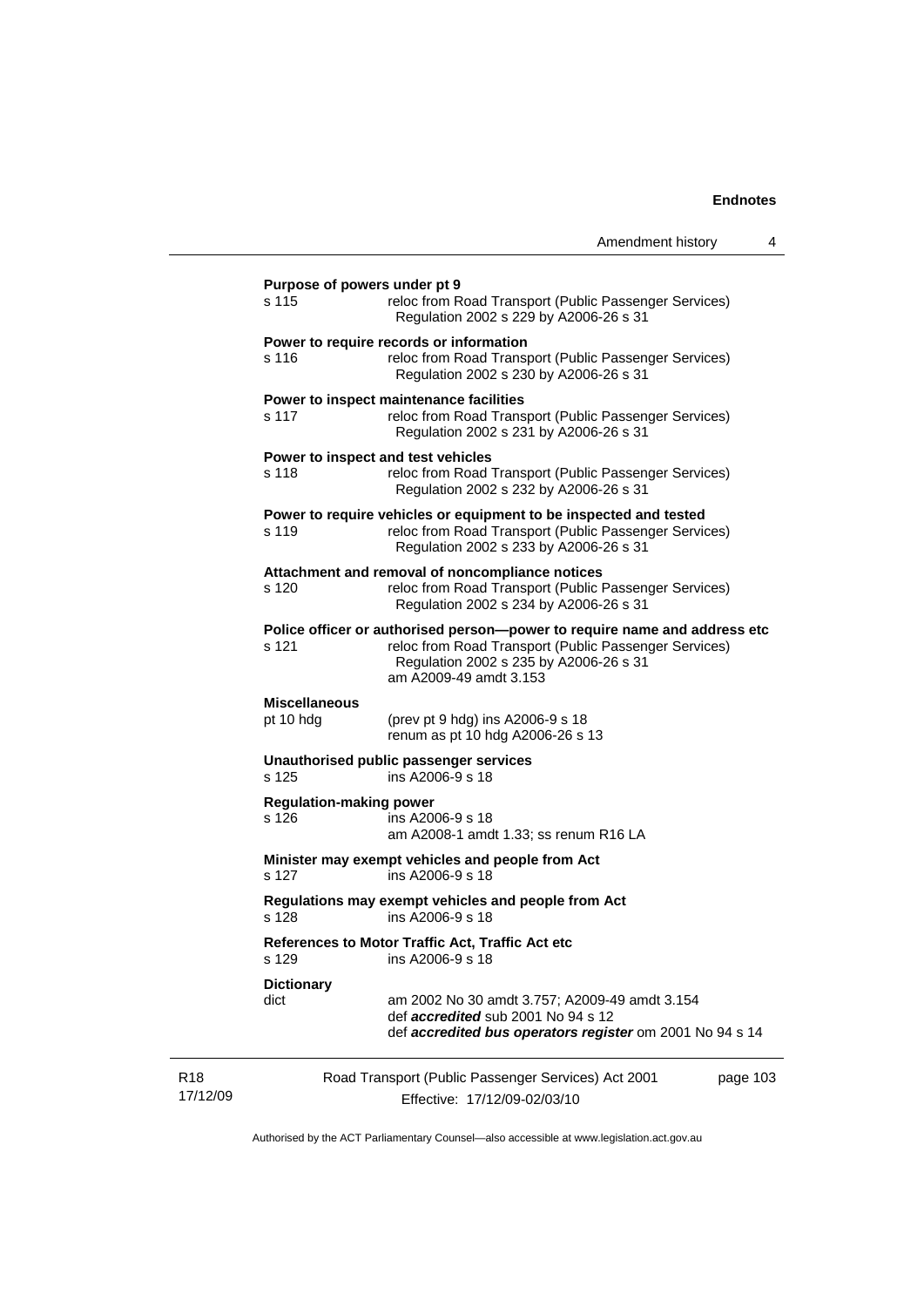4 Amendment history

 def *accredited demand responsive service operator* ins A2006-9 s 19 def *accredited hire car service operator* ins A2004-69 s 18 def *accredited taxi network provider* ins 2001 No 94 s 13 def *accredited taxi service operator* ins 2001 No 94 s 13 def *affiliated* ins 2001 No 94 s 13 def *authorisation* ins A2006-9 s 19 def *authorised demand responsive service operator* ins A2006-9 s 19 def *bus* sub A2005-20 amdt 3.373 def *demand responsive service* ins A2006-9 s 19 def *demand responsive service vehicle* ins A2006-9 s 19 def *fittings* ins A2006-26 s 15 def *function* om 2002 No 30 amdt 3.758 def *hire car* ins A2004-69 s 18 def *hire car licence* ins A2004-69 s 18 def *hire car service* ins A2004-69 s 18 def *holder* sub 2001 No 94 s 12; A2004-69 s 19 om A2005-20 amdt 3.374 def *inspect* ins A2006-26 s 15 def *licence* ins 2001 No 94 s 13 om A2004-69 s 20 def *noncompliance notice* ins A2006-26 s 15 def *public bus* sub A2005-20 amdt 3.375 def *public passenger vehicle* sub 2001 No 94 s 12; A2004-69 s 21 am A2006-9 s 20 def *public vehicle licence* ins 2001 No 94 s 13 def *restricted hire car* ins A2004-69 s 22 def *restricted hire car licence* ins A2004-69 s 22 def *restricted hire car service* ins A2004-69 s 22 def *restricted taxi* ins 2001 No 94 s 13 def *restricted taxi licence* ins 2001 No 94 s 13 def *restricted taxi service* ins 2001 No 94 s 13 def *road* am 2002 No 30 amdt 3.759, amdt 3.760 def *road related area* am 2002 No 30 amdt 3.759, amdt 3.760 def *service contract* sub A2006-9 s 21 def *taxi* ins 2001 No 94 s 13 def *taxi booking service* ins 2001 No 94 s 13 def *taxi driver* ins 2001 No 94 s 13 def *taxi licence* ins 2001 No 94 s 13 def *taxi network* ins 2001 No 94 s 13 def *taxi service* ins 2001 No 94 s 13 def *taxi zone* ins 2001 No 94 s 13 def *time of effect* ins A2006-26 s 15 **Consequential amendments**  sch 1 om R1 LA (s 89 (3)) but see s 54

page 104 Road Transport (Public Passenger Services) Act 2001 Effective: 17/12/09-02/03/10

R18 17/12/09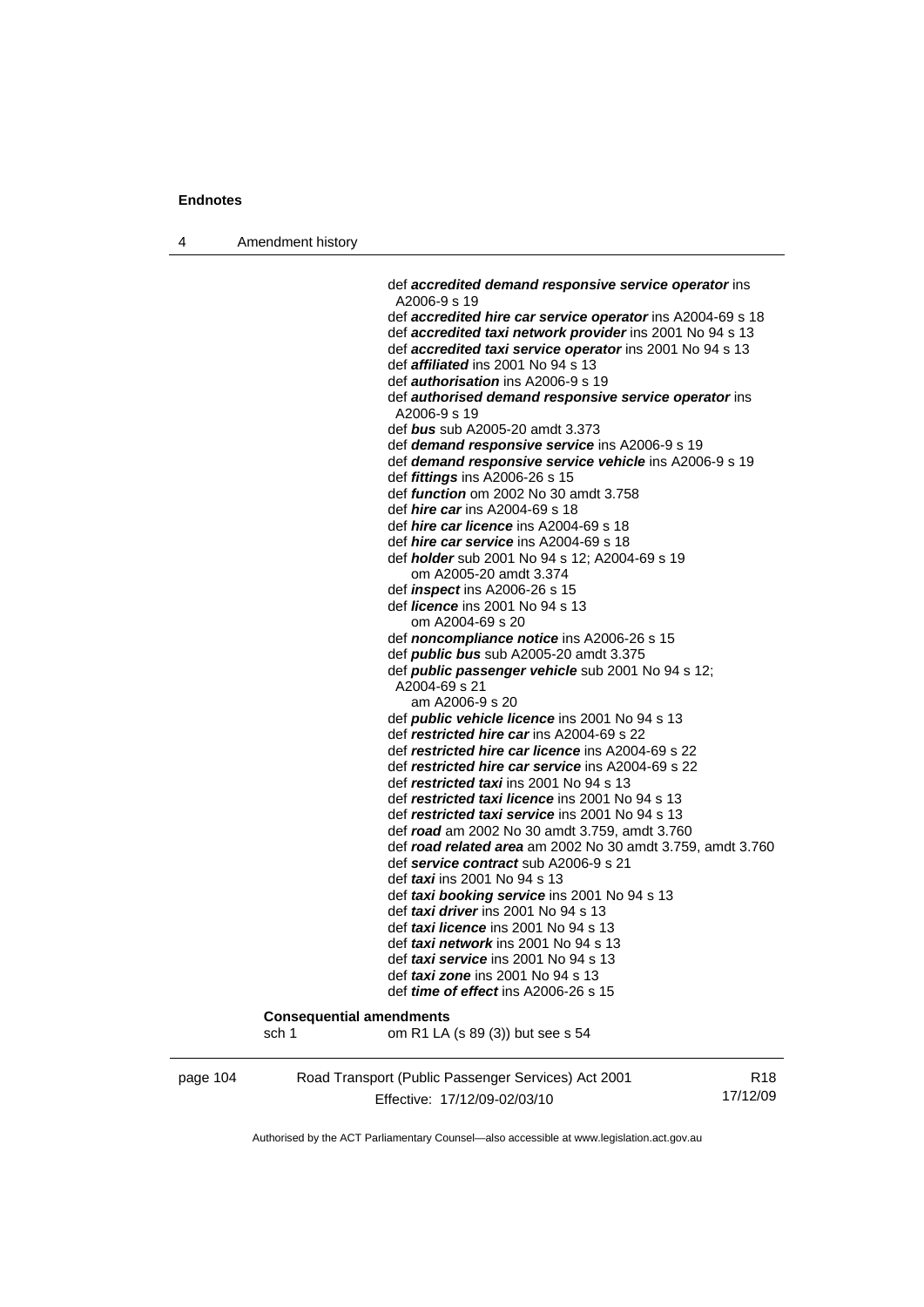# **5 Earlier republications**

Some earlier republications were not numbered. The number in column 1 refers to the publication order.

Since 12 September 2001 every authorised republication has been published in electronic pdf format on the ACT legislation register. A selection of authorised republications have also been published in printed format. These republications are marked with an asterisk (\*) in column 1. Electronic and printed versions of an authorised republication are identical.

| <b>Republication No Amendments to</b> |                       | <b>Republication date</b> |
|---------------------------------------|-----------------------|---------------------------|
| 1                                     | <u>Act 2001 No 94</u> | 1 December 2001           |
| $\overline{2}$                        | Act 2001 No 94        | 1 March 2002              |
| 3                                     | Act 2001 No 94        | 3 June 2002               |
| 4                                     | Act 2001 No 94        | 1 July 2002               |
| 5                                     | Act 2002 No 30        | 3 October 2002            |
| 6                                     | Act 2002 No 30        | 2 December 2002           |
| 7                                     | Act 2002 No 49        | 17 January 2003           |
| 8                                     | Act 2002 No 49        | 3 March 2003              |
| 9                                     | A2002-49              | 2 June 2003               |
| $10*$                                 | A2004-69              | 9 March 2005              |
| 11                                    | A2005-20              | 2 June 2005               |
| 12                                    | A2005-20              | 10 March 2006             |
| 13                                    | A2006-30              | 1 July 2006               |
| 14                                    | A2006-30              | 2 July 2006               |
| 15                                    | A2006-30              | 3 July 2006               |
| $16*$                                 | SL2008-37             | 1 October 2008            |
| 17                                    | A2009-16              | 5 July 2009               |

# **6 Renumbered provisions**

This Act was renumbered under the *Legislation Act 2001*, in R2 (see A2001-94 s 17). Details of renumbered provisions are shown in endnote 4 (Amendment history). For a table showing the renumbered provisions, see R2.

Road Transport (Public Passenger Services) Act 2001 Effective: 17/12/09-02/03/10

page 105